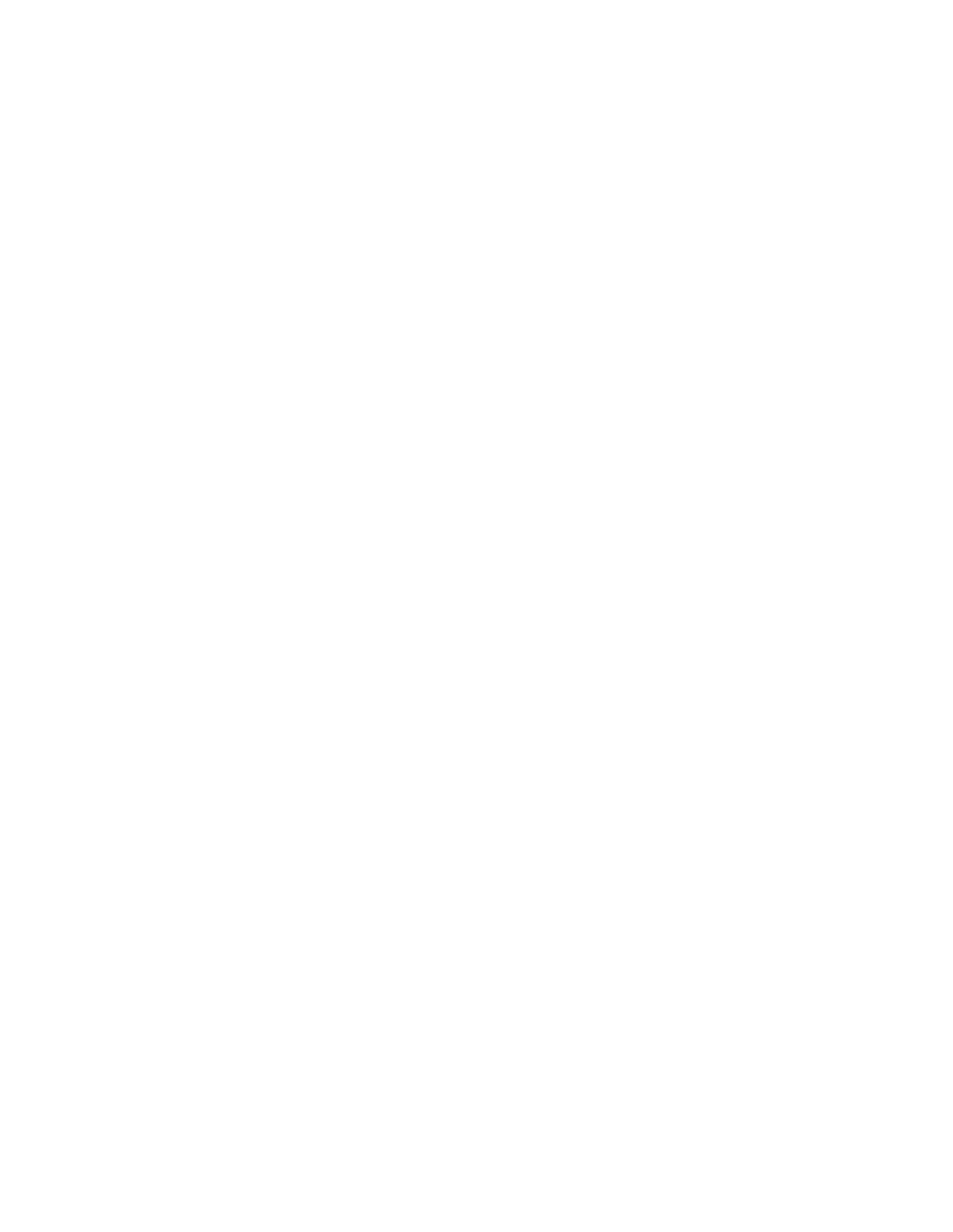### Contents

| $\mathbf{1}$ |                 | 3<br><b>Installation</b>                                                                                                             |
|--------------|-----------------|--------------------------------------------------------------------------------------------------------------------------------------|
|              | 1.1             | $\overline{3}$                                                                                                                       |
|              | 1.2             | $\overline{4}$                                                                                                                       |
|              |                 | $\overline{4}$<br>1.2.1                                                                                                              |
|              |                 | $\overline{4}$<br>1.2.2                                                                                                              |
|              |                 |                                                                                                                                      |
| $\mathbf{2}$ | <b>Tutorial</b> | 5                                                                                                                                    |
|              | 2.1             | 5                                                                                                                                    |
|              | 2.2             | 5                                                                                                                                    |
|              | 2.3             | 5                                                                                                                                    |
|              | 2.4             | 6                                                                                                                                    |
|              | 2.5             | Model creation in depth $\dots \dots \dots \dots \dots \dots \dots \dots \dots \dots \dots \dots \dots \dots \dots \dots \dots$<br>6 |
|              |                 | 2.5.1<br>6                                                                                                                           |
|              |                 | $\overline{7}$<br>2.5.2                                                                                                              |
|              |                 | 8<br>2.5.3                                                                                                                           |
|              |                 | 9<br>2.5.4<br><b>Rules</b>                                                                                                           |
|              |                 | 2.5.5<br>11                                                                                                                          |
|              | 2.6             | 11                                                                                                                                   |
|              | 2.7             | 11                                                                                                                                   |
|              | 2.8             | 14                                                                                                                                   |
|              | 2.9             | 15                                                                                                                                   |
|              | 2.10            | 16                                                                                                                                   |
|              | 2.11            | 20                                                                                                                                   |
|              | 2.12            | 21                                                                                                                                   |
|              | 2.13            | 21                                                                                                                                   |
|              | 2.14            | 21                                                                                                                                   |
|              |                 | 21<br>2.14.1                                                                                                                         |
|              |                 |                                                                                                                                      |
| $3^{\circ}$  |                 | 23<br><b>PySB Modules Reference</b>                                                                                                  |
|              | 3.1             | 23                                                                                                                                   |
|              | 3.2             | 32                                                                                                                                   |
|              | 3.3             | 35                                                                                                                                   |
|              | 3.4             | 36                                                                                                                                   |
|              | 3.5             | 39                                                                                                                                   |
|              | 3.6             | 57                                                                                                                                   |
|              |                 | Render a model's reaction network (pysb.tools.render_reactions)<br>57<br>3.6.1                                                       |
|              |                 | 58<br>3.6.2<br>Render a model's species (pysb.tools.render_species)                                                                  |
|              | 3.7             | 59                                                                                                                                   |
|              |                 |                                                                                                                                      |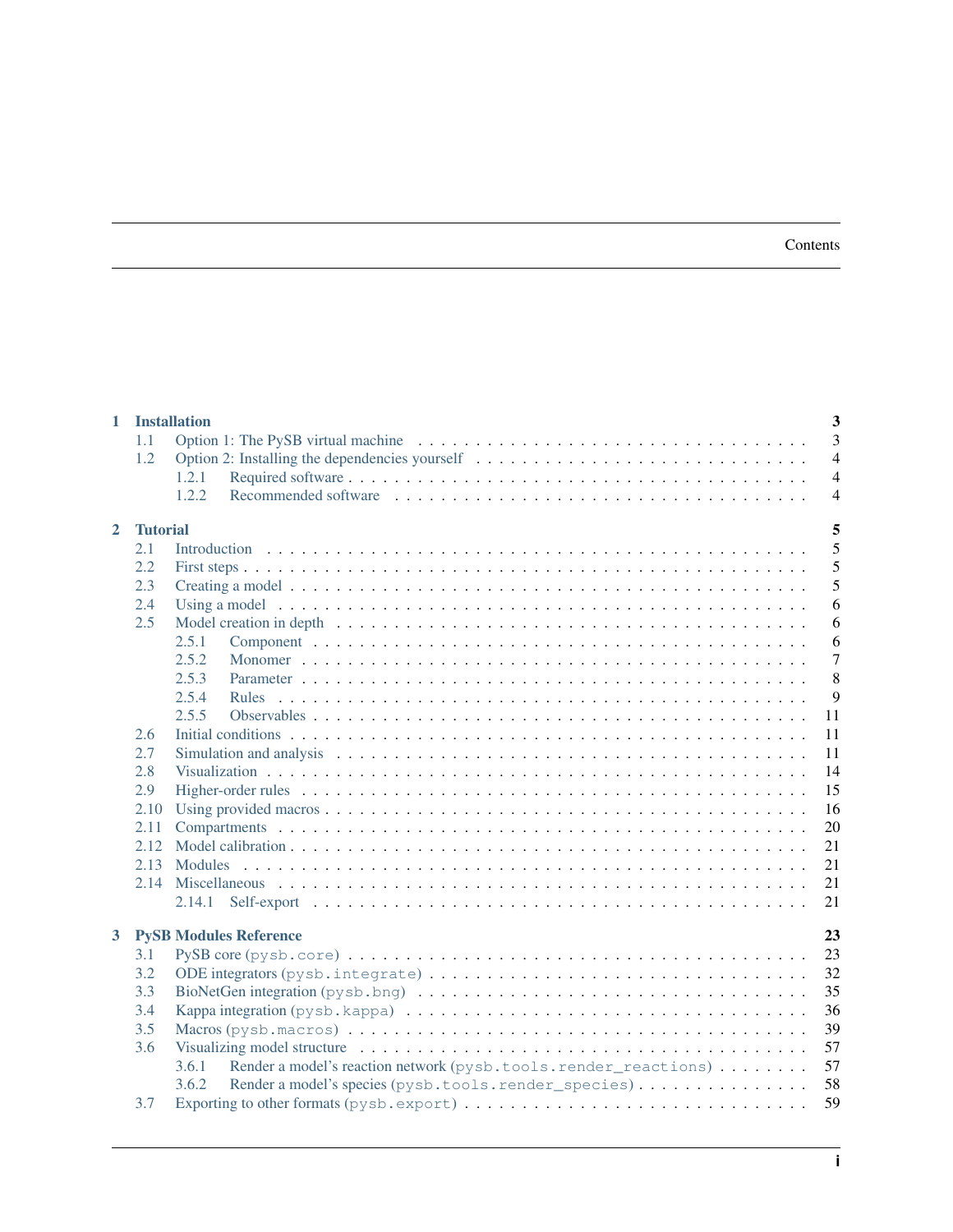| 3.7.3                      |                                                                                                                                                                                                                               |    |
|----------------------------|-------------------------------------------------------------------------------------------------------------------------------------------------------------------------------------------------------------------------------|----|
| <b>4</b> Useful References |                                                                                                                                                                                                                               | 73 |
| 4.1                        |                                                                                                                                                                                                                               |    |
| 4.2                        | NumPy and SciPy (and state of the contract of the contract of the contract of the contract of the contract of the contract of the contract of the contract of the contract of the contract of the contract of the contract of |    |
| 4.3                        |                                                                                                                                                                                                                               |    |
| 5 Indices and tables       |                                                                                                                                                                                                                               | 75 |
| <b>Python Module Index</b> |                                                                                                                                                                                                                               |    |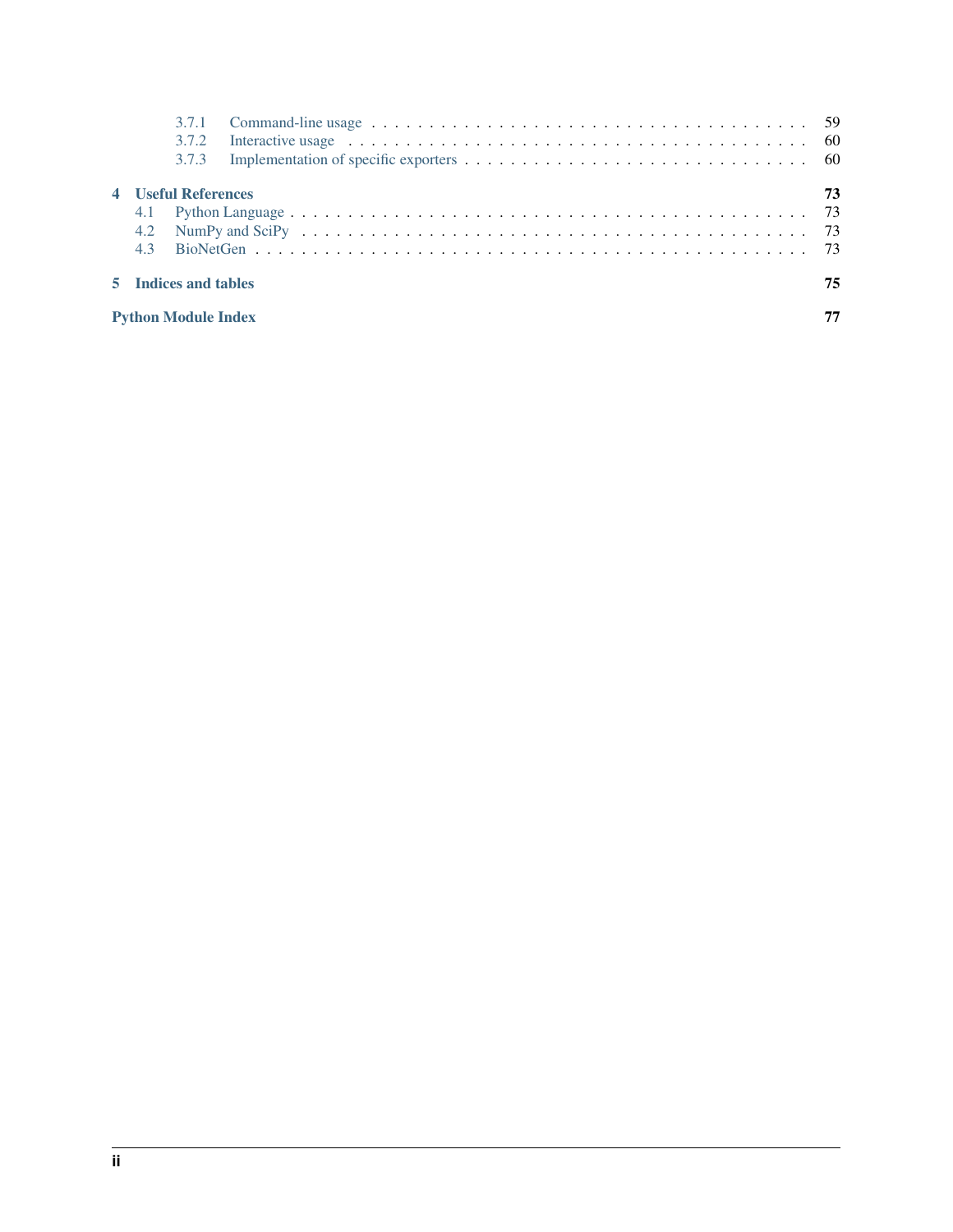PySB is a framework for building mathematical rule-based models of biochemical systems as Python programs. PySB abstracts the complex process of creating equations describing interactions among multiple proteins (or other biomolecules) into a simple and intuitive domain specific language embedded within Python. PySB accomplishes this by automatically generating sets of [BNGL](http://www.bionetgen.org) or [Kappa](http://www.kappalanguage.org) rules and using the rules for simulation or analysis. PySB makes it straightforward to divide models into modules and to call libraries of reusable elements (macros) that encode standard biochemical actions. These features promote model transparency, reuse and accuracy. PySB interoperates with standard scientific Python libraries such as [NumPy,](http://numpy.scipy.org) [SciPy](http://www.scipy.org) and [SymPy](http://sympy.org) to enable model simulation and analysis.

Contents: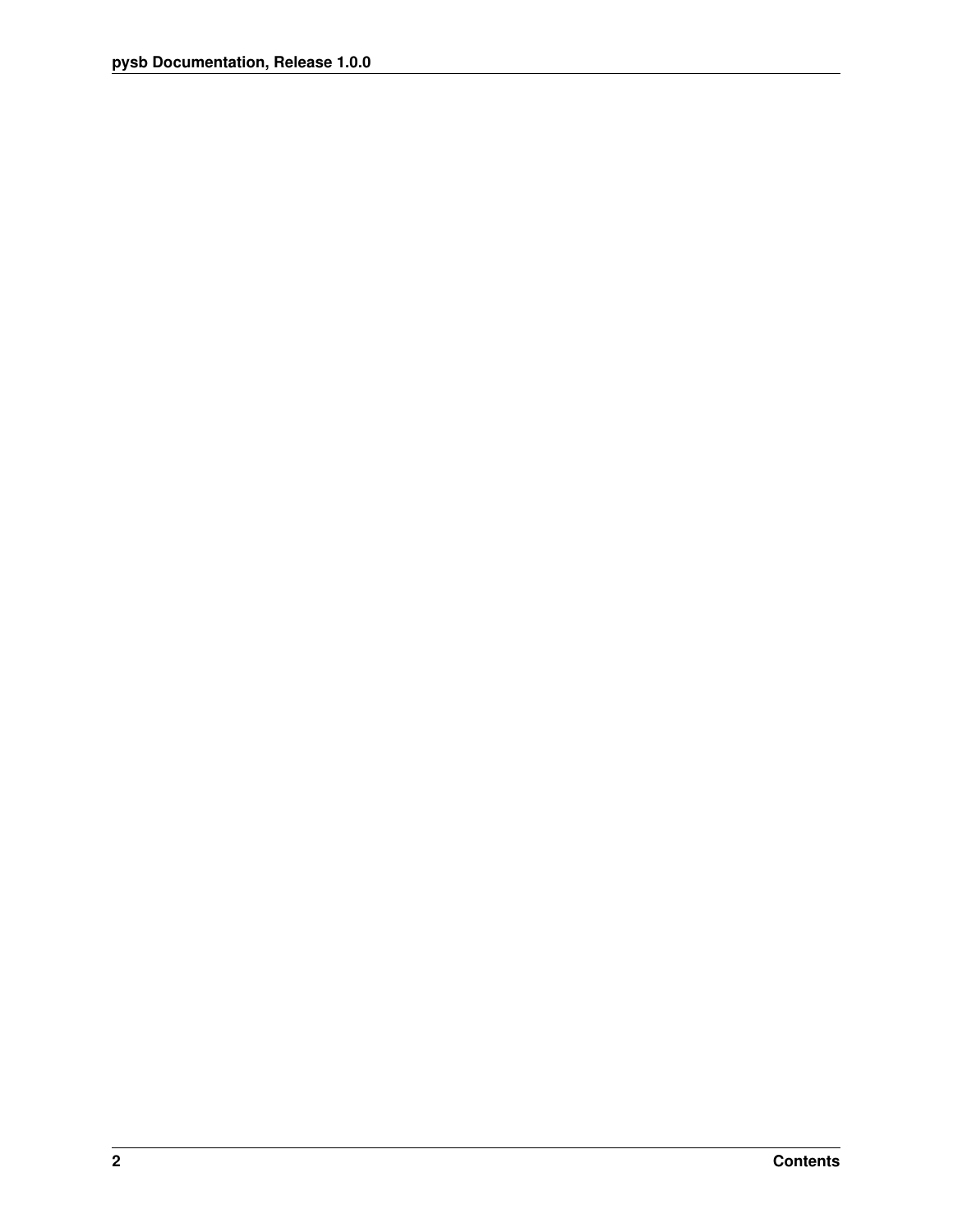# **Installation**

<span id="page-6-0"></span>There are two different ways to install and use PySB:

1. Download and run the virtual machine containing the complete PySB installation. Users wishing to try out PySB, who are unfamiliar with the procedure for installing Python packages or who just want a simpler installation procedure, should choose this option.

*OR*

2. Install the necessary software dependencies natively on your computer. Users who are comfortable with installing Python packages and compiling source code should choose this option.

# <span id="page-6-1"></span>**1.1 Option 1: The PySB virtual machine**

For easy installation, we provide a pre-configured virtual machine (VM) running the [Ubuntu Linux](http://www.ubuntu.com) operating system that comes with all necessary software installed. It also includes other useful software (e.g., [Git,](http://git-scm.com) [IPython,](http://ipython.org/) [GraphViz,](http://www.graphviz.org/) [Kappa,](http://www.kappalanguage.org) [OCaml\)](http://caml.inria.fr/ocaml/), and has been designed to make getting up-to-date versions of PySB and other required packages easy. The VM will require 2GB of free hard drive space to install, plus an extra 500MB during the download and import process.

In addition to the PySB virtual machine file itself, you'll need virtualization software to run it, such as Oracle's free and open-source [VirtualBox.](https://www.virtualbox.org/) The instructions given below are for VirtualBox, but other virtualization software such as [VMWare Player](http://www.vmware.com/products/player/) (free) or [Parallels](http://www.parallels.com/) can also be used. Here's the installation procedure:

- 1. [Download VirtualBox](https://www.virtualbox.org/wiki/Downloads) and install it.
- 2. [Download the PySB OVA](http://www.pysb.org/#download) (Open Virtualization Appliance) file. The file is approximately 500MB. Double-click the downloaded .ova file to open it in VirtualBox, if your web browser doesn't offer to do so.
- 3. VirtualBox will now display the Appliance Import Wizard. Click the "Import" button to continue. Note that the newly created VM will occupy about 2GB of hard drive space. Once the import is complete, you may delete the .ova file.
- 4. In the VirtualBox Manager window, double-click the "PySB demo" entry to launch the VM.

Now you may use the virtual machine to create and work with PySB models. All files created in the VM will be saved on a virtual disk image, and you may shut down the VM and re-launch it later from the VirtualBox Manager without losing your work. If you would like to share files between the VM and your desktop system, see the VirtualBox documentation for instructions.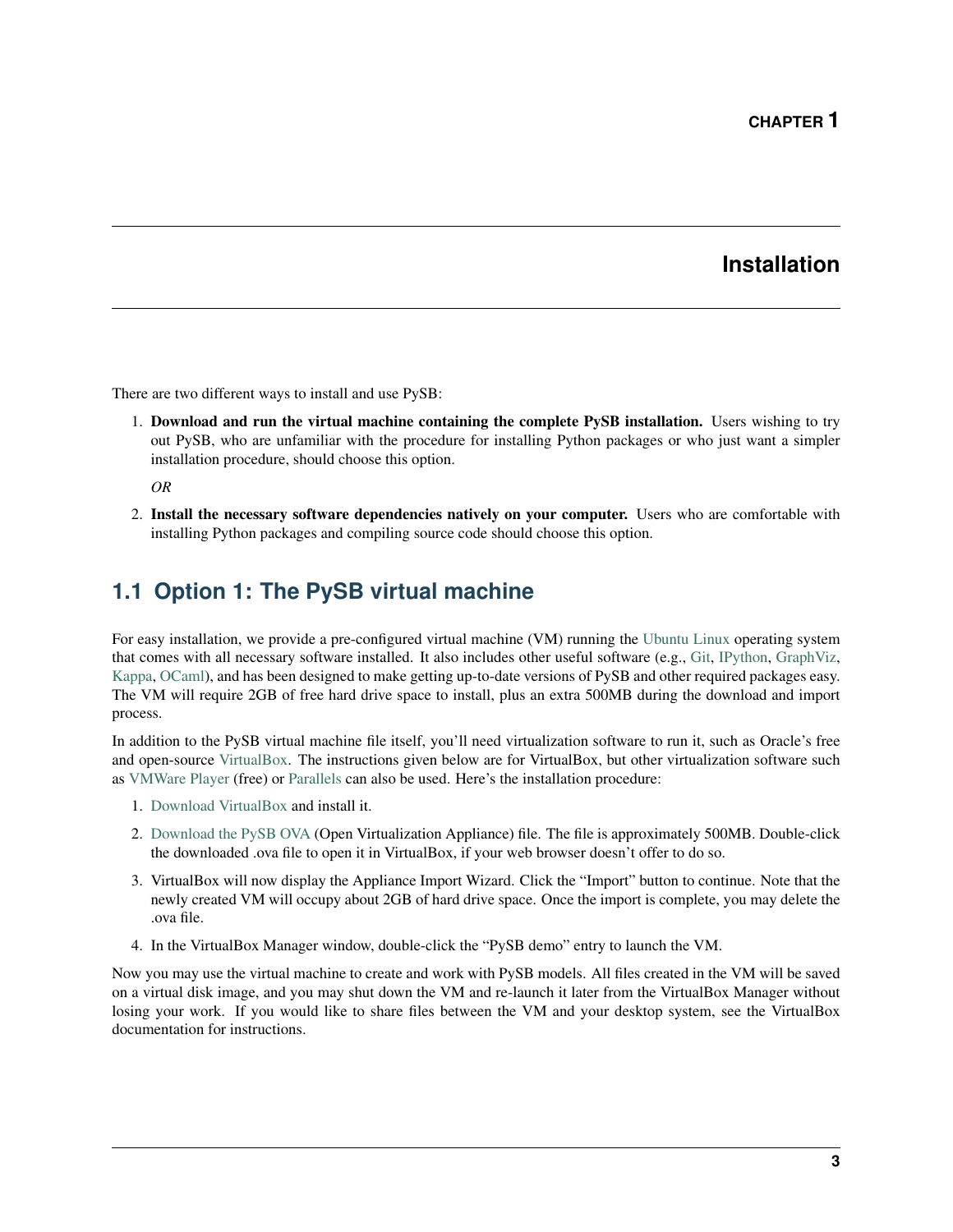# <span id="page-7-0"></span>**1.2 Option 2: Installing the dependencies yourself**

### <span id="page-7-1"></span>**1.2.1 Required software**

These are the minimum requirements needed to simulate a model and plot the results. Listed versions are the ones that are known to work well. Later versions should work but earlier versions may not. The major exception to this guideline is Python itself – see below.

• [Python](http://www.python.org/) 2.7

PySB requires Python 2.7! Earlier versions of Python (2.6 and lower) are not compatible, nor are later versions  $(3.x).$ 

- [SciPy](http://www.scipy.org/)  $0.9$
- [NumPy](http://numpy.scipy.org/) 1.6
- [SymPy](http://sympy.org/) 0.7
- [matplotlib](http://matplotlib.org/) 1.1
- [BioNetGen](http://www.bionetgen.org/) 2.2 (requires Perl see below)
- [Perl](http://www.perl.org/) 5.8

Any newer 5.x version is OK too. Mac and Linux users can use the version of Perl included with their operating system. Windows users should get Strawberry Perl from [http://strawberryperl.com/.](http://strawberryperl.com/)

### <span id="page-7-2"></span>**1.2.2 Recommended software**

- [IPython:](http://ipython.org/) An alternate interactive Python shell, much improved over the standard one.
- [Kappa:](http://www.kappalanguage.org) A rule-based modeling tool that can produce several useful model visualizations or perform an agentbased model simulation. PySB provides direct integration with some of these capabilities. Both the older *Kappa* (simplx/complx) and the newer *KaSim* packages are supported.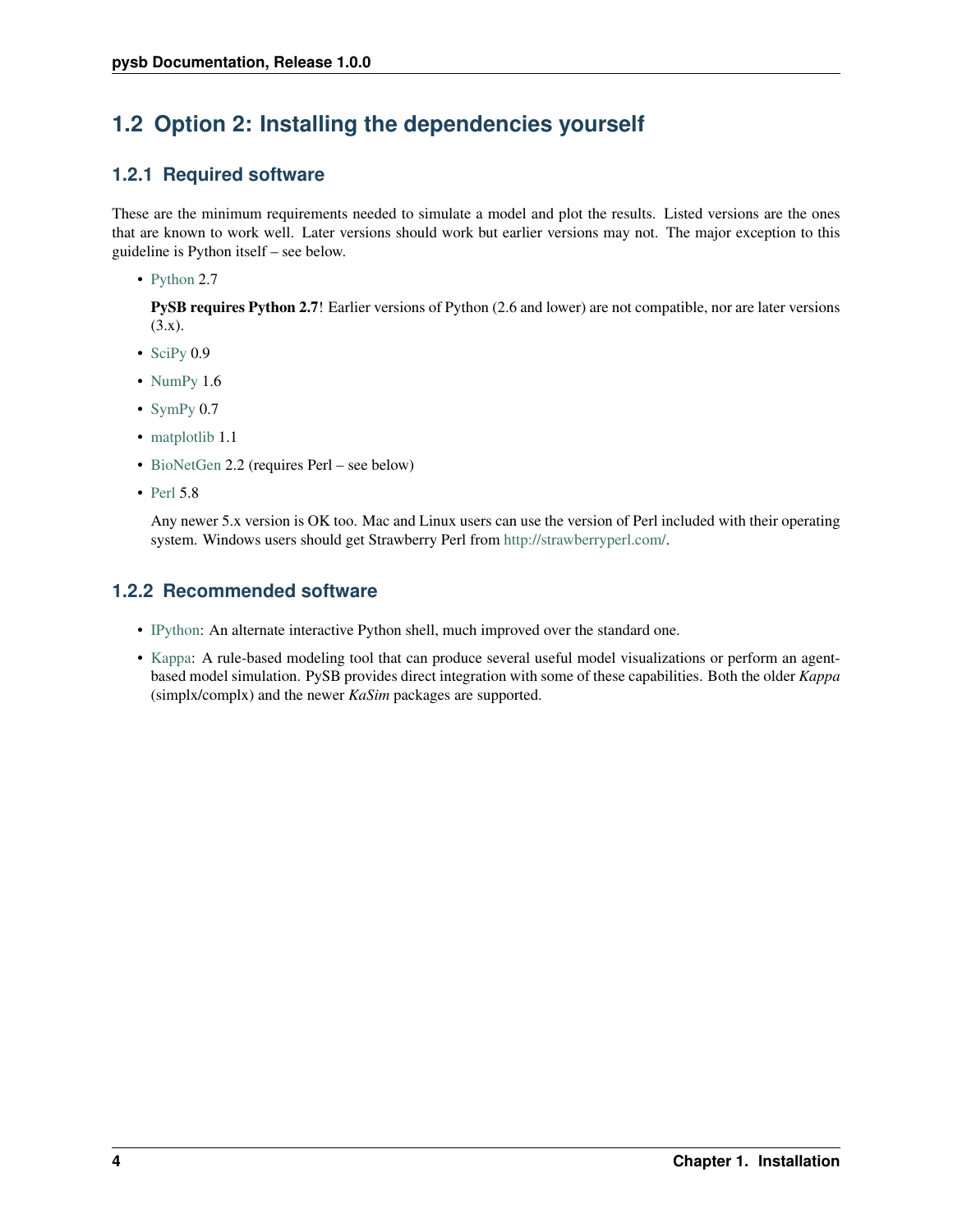### **Tutorial**

### <span id="page-8-1"></span><span id="page-8-0"></span>**2.1 Introduction**

This tutorial will walk you through the creation and simulation of a PySB model.

### <span id="page-8-2"></span>**2.2 First steps**

Once you have installed PySB, run the following commands from a Python interpreter to check that the basic functionality is working. This will define a model that synthesizes a molecule "A" at the rate of 3 copies per second, simulates that model from t=0 to 60 seconds and displays the amount of A sampled at intervals of 10 seconds:

```
>>> from pysb import *
>>> from pysb.integrate import Solver
>>> Model()
<Model '<interactive>' (monomers: 0, rules: 0, parameters: 0, compartments: 0) at ...>
>>> Monomer('A')
Monomer('A')
>>> Parameter('k', 3.0)
Parameter('k', 3.0)
>>> Rule('synthesize_A', None >> A(), k)
Rule('synthesize_A', None >> A(), k)
>>> t = [0, 10, 20, 30, 40, 50, 60]
>>> solver = Solver(model, t)
>>> solver.run()
>>> print solver.y[:, 1]
    0. 30. 60. 90. 120. 150. 180.]
```
# <span id="page-8-3"></span>**2.3 Creating a model**

The example above notwithstanding, PySB model definition is not meant to be performed in an interactive environment. The proper way to create a model is to write the code in a .py file which can then be loaded interactively or in other scripts for analysis and simulation. Here are the Python statements necessary to define the model from *[First](#page-8-2) [steps](#page-8-2)* above. Save this code in a file named tutorial\_a.py (you can find a copy of this file and all other named scripts from the tutorial in pysb/examples/):

```
from pysb import *
Model()
```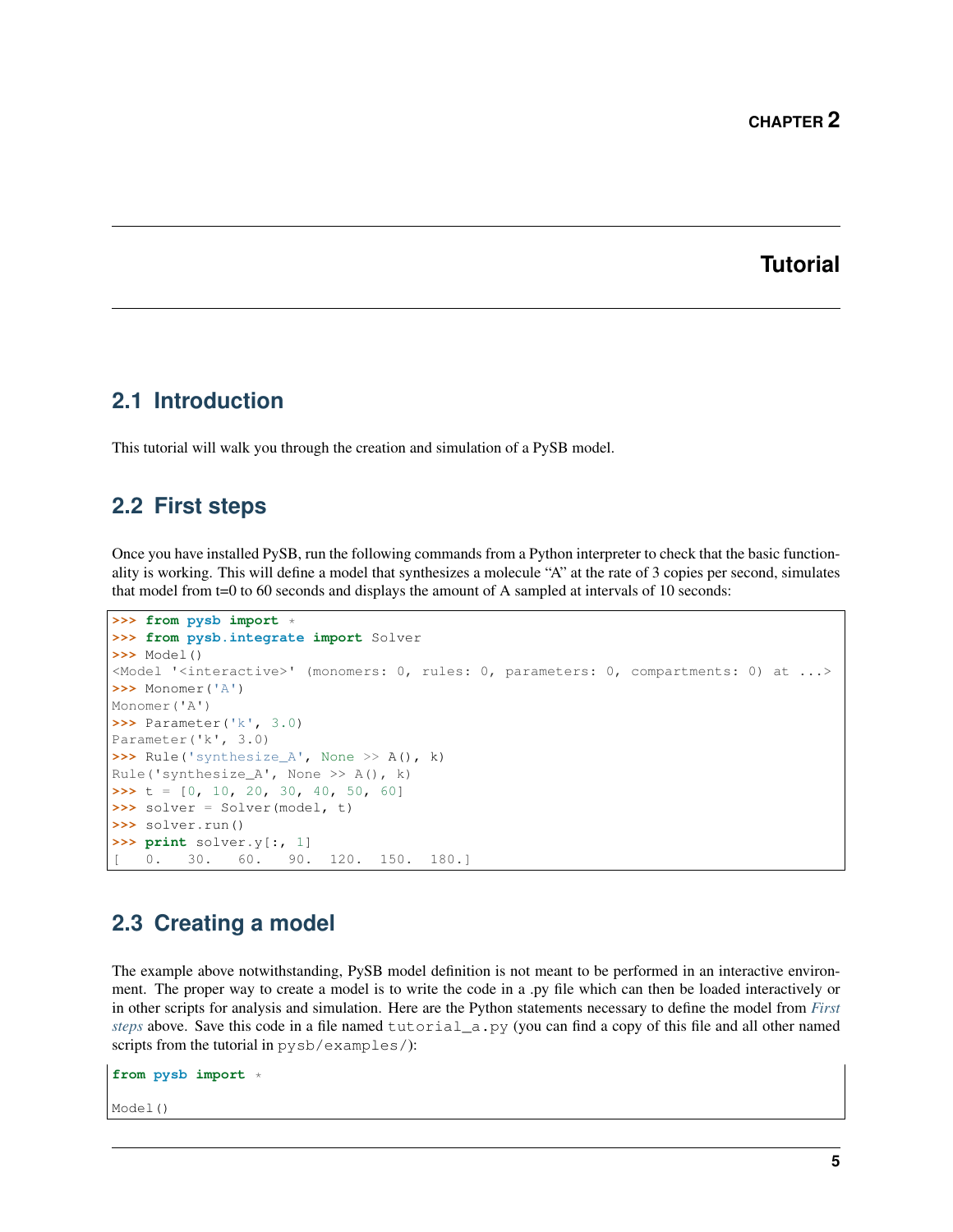```
Monomer('A')
Parameter('k', 3.0)
Rule('synthesize_A', None >> A(), k)
```
Note that we did not import pysb.integrate, define the t variable or create a Solver object. These are part of model usage, not definition, so they do not belong here.

You may also be wondering why there are no assignment statements to be found. This is because every PySB model component automatically assigns itself to a variable named identically to the component's name (A, k and synthesize\_A above), or model in the case of the Model object itself. This is not standard Python behavior but it makes models much more readable. The *[Component](#page-9-2)* section below explains a bit more about this feature, and technical readers can find even more in the *[Self-export](#page-24-3)* section.

### <span id="page-9-0"></span>**2.4 Using a model**

Now that we have created a model file, we will see how to load it and do something with it. Here is run\_tutorial\_a.py, the code corresponding to the rest of the example from *[First steps](#page-8-2)*.

```
from pysb.integrate import Solver
from tutorial_a import model
t = [0, 10, 20, 30, 40, 50, 60]solver = Solver(model, t)
solver.run()
print solver.y[:, 1]
```
The one line that's been added relative to the original listing is from tutorial\_a import model. Since PySB models are just Python code, we use the standard python import mechanism to load them. The variable model which holds the Model object is explicitly chosen for import. All other model components defined in tutorial\_a.py are accessible through model, so there is little need to import them separately.

# <span id="page-9-1"></span>**2.5 Model creation in depth**

Every model file must begin with these two lines:

```
from pysb import *
Model()
```
The first line brings in all of the Python classes needed to define a model. The second line creates an instance of the Model class and implicitly assigns this object to the variable model. We won't have to refer to model within the model file itself, rather this is the symbol we will later import from *other* code in order to make use of the model.

The rest of the model file will be component declarations. There are several types of components, some required and others optional. The required types are Monomer, Parameter and Rule – we have already encountered these in tutorial\_a.py. The optional ones are Observable and Compartment. Each of these component types is represented by a Python class which inherits from the base class Component. The following sections will explain what each of these component types does in a model and how to create them.

### <span id="page-9-2"></span>**2.5.1 Component**

The base Component class is never explicitly used in a model, but it defines two pieces of basic functionality that are common to all component types. The first is a name attribute, which is specified as the first argument to the constructor for all subclasses of Component. The second is the "self-export" functionality, which automatically assigns every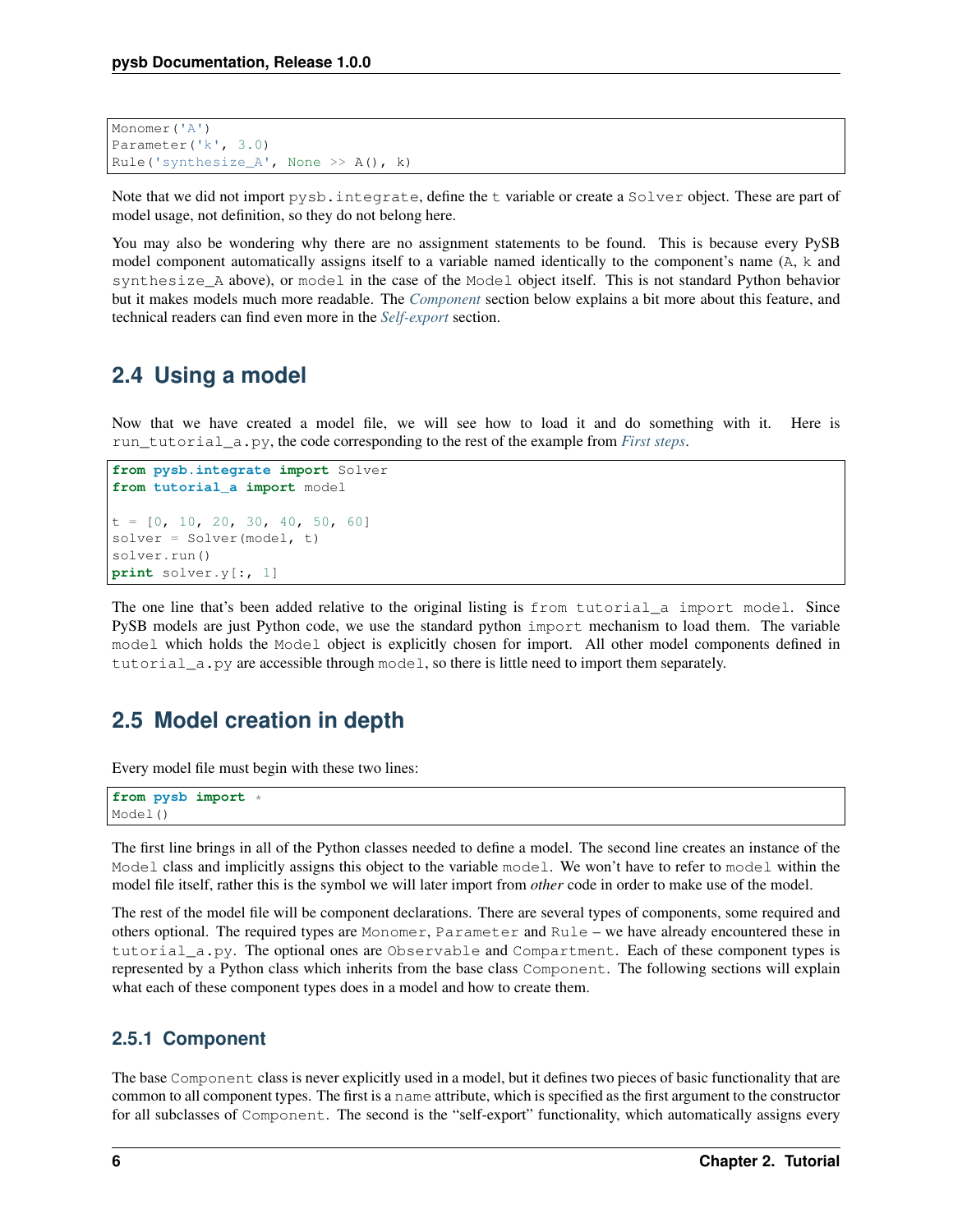component to a local variable named for its name attribute. Self-export helps streamline model definition, making it feel much more like a domain-specific language like BNGL or Kappa. A justification for the technically-minded for this somewhat unusual behavior may be found in the *[Self-export](#page-24-3)* section near the end of the tutorial.

### <span id="page-10-0"></span>**2.5.2 Monomer**

Monomers are the indivisible elements that will make up the molecules and complexes whose behavior you intend to model. Typically they will represent a specific protein or other biomolecule such as "EGFR" or "ATP". Monomers have a *name* (like all components) as well as a list of *sites*. Sites are named locations on the monomer which can *bind* with a site on another monomer and/or take on a *state*. Binding merely represents aggregation, not necessarily a formal chemical bond. States can range from the biochemically specific (e.g. "phosphorylated/unphosphorylated" to the generic (e.g. "active/inactive"). The site list is technically optional (as seen in tutorial  $\alpha$ .py) but only the simplest toy models will be able to get by without them.

The [Monomer constructor](#page-31-0) takes a name, followed by a list of site names, and finally a dict specifying the allowable states for the sites. Sites used only for binding may be omitted from the dict.

Here we will define a monomer representing the protein Raf, for use in a model of the MAPK signaling cascade. We choose to give our Raf monomer two sites: s represents the serine residue on which it is phosphorylated by Ras to activate its own kinase activity, and k represents the catalytic kinase domain with which it can subsequently phosphorylate MEK. Site s can take on two states: 'u' for unphosphorylated and 'p' for phosphorylated:

Monomer('Raf', ['s', 'k'], {'s': ['u', 'p']})

Now let's provide a definition for MEK, the substrate of Raf. MEK has two serine residues at positions 218 and 222 in the amino acid sequence which are both phosphorylated by Raf. We can't call them both s as site names must be unique within a monomer, so we've used the residue numbers in the sites' names to distinguish them:  $\angle 218$  and  $\angle 222$ . MEK has a kinase domain of its own for which we've again used **k**:

Monomer('MEK', ['s218', 's222', 'k'], {'s218': ['u', 'p'], 's222': ['u', 'p']})

Adding these two monomer definitions to a new model file  $\text{tutoff}$ , by yields the following:

```
from pysb import *
Model()
Monomer('Raf', ['s', 'k'], {'s': ['u', 'p']})
Monomer('MEK', ['s218', 's222', 'k'], {'s218': ['u', 'p'], 's222': ['u', 'p']})
```
We can import this model in an interactive Python session and explore its monomers:

```
>>> from tutorial_b import model
>>> model.monomers
ComponentSet([
Monomer('Raf', ['s', 'k'], {'s': ['u', 'p']}),
Monomer('MEK', ['s218', 's222', 'k'], {'s218': ['u', 'p'], 's222': ['u', 'p']}),
])
>>> [m.name for m in model.monomers]
['Raf', 'MEK']
>>> model.monomers[0]
Monomer('Raf', ['s', 'k'], {'s': ['u', 'p']})
>>> model.monomers.keys()
['Raf', 'MEK']
>>> model.monomers['MEK']
Monomer('MEK', ['s218', 's222', 'k'], {'s218': ['u', 'p'], 's222': ['u', 'p']})
>>> model.monomers['MEK'].sites
['s218', 's222', 'k']
```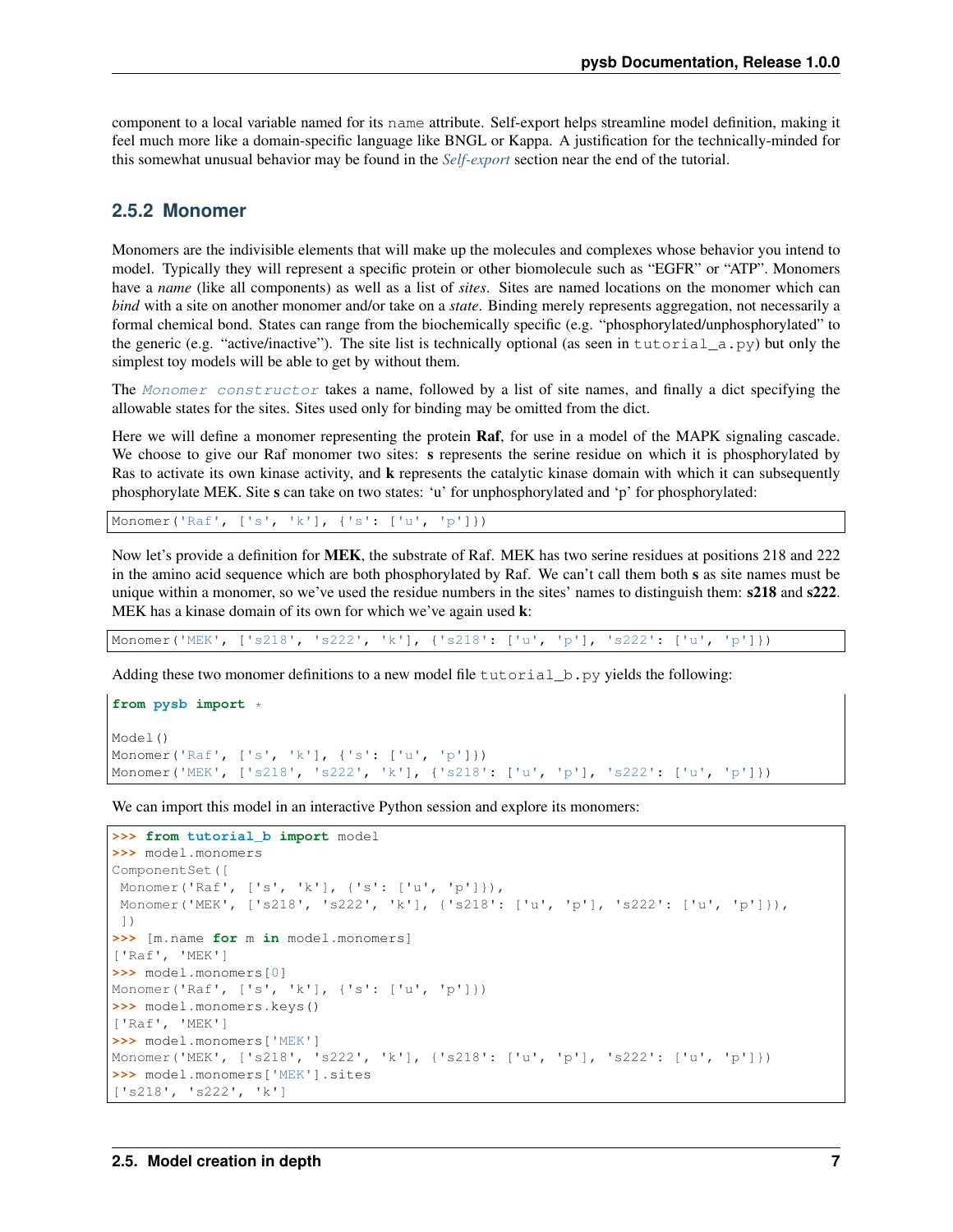The Model class has a container for each component type, for example monomers holds the monomers. These component objects are the very same ones you defined in your model script – they were implicitly added to the model's monomers container by the self-export system. This container is a Component Set, a special PySB class which acts like a list, a dict and a set rolled into one, although it can only hold Component objects and can only be appended to (never deleted from). Its list personality allows you to iterate over the components or index an individual component by integer position, with the ordering of the values corresponding to the order in which the components were defined in the model. Its dict personality allows you to index an individual component with its string name and use the standard keys and items methods. The set personality allows set operations with ordering retained. For binary set operators, the left-hand operand's ordering takes precedence.

We can also access the fields of a Monomer object such as name and sites. See the [PySB core \(pysb.core\)](#page-26-1) section of the module reference for documentation on the fields and methods of all the component classes.

### <span id="page-11-0"></span>**2.5.3 Parameter**

Parameters are constant numerical values that represent biological constants. A parameter can be used as a reaction rate constant, compartment volume or initial (boundary) condition for a molecular species. Other than *name*, the only other attribute of a parameter is its numerical *value*.

```
Parameter constructor takes the name and value as its two arguments. The value is optional and defaults
to 0.
```
Here we will define three parameters: a forward reaction rate for the binding of Raf and MEK and initial conditions for those two proteins:

```
Parameter('kf', 1e-5)
Parameter('Raf_0', 7e4)
Parameter('MEK_0', 3e6)
```
Add these parameter definitions to our tutorial b model file to create tutorial c.py:

```
from pysb import *
Model()
Monomer('Raf', ['s', 'k'], {'s': ['u', 'p']})
Monomer('MEK', ['s218', 's222', 'k'], {'s218': ['u', 'p'], 's222': ['u', 'p']})
Parameter('kf', 1e-5)
Parameter('Raf_0', 7e4)
Parameter('MEK_0', 3e6)
```
Then explore the parameters container:

```
>>> from tutorial_c import model
>>> model.parameters
ComponentSet([
Parameter('kf', 1e-05),
Parameter('Raf_0', 70000.0),
Parameter('MEK_0', 3000000.0),
])
>>> model.parameters['Raf_0'].value
70000.0
```
Parameters as defined are unitless, so you'll need to maintain unit consistency on your own. Best practice is to use number of molecules for species concentrations (i.e. initial conditions) and S.I. units for everything else: unimolecular rate constants in  $s^{-1}$ , bimolecular rate constants in  $\# molecules^{-1} \times s^{-1}$ , compartment volumes in L, etc.

In the following sections we will see how parameters are used to build other model components.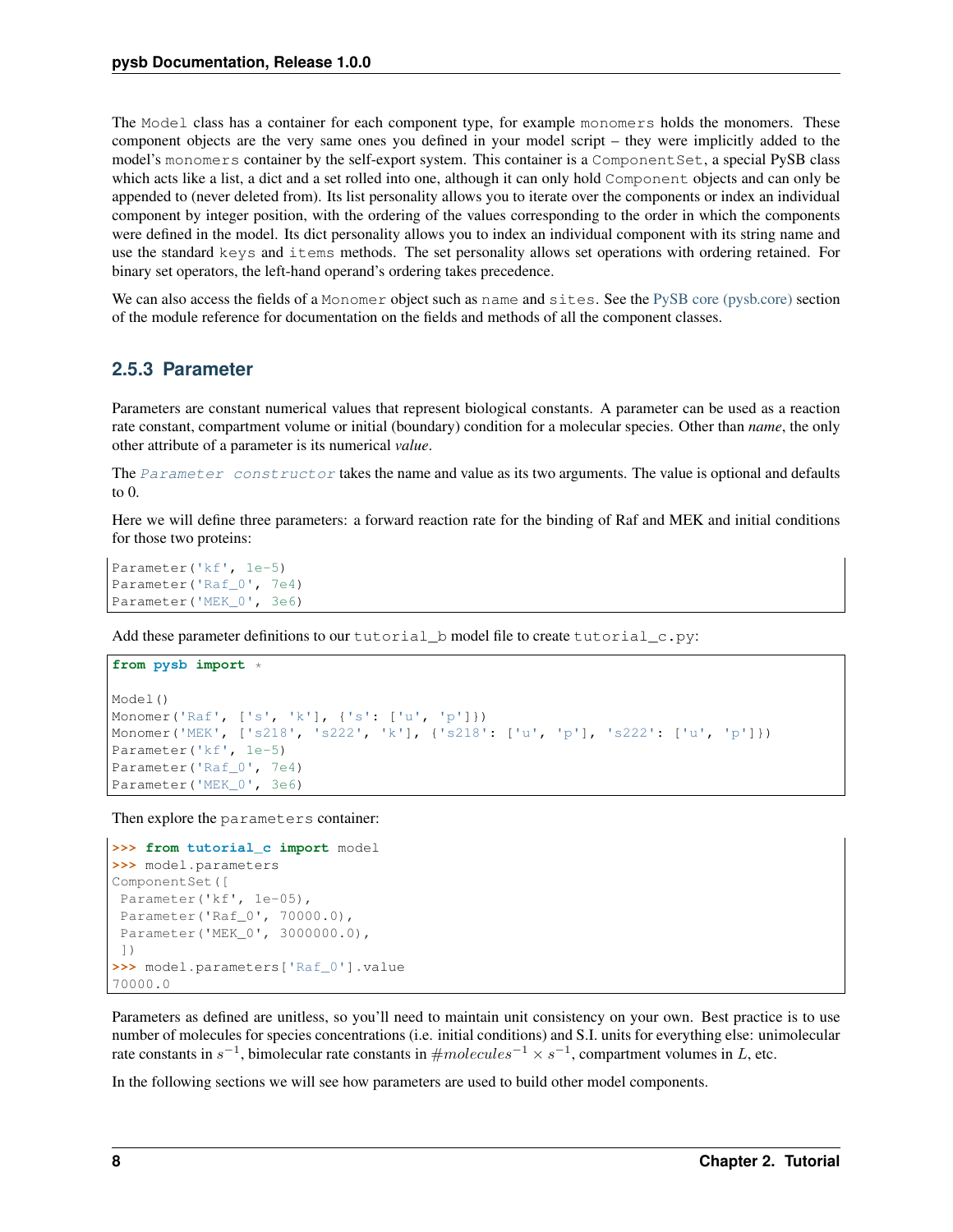### <span id="page-12-0"></span>**2.5.4 Rules**

Rules define chemical reactions between molecules and complexes. A rule consists of a *name*, a pattern describing which molecular species should act as the *reactants*, another pattern describing how reactants should be transformed into *products*, and parameters denoting the *rate constants*.

The [Rule constructor](#page-33-0) takes a name, a RuleExpression containing the reactant and product patterns (more on that below) and one or two Parameter objects for the rate constants. It also takes several optional boolean flags as kwargs which alter the behavior of the rule in certain ways.

Rules, as described in this section, comprise the basic elements of procedural instructions that encode biochemical interactions. In its simplest form a rule is a chemical reaction that can be made general to a range of monomer states or very specific to only one kind of monomer in one kind of state. We follow the style for writing rules as described in [BioNetGen](http://bionetgen.org/index.php/Documentation) but the style proposed by [Kappa](http://www.kappalanguage.org/documentation) is quite similar with only some differences related to the implementation details (e.g. mass-action vs. stochastic simulations, compartments or no compartments, etc). We will write two rules to represent the interaction between the reactants and the products in a two-step manner.

The general pattern for a rule consists of the statement *Rule* and in parenthesis a series of statements separated by commas, namely the rule name (string), the rule interactions, and the rule parameters. The rule interactions make use of the following operators:

```
*+* operator to represent complexation
*<>* operator to represent backward/forward reaction
*>>* operator to represent forward-only reaction
*%* operator to represent a binding interaction between two species
```
To illustrate the use of the operators and the rule syntax we write the complex formation reaction with labels illustrating the parts of the rule:

| $\lceil \text{Rule}(\text{IC8\_Bid\_bind'}, \text{ C8(b=None)} + \text{Bid}(\text{b=None}, \text{S='u'}) \implies \text{C8(b=1)} \text{ % Bid(b=1, S='u')}, \star [\text{kf, kr}])$ |                 |                                  |                 |  |                           |               |                |  |
|-------------------------------------------------------------------------------------------------------------------------------------------------------------------------------------|-----------------|----------------------------------|-----------------|--|---------------------------|---------------|----------------|--|
|                                                                                                                                                                                     |                 |                                  |                 |  |                           |               |                |  |
|                                                                                                                                                                                     |                 |                                  |                 |  |                           |               | parameter list |  |
|                                                                                                                                                                                     |                 |                                  |                 |  |                           |               |                |  |
|                                                                                                                                                                                     |                 |                                  |                 |  |                           | bound species |                |  |
|                                                                                                                                                                                     |                 |                                  |                 |  |                           |               |                |  |
|                                                                                                                                                                                     |                 |                                  |                 |  | binding operator          |               |                |  |
|                                                                                                                                                                                     |                 |                                  |                 |  |                           |               |                |  |
|                                                                                                                                                                                     |                 |                                  |                 |  | bound species             |               |                |  |
|                                                                                                                                                                                     |                 |                                  |                 |  |                           |               |                |  |
|                                                                                                                                                                                     |                 |                                  |                 |  | forward/backward operator |               |                |  |
|                                                                                                                                                                                     |                 |                                  |                 |  |                           |               |                |  |
|                                                                                                                                                                                     |                 |                                  | unbound species |  |                           |               |                |  |
|                                                                                                                                                                                     |                 |                                  |                 |  |                           |               |                |  |
|                                                                                                                                                                                     |                 | complexation / addition operator |                 |  |                           |               |                |  |
|                                                                                                                                                                                     |                 |                                  |                 |  |                           |               |                |  |
|                                                                                                                                                                                     | unbound species |                                  |                 |  |                           |               |                |  |
| rule name                                                                                                                                                                           |                 |                                  |                 |  |                           |               |                |  |

The *rule name* can be any string and should be enclosed in single (') or double (') quotation marks. The species are *instances* of the mononmers in a specific state. In this case we are requiring that *C8* and *Bid* are both unbound, as we would not want any binding to occur with species that are previously bound. The *complexation* or *addition* operator tells the program that the two species are being added, that is, undergoing a transition, to form a new species as specified on the right side of the rule. The forward/backward operator states that the reaction is reversible. Finally the *binding* operator indicates that there is a bond formed between two or more species. This is indicated by the matching integer (in this case *1*) in the bonding site of both species along with the *binding* operator. If a non-reversible rule is desired, then the *forward-only* operator can be relplaced for the *forward/backward* operator.

In order to actually change the state of the Bid protein we must now edit the monomer so that have an acutal state site as follows: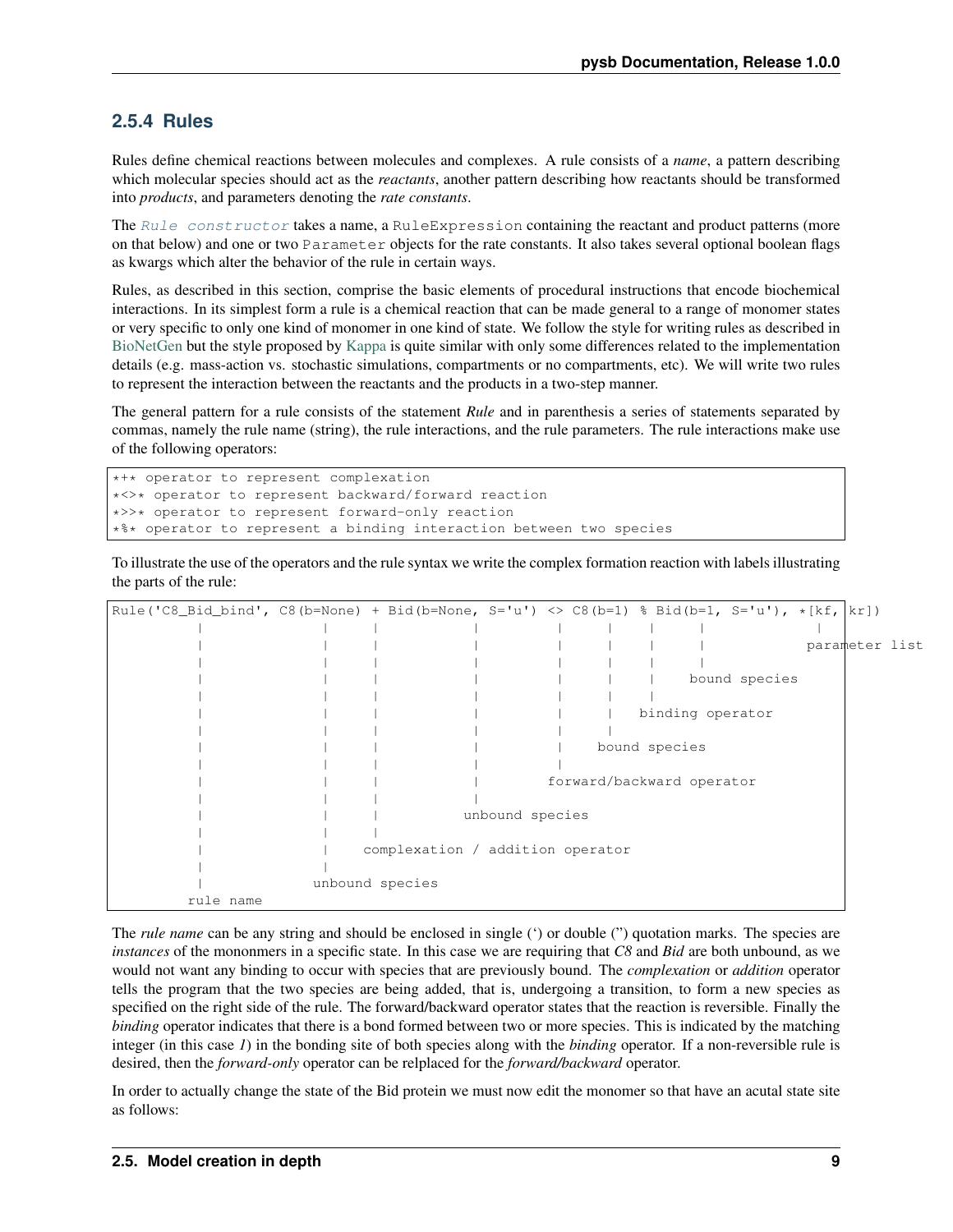Monomer('Bid', ['b', 'S'], {'S':['u', 't']})

Having added the state site we can now further specify the state of the Bid protein whe it undergoes rule-based interactions and explicitly indicate the changes of the protein state.

With this state site added, we can now go ahead and write the rules that will account for the binding step and the unbinding step as follows:

```
Rule('C8\_Bid\_bind', C8(b=None) + Bid(b=None, S='u') <> C8(b=1) % Bid(b=1, S='u'), kf, kr)Rule('tBid_from_C8Bid', C8(b=1) % Bid(b=1, S='u') >> C8(b=None) % Bid(b=None, S='t'), k\phi)
```
As shown, the initial reactants, *C8* and *Bid* initially in the unbound state and, for Bid, in the 'u' state, undergo a complexation reaction and further a dissociation reaction to return the original *C8* protein and the *Bid* protein but now in the 't' state, indicating its truncation. Make these additions to your mymodel. py file. After you are done, your file should look like this:

```
# import the pysb module and all its methods and functions
from pysb import *
# instantiate a model
Model()
# declare monomers
Monomer('C8', ['b'])
Monomer('Bid', ['b', 'S'], {'S':['u', 't']})
# input the parameter values
Parameter('kf', 1.0e-07)
Parameter('kr', 1.0e-03)
Parameter('kc', 1.0)
# now input the rules
Rule('C8_Bid_bind', C8(b=None) + Bid(b=None, S=None) <> C8(b=1) % Bid(b=1, S=None), kf, kr)
Rule('tBid_from_C8Bid', C8(b=1) % Bid(b=1, S='u') >> C8(b=None) + Bid(b=None, S='t'), k\downarrow)
```
Once you are done editing your file, start your *ipython* (or *python*) interpreter and type the commands at the prompts below. Once you load your model you should be able to probe and check that you have the correct monomers, parameters, and rules. Your output should be very similar to the one presented (output shown below the '>>>' python prompts).:

```
>>> import mymodel as m
>>> m.model.monomers
   {'C8': Monomer(name='C8', sites=['b'], site_states={}),
   'Bid': Monomer(name='Bid', sites=['b', 'S'], site_states={'S': ['u', 't']})}
>>> model.parameters
   {'kf': Parameter(name='kf', value=1.0e-07),
    'kr': Parameter(name='kr', value=1.0e-03),
    'kc': Parameter(name='kc', value=1.0 ) }
>>> m.model.rules
   {'C8_Bid_bind': Rule(name='C8_Bid_bind', reactants=C8(b=None) +
  Bid(b=None, S='u'), products=C8(b=1) % Bid(b=1, S='u'),
  rate_forward=Parameter(name='kf', value=1.0e-07),
  rate_reverse=Parameter(name='kr', value=1.0e-03)),
  'tBid_from_C8Bid': Rule(name='tBid_from_C8Bid', reactants=C8(b=1) %
  Bid(b=1, S='u'u), products=C8(b=None) + Bid(b=None, S=t),
   rate_forward=Parameter(name='kc', value=1.0))}
```
With this we are almost ready to run a simulation, all we need now is to specify the initial conditions of the system.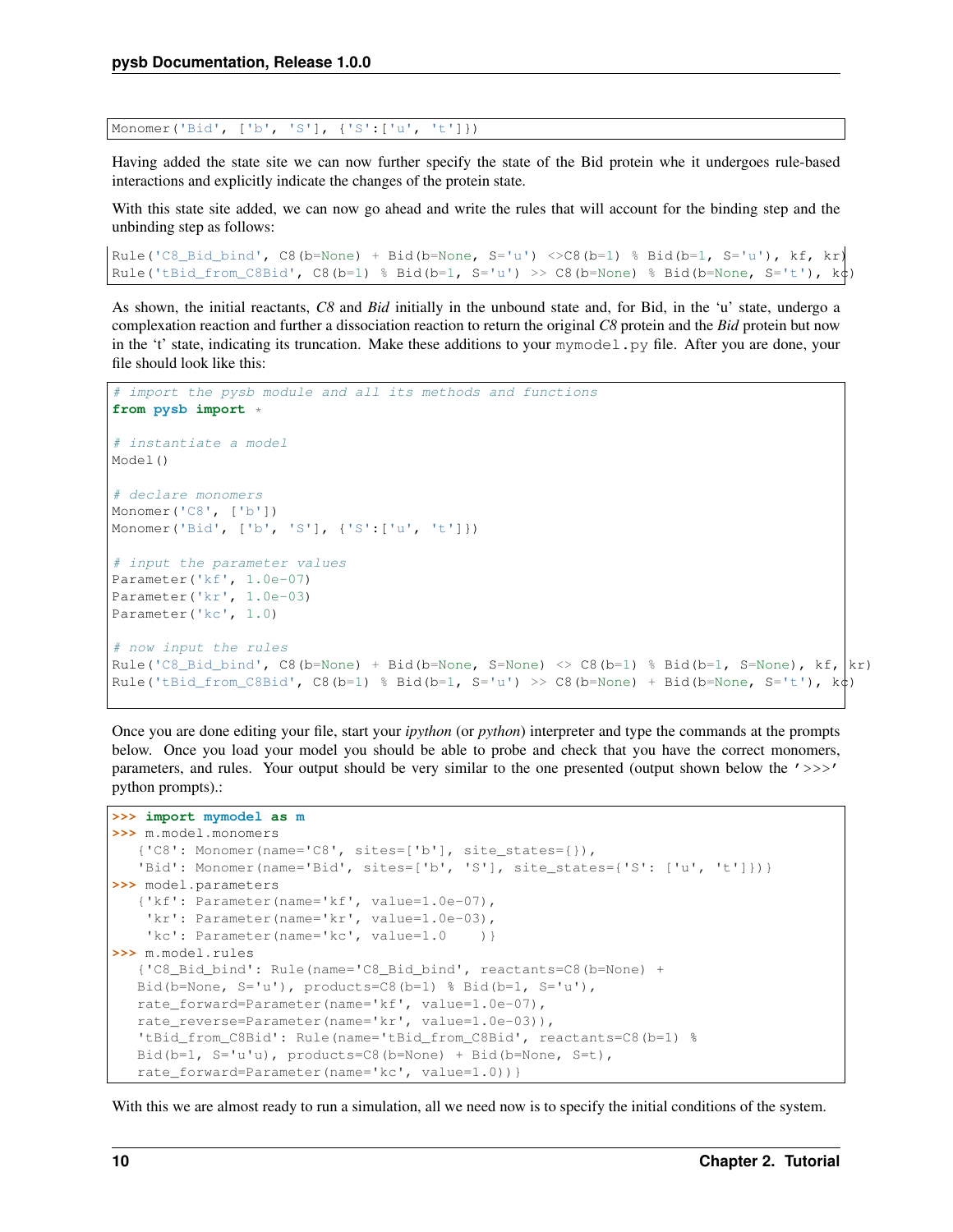### <span id="page-14-0"></span>**2.5.5 Observables**

In our model we have two initial species (*C8* and *Bid*) and one output species (*tBid*). As shown in the (??) derived from the reactions above, there are four mathematical species needed to describe the evolution of the system (i.e. *C8*, *Bid*, *tBid*, and *C8:Bid*). Although this system is rather small, there are situations when we will have many more species than we care to monitor or characterize throughout the time evolution of the (??). In addition, it will often happen that the desirable species are combinations or sums of many other species. For this reason the rules-based engines we currently employ implemented the *Observables* call which automatically collects the necessary information and returns the desired species. In our case, we will monitor the amount of free *C8*, unbound *Bid*, and active *tBid*. To specify the observables enter the following lines in your mymodel.  $py$  file as follows:

```
Observable('obsC8', C8(b=None))
Observable('obsBid', Bid(b=None, S='u'))
Observable('obstBid', Bid(b=None, S='t'))
```
As shown,the observable can be a species. As we will show later the observable can also contain wild-cards and given the "don't care don't write" approach to rule-writing it can be a very powerful approach to observe activated complexes.

# <span id="page-14-1"></span>**2.6 Initial conditions**

Having specified the *monomers*, the *parameters* and the *rules* we have the basics of what is needed to generate a set of ODEs and run a model. From a mathematical perspective a system of ODEs can only be solved if a bound is placed on the ODEs for integration. In our case, these bounds are the initial conditions of the system that indicate how much non-zero initial species are present at time *t=0s* in the system. In our system, we only have two initial species, namely *C8* and *Bid* so we need to specify their initial concentrations. To do this we enter the following lines of code into the mymodel.py file:

```
Parameter('C8_0', 1000)
Parameter('Bid_0', 10000)
Initial(C8(b=None), C8_0)
Initial(Bid(b=None, S='u'), Bid_0)
```
A parameter object must be declared to specify the initial condition rather than just giving a value as shown above. Once the parameter object is declared (i.e. *C8\_0* and *Bid\_0*) it can be fed to the *Initial* definition. Now that we have specified the initial conditions we are basically ready to run simulations. We will add an *observables* call in the next section prior to running the simulation.

# <span id="page-14-2"></span>**2.7 Simulation and analysis**

By now your mymodel.py file should look something like this:

```
# import the pysb module and all its methods and functions
from pysb import *
# instantiate a model
Model()
# declare monomers
Monomer('C8', ['b'])
Monomer('Bid', ['b', 'S'], {'S':['u', 't']})
 input the parameter values
```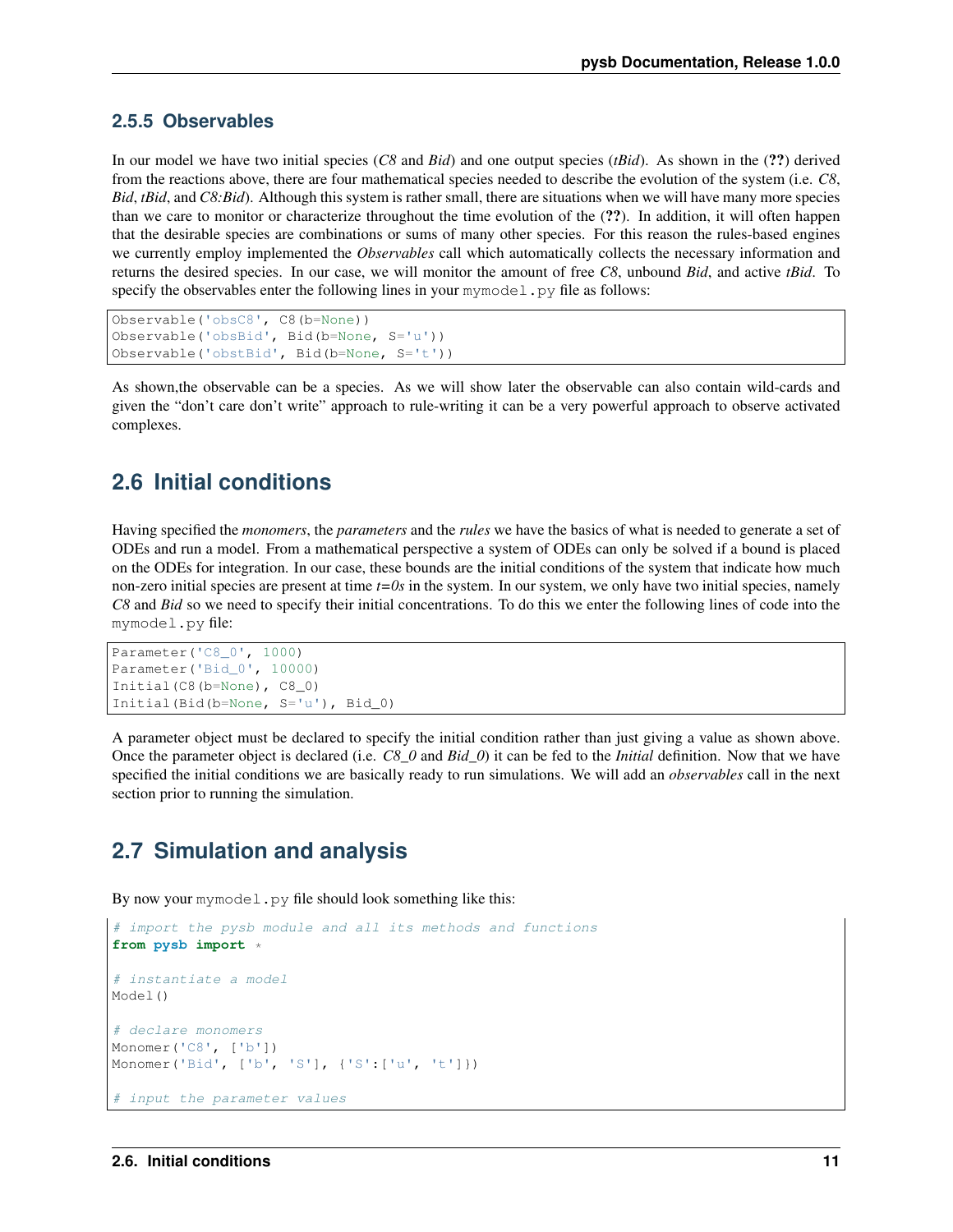```
Parameter('kf', 1.0e-07)
Parameter('kr', 1.0e-03)
Parameter('kc', 1.0)
# now input the rules
Rule('C8_Bid_bind', C8(b=None) + Bid(b=None, S=None) <> C8(b=1) % Bid(b=1, S=None), *[k\,\sharp, kr])
Rule('tBid_from_C8Bid', C8(b=1) % Bid(b=1, S='u') >> C8(b=None) + Bid(b=None, S='t'), k\phi)
# initial conditions
Parameter('C8_0', 1000)
Parameter('Bid_0', 10000)
Initial(C8(b=None), C8_0)
Initial(Bid(b=None, S='u'), Bid_0)
# Observables
Observable('obsC8', C8(b=None))
Observable('obsBid', Bid(b=None, S='u'))
Observable('obstBid', Bid(b=None, S='t'))
```
You can use a few commands to check that your model is defined properly. Start your *ipython* (or *python*) interpreter and enter the commands as shown below. Notice the output should be similar to the one shown (output shown below the  $\prime$  >>> $\prime$  ' prompts):

```
>>> import mymodel as m
>>> m.model.monomers
   {'C8': Monomer(name='C8', sites=['b'], site_states={}),
    'Bid': Monomer(name='Bid', sites=['b', 'S'], site_states={'S': ['u', 't']})}
>>> m.model.parameters
   {'kf': Parameter(name='kf', value=1.0e-07),
    'kr': Parameter(name='kr', value=1.0e-03),
    'kc': Parameter(name='kc', value=1.0 ),
    'C8_0': Parameter(name='C8_0', value=1000),
    'Bid_0': Parameter(name='Bid_0', value=10000)}
>>> m.model.observables
   {'obsC8': <pysb.core.Observable object at 0x104b2c4d0>,
    'obsBid': <pysb.core.Observable object at 0x104b2c5d0>,
    'obstBid': <pysb.core.Observable object at 0x104b2c6d0>}
>>> m.model.initial_conditions
  [(C8(b=None), Parameter(name='C8_0', value=1000)), (Bid(b=None, S=u), Parameter(name='Bid_0', value=1000))]>>> m.model.rules
  {'C8_Bid_bind': Rule(name='C8_Bid_bind', reactants=C8(b=None) +
  Bid(b=None, S=None), products=C8(b=1) % Bid(b=1, S=None),
  rate_forward=Parameter(name='kf', value=1.0e-07), rate_reverse=Parameter(name='kr', value=1.0e-
    'tBid_from_C8Bid': Rule(name='tBid_from_C8Bid', reactants=C8(b=1)
    % Bid(b=1, S=u), products=C8(b=None) + Bid(b=None, S=t), rate_forward=Parameter(name='kc', value='kc')
```
With this we are now ready to run a simulation! The parameter values for the simulation were taken directly from typical values in the paper about [extrinsic apoptosis signaling.](http://www.plosbiology.org/article/info%3Adoi%2F10.1371%2Fjournal.pbio.0060299) To run the simulation we must use a numerical integrator. Common examples include LSODA, VODE, CVODE, Matlab's ode15s, etc. We will use two *python* modules that are very useful for numerical manipulation. We have adapted the integrators in the *SciPy\*[#sp]\_ module to function seamlessly with PySB for integration of ODE systems. We will also be using the \*PyLab* <sup>[2](#page-15-0)</sup> package for graphing and plotting from the command line.

We will begin our simulation by loading the model from the *ipython* (or *python*) interpreter as shown below:

<span id="page-15-0"></span><sup>2</sup> PyLab: <http://www.scipy.org/PyLab>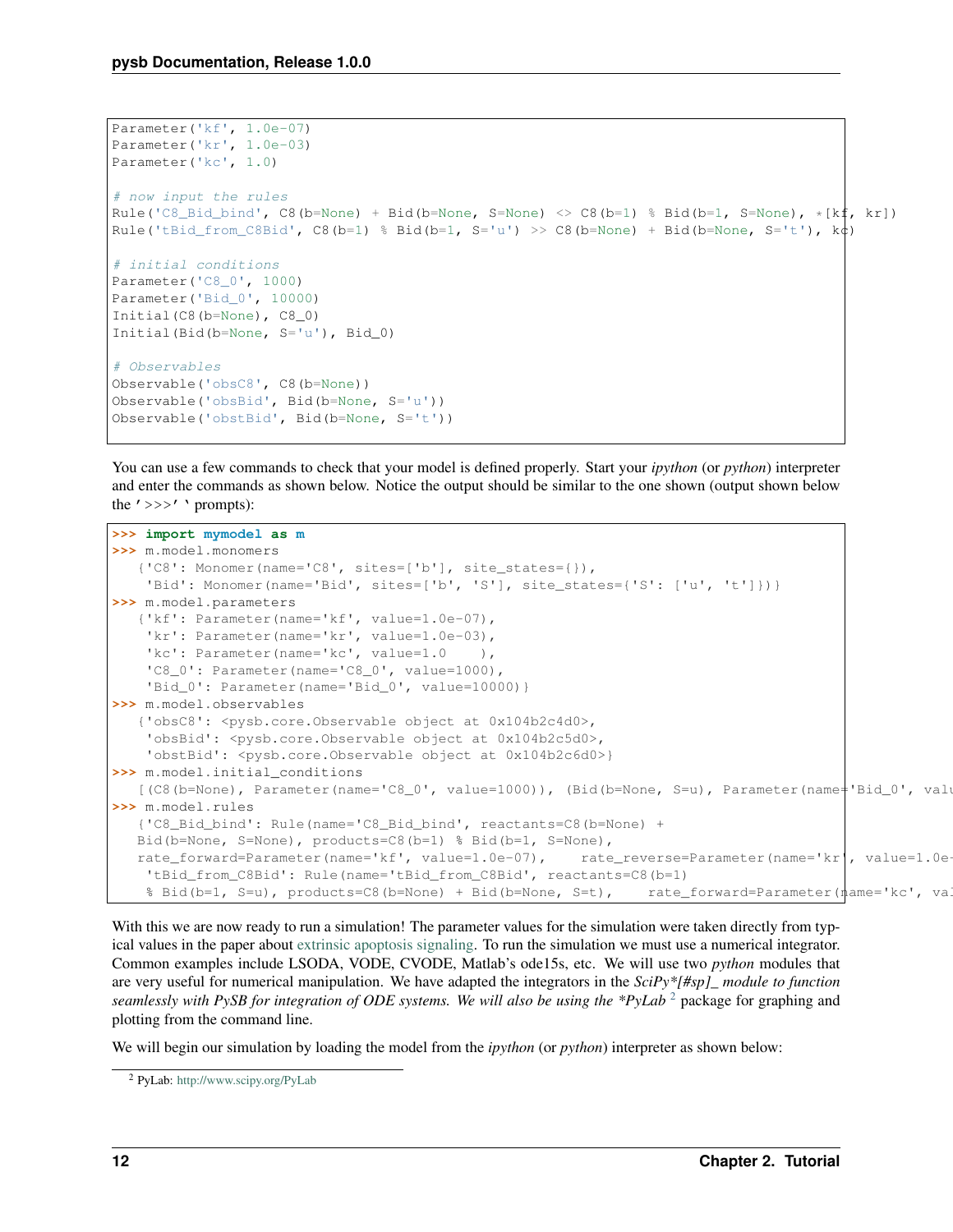**>>> import mymodel as m**

You can check that your model imported correctly by typing a few commands related to your model as shown:

```
>>> m.mymodel.monomers
>>> m.mymodel.rules
```
Both commands should return information about your model. (Hint: If you are using iPython, you can press tab twice after "m.mymodel" to tab complete and see all the possible options).

Now, we will import the *PyLab* and PySB integrator module. Enter the commands as shown below:

```
>>> from pysb.integrate import odesolve
>>> import pylab as pl
```
We have now loaded the integration engine and the graph engine into the interpreter environment. You may get some feedback from the program as some functions can be compiled at runtime for speed, depending on your operating system.Next we need to tell the integrator the time domain over which we wish to integrate the equations. For our case we will use 20000s of simulation time. To do this we generate an array using the *linspace* function from *PyLab*. Enter the command below:

 $\Rightarrow$   $t = pl.$  linspace (0, 20000)

This command assigns an array in the range [0..20000] to the variable *t*. You can type the name of the variable at any time to see the content of the variable. Typing the variable *t* results in the following:

| >>> t.   |                 |                 |                 |                 |
|----------|-----------------|-----------------|-----------------|-----------------|
| array ([ | 0.              | 408.16326531,   | 816.32653061,   | 1224.48979592.  |
|          | 1632.65306122,  | 2040.81632653,  | 2448.97959184,  | 2857.14285714,  |
|          | 3265.30612245,  | 3673.46938776,  | 4081.63265306,  | 4489.79591837,  |
|          | 4897.95918367,  | 5306.12244898,  | 5714.28571429,  | 6122.44897959,  |
|          | 6530.6122449.   | 6938.7755102,   | 7346.93877551,  | 7755.10204082,  |
|          | 8163.26530612,  | 8571.42857143,  | 8979.59183673,  | 9387.75510204,  |
|          | 9795.91836735,  | 10204.08163265, | 10612.24489796, | 11020.40816327, |
|          | 11428.57142857, | 11836.73469388, | 12244.89795918, | 12653.06122449, |
|          | 13061.2244898.  | 13469.3877551.  | 13877.55102041, | 14285.71428571, |
|          | 14693.87755102, | 15102.04081633, | 15510.20408163, | 15918.36734694, |
|          | 16326.53061224, | 16734.69387755, | 17142.85714286, | 17551.02040816, |
|          | 17959.18367347, | 18367.34693878, | 18775.51020408, | 19183.67346939, |
|          | 19591.83673469, | 20000.          |                 |                 |

These are the points at which we will get data for each ODE from the integrator. With this, we can now run our simulation. Enter the following commands to run the simulation:

**>>>** yout = odesolve(m.model, t)

To verify that the simulation run you can see the content of the *yout* object. For example, check for the content of the *Bid* observable defined previously:

```
>>> yout['obsBid']
array([ 10000. , 9601.77865674, 9224.08135988, 8868.37855506,
        8534.45591732, 8221.19944491, 7927.08884234, 7650.48970981,
        7389.81105408, 7143.5816199 , 6910.47836131, 6689.32927828,
        6479.10347845, 6278.89607041, 6087.91189021, 5905.45001654,
        5730.89003662, 5563.68044913, 5403.32856328, 5249.39176146,
        5101.47069899, 4959.20384615, 4822.26262101, 4690.34720441,
        4563.18294803, 4440.51745347, 4322.11815173, 4207.77021789,
        4097.27471952, 3990.44698008, 3887.11517373, 3787.11923497,
        3690.30945136, 3596.54594391, 3505.69733323, 3417.64025401,
        3332.25897699, 3249.44415872, 3169.09326717, 3091.10923365,
```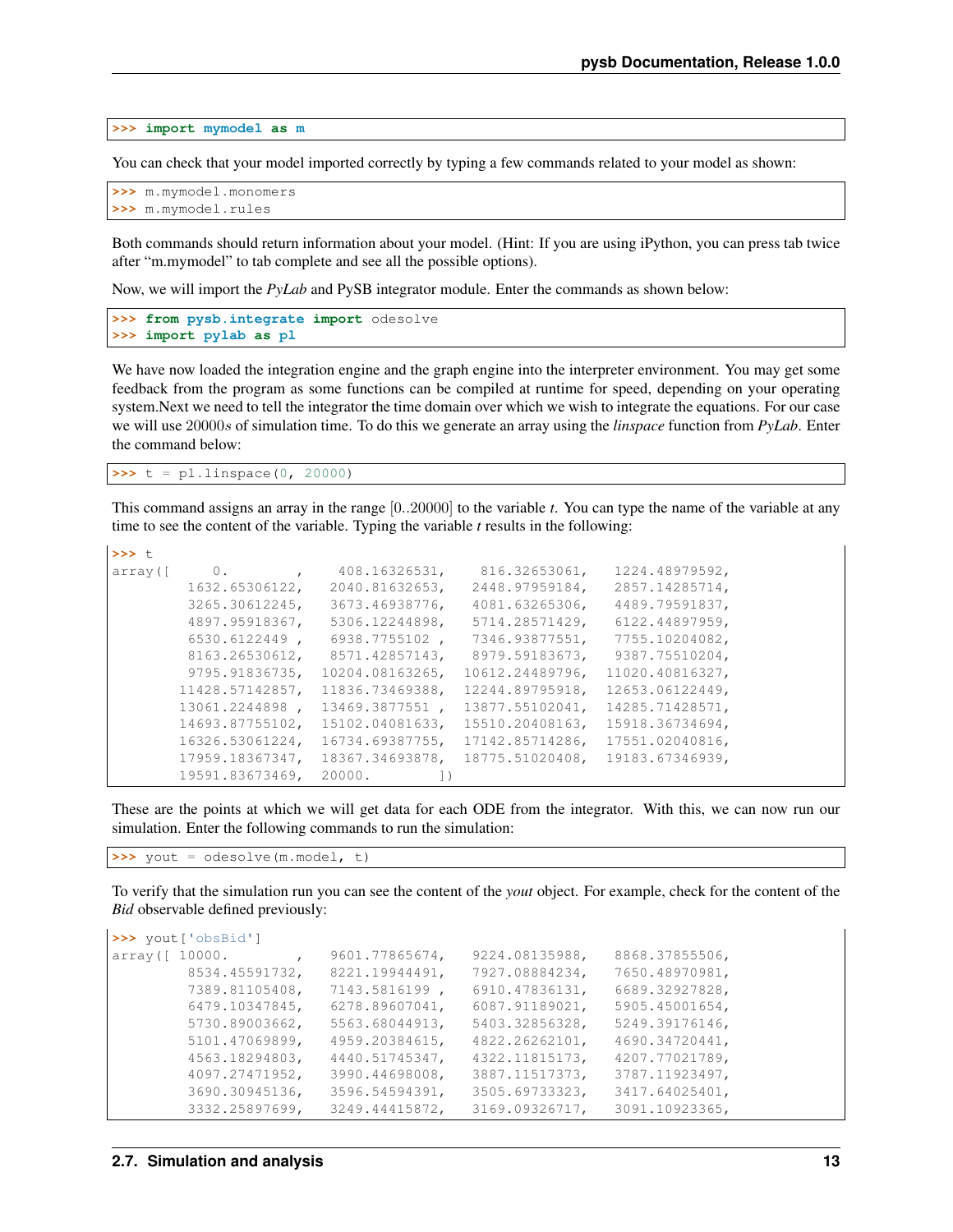```
3015.40034777, 2941.87977234, 2870.4652525 , 2801.07879018,
2733.64632469, 2668.09744369, 2604.36497901, 2542.38554596,
2482.09776367, 2423.44473279])
```
As you may recall we named some observables in the *[Observables](#page-14-0)* section above. The variable *yout* contains an array of all the ODE outputs from the integrators along with the named observables (i.e. *obsBid*, *obstBid*, and *obsC8*) which can be called by their names. We can therefore plot this data to visualize our output. Using the commands imported from the *PyLab* module we can create a graph interactively. Enter the commands as shown below:

```
>>> pl.ion()
>>> pl.figure()
>>> pl.plot(t, yout['obsBid'], label="Bid")
>>> pl.plot(t, yout['obstBid'], label="tBid")
>>> pl.plot(t, yout['obsC8'], label="C8")
>>> pl.legend()
>>> pl.xlabel("Time (s)")
>>> pl.ylabel("Molecules/cell")
>>> pl.show()
```
You should now have a figure in your screen showing the number of *Bid* molecules decreaing from the initial amount decreasing over time, the number of *tBid* molecules increasing over time, and the number of free *C8* molecules decrease to about half. For help with the above commands and to see more commands related to *PyLab* check the documentation <sup>2</sup>. Your figure should look something like the one below:



Congratulations! You have created your first model and run a simulation!

# <span id="page-17-0"></span>**2.8 Visualization**

It is useful to visualize the species and reactions that make a model. We have provided two methods to visualize species and reactions. We recommend using the tools in [Kappa](http://www.kappalanguage.org/documentation) and [BioNetGen](http://bionetgen.org/index.php/Documentation) for other visualization tools such as contact maps and stories.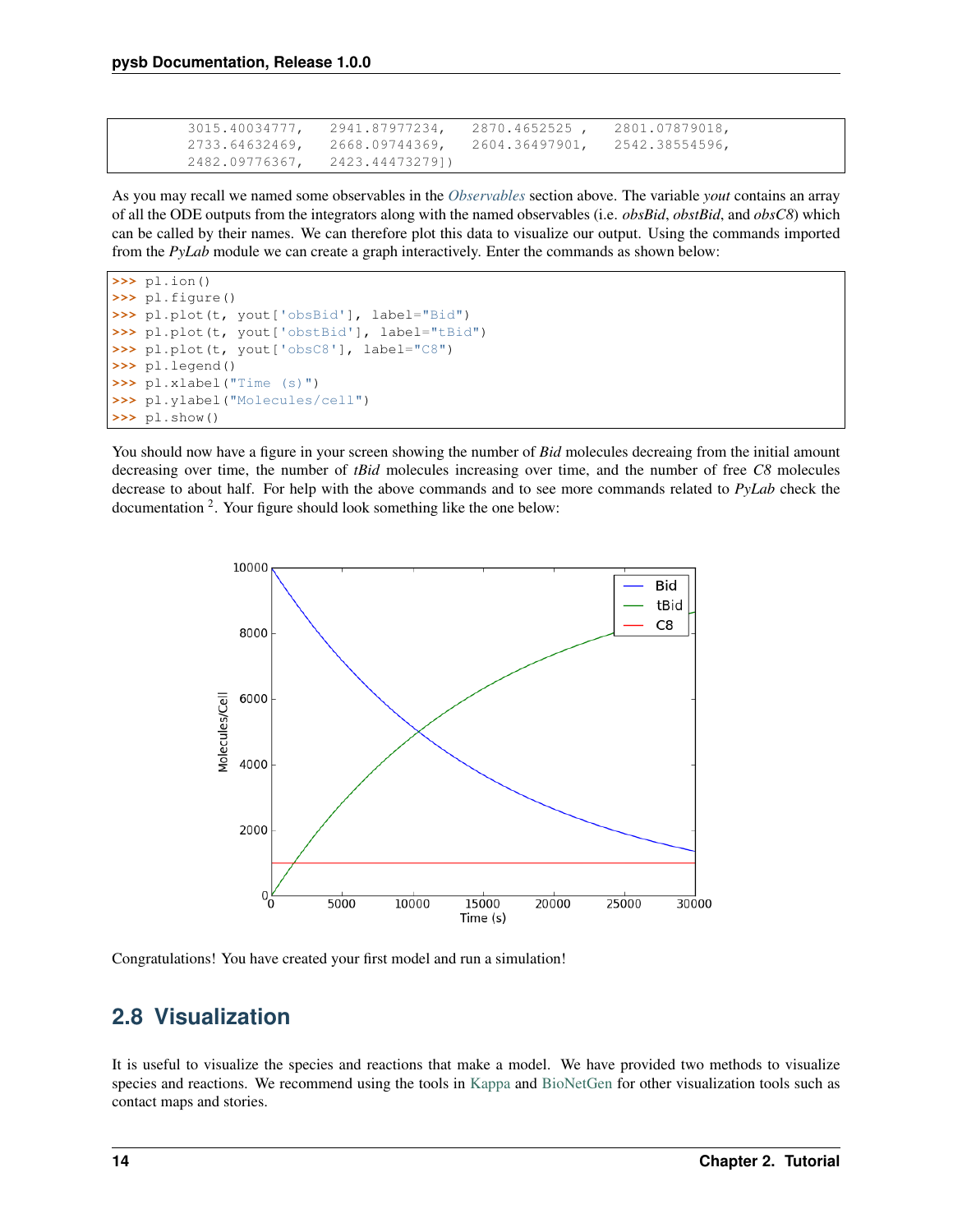The simplest way to visualize a model is to generate the graph file using the programs available from the command line. The files are located in the .../pysb/tools directory. The files to visualize reactions and species are render\_reactions.py and render\_species.py. These python scripts will generate .dot graph files that can be visualized using several tool such as [OmniGraffle](http://www.omnigroup.com/products/omnigraffle/) in OS X or [GraphViz](http://www.graphviz.org/) in all major platforms. For this tutorial we will use the [GraphViz](http://www.graphviz.org/) renderer. For this example will visualize the mymodel.py file that was created earlier. Issue the following command, replacing the comments inside square brackets''[]'' with the correct paths. We will first generate the .dot from the command line as follows:

[path-to-pysb]/pysb/tools/render\_reactions.py [path-to-pysb-model-file]/mymodel.py > mymodel.dot

If your model can be properly visualized you should have gotten no errors and should now have a file called mymodel.dot. You can now use this file as an input for any visualization tool as described above. You can follow the same procedures with the render\_species.py script to visualize the species generated by your models.

### <span id="page-18-0"></span>**2.9 Higher-order rules**

For this section we will show the power working in a programming environment by creating a simple function called "catalyze". Catalysis happens quite often in models and it is one of the basic functions we have found useful in our model development. Rather than typing many lines such as:

Rule("association", Enz(b=None) + Sub(b=None, S="i") <> Enz(b=1)%Sub(b=1,S="i"), kf, kt) Rule("dissociation", Enz(b=1)%Sub(b=1, S="i") >> Enz(b=None) + Sub(b=None, S="a"), kc)

multiple times, we find it more powerful, transparent and easy to instantiate/edit a simple, one-line function call such as:

catalyze(Enz, Sub, "S", "i", "a", kf, kr, kc)

We find that the functional form captures what we mean to write: a chemical species (the substrate) undergoes catalytic activation (by the enzyme) with a given set of parameters. We will now describe how a function can be written in PySB to automate the scripting of simple concepts into a programmatic format. Examine the function below:

```
def catalyze(enz, sub, site, state1, state2, kf, kr, kc): # (0) function call
   """2-step catalytic process""" # (1) reaction name
   r1_name = '%s_assoc_%s' % (enz.name, sub.name) # (2) name of association reaction for r
   r2_name = 'ss_diss_s' % (enz.name, sub.name) # (3) name of dissociation reaction for
   E = enz(b=None) \# (4) define enzyme state in function
   S = sub({'b': None, site: state}) # (5) define substrate state in function
   ES = enz(b=1) % sub({'b': 1, site: state1}) \# (6) define state of enzyme: substrate compleximation
   P = sub({'b': None, site: state}) # (7) define state of product
   Rule(r1_name, E + S <> ES, kf, kr) \# (8) rule for enzyme + substrate association
   Rule(r2_name, ES >> E + P, kc) \# (9) rule for enzyme:substrate dissociation (unit)
```
As shown it takes about ten lines to write the catalyze function (shorter variants are certainly possible with more advanced *Python* statements). The skeleton of every function in *Python*

As shown, *Monomers*, *Parameters*, *Species*, and pretty much anything related to rules-based modeling are instantiated as objects in *Python*. One could write functions to interact with these objects and they could be instantiated and inherit methods from a class. The limits to programming biology with PySB are those enforced by the *Python* language itself. We can now go ahead and embed this into a model. Go back to your mymodel. py file and modify it to look something like this:

```
# import the pysb module and all its methods and functions
from pysb import *
def catalyze(enz, sub, site, state1, state2, kf, kr, kc): # function call
```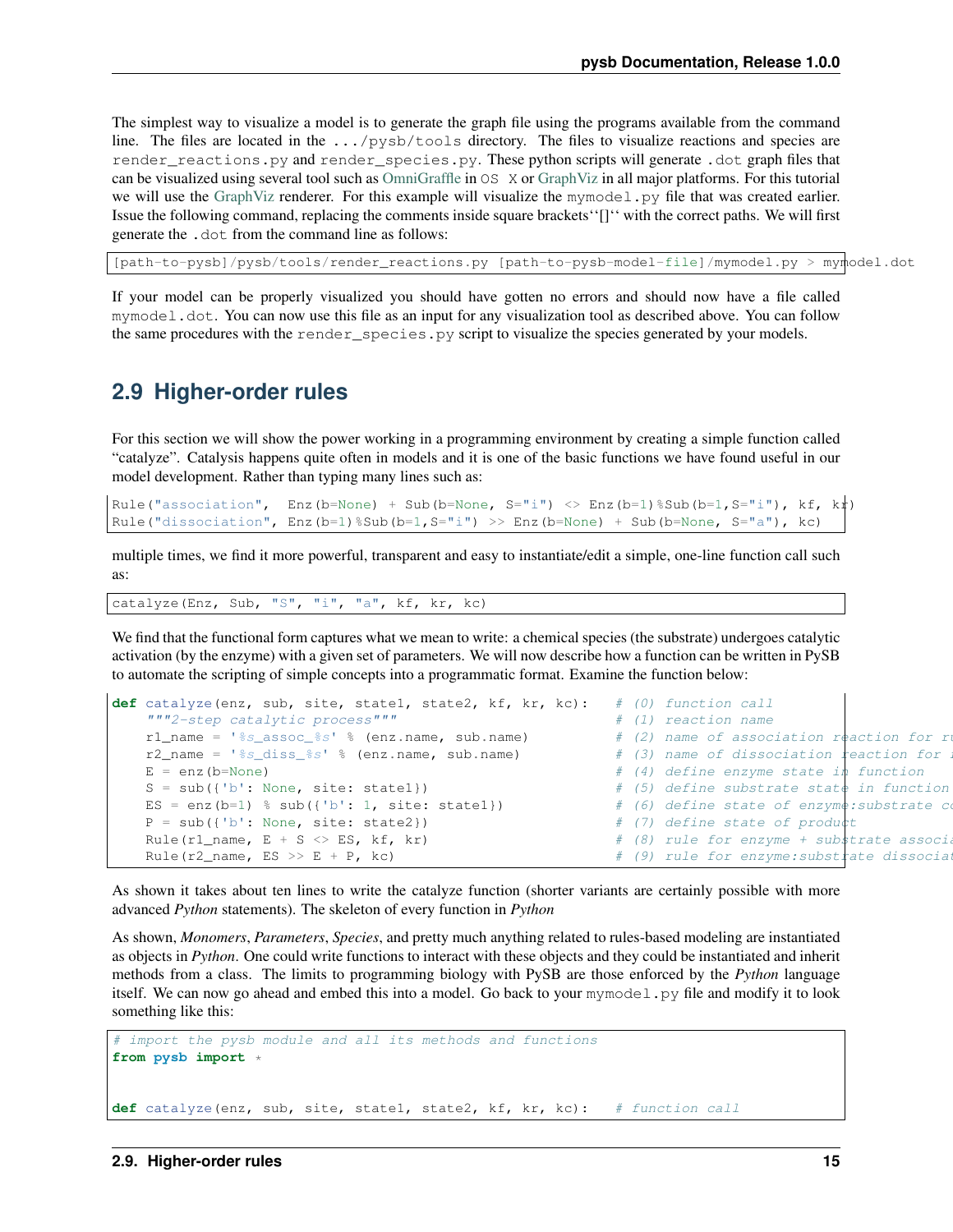```
"""2-step catalytic process""" \qquad \qquad \qquad # reaction name
   r1_name = 's_{s_1}assoc_s_1' % (enz.name, sub.name) # name of association reaction for rule
   r2_name = '%s_diss_%s' % (enz.name, sub.name) # name of dissociation reaction for rule
   E = enz(b=None) \# define enzyme state in function
   S = sub({'b': None, site: state1}) # define substrate state in function
   ES = enz(b=1) % sub({'b': 1, site: state1}) # define state of enzyme: substrate complex
   P = sub({'b': None, site: state}) # define state of product
   Rule(r1_name, E + S <> ES, kf, kr) # rule for enzyme + substrate association
   Rule(r2_name, ES >> E + P, kc) \# rule for enzyme:substrate dissociation
# instantiate a model
Model()
# declare monomers
Monomer('C8', ['b'])
Monomer('Bid', ['b', 'S'], {'S':['u', 't']})
# input the parameter values
Parameter('kf', 1.0e-07)
Parameter('kr', 1.0e-03)
Parameter('kc', 1.0)
# OLD RULES
# Rule('C8_Bid_bind', C8(b=None) + Bid(b=None, S=None) <> C8(b=1) % Bid(b=1, S=None), *[kf, kr])
# Rule('tBid_from_C8Bid', C8(b=1) % Bid(b=1, S='u') >> C8(b=None) + Bid(b=None, S='t'), kc)
#
# NEW RULES
# Catalysis
catalyze(C8, Bid, 'S', 'u', 't', kf, kr, kc)
# initial conditions
Parameter('C8_0', 1000)
Parameter('Bid_0', 10000)
Initial(C8(b=None), C8_0)
Initial(Bid(b=None, S='u'), Bid_0)
# Observables
Observable('obsC8', C8(b=None))
Observable('obsBid', Bid(b=None, S='u'))
Observable('obstBid', Bid(b=None, S='t'))
```
With this you should be able to execute your code and generate figures as described in the previous sections.

# <span id="page-19-0"></span>**2.10 Using provided macros**

For further reference we invite the users to explore the macros.py file in the .../pysb/ directory. Based on our experience with modeling signal transduction pathways we have identified a set of commonly-used constructs that can serve as building blocks for more complex models. In addition to some meta-macros useful for instantiating user macros, we provide a set of macros such as equilibrate. bind, catalyze, catalyze\_one\_step, catalyze\_one\_step\_reversible, synthesize, degrade, assemble\_pore\_sequential, and pore\_transport. In addition to these basic macros we also provide the higher-level macros bind\_table and catalyze\_table which we have found useful in instantiating the interactions between families of models.

In what follows we expand our previous model example of Caspase-8 by adding a few more species. The initiator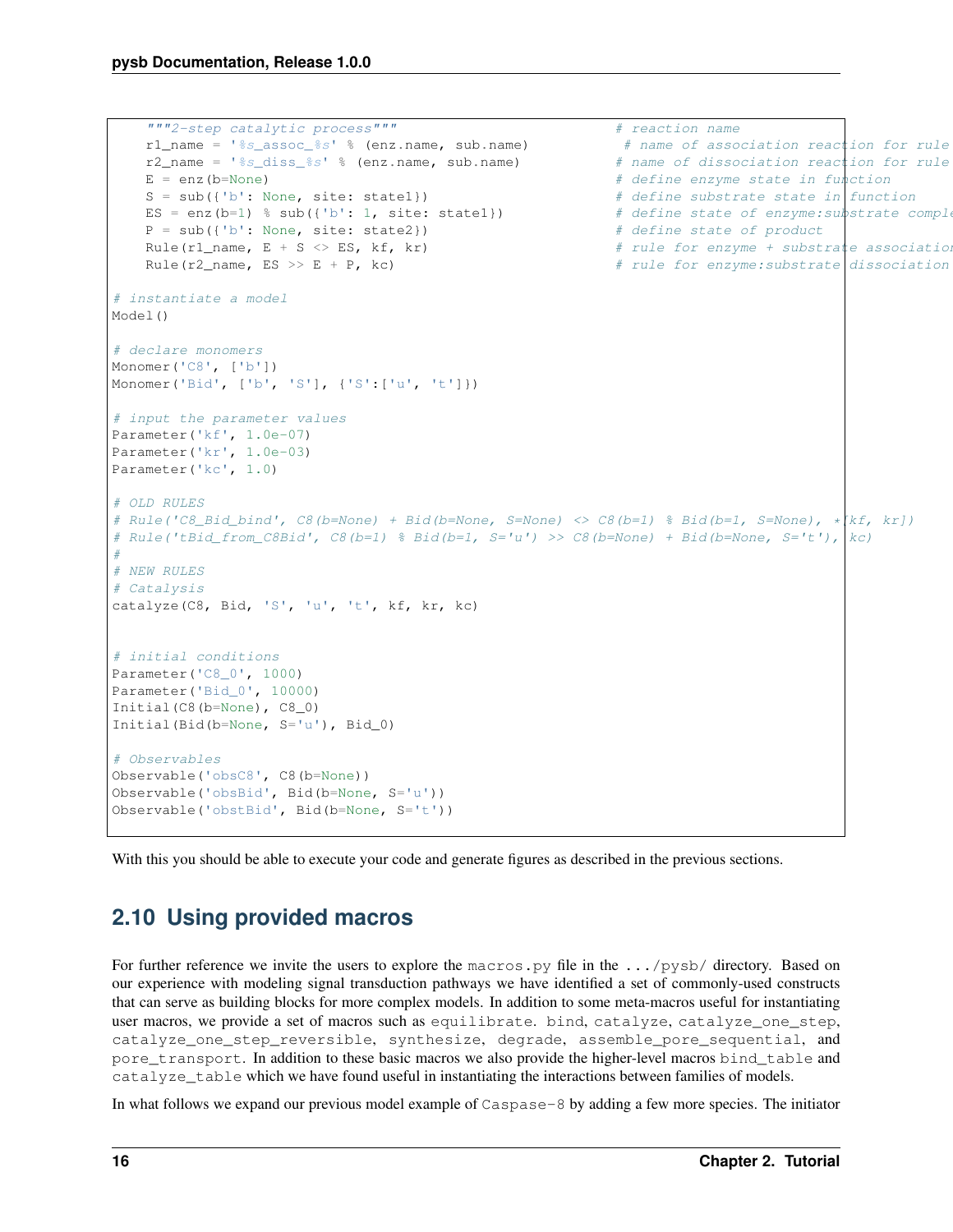caspase, as was described earlier, catalytically cleaves Bid to create truncated Bid (tBid) in this model. This tBid then catalytically activates Bax and Bak which eventually go on to form pores at the mitochondria leading to mitochondrial outer-membrane permeabilization (MOMP) and eventual cell death. To introduce the concept of higher-level macros we will show how the bind\_table macro can be used to show how a family of inhibitors, namely  $Bcl-2$ ,  $Bcl-xL$ , and  $Mcl-1$  inhibits a family of proteins, namely  $Bid$ ,  $Bax$ , and  $Bak$ .

In your favorite editor, go ahead and create a file (I will refer to it as ::file::*mymodel\_fxns*). Many rules that dictate the interactions among species depend on a single binding site. We will begin by creating our model and declaring a generic binding site. We will also declare some functions, using the PySB macros and tailor them to our needs by specifying the binding site to be passed to the function. The first thing we do is import PySB and then import PySB macros. Then we declare our generic site and redefine the pysb.macros for our model as follows:

```
# import the pysb module and all its methods and functions
from pysb import *
from pysb.macros import *
# some functions to make life easy
site\_name = 'b'def catalyze_b(enz, sub, product, klist):
    """Alias for pysb.macros.catalyze with default binding site 'b'.
    "" "" ""
    return catalyze(enz, site_name, sub, site_name, product, klist)
def bind_table_b(table):
    """Alias for pysb.macros.bind_table with default binding sites 'bf'.
    \bar{n} \bar{n} \bar{n}return bind_table(table, site_name, site_name)
```
The first two lines just import the necessary modules from PySB. The catalyze b' function, tailored for the model, takes four inputs but feeds six inputs to the pysb.macros.catalyze function, hence making the model more clean. Similarly the bind\_table\_b function takes only one entry, a list of lists, and feeds the entries needed to the pysb.macros.bind\_table macro. Note that these entries could be contained in a header file to be hidden from the user at model time.

With this technical work out of the way we can now actually start our mdoel building. We will declare two sets of rates, the bid rates that we will use for all the Bid interactions and the bcl2 rates which we will use for all the Bcl-2 interactions. Thesevalues could be specified individually as desired as desired but it is common practice in models to use generic values for the reaction rate parameters of a model and determine these in detail through some sort of model calibration. We will use these values for now for illustrative purposes.

The next entries for the rates, the model declaration, and the Monomers follow:

```
# Bid activation rates
bid_rates = [ 1e-7, 1e-3, 1] #
# Bcl2 Inhibition Rates
bcl2_rates = [1.428571e-05, 1e-3] # 1.0e-6/v_mito
# instantiate a model
Model()
# declare monomers
Monomer('C8', ['b'])
Monomer('Bid', ['b', 'S'], {'S':['u', 't', 'm']})
Monomer('Bax', ['b', 'S'], {'S':['i', 'a', 'm']})
Monomer('Bak', ['b', 'S'], {'S':['i', 'a']})
Monomer('BclxL', ['b', 'S'], {'S':['c', 'm']})
Monomer('Bcl2', ['b'])
Monomer('Mcl1', ['b'])
```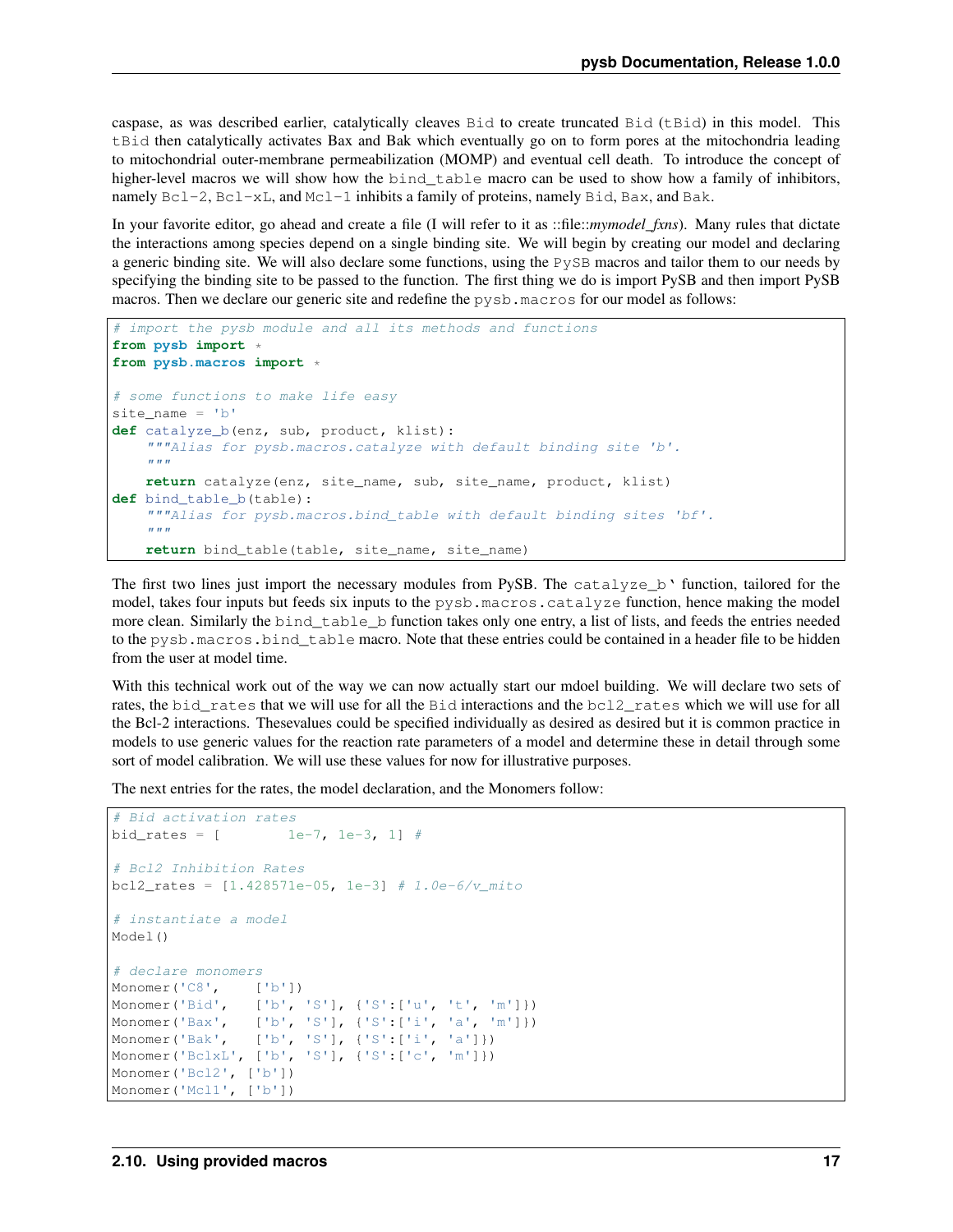As shown, the generic rates are declared followed by the declaration of the monomers. We have the C8 and Bid monomers as we did in the initial part of the tutorial, the MOMP effectors Bid, Bax, Bak, and the MOMP inhibitors  $Bcl-xL$ ,  $Bcl-2$ , and  $Mcl-1$ . The Bid, Bax, and  $BclxL$  monomers, in addition to the active and inactive terms also have a 'm' term indicating that they can be in a membrane, which in this case we indicate as a state. We will have a translocation to the membrane as part of the reactions.

We can now begin to write some checmical procedures. The first procedure is the catalytic activation of Bid by C8. This is followed by the catalytic activation of Bax and Bak.

```
# Activate Bid
catalyze_b(C8, Bid(S='u'), Bid(S='t'), [KF, KR, KC])
# Activate Bax/Bak
catalyze_b(Bid(S='m'), Bax(S='i'), Bax(S='m'), bid_rates)
catalyze_b(Bid(S='m'), Bak(S='i'), Bak(S='a'), bid_rates)
```
As shown, we simply state the soecies that acts as an *enzyme* as the first function argument, the species that acts as the *reactant* with the enzyme as the second argument (along with any state specifications) and finally the *product* species. The bid\_rates argument is the list of rates that we declared earlier.

You may have noticed a problem with the previous statements. The Bid species undergoes a transformation from state  $S =' u'$  to  $S =' t'$  but the activation of Bax and Bak happens only when Bid is in state  $S =' m'$  to imply that these events only happen at the membrane. In order to transport Bid from the  $'t't'$  state to the 'm' state we need a transporf function. We achieve this by using the *equilibrate* macro in PySB between these states. In addition we use this same macro for the transport of the Bax species and the BclxL species as shown below.

```
# Bid, Bax, BclxL "transport" to the membrane
equilibrate(Bid(b=None, S='t'), Bid(b=None, S='m'), [1e-1, 1e-3])
equilibrate(Bax(b=None, S='m'), Bax(b=None, S='a'), [1e-1, 1e-3])
equilibrate(BclxL(b=None, S='c'), BclxL(b=None, S='m'), [1e-1, 1e-3])
```
According to published experimental data, the Bcl-2 family of inhibitors can inhibit the initiator Bid and the effector Bax and Bak. These family has complex interactions with all these proteins. Given that we have three inhibitors, and three molecules to be inhibited, this indicates nine interactions that need to be specified. This would involve writing nine reversible reactions in a rules language or at least eighteen reactions for each direction if we were writing the ODEs. Given that we are simply stating that these species *bind* to inhibit interactions, we can take advantage of two things. In the first case we have already seen that there is a *bind* macro specified in PySB. We can further functionalize this into a higher level macro, naemly the *bind\_table* macro, which takes a table of interactions as an argument and generates the rules based on these simple interactions. We specify the bind table for the inhibitors (top row) and the inhibited molecules (left column) as follows.

```
bind_table_b([[ Bcl2, BclxL(S='m'), Mcl1],
           [Bid(S='m'), bcl2_rates, bcl2_rates, bcl2_rates],
           [Bax(S='a'), bcl2_rates, bcl2_rates, None],
           [Bak(S='a'), None, bcl2_rates, bcl2_rates]])
```
As shown the inhibitors interact by giving the rates of interactions or the *"None"* Python keyword to indicate no interaction. The only thing left to run this simple model is to declare some initial conditions and some observables. We declare the following:

```
# initial conditions
Parameter('C8_0', 1e4)
Parameter('Bid_0', 1e4)
Parameter('Bax_0', .8e5)
Parameter('Bak_0', .2e5)
Parameter('BclxL_0', 1e3)
Parameter('Bcl2_0', 1e3)
Parameter('Mcl1_0', 1e3)
```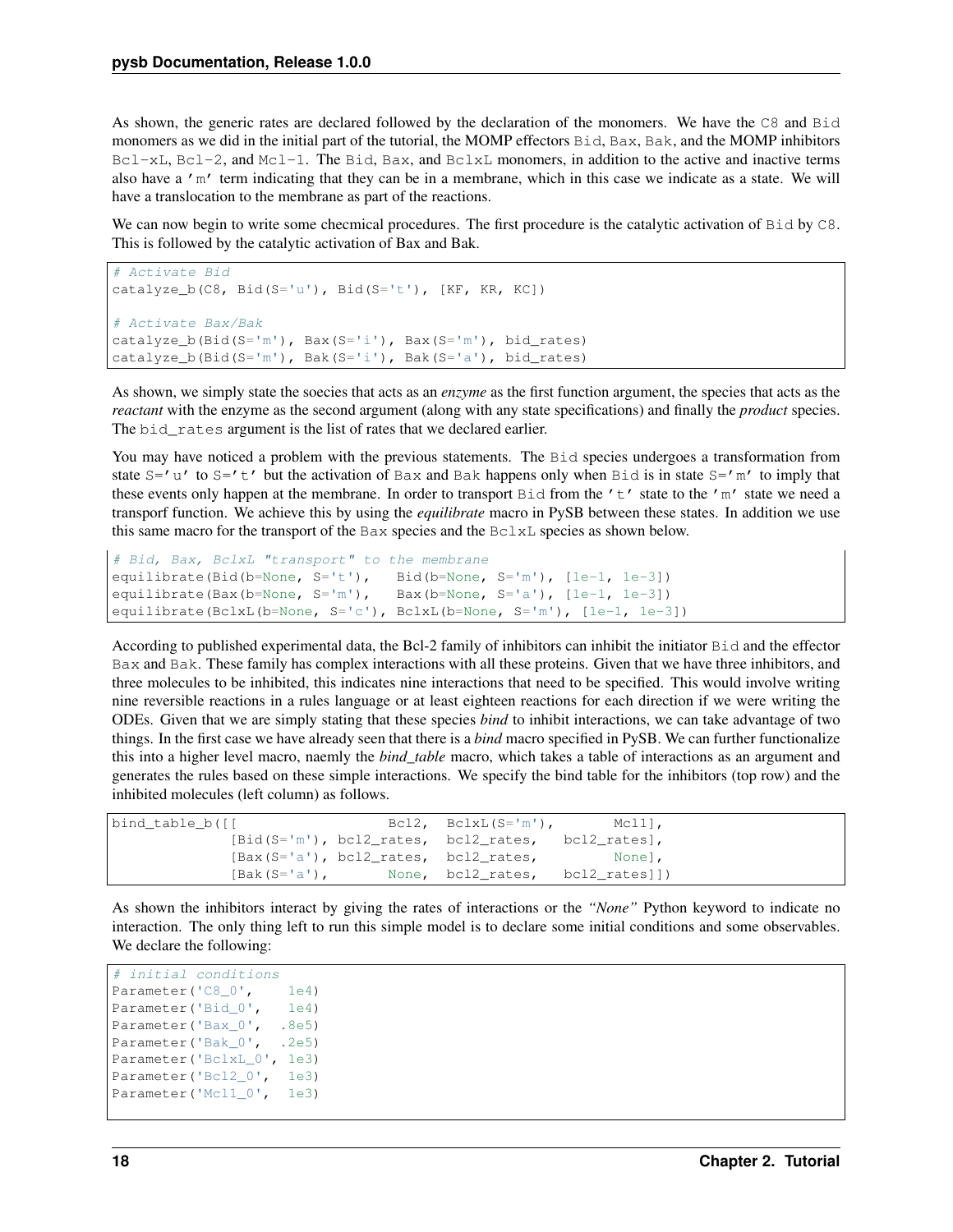```
Initial(C8(b=None), C8_0)
Initial(Bid(b=None, S='u'), Bid_0)
Initial(Bax(b=None, S='i'), Bax_0)
Initial(Bak(b=None, S='i'), Bak_0)
Initial(BclxL(b=None, S='c'), BclxL_0)
Initial(Bcl2(b=None), Bcl2_0)
Initial(Mcl1(b=None), Mcl1_0)
# Observables
Observable('obstBid', Bid(b=None, S='m'))
Observable('obsBax', Bax(b=None, S='a'))
Observable('obsBak', Bax(b=None, S='a'))
Observable('obsBaxBclxL', Bax(b=1, S='a')%BclxL(b=1, S='m'))
```
By now you should have a file with all the components that looks something like this:

```
# import the pysb module and all its methods and functions
from pysb import *
from pysb.macros import *
# some functions to make life easy
site_name = 'b'
def catalyze_b(enz, sub, product, klist):
    """Alias for pysb.macros.catalyze with default binding site 'b'.
    "''"''"''"return catalyze(enz, site_name, sub, site_name, product, klist)
def bind_table_b(table):
    """Alias for pysb.macros.bind_table with default binding sites 'bf'.
    \boldsymbol{u} \boldsymbol{u} \boldsymbol{n}return bind_table(table, site_name, site_name)
# Default forward, reverse, and catalytic rates
KF = 1e-6KR = 1e-3KC = 1# Bid activation rates
bid_rates = [ 1e-7, 1e-3, 1] #
# Bcl2 Inhibition Rates
bcl2_rates = [1.428571e-05, 1e-3] # 1.0e-6/v_mito
# instantiate a model
Model()
# declare monomers
Monomer('C8', ['b'])
Monomer('Bid', ['b', 'S'], {'S':['u', 't', 'm']})
Monomer('Bax', ['b', 'S'], {'S':['i', 'a', 'm']})<br>Monomer('Bak', ['b', 'S'], {'S':['i', 'a']})
                 [[b', 'S'], {'S':['i', 'a']})Monomer('BclxL', ['b', 'S'], {'S':['c', 'm']})
Monomer('Bcl2', ['b'])
Monomer('Mcl1', ['b'])
# Activate Bid
catalyze_b(C8, Bid(S='u'), Bid(S='t'), [KF, KR, KC])
# Activate Bax/Bak
```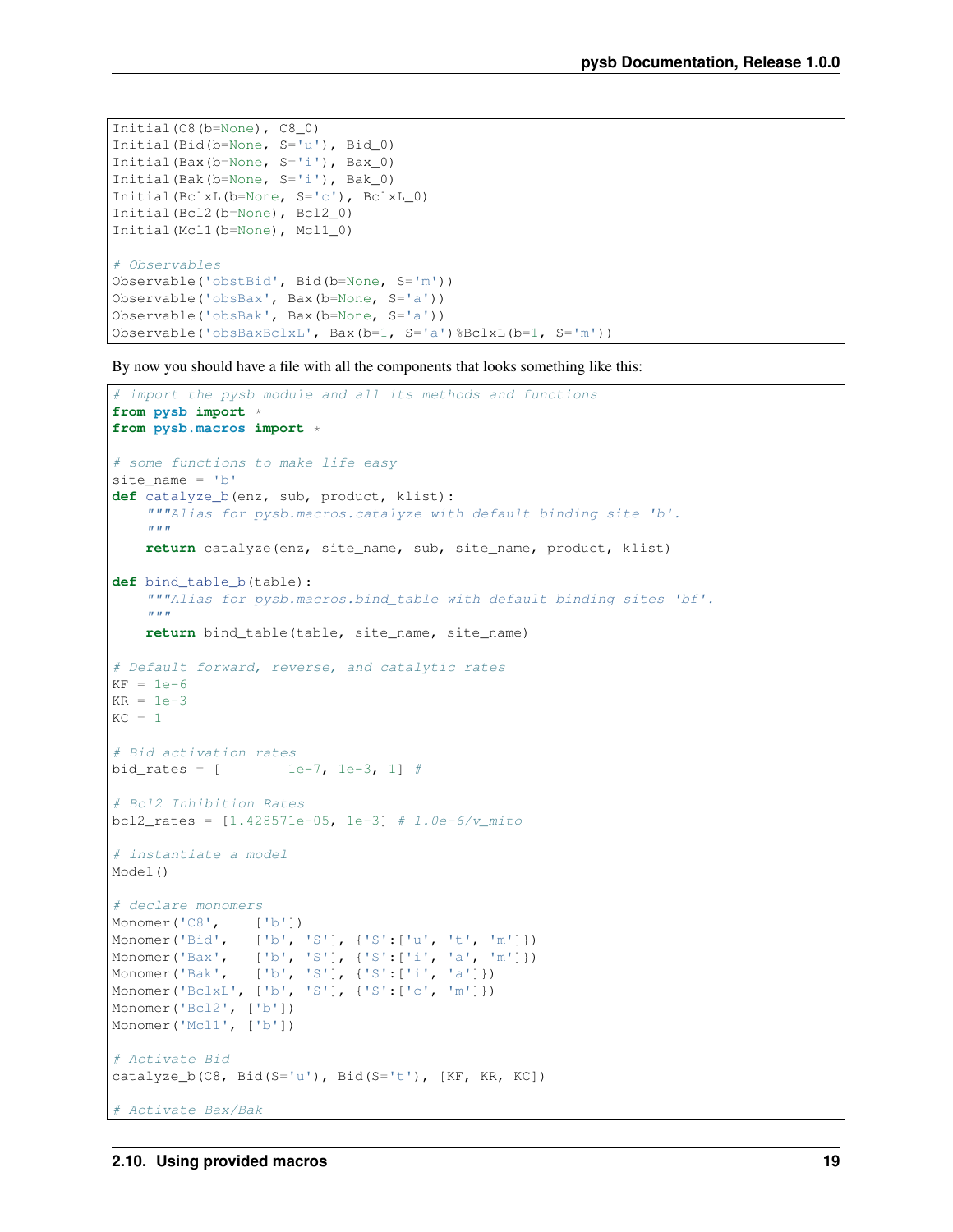```
catalyze_b(Bid(S='m'), Bax(S='i'), Bax(S='m'), bid_rates)
catalyze_b(Bid(S='m'), Bak(S='i'), Bak(S='a'), bid_rates)
# Bid, Bax, BclxL "transport" to the membrane
equilibrate(Bid(b=None, S='t'), Bid(b=None, S='m'), [1e-1, 1e-3])
equilibrate(Bax(b=None, S='m'), Bax(b=None, S='a'), [1e-1, 1e-3])
equilibrate(BclxL(b=None, S='c'), BclxL(b=None, S='m'), [1e-1, 1e-3])
bind_table_b([[ Bcl2, BclxL(S='m'), Mcl1],
             [Bid(S='m'), bcl2_rates, bcl2_rates, bcl2_rates],
             [Bax(S='a'), bcl2_rates, bcl2_rates, None],
             [Bak(S='a'), None, bcl2_rates, bcl2_rates]])
# initial conditions
Parameter('C8_0', 1e4)
Parameter('Bid_0', 1e4)
Parameter('Bax_0', .8e5)
Parameter('Bak_0', .2e5)
Parameter('BclxL_0', 1e3)
Parameter('Bcl2_0', 1e3)
Parameter('Mcl1_0', 1e3)
Initial(C8(b=None), C8_0)
Initial(Bid(b=None, S='u'), Bid_0)
Initial(Bax(b=None, S='i'), Bax_0)
Initial(Bak(b=None, S='i'), Bak_0)
Initial(BclxL(b=None, S='c'), BclxL_0)
Initial(Bcl2(b=None), Bcl2_0)
Initial(Mcl1(b=None), Mcl1_0)
# Observables
Observable('obstBid', Bid(b=None, S='m'))
Observable('obsBax', Bax(b=None, S='a'))
Observable('obsBak', Bax(b=None, S='a'))
Observable('obsBaxBclxL', Bax(b=1, S='a')%BclxL(b=1, S='m'))
```
With this you should be able to run the simulations and generate figures as described in the basic tutorial sections.

# <span id="page-23-0"></span>**2.11 Compartments**

We will continue building on your mymodel\_fxns.py file and add one more species and a compartment. In extrinsic apoptosis, once *tBid* is activated it translocates to the outer mitochondrial membrane where it interacts with the protein *Bak* (residing in the membrane).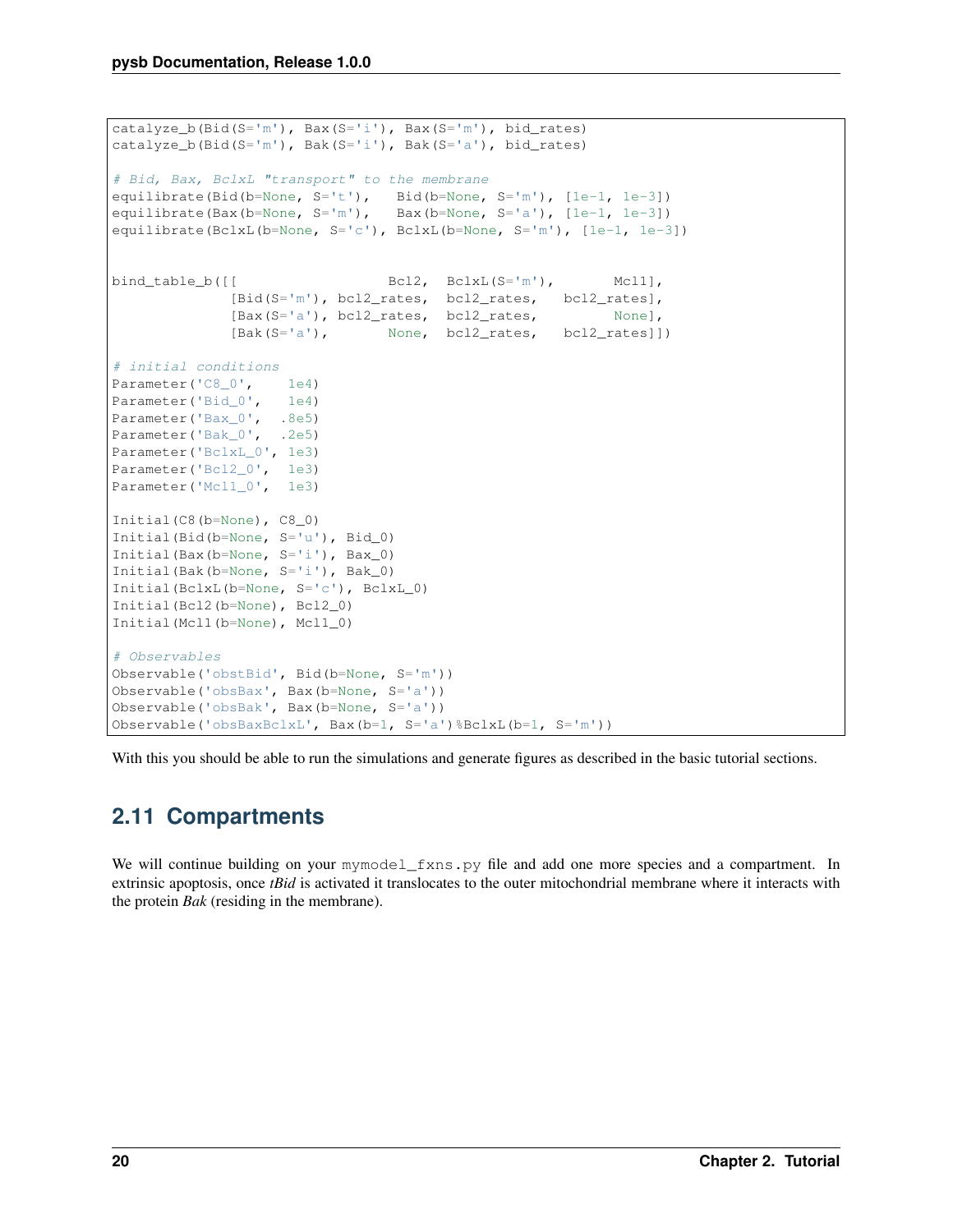# <span id="page-24-0"></span>**2.12 Model calibration**

### <span id="page-24-1"></span>**2.13 Modules**

### <span id="page-24-2"></span>**2.14 Miscellaneous**

### <span id="page-24-3"></span>**2.14.1 Self-export**

For anyone who feels a little queasy about self-export, this section will try to explain the rationale behind it.

In order to make model definition feel like a domain-specific language specially designed for model construction, the mechanism for component definition needs to provide three things:

- It must provide an internal name so that components can be usefully distinguished when inspected interactively, or translated into various output file formats such as BNGL.
- The component object must be assigned to a local variable so that subsequent component declarations can reference it by name using normal Python syntax (including operator overloading).
- The object must also be inserted into the data structures of the model object itself.

Without self-export, every component definition would need to manage these points explicitly:

```
A = Monomer('A')model.add_component(A)
B = Monomer('B')model.add_component(B)
```
This pattern introduces several opportunities for error, for example a name argument and the corresponding variable name may end up out of sync or the modeler may forget an add\_component call. The redundancy also introduces visual noise which makes the code harder to read. Furthermore, self-export makes model modularization much simpler, as components may be defined within functions without forcing the function to explicitly return them or requiring extra code in the caller to deal with the returned components.

In addition to Component and its subclasses, the Model constructor also utilizes self-export, with two differences: The local variable is always named model, and the name argument is optional and defaults to the full hierarchical name of the module from which Model() is called, e.g. pysb.examples.tutorial\_a.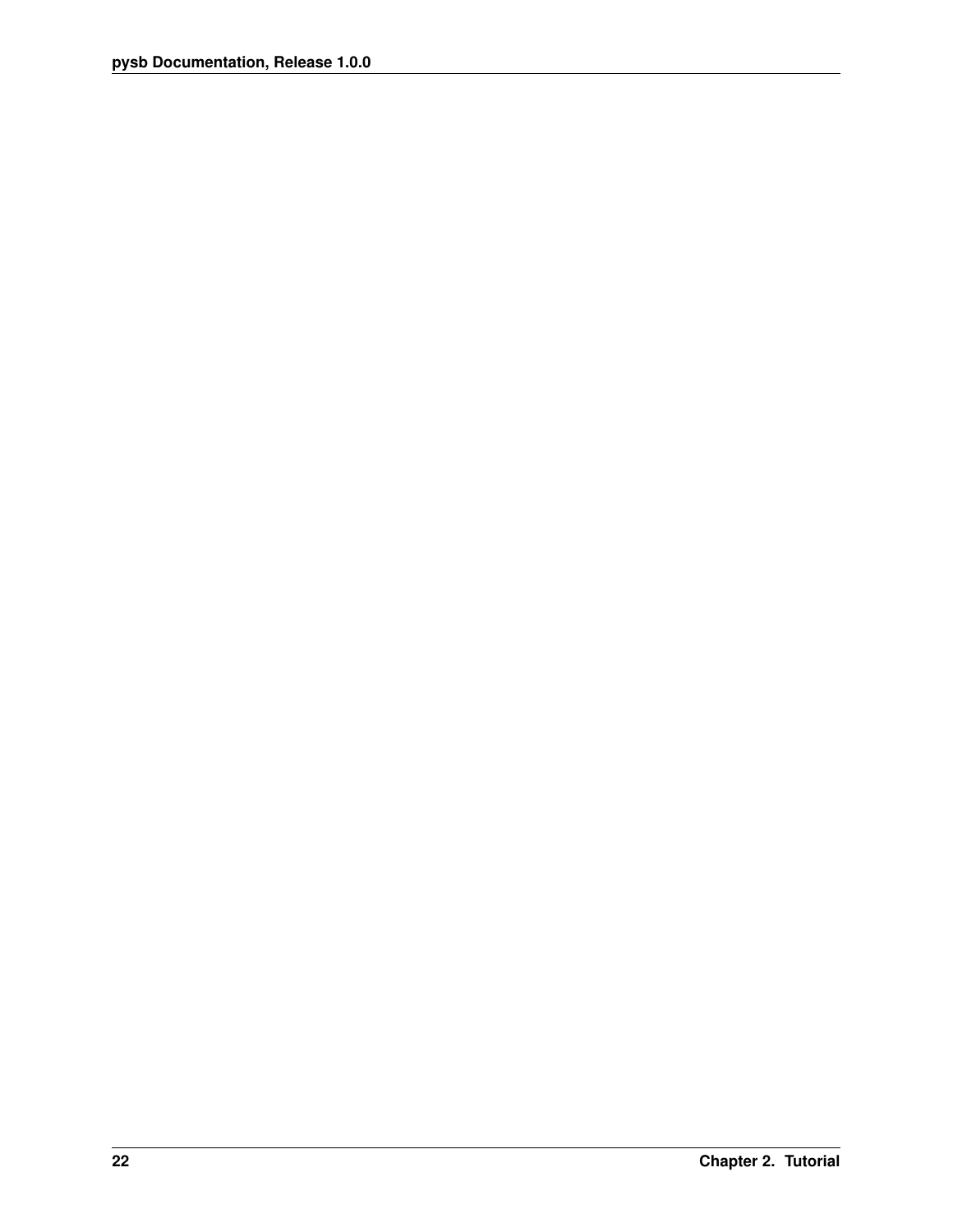### **PySB Modules Reference**

# <span id="page-26-1"></span><span id="page-26-0"></span>**3.1 PySB core (pysb.core)**

#### class pysb.core.**ANY**

Site must have a bond, but identity of binding partner is irrelevant.

Use ANY in a MonomerPattern site\_conditions dict to indicate that a site must have a bond without specifying what the binding partner should be.

Equivalent to the "+" bond modifier in BNG.

class pysb.core.**Compartment**(*name*, *parent=None*, *dimension=3*, *size=None*, *\_export=True*) Model component representing a bounded reaction volume.

Parameters parent : Compartment, optional

Compartment which contains this one. If not specified, this will be the outermost compartment and its parent will be set to None.

dimension : integer, optional

The number of spatial dimensions in the compartment, either 2 (i.e. a membrane) or 3 (a volume).

size : Parameter, optional

A parameter object whose value defines the volume or area of the compartment. If not specified, the size will be fixed at 1.0.

#### **Notes**

The compartments of a model must form a tree via their *parent* attributes with a three-dimensional (volume) compartment at the root. A volume compartment may have any number of two-dimensional (membrane) compartments as its children, but never another volume compartment. A membrane compartment may have a single volume compartment as its child, but nothing else.

#### **Examples**

Compartment('cytosol', dimension=3, size=cyto\_vol, parent=ec\_membrane)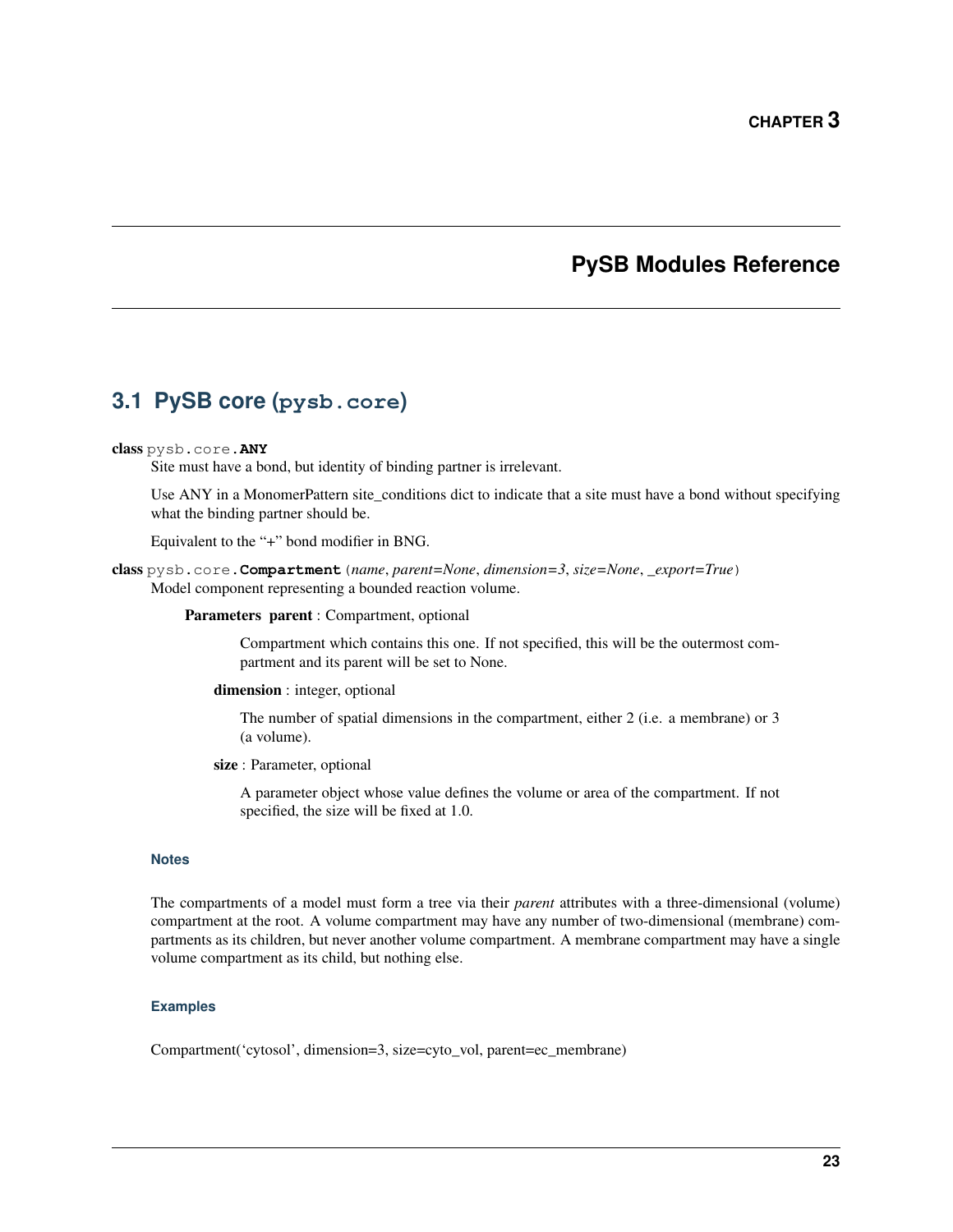#### **Attributes**

Identical to Parameters (see above).

class pysb.core.**ComplexPattern**(*monomer\_patterns*, *compartment*, *match\_once=False*) A bound set of MonomerPatterns, i.e. a pattern to match a complex.

In BNG terms, a list of patterns combined with the '.' operator.

Parameters monomer\_patterns : list of MonomerPatterns

MonomerPatterns that make up the complex.

#### compartment : Compartment

Location restriction. None means don't care.

#### match\_once : bool, optional

If True, the pattern will only count once against a species in which the pattern can match the monomer graph in multiple distinct ways. If False (default), the pattern will count as many times as it matches the monomer graph, leading to a faster effective reaction rate.

#### **Attributes**

Identical to Parameters (see above).

**copy**()

Implement our own brand of shallow copy.

The new object will have references to the original compartment, and copies of the monomer\_patterns.

#### **is\_concrete**()

Return a bool indicating whether the pattern is 'concrete'.

'Concrete' means the pattern satisfies ANY of the following: 1. All monomer patterns are concrete 2. The compartment is specified AND all monomer patterns are site-concrete

#### **is\_equivalent\_to**(*other*)

Checks for equality with another ComplexPattern

#### class pysb.core.**Component**(*name*, *\_export=True*)

The base class for all the named things contained within a model.

#### Parameters name : string

Name of the component. Must be unique within the containing model.

#### **Attributes**

|  | name (string) Name of the component.       |
|--|--------------------------------------------|
|  | model   (weakref(Model)) Containing model. |

**rename**(*new\_name*)

Change component's name.

This is typically only needed when deriving one model from another and it would be desirable to change a component's name in the derived model.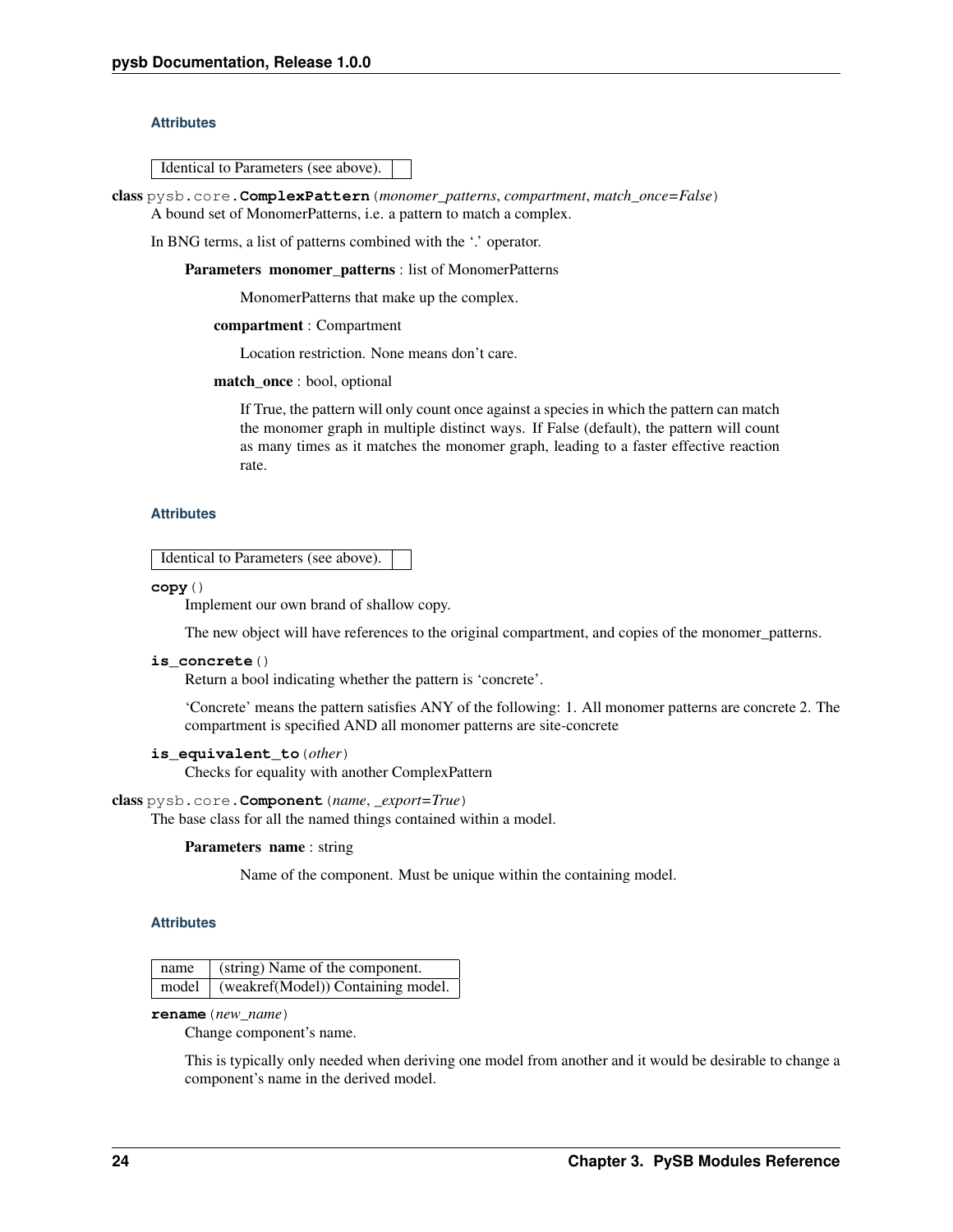#### exception pysb.core.**ComponentDuplicateNameError**

A component was added with the same name as an existing one.

#### class pysb.core.**ComponentSet**(*iterable=[]*)

An add-and-read-only container for storing model Components.

It behaves mostly like an ordered set, but components can also be retrieved by name *or* index by using the [] operator (like a combination of a dict and a list). Components can not be removed or replaced, but they can be renamed. Iteration returns the component objects.

Parameters iterable : iterable of Components, optional

Initial contents of the set.

**rename**(*c*, *new\_name*) Change the name of component *c* to *new\_name*.

exception pysb.core.**ConstantExpressionError** Expected a constant Expression but got something else.

class pysb.core.**Expression**(*name*, *expr*, *\_export=True*) Model component representing a symbolic expression of other variables.

Parameters expr : sympy.Expr

Symbolic expression.

#### **Attributes**

expr | (sympy.Expr) See Parameters.

```
expand_expr()
```
Return expr rewritten in terms of terminal symbols only.

```
is_constant_expression()
```
Return True if all terminal symbols are Parameters or numbers.

#### exception pysb.core.**ExpressionError**

Expected an Expression but got something else.

- pysb.core.**Initial**(*\*args*) Declare an initial condition (see Model.initial).
- exception pysb.core.**InvalidComplexPatternException** Expression can not be cast as a ComplexPattern.
- exception pysb.core.**InvalidComponentNameError**(*name*) Inappropriate component name.
- exception pysb.core.**InvalidInitialConditionError** Invalid initial condition pattern.
- exception pysb.core.**InvalidReactionPatternException** Expression can not be cast as a ReactionPattern.
- exception pysb.core.**InvalidReversibleSynthesisDegradationRule** Synthesis or degradation rule defined as reversible.

```
pysb.core.MatchOnce(pattern)
     Make a ComplexPattern match-once.
```

```
class pysb.core.Model(name=None, base=None, _export=True)
     A rule-based model containing monomers, rules, compartments and parameters.
```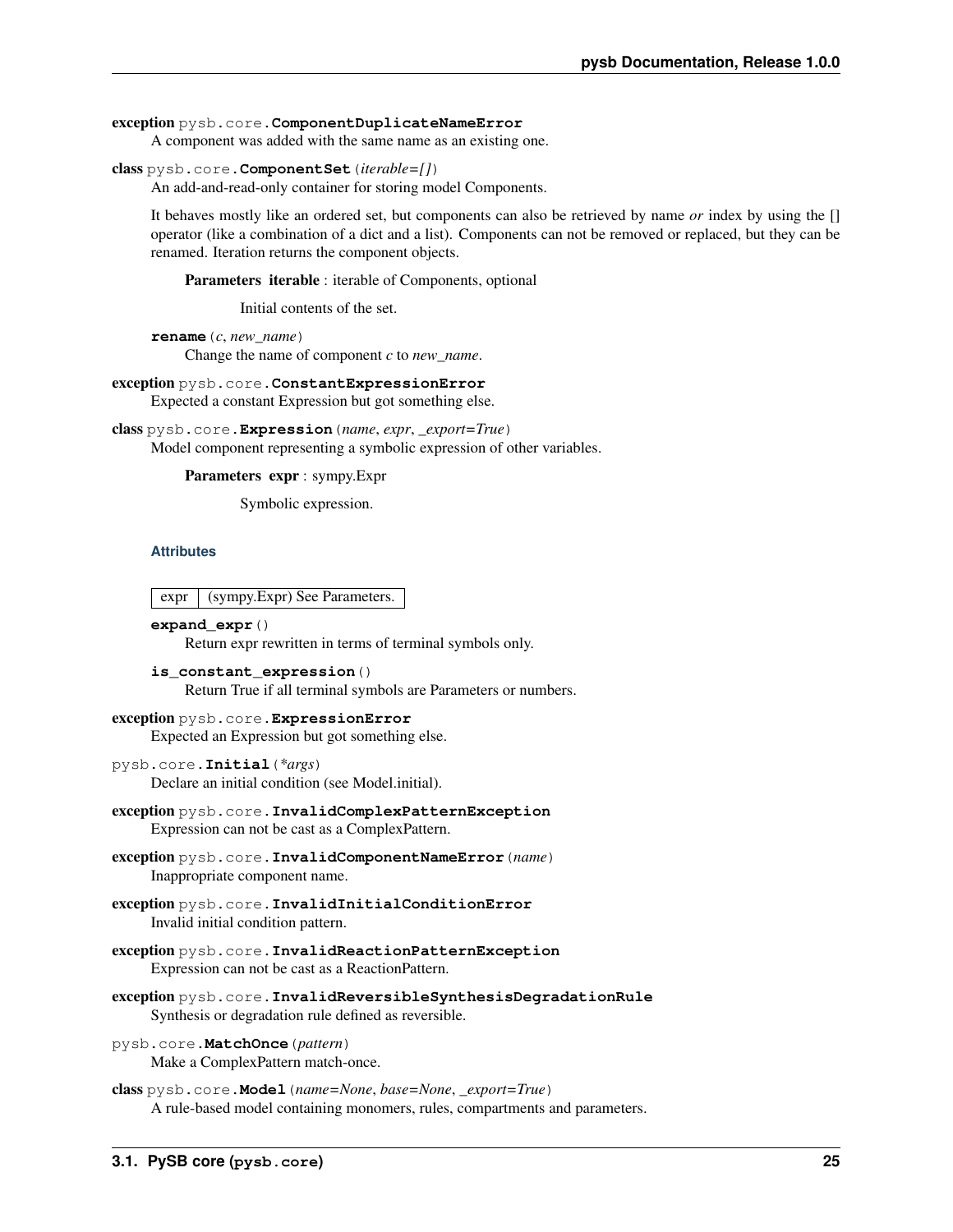#### Parameters name : string, optional

Name of the model. If not specified, will be set to the name of the file from which the constructor was called (with the .py extension stripped).

base : Model, optional

If specified, the model will begin as a copy of *base*. This can be used to achieve a simple sort of model extension and enhancement.

#### **Attributes**

| name                    | (string) Name of the model. See Parameter section above.                           |
|-------------------------|------------------------------------------------------------------------------------|
| base                    | (Model or None) See Parameter section above.                                       |
| monomers,               | (ComponentSet) The Component objects which make up the model.                      |
| compartments,           |                                                                                    |
| parameters, rules,      |                                                                                    |
| observables             |                                                                                    |
| initial_conditions      | (list of tuple of (ComplexPattern, Parameter)) Specifies which species are         |
|                         | present in the model's starting state $(t=0)$ and how much there is of each one.   |
|                         | The ComplexPattern defines the species identity, and it must be concrete (see      |
|                         | ComplexPattern.is_concrete). The Parameter defines the amount or                   |
|                         | concentration of the species.                                                      |
| species                 | (list of ComplexPattern) List of all complexes which can be produced by the        |
|                         | model, starting from the initial conditions and successively applying the rules.   |
|                         | Each ComplexPattern is concrete.                                                   |
| odes                    | (list of sympy. Expr) Mathematical expressions describing the time derivative      |
|                         | of the amount of each species, as generated by the rules.                          |
| reactions               | (list of dict) Structures describing each possible unidirectional reaction that    |
|                         | can be produced by the model. Each structure stores the name of the rule that      |
|                         | generated the reaction ('rule'), the mathematical expression for the rate of the   |
|                         | reaction ('rate'), tuples of species indexes for the reactants and products        |
|                         | ('reactants', 'products'), and a bool indicating whether the reaction is the       |
|                         | reverse component of a bidirectional reaction ('reverse').                         |
| reactions_bidirectional | (list of dict) Similar to reactions but with only one entry for each bidirectional |
|                         | reaction. The fields are identical except 'reverse' is replaced by 'reversible', a |
|                         | bool indicating whether the reaction is reversible. The 'rate' is the forward      |
|                         | rate minus the reverse rate.                                                       |
| annotations             | (list of Annotation) Structured annotations of model components. See the           |
|                         | Annotation class for details.                                                      |

#### **add\_annotation**(*annotation*)

Add an annotation to the model.

```
add_component(other)
```
Add a component to the model.

#### **all\_component\_sets**()

Return a list of all ComponentSet objects.

#### **all\_components**()

Return a ComponentSet containing all components in the model.

#### **enable\_synth\_deg**()

Add components needed to support synthesis and degradation rules.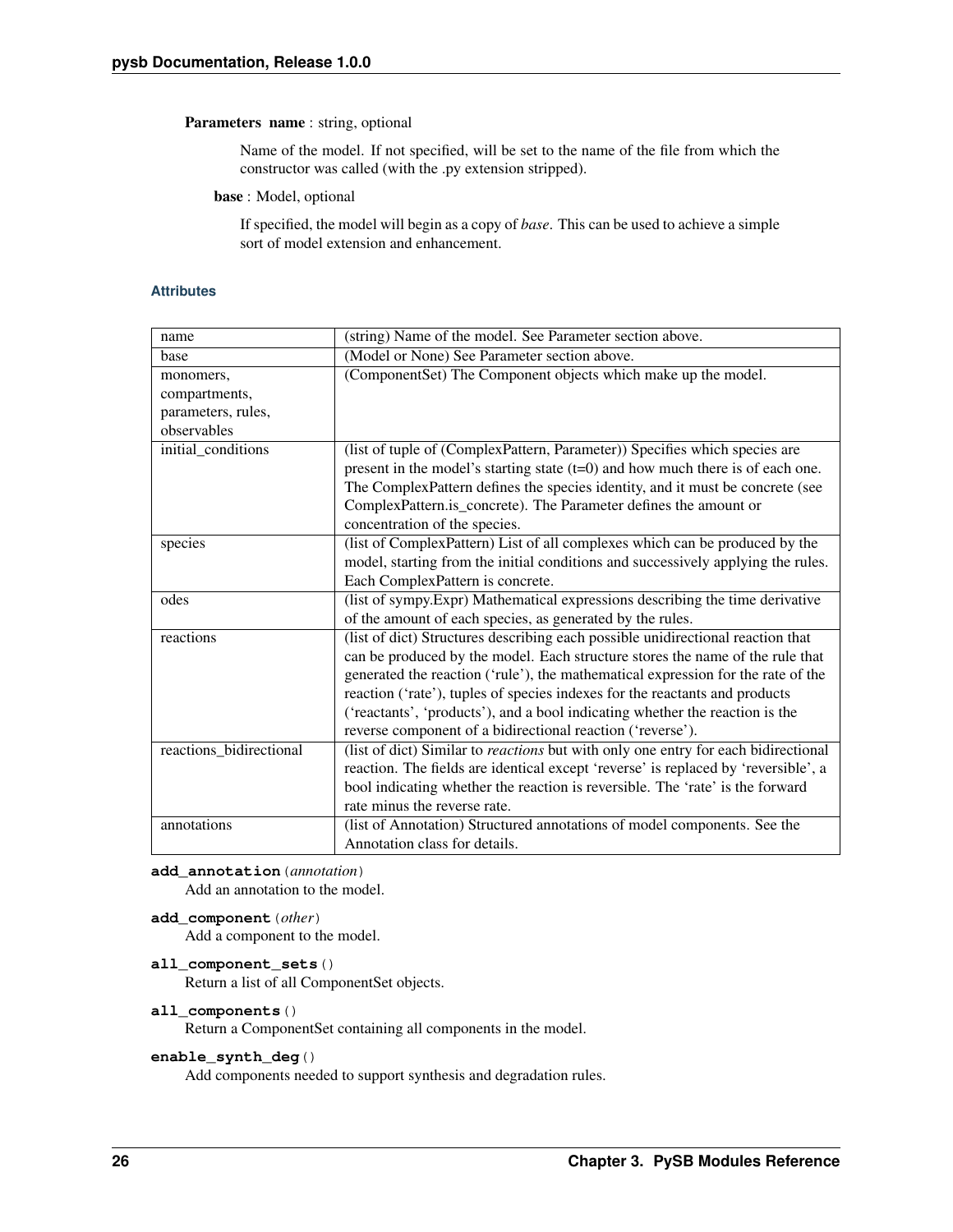#### **expressions\_constant**()

Return a ComponentSet of constant expressions.

**expressions\_dynamic**()

Return a ComponentSet of non-constant expressions.

- **get\_annotations**(*subject*) Return all annotations for the given subject.
- **get\_species\_index**(*complex\_pattern*) Return the index of a species.

Parameters complex\_pattern : ComplexPattern

A concrete pattern specifying the species to find.

#### **has\_synth\_deg**()

Return true if model uses synthesis or degradation reactions.

#### **initial**(*pattern*, *value*)

Add an initial condition.

An initial condition is made up of a species and its amount or concentration.

#### Parameters pattern : ComplexPattern

A concrete pattern defining the species to initialize.

value : Parameter

Amount of the species the model will start with.

#### **parameters\_compartments**()

Return a ComponentSet of compartment size parameters.

#### **parameters\_initial\_conditions**()

Return a ComponentSet of initial condition parameters.

#### **parameters\_rules**()

Return a ComponentSet of the parameters used in rules.

#### **parameters\_unused**()

Return a ComponentSet of unused parameters.

#### **reload**()

Reload a model after its source files have been edited.

This method does not yet reload the model contents in-place, rather it returns a new model object. Thus the correct usage is model =  $model$ .reload().

If the model script imports any modules, these will not be reloaded. Use python's reload() function to reload them.

#### **reset\_equations**()

Clear out fields generated by bng.generate\_equations or the like.

#### **update\_initial\_condition\_pattern**(*before\_pattern*, *after\_pattern*)

Update the pattern associated with an initial condition.

Leaves the Parameter object associated with the initial condition unchanged while modifying the pattern associated with that condition. For example this is useful for changing the state of a site on a monomer or complex associated with an initial condition without having to create an independent initial condition, and parameter, associated with that alternative state.

Parameters before\_pattern : ComplexPattern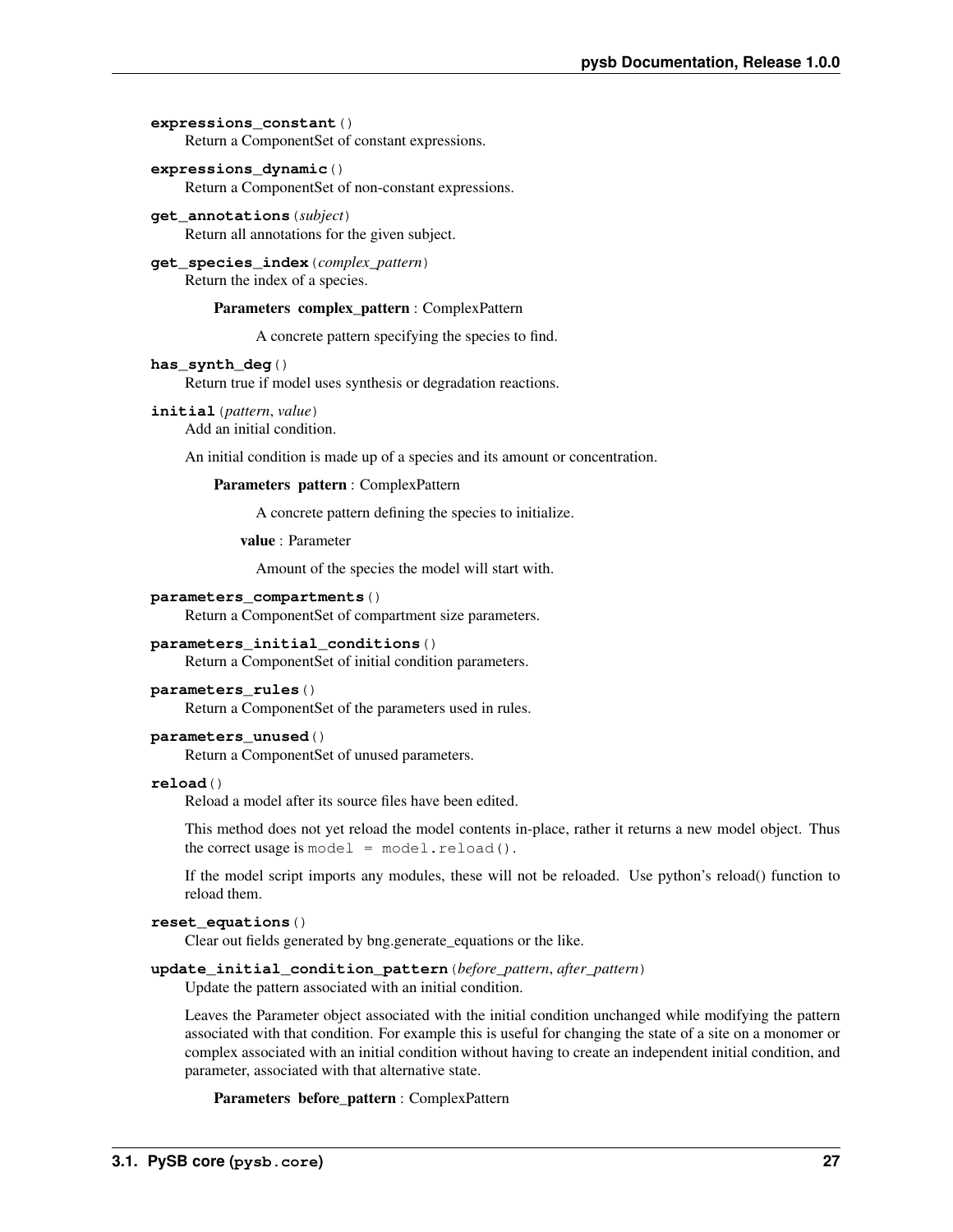The concrete pattern specifying the (already existing) initial condition. If the model does not contain an initial condition for the pattern, a ValueError is raised.

#### after\_pattern : ComplexPattern

The concrete pattern specifying the new pattern to use to replace before\_pattern.

#### exception pysb.core.**ModelExistsWarning**

A second model was declared in a module that already contains one.

<span id="page-31-0"></span>class pysb.core.**Monomer**(*name*, *sites=[]*, *site\_states={}*, *\_export=True*) Model component representing a protein or other molecule.

**Parameters sites:** list of strings, optional

Names of the sites.

site states : dict of string  $\Rightarrow$  string, optional

Allowable states for sites. Keys are sites and values are lists of states. Sites which only take part in bond formation and never take on a state may be omitted.

#### **Notes**

A Monomer instance may be "called" like a function to produce a MonomerPattern, as syntactic sugar to approximate rule-based modeling language syntax. It is typically called with keyword arguments where the arg names are sites and values are site conditions such as bond numbers or states (see the Notes section of the [MonomerPattern](#page-31-1) documentation for details). To help in situations where kwargs are unwieldy (for example if a site name is computed dynamically or stored in a variable) a dict following the same layout as the kwargs may be passed as the first and only positional argument instead.

#### **Attributes**

Identical to Parameters (see above).

<span id="page-31-1"></span>class pysb.core.**MonomerPattern**(*monomer*, *site\_conditions*, *compartment*) A pattern which matches instances of a given monomer.

#### Parameters monomer : Monomer

The monomer to match.

site\_conditions : dict

The desired state of the monomer's sites. Keys are site names and values are described below in Notes.

compartment : Compartment or None

The desired compartment where the monomer should exist. None means "don't-care".

#### **Notes**

The acceptable values in the *site\_conditions* dict are as follows:

•None : no bond

•*str* : state

•*int* : a bond (to a site with the same number in a ComplexPattern)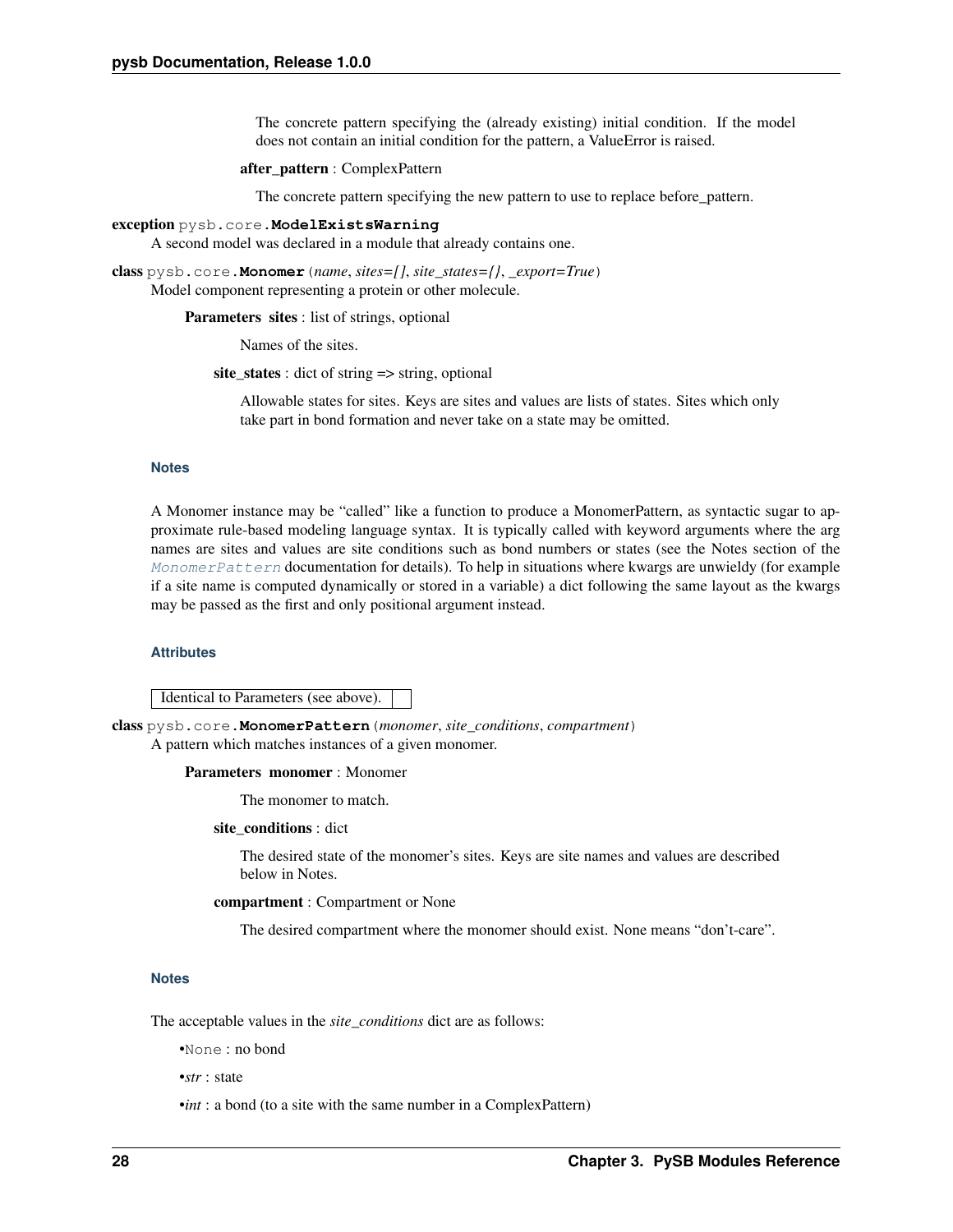•*list of int* : multi-bond (not valid in Kappa)

•ANY : "any" bond (bound to something, but don't care what)

•WILD : "wildcard" bond (bound or not bound)

•*tuple of (str, int)* : state with bond

•*tuple of (str, WILD)* : state with wildcard bond

If a site is not listed in site conditions then the pattern will match any state for that site, i.e. "don't write, don't care".

#### **Attributes**

Identical to Parameters (see above).

#### **is\_concrete**()

Return a bool indicating whether the pattern is 'concrete'.

'Concrete' means the pattern satisfies ALL of the following:

1.All sites have specified conditions

2.If the model uses compartments, the compartment is specified.

#### **is\_site\_concrete**()

Return a bool indicating whether the pattern is 'site-concrete'.

'Site-concrete' means all sites have specified conditions.

```
class pysb.core.Observable(name, reaction_pattern, match='molecules', _export=True)
     Model component representing a linear combination of species.
```
Observables are useful in correlating model simulation results with experimental measurements. For example, an observable for "A()" will report on the total number of copies of Monomer A, regardless of what it's bound to or the state of its sites. " $A(y='P')$ " would report on all instances of A with site 'y' in state 'P'.

Parameters reaction\_pattern : ReactionPattern

The list of ComplexPatterns to match.

match : 'species' or 'molecules'

Whether to match entire species ('species') or individual fragments ('molecules'). Default is 'molecules'.

#### **Notes**

ReactionPattern is used here as a container for a list of ComplexPatterns, solely so users could utilize the ComplexPattern '+' operator overload as syntactic sugar. There are no actual "reaction" semantics in this context.

#### **Attributes**

<span id="page-32-0"></span>

| reac-        | (ReactionPattern) See Parameters.                                                          |
|--------------|--------------------------------------------------------------------------------------------|
| tion pattern |                                                                                            |
| species      | (list of integers) List of species indexes for species matching the pattern.               |
| coeffi-      | (list of integers) List of coefficients by which each species amount is to be multipled to |
| cients       | correct for multiple pattern matches within a species.                                     |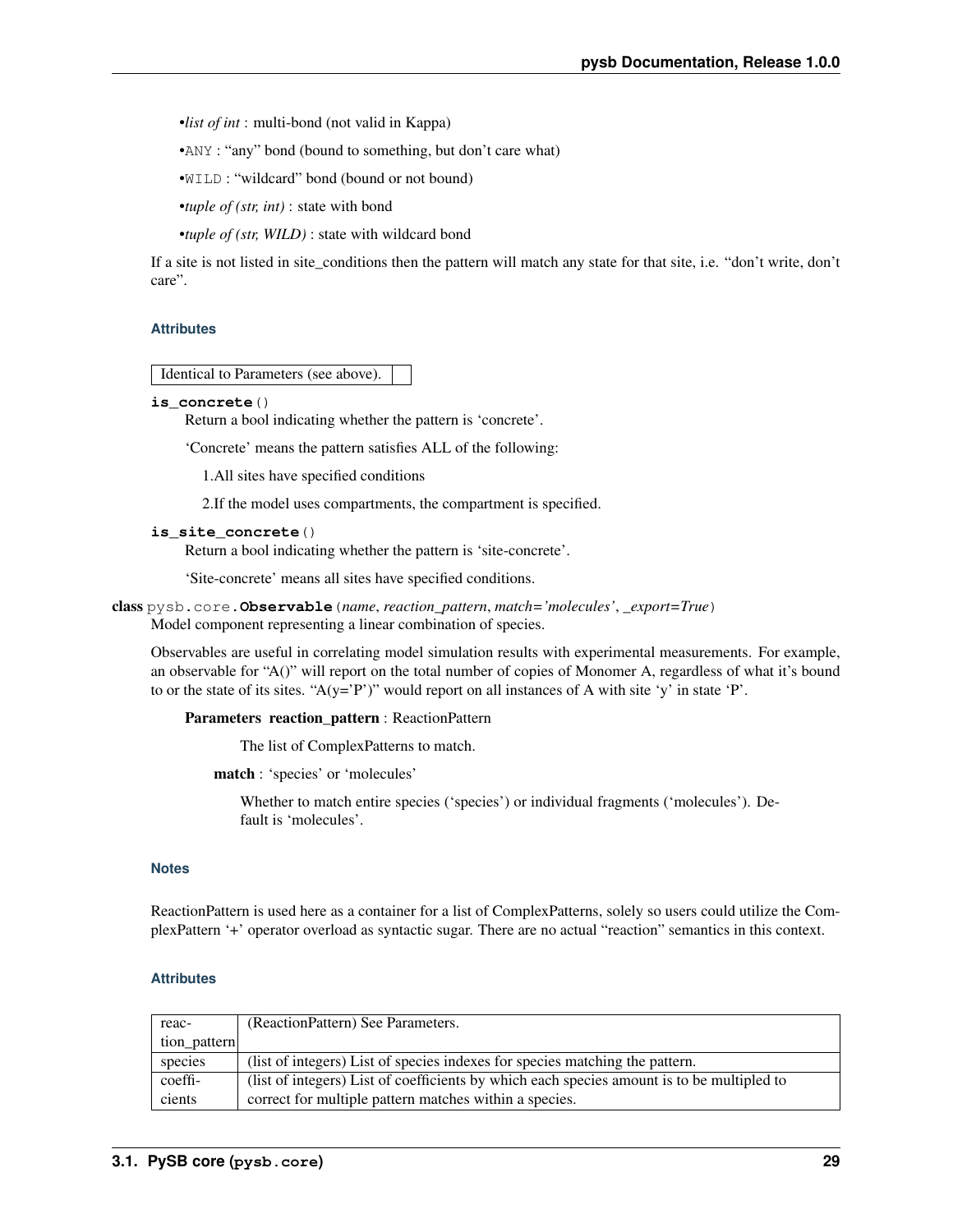class pysb.core.**Parameter**(*name*, *value=0.0*, *\_export=True*)

Model component representing a named constant floating point number.

Parameters are used as reaction rate constants, compartment volumes and initial (boundary) conditions for species.

Parameters value : number, optional

The numerical value of the parameter. Defaults to 0.0 if not specified. The provided value is converted to a float before being stored, so any value that cannot be coerced to a float will trigger an exception.

#### **Attributes**

Identical to Parameters (see above).

class pysb.core.**ReactionPattern**(*complex\_patterns*)

A pattern for the entire product or reactant side of a rule.

Essentially a thin wrapper around a list of ComplexPatterns. In BNG terms, a list of complex patterns combined with the '+' operator.

Parameters complex\_patterns : list of ComplexPatterns

ComplexPatterns that make up the reaction pattern.

#### **Attributes**

Identical to Parameters (see above).

<span id="page-33-0"></span>class pysb.core.**Rule**(*name*, *rule\_expression*, *rate\_forward*, *rate\_reverse=None*, *delete\_molecules=False*, *move\_connected=False*, *\_export=True*) Model component representing a reaction rule.

Parameters rule\_expression : RuleExpression

RuleExpression containing the essence of the rule (reactants, products, reversibility).

#### rate\_forward : Parameter

Forward reaction rate constant.

#### rate\_reverse : Parameter, optional

Reverse reaction rate constant (only required for reversible rules).

#### delete\_molecules : bool, optional

If True, deleting a Monomer from a species is allowed to fragment the species into multiple pieces (if the deleted Monomer was the sole link between those pieces). If False (default) then fragmentation is disallowed and the rule will not match a reactant species if applying the rule would fragment a species.

move\_connected : bool, optional

If True, a rule that transports a Monomer between compartments will co-transport anything connected to that Monomer by a path in the same compartment. If False (default), connected Monomers will remain where they were.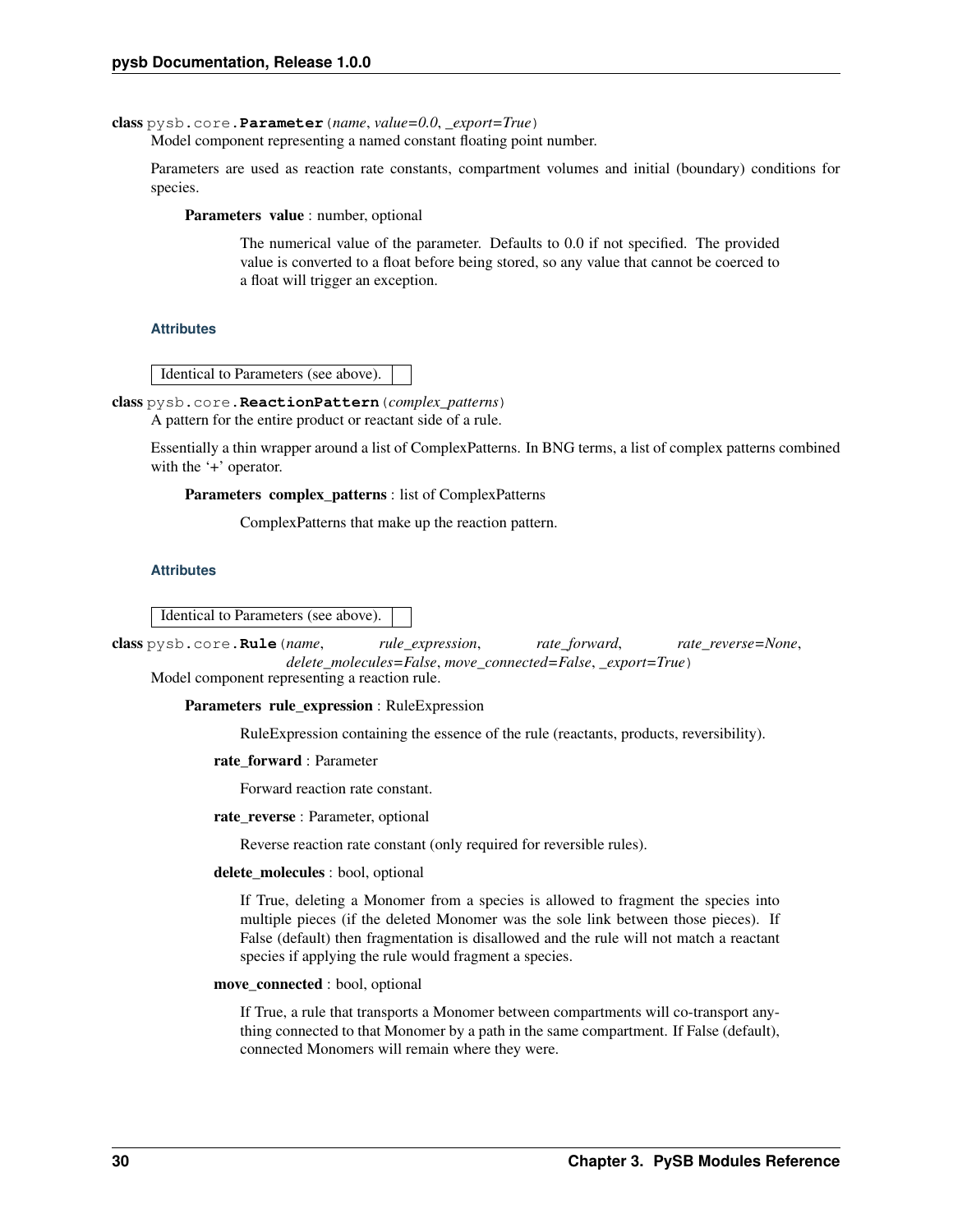#### **Attributes**

| Identical to Parameters (see above), plus the component elements of   |  |
|-----------------------------------------------------------------------|--|
| rule_expression: reactant_pattern, product_pattern and is_reversible. |  |

#### **is\_deg**()

Return a bool indicating whether this is a degradation rule.

#### **is\_synth**()

Return a bool indicating whether this is a synthesis rule.

class pysb.core.**RuleExpression**(*reactant\_pattern*, *product\_pattern*, *is\_reversible*) A container for the reactant and product patterns of a rule expression.

Contains one ReactionPattern for each of reactants and products, and a bool indicating reversibility. This is a temporary object used to implement syntactic sugar through operator overloading. The Rule constructor takes an instance of this class as its first argument, but simply extracts its fields and discards the object itself.

#### Parameters reactant\_pattern, product\_pattern : ReactionPattern

The reactants and products of the rule.

is reversible : bool

If True, the reaction is reversible. If False, it's irreversible.

#### **Attributes**

Identical to Parameters (see above).

#### class pysb.core.**SelfExporter**

Make model components appear in the calling module's namespace.

This class is for pysb internal use only. Do not construct any instances.

#### static **cleanup**()

Delete previously exported symbols.

#### static **export**(*obj*)

Export an object by name and add it to the default model.

static **rename**(*obj*, *new\_name*)

Rename a previously exported symbol

#### exception pysb.core.**SymbolExistsWarning**

A component declaration or rename overwrote an existing symbol.

#### class pysb.core.**WILD**

Site may be bound or unbound.

Use WILD as part of a (state, WILD) tuple in a MonomerPattern site\_conditions dict to indicate that a site must have the given state, irrespective of the presence or absence of a bond. (Specifying only the state implies there must not be a bond). A bare WILD in a site\_conditions dict is also permissible, but as this has the same meaning as the much simpler option of leaving the given site out of the dict entirely, this usage is deprecated.

Equivalent to the "?" bond modifier in BNG.

#### pysb.core.**as\_complex\_pattern**(*v*)

Internal helper to 'upgrade' a MonomerPattern to a ComplexPattern.

#### pysb.core.**as\_reaction\_pattern**(*v*)

Internal helper to 'upgrade' a Complex- or MonomerPattern or None to a complete ReactionPattern.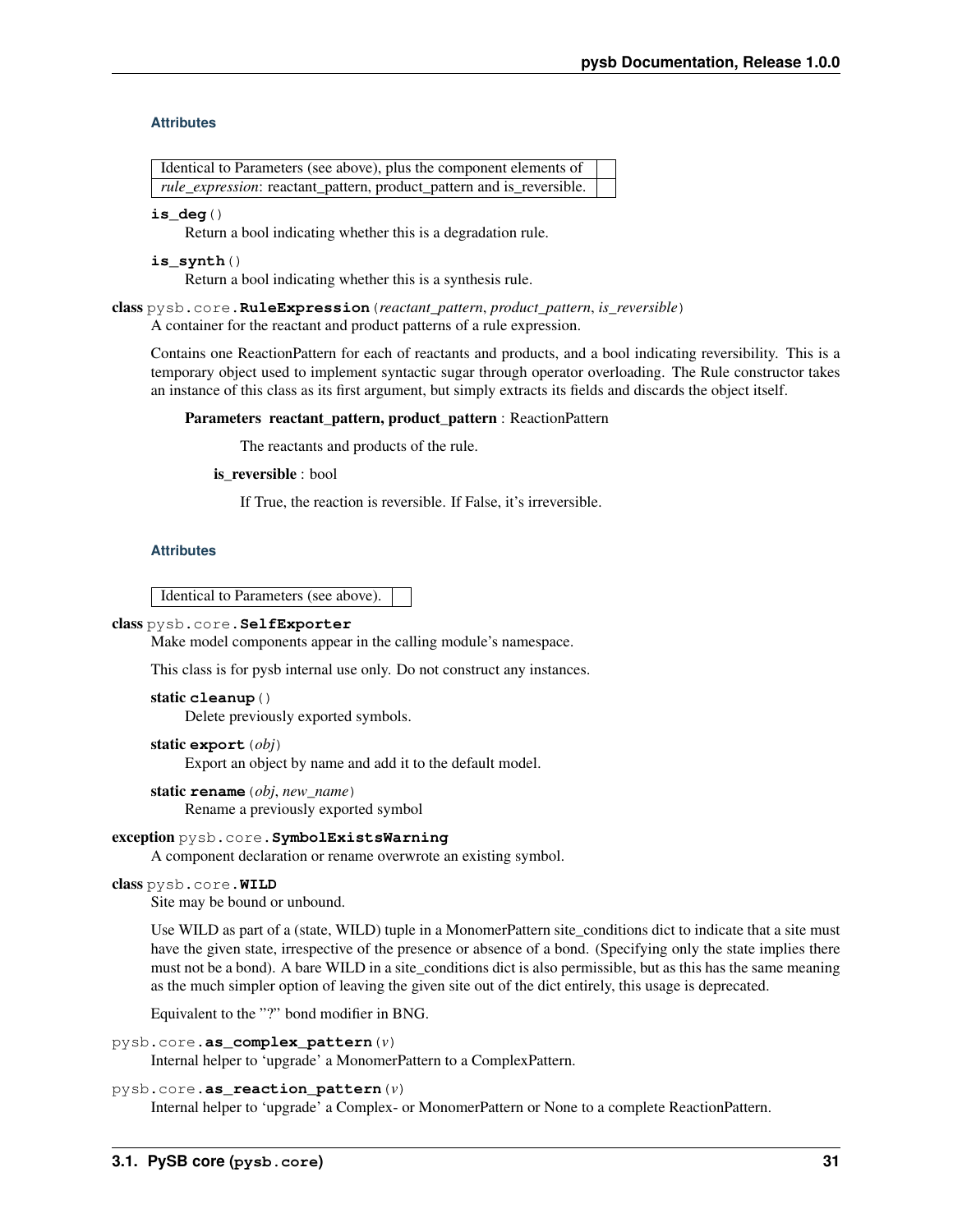- pysb.core.**build\_rule\_expression**(*reactant*, *product*, *is\_reversible*) Internal helper for operators which return a RuleExpression.
- pysb.core.**extract\_site\_conditions**(*conditions=None*, *\*\*kwargs*) Parse MonomerPattern site conditions.
- pysb.core.**validate\_const\_expr**(*obj*, *description*) Raises an exception if the argument is not a constant expression.
- pysb.core.**validate\_expr**(*obj*, *description*) Raises an exception if the argument is not an expression.

### <span id="page-35-0"></span>**3.2 ODE integrators (pysb.integrate)**

class pysb.integrate.**Solver**(*model*, *tspan*, *integrator='vode'*, *\*\*integrator\_options*) An interface for numeric integration of models.

#### Parameters model : pysb.Model

Model to integrate.

tspan : vector-like

Time values over which to integrate. The first and last values define the time range, and the returned trajectories will be sampled at every value.

#### integrator : string, optional

Name of the integrator to use, taken from the list of integrators known to scipy.integrate.ode.

#### integrator\_params

Additional parameters for the integrator.

#### **Notes**

The expensive step of generating the code for the right-hand side of the model's ODEs is performed during initialization. If you need to integrate the same model repeatedly with different parameters then you should build a single Solver object and then call its run method as needed.

#### **Attributes**

| model  | (pysb.Model) Model passed to the constructor                                                     |  |  |  |  |  |
|--------|--------------------------------------------------------------------------------------------------|--|--|--|--|--|
| tspan  | (vector-like) Time values passed to the constructor.                                             |  |  |  |  |  |
| V      | (numpy.ndarray) Species trajectories. Dimensionality is (len (tspan),                            |  |  |  |  |  |
|        | len(model.species)).                                                                             |  |  |  |  |  |
| yobs   | (numpy.ndarray with record-style data-type) Observable trajectories. Length is is len (tspan)    |  |  |  |  |  |
|        | and record names follow model.observables names.                                                 |  |  |  |  |  |
|        | yobs_view(numpy.ndarray) An array view (sharing the same data buffer) on yobs. Dimensionality is |  |  |  |  |  |
|        | (len(tspan), len(model.observables)).                                                            |  |  |  |  |  |
| inte-  | (scipy.integrate.ode) Integrator object.                                                         |  |  |  |  |  |
| grator |                                                                                                  |  |  |  |  |  |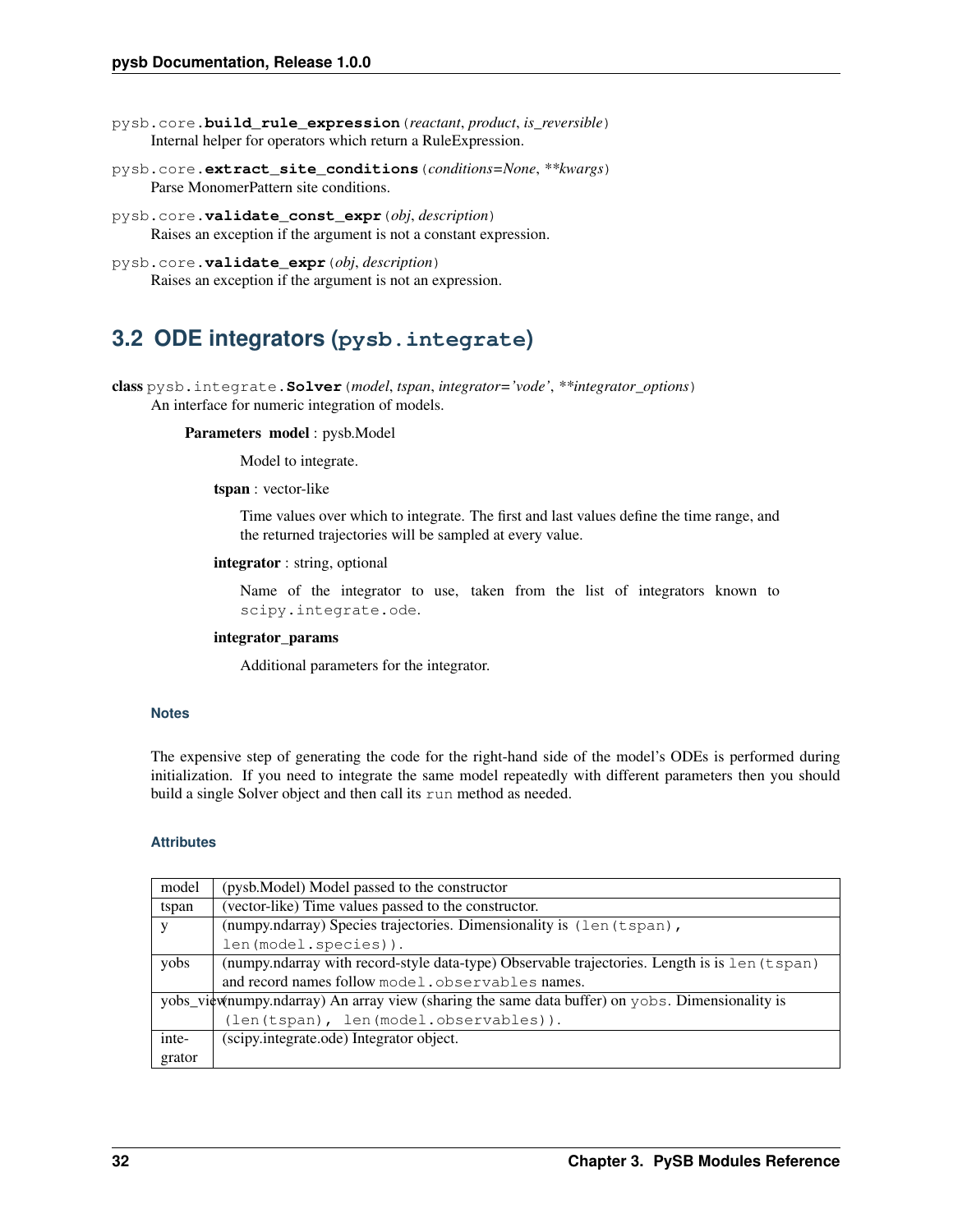## **run**(*param\_values=None*, *y0=None*)

Perform an integration.

Returns nothing; access the Solver object's y, yobs, or yobs\_view attributes to retrieve the results.

Parameters param\_values : vector-like, optional

Values to use for every parameter in the model. Ordering is determined by the order of model.parameters. If not specified, parameter values will be taken directly from model.parameters.

y0 : vector-like, optional

Values to use for the initial condition of all species. Ordering is determined by the order of model.species. If not specified, initial conditions will be taken from model.initial\_conditions (with initial condition parameter values taken from *param\_values* if specified).

```
pysb.integrate.odesolve(model, tspan, param_values=None, y0=None, integrator='vode', **inte-
                              grator_options)
```
Integrate a model's ODEs over a given timespan.

This is a simple function-based interface to integrating (a.k.a. solving or simulating) a model. If you need to integrate a model repeatedly with different parameter values or initial conditions (as in parameter estimation), using the Solver class directly will provide much better performance.

#### Parameters model : pysb.Model

Model to integrate.

tspan : vector-like

Time values over which to integrate. The first and last values define the time range, and the returned trajectories will be sampled at every value.

#### param\_values : vector-like, optional

Values to use for every parameter in the model. Ordering is determined by the order of model.parameters. If not specified, parameter values will be taken directly from model.parameters.

y0 : vector-like, optional

Values to use for the initial condition of all species. Ordering is determined by the order of model.species. If not specified, initial conditions will be taken from model.initial\_conditions (with initial condition parameter values taken from *param\_values* if specified).

## integrator : string, optional

Name of the integrator to use, taken from the list of integrators known to scipy.integrate.ode.

## integrator\_params

Additional parameters for the integrator.

### Returns yfull : record array

The trajectories calculated by the integration. The first dimension is time and its length is identical to that of *tspan*. The second dimension is species/observables and its length is the sum of the lengths of model.species and model.observables. The dtype of the array specifies field names: '\_\_s0', '\_\_s1', etc. for the species and observable names for the observables. See Notes below for further explanation and caveats.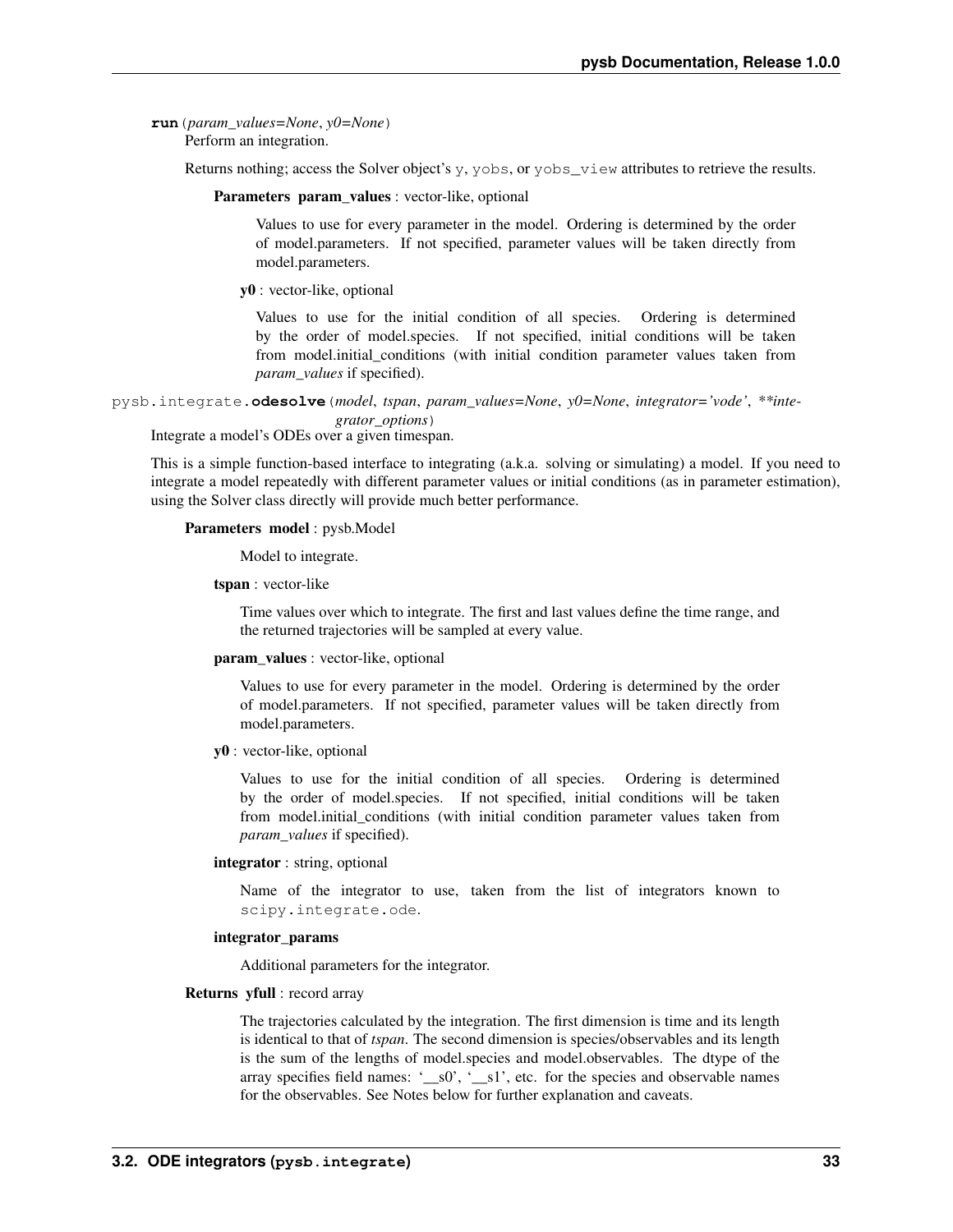#### **Notes**

This function was the first implementation of integration support and accordingly it has a few warts:

•It performs expensive code generation every time it is called.

•The returned array, with its record-style data-type, allows convenient selection of individual columns by their field names, but does not permit slice ranges or indexing by integers for columns. If you only need access to your model's observables this is usually not a problem, but sometimes it's more convenient to have a "regular" array. See Examples below for code to do this.

The actual integration code has since been moved to the Solver class and split up such that the code generation is only performed on initialization. The model may then be integrated repeatedly with different parameter values or initial conditions with much better performance. Additionally, Solver makes the species trajectories available as a simple array and only uses the record array for the observables where it makes sense.

This function now simply serves as a wrapper for creating a Solver object, calling its run method, and building the record array to return.

## **Examples**

Simulate a model and display the results for an observable:

```
>>> from pysb.examples.robertson import model
>>> from numpy import linspace
>>> numpy.set_printoptions(precision=4)
>>> yfull = odesolve(model, linspace(0, 40, 10))
>>> print yfull['A_total']
[ 1. 0.899 0.8506 0.8179 0.793 0.7728 0.7557 0.7408 0.7277
0.7158]
```
Obtain a view on a returned record array which uses an atomic data-type and integer indexing (note that the view's data buffer is shared with the original array so there is no extra memory cost):

```
>>> print yfull.shape
(10, )>>> print yfull.dtype
[(\text{``\_s0'}, \text{ '≤f8'}), (\text{``\_s1'}, \text{ '≤f8'}), (\text{``\_s2'}, \text{ '≤f8'}), (\text{``A\_total'}, \text{ '≤f8'}),('B_total', '<f8'), ('C_total', '<f8')]
>>> print yfull[0:4, 1:3]
Traceback (most recent call last):
  ...
IndexError: too many indices for array
>>> yarray = yfull.view(float).reshape(len(yfull), -1)
>>> print yarray.shape
(10, 6)
>>> print yarray.dtype
float64
>>> print yarray[0:4, 1:3]
[[ 0.0000e+00 0.0000e+00]
 [ 2.1672e-05 1.0093e-01]
 [ 1.6980e-05 1.4943e-01]
    [ 1.4502e-05 1.8209e-01]]
```
pysb.integrate.**setup\_module**(*module*) Doctest fixture for nose.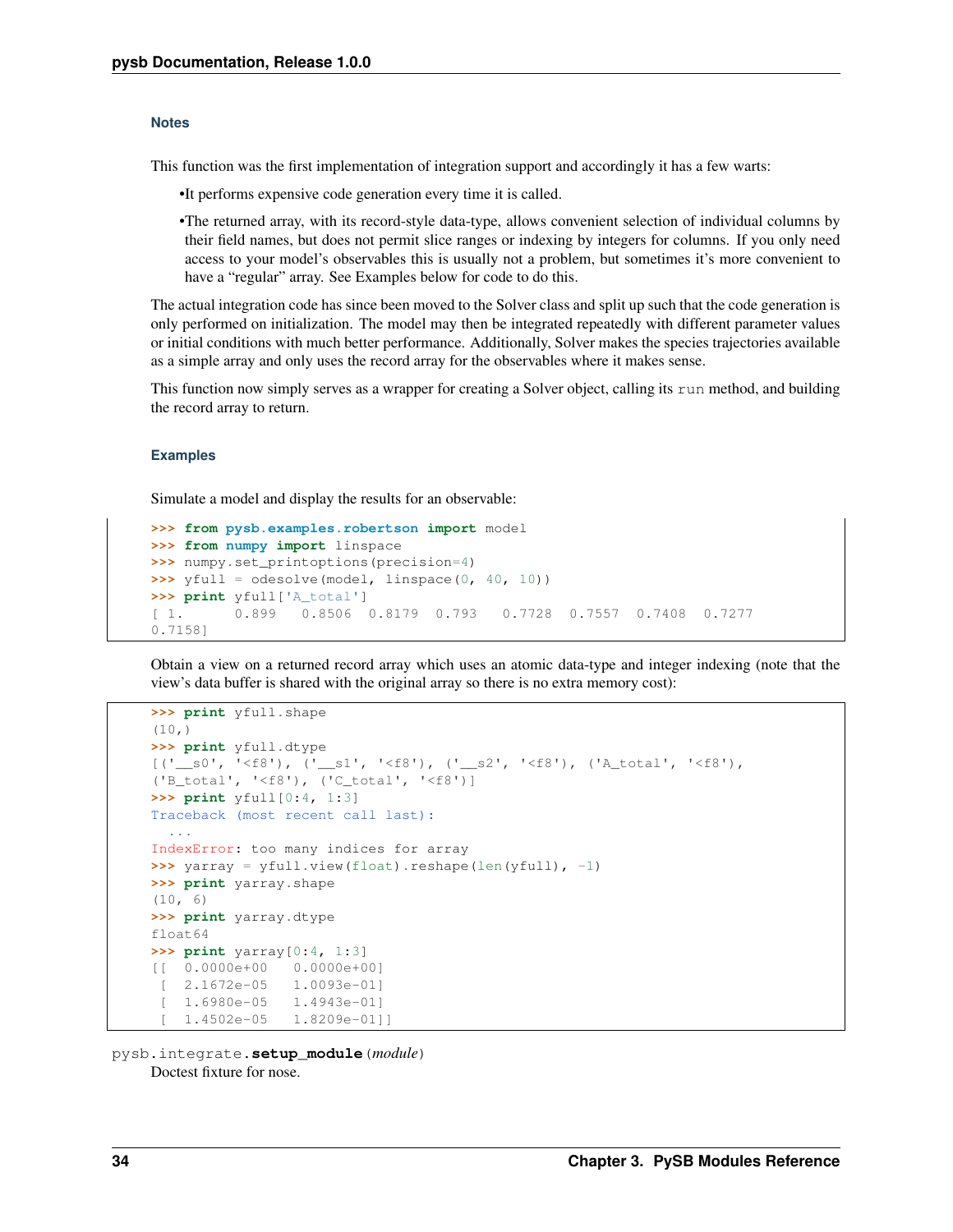# **3.3 BioNetGen integration (pysb.bng)**

## exception pysb.bng.**GenerateNetworkError**

BNG reported an error when trying to generate a network for a model.

exception pysb.bng.**NoInitialConditionsError** Model initial\_conditions is empty.

## exception pysb.bng.**NoRulesError** Model rules is empty.

## pysb.bng.**generate\_equations**(*model*)

Generate math expressions for reaction rates and species in a model.

This fills in the following pieces of the model:

•odes

•species

•reactions

•reactions\_bidirectional

•observables (just *coefficients* and *species* fields for each element)

## <span id="page-38-0"></span>pysb.bng.**generate\_network**(*model*, *cleanup=True*, *append\_stdout=False*) Return the output from BNG's generate\_network function given a model.

The output is a BNGL model definition with additional sections 'reactions' and 'groups', and the 'species' section expanded to contain all possible species. BNG refers to this as a 'net' file.

## Parameters model : Model

Model to pass to generate\_network.

## cleanup : bool, optional

If True (default), delete the temporary files after the simulation is finished. If False, leave them in place (in *output\_dir*). Useful for debugging.

#### append\_stdout : bool, optional

If True, provide BNG.pl's standard output stream as comment lines appended to the net file contents. If False (default), do not append it.

pysb.bng.**run\_ssa**(*model*, *t\_end=10*, *n\_steps=100*, *output\_dir='/tmp'*, *output\_file\_basename=None*, *cleanup=True*)

Simulate a model with BNG's SSA simulator and return the trajectories.

## Parameters model : Model

Model to simulate.

t\_end : number, optional

Final time point of the simulation.

#### n\_steps : int, optional

Number of steps in the simulation.

## output\_dir : string, optional

Location for temporary files generated by BNG. Defaults to '/tmp'.

output\_file\_basename : string, optional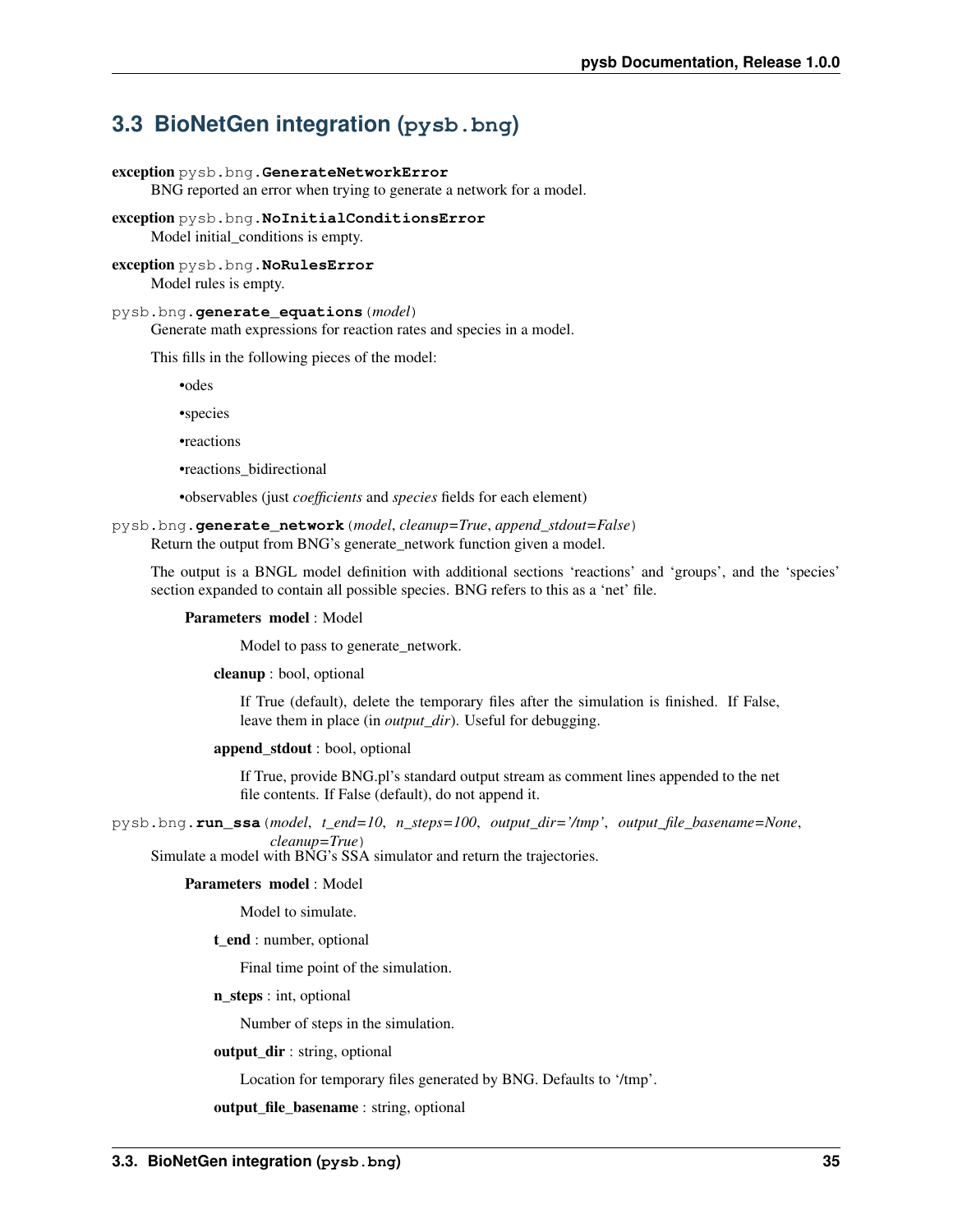The basename for the .bngl, .gdat, .cdat, and .net files that are generated by BNG. If None (the default), creates a basename from the model name, process ID, and a random integer in the range (0, 100000).

cleanup : bool, optional

If True (default), delete the temporary files after the simulation is finished. If False, leave them in place (in *output\_dir*). Useful for debugging.

# **3.4 Kappa integration (pysb.kappa)**

Wrapper functions for running the Kappa programs *Kasim* and *complx*.

In general only the following three functions will be needed for typical use:

- run simulation()
- influence map()
- contact map()

The other functions are used internally and manage the execution of the Kappa software and the parsing of the data into a Numpy format.

```
pysb.kappa.contact_map(model, output_dir='.', base_filename=None, do_open=False, **kwargs)
     Runs complx with arguments for generating the contact map.
```
## Parameters model : pysb.core.Model

The model for generating the contact map.

#### output\_dir : string

The subdirectory in which to generate the Kappa (.ka) file for the model and all output files produced by complx. Default value is '.' Note that only relative paths can be specified; paths are relative to the directory where the current Python instance is running. If the specified directory does not exist, an Exception is thrown.

#### base filename : string

The base filename to be used for generation of the Kappa (.ka) file and all output files produced by complx. Defaults to a string of the form:

'%s\_%d\_%d\_temp' % (model.name, os.getpid(), random.randint(0,10000))

The contact map filenames append '\_cm.jpg' and '\_cm.dot' to this base filename; the reachable complexes filename appends '\_rch.dot'.

## do open : boolean

If do\_open is set to True, then calls the  $open\_file()$  method to display the contact map using the default program for opening .jpg files.

\*\*kwargs : other keyword arguments

Any other keyword arguments are passed through to the function  $run\_complex()$ .

<span id="page-39-0"></span>pysb.kappa.**influence\_map**(*model*, *do\_open=False*, *\*\*kwargs*)

Generates the influence map.

Runs KaSim with no events or points and sets the dump\_influence\_map argument to True.

Parameters model : pysb.core.Model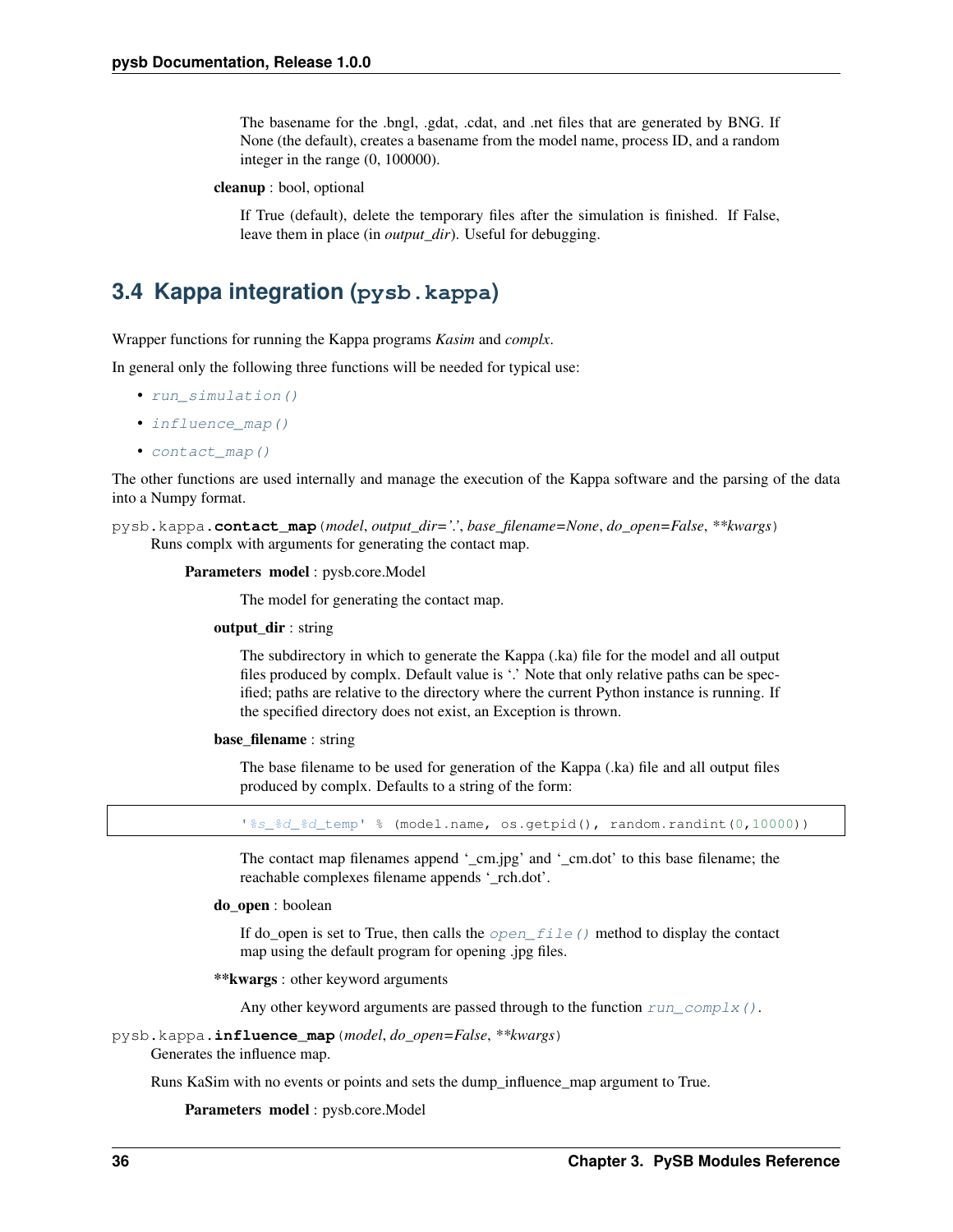The model for generating the influence map.

do\_open : boolean

If do\_open is set to True, then calls the  $open\_file$  () method to display the influence map using the default program for opening .gv files (e.g., GraphViz).

\*\*kwargs : other keyword arguments

Any other keyword arguments are passed to the function  $run\_kasim()$ .

## Returns string

Returns the name of the .gv (GraphViz) file where the influence map has been stored. This can subsequently be used to build a networkx or PyGraphViz graph.

<span id="page-40-0"></span>pysb.kappa.**open\_file**(*filename*)

Utility function for opening files for display on Mac OS X.

Uses the 'open' command to open the given file using the default program associated with the file's filetype. Ultimately this should be rewritten to auto-detect the operating system and use the appropriate system call.

## pysb.kappa.**parse\_kasim\_outfile**(*out\_filename*)

Parses the KaSim .out file into a Numpy ndarray.

## Parameters out\_filename : string

String specifying the location of the .out filename produced by KaSim.

## Returns numpy.ndarray

Returns the KaSim simulation data as a Numpy ndarray. Data is accessed using the syntax:

results[index\_name]

The index 'time' gives the data for the time coordinates of the simulation. Data for the observables can be accessed by indexing the array with the names of the observables.

## <span id="page-40-1"></span>pysb.kappa.**run\_complx**(*gen*, *kappa\_filename*, *args*)

Generalized method for passing arguments to the complx executable.

Parameters gen : pysb.generator.KappaGenerator

A KappaGenerator object that is used to produce the Kappa content for writing to a file.

#### kappa\_filename : string

The name of the file to write the generated Kappa to.

args : list of strings

List of command line arguments to pass to complx, with one entry for each argument, for example:

['--output-high-res-contact-map-jpg', jpg\_filename]

<span id="page-40-2"></span>pysb.kappa.**run\_kasim**(*model*, *time=10000*, *points=200*, *output\_dir='.'*, *cleanup=False*, *base\_filename=None*, *dump\_influence\_map=False*, *perturbation=None*) Run KaSim on the given model with the provided arguments.

Parameters model : pysb.core.Model

The model to simulate/analyze using KaSim.

time : number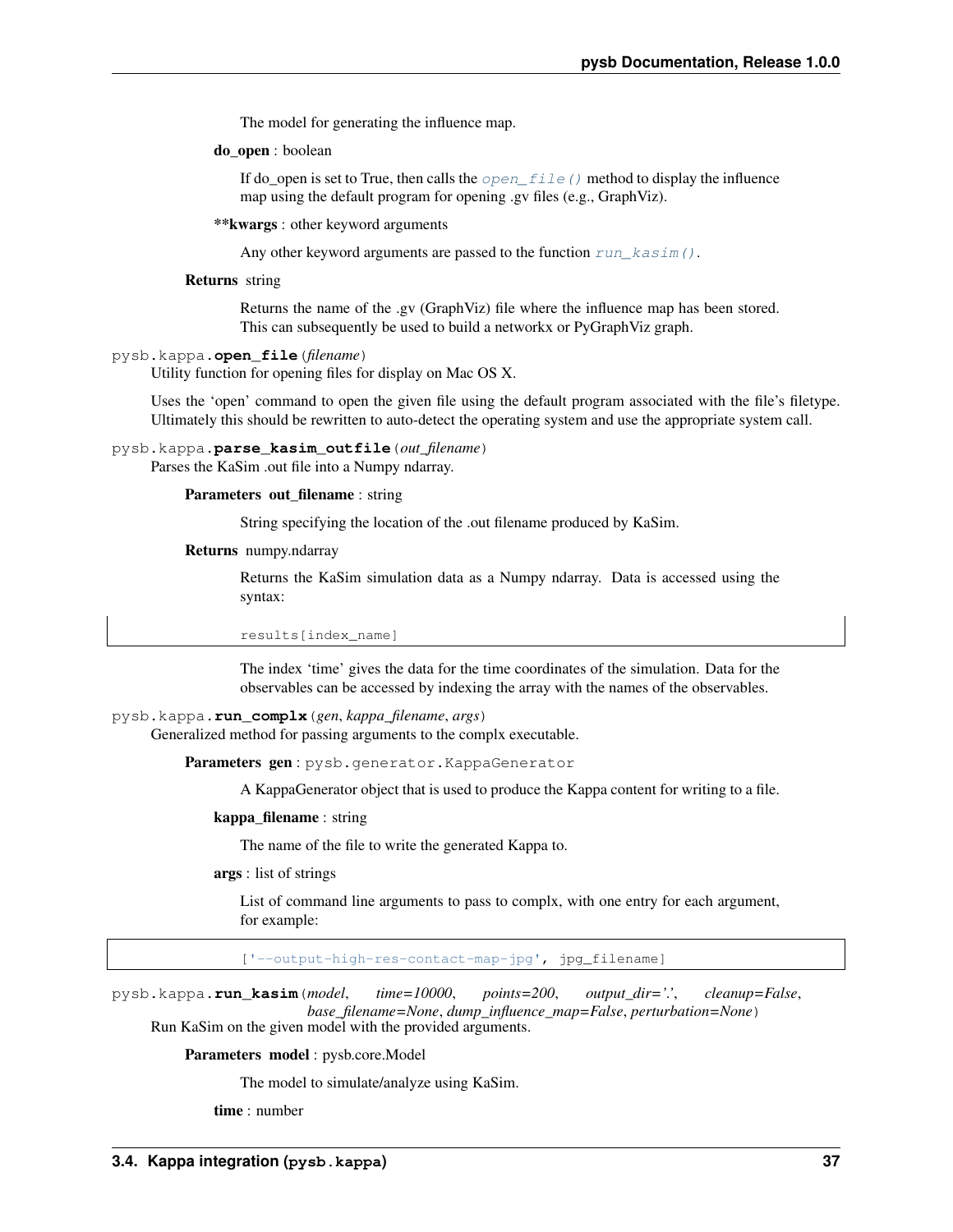The amount of time (in arbitrary units) to run a simulation. Identical to the -t argument when using KaSim at the command line. Default value is 10000. If set to 0, no simulation will be run, but the influence map will be generated (if dump\_influence\_map is set to True).

## points : integer

The number of data points to collect for plotting. Identical to the -p argument when using KaSim at the command line. Default value is 200.

## output\_dir : string

The subdirectory in which to generate the Kappa (.ka) file for the model and all output files produced by KaSim. Default value is '.' Note that only relative paths can be specified; paths are relative to the directory where the current Python instance is running. If the specified directory does not exist, an Exception is thrown.

#### cleanup : boolean

Specifies whether output files produced by KaSim should be deleted after execution is completed. Default value is False.

base\_filename : The base filename to be used for generation of the Kappa

(.ka) file and all output files produced by KaSim. Defaults to a string of the form:

'%s\_%d\_%d\_temp' % (model.name, program id, random.randint(0,10000))

The influence map filename appends '\_im.dot' to this base filename; the flux map filename appends '\_fm.dot'; and the simulation output file appends '.out'

## dump\_influence\_map : boolean

Specifies whether or not to produce the influence map. Default value is False.

#### perturbation : string or None

Optional perturbation language syntax to be appended to the Kappa file. See KaSim manual for more details. Default value is None (no perturbation).

Returns A dict with three entries giving the filenames for the files produced:

- output dict<sup>['out']</sup> gives the .out filename
- output\_dict['im'] gives the influence map filename
- output\_dict['fm'] gives the flux map filename

## <span id="page-41-0"></span>pysb.kappa.**run\_simulation**(*model*, *\*\*kwargs*)

Runs the given model using KaSim and returns the parsed results.

Parameters \*\* kwargs : List of keyword arguments

All keyword arguments specifying conditions for the simulation are passed to the function run  $kasim()$  (see documentation associated with that function for more information).

## Returns numpy.ndarray

Returns the kasim simulation data as a Numpy ndarray. Data is accessed using the syntax:

results[index\_name]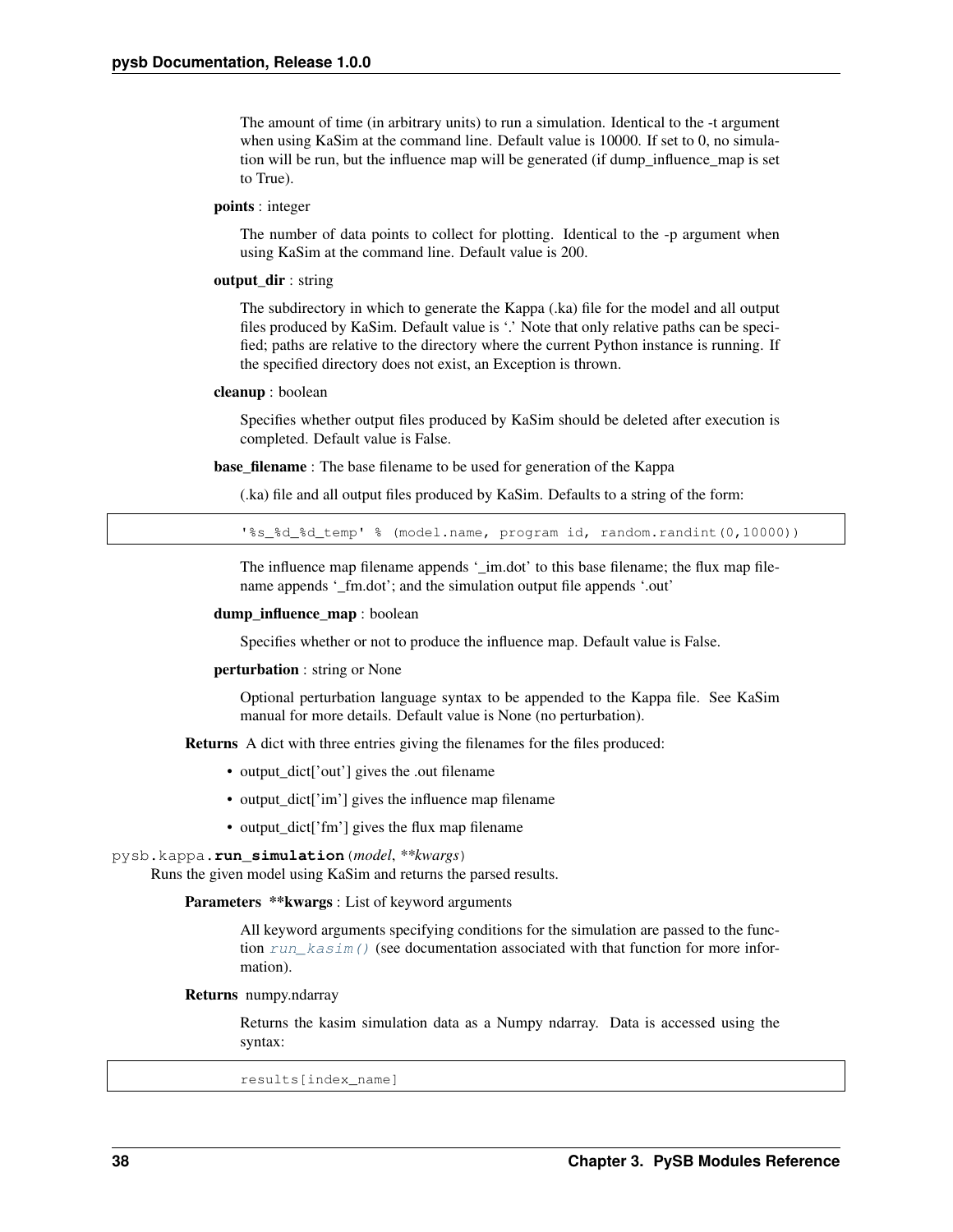The index 'time' gives the data for the time coordinates of the simulation. Data for the observables can be accessed by indexing the array with the names of the observables.

# **3.5 Macros (pysb.macros)**

A collection of generally useful modeling macros.

These macros are written to be as generic and reusable as possible, serving as a collection of best practices and implementation ideas. They conform to the following general guidelines:

- All components created by the macro are implicitly added to the current model and explicitly returned in a ComponentSet.
- Parameters may be passed as Parameter objects, or as plain numbers for which Parameter objects will be automatically created using an appropriate naming convention.
- Arguments which accept a MonomerPattern should also accept Monomers, which are to be interpreted as MonomerPatterns on that Monomer with an empty condition list. This is typically implemented by having the macro apply the "call" (parentheses) operator to the argument with an empty argument list and using the resulting value instead of the original argument when creating Rules, e.g.  $arg = arg()$ . Calling a Monomer will return a MonomerPattern, and calling a MonomerPattern will return a copy of itself, so calling either is guaranteed to return a MonomerPattern.

The \_macro\_rule helper function contains much of the logic needed to follow these guidelines. Every macro in this module either uses macro rule directly or calls another macro which does.

Another useful function is \_verify\_sites which will raise an exception if a Monomer or MonomerPattern does not possess every one of a given list of sites. This can be used to trigger such errors up front rather than letting an exception occur at the point where the macro tries to use the invalid site in a pattern, which can be harder for the caller to debug.

pysb.macros.**equilibrate**(*s1*, *s2*, *klist*)

Generate the unimolecular reversible equilibrium reaction  $S1 \le S2$ .

Parameters s1, s2 : Monomer or MonomerPattern

S1 and S2 in the above reaction.

klist : list of 2 Parameters or list of 2 numbers

Forward (S1 -> S2) and reverse rate constants (in that order). If Parameters are passed, they will be used directly in the generated Rules. If numbers are passed, Parameters will be created with automatically generated names based on the names and states of S1 and S2 and these parameters will be included at the end of the returned component list.

## Returns components : ComponentSet

The generated components. Contains one reversible Rule and optionally two Parameters if klist was given as plain numbers.

### **Examples**

Simple two-state equilibrium between A and B:

```
Model()
Monomer('A')
Monomer('B')
equilibrate(A(), B(), [1, 1])
```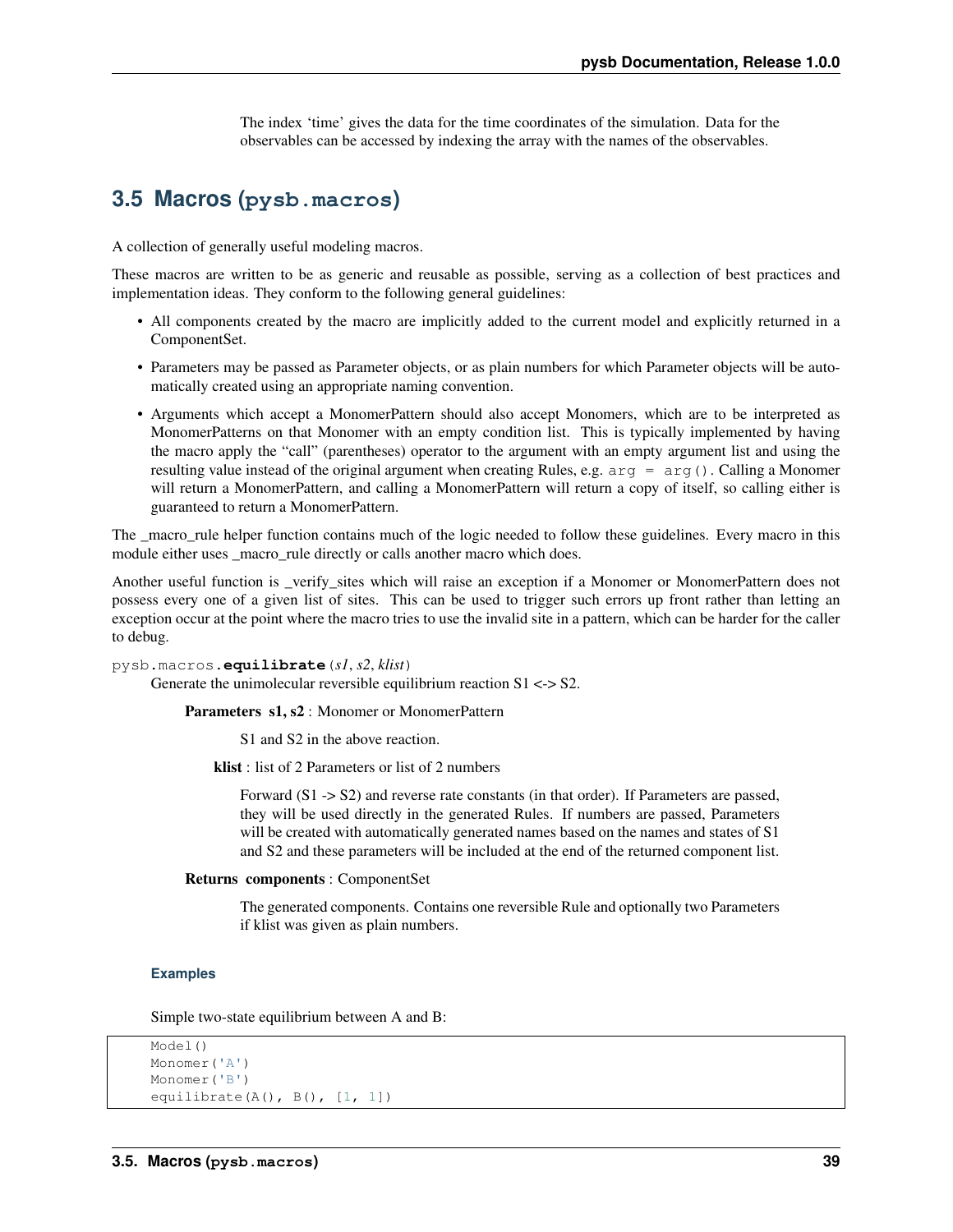Execution:

```
>>> Model()
\leq Model '_interactive_' (monomers: 0, rules: 0, parameters: 0, expressions: 0, compartments: 0) at \geq>>> Monomer('A')
Monomer('A')
>>> Monomer('B')
Monomer('B')
>>> equilibrate(A(), B(), [1, 1])
ComponentSet([
 Rule('equilibrate_A_to_B', A() <> B(), equilibrate_A_to_B_kf, equilibrate_A_to_B_k|r),
 Parameter('equilibrate_A_to_B_kf', 1.0),
 Parameter('equilibrate_A_to_B_kr', 1.0),
 ])
```
pysb.macros.**bind**(*s1*, *site1*, *s2*, *site2*, *klist*)

Generate the reversible binding reaction  $S1 + S2 \ll S1: S2$ .

Parameters s1, s2 : Monomer or MonomerPattern

Monomers participating in the binding reaction.

site1, site2 : string

The names of the sites on s1 and s2 used for binding.

klist : list of 2 Parameters or list of 2 numbers

Forward and reverse rate constants (in that order). If Parameters are passed, they will be used directly in the generated Rules. If numbers are passed, Parameters will be created with automatically generated names based on the names and states of S1 and S2 and these parameters will be included at the end of the returned component list.

Returns components : ComponentSet

The generated components. Contains the bidirectional binding Rule and optionally two Parameters if klist was given as numbers.

## **Examples**

Binding between A and B:

```
Model()
Monomer('A', ['x'])
Monomer('B', ['y'])
bind(A, 'x', B, 'y', [1e-4, 1e-1])
```

```
>>> Model()
\leq Model '_interactive_' (monomers: 0, rules: 0, parameters: 0, expressions: 0, compartments: 0) at ...
>>> Monomer('A', ['x'])
Monomer('A', ['x'])
>>> Monomer('B', ['y'])
Monomer('B', ['y'])
>>> bind(A, 'x', B, 'y', [1e-4, 1e-1])
ComponentSet([
 Rule('bind_A_B', A(x=None) + B(y=None) <> A(x=1) % B(y=1), bind_A_B_kf, bind_A_B_k|r),
 Parameter('bind_A_B_kf', 0.0001),
 Parameter('bind_A_B_kr', 0.1),
 ])
```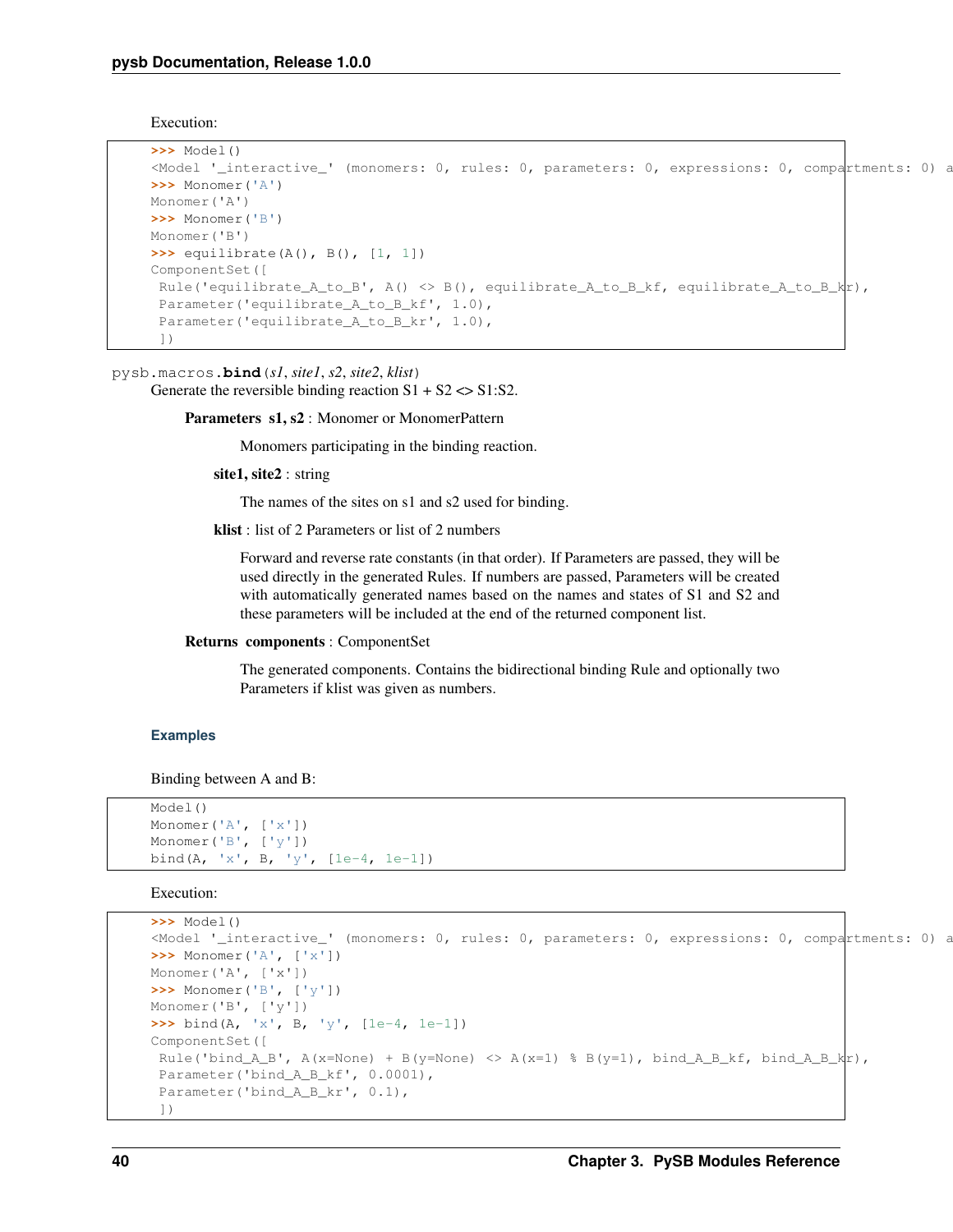pysb.macros.**bind\_table**(*bindtable*, *row\_site*, *col\_site*, *kf=None*) Generate a table of reversible binding reactions.

Given two lists of species R and C, calls the *bind* macro on each pairwise combination (R[i], C[j]). The species lists and the parameter values are passed as a list of lists (i.e. a table) with elements of R passed as the "row headers", elements of C as the "column headers", and forward / reverse rate pairs (in that order) as tuples in the "cells". For example with two elements in each of R and C, the table would appear as follows (note that the first row has one fewer element than the subsequent rows):

```
[[C1, C2]],
[R1, (1e-4, 1e-1), (2e-4, 2e-1)],[R2, (3e-4, 3e-1), (4e-4, 4e-1)]
```
Each parameter tuple may contain Parameters or numbers. If Parameters are passed, they will be used directly in the generated Rules. If numbers are passed, Parameters will be created with automatically generated names based on the names and states of the relevant species and these parameters will be included at the end of the returned component list. To omit any individual reaction, pass None in place of the corresponding parameter tuple.

Alternately, single kd values (dissociation constant, kr/kf) may be specified instead of (kf, kr) tuples. If kds are used, a single shared kf Parameter or number must be passed as an extra *kf* argument. kr values for each binding reaction will be calculated as kd\*kf. It is important to remember that the forward rate constant is a single parameter shared across the entire bind table, as this may have implications for parameter fitting.

## Parameters bindtable : list of lists

Table of reactants and rates, as described above.

row\_site, col\_site : string

The names of the sites on the elements of R and C, respectively, used for binding.

kf : Parameter or number, optional

If the "cells" in bindtable are given as single kd values, this is the shared kf used to calculate the kr values.

#### Returns components : ComponentSet

The generated components. Contains the bidirectional binding Rules and optionally the Parameters for any parameters given as numbers.

#### **Examples**

Binding table for two species types (R and C), each with two members:

```
Model()
Monomer('R1', ['x'])
Monomer('R2', ['x'])
Monomer('C1', ['y'])
Monomer('C2', ['y'])
bind_table([[ C1, C2],
          [R1, (1e-4, 1e-1), (2e-4, 2e-1)],[R2, (3e-4, 3e-1), None]],
         'x', 'y')
```

```
>>> Model()
<Model '_interactive_' (monomers: 0, rules: 0, parameters: 0, expressions: 0, compartments:
```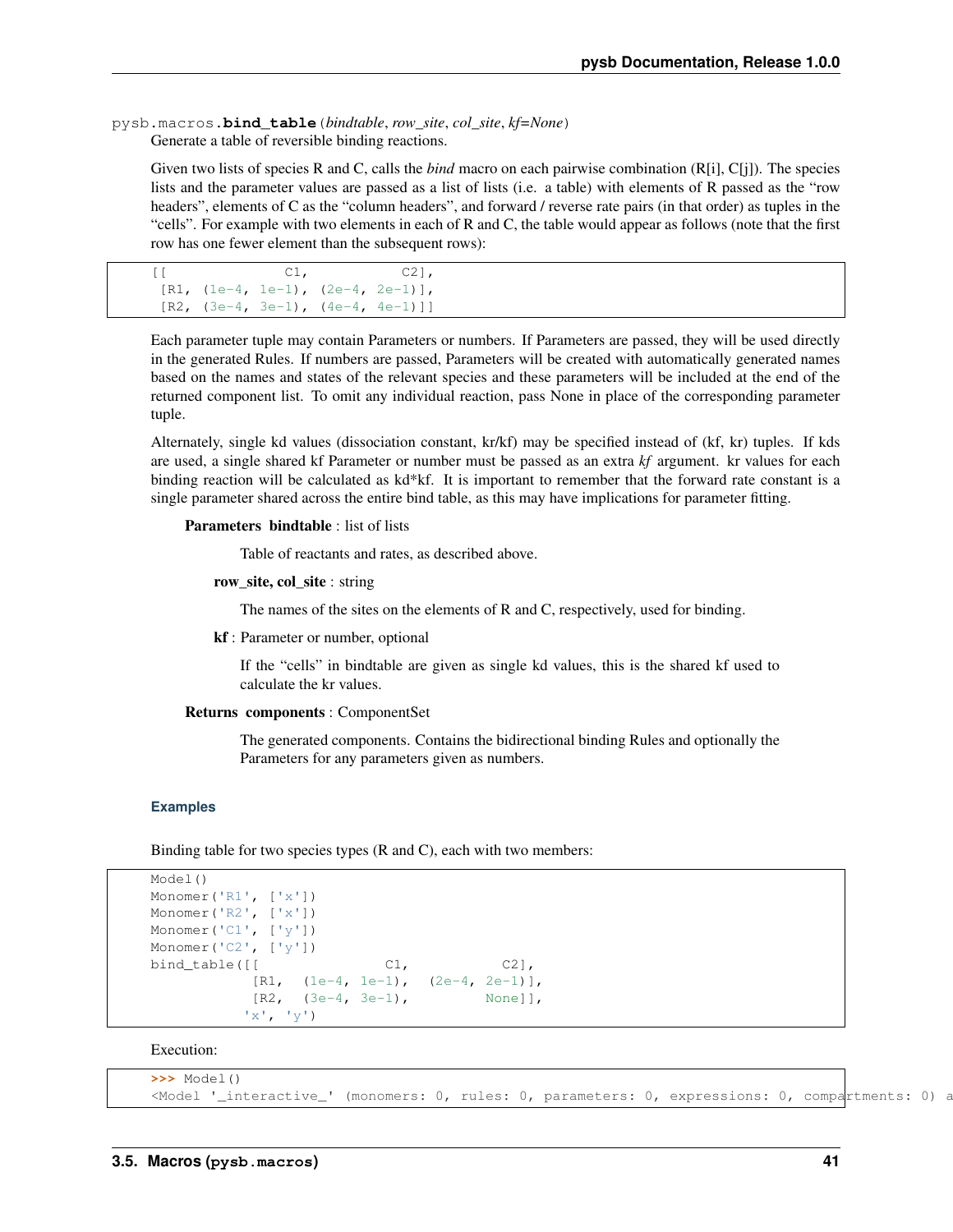```
>>> Monomer('R1', ['x'])
Monomer('R1', ['x'])
>>> Monomer('R2', ['x'])
Monomer('R2', ['x'])
>>> Monomer('C1', ['y'])
Monomer('C1', ['y'])
>>> Monomer('C2', ['y'])
Monomer('C2', ['y'])
>>> bind_table([[ C1, C2],
... [R1, (1e-4, 1e-1), (2e-4, 2e-1)],
... [R2, (3e-4, 3e-1), None]],
... 'x', 'y')
ComponentSet([
Rule('bind R1 C1', R1(x=None) + C1(y=None) <> R1(x=1) % C1(y=1),
    bind_R1_C1_kf, bind_R1_C1_kr),
 Parameter('bind_R1_C1_kf', 0.0001),
 Parameter('bind_R1_C1_kr', 0.1),
 Rule('bind_R1_C2', R1(x=None) + C2(y=None) <> R1(x=1) % C2(y=1),
    bind_R1_C2_kf, bind_R1_C2_kr),
 Parameter('bind_R1_C2_kf', 0.0002),
 Parameter('bind_R1_C2_kr', 0.2),
 Rule('bind_R2_C1', R2(x=None) + C1(y=None) <> R2(x=1) % C1(y=1),
    bind_R2_C1_kf, bind_R2_C1_kr),
 Parameter('bind_R2_C1_kf', 0.0003),
 Parameter('bind_R2_C1_kr', 0.3),
 ])
```
pysb.macros.**catalyze**(*enzyme*, *e\_site*, *substrate*, *s\_site*, *product*, *klist*) Generate the two-step catalytic reaction  $E + S \ll E : S \gg E + P$ .

#### Parameters enzyme, substrate, product : Monomer or MonomerPattern

E, S and P in the above reaction.

e\_site, s\_site : string

The names of the sites on *enzyme* and *substrate* (respectively) where they bind each other to form the E:S complex.

klist : list of 3 Parameters or list of 3 numbers

Forward, reverse and catalytic rate constants (in that order). If Parameters are passed, they will be used directly in the generated Rules. If numbers are passed, Parameters will be created with automatically generated names based on the names and states of enzyme, substrate and product and these parameters will be included at the end of the returned component list.

Returns components : ComponentSet

The generated components. Contains two Rules (bidirectional complex formation and unidirectional product dissociation), and optionally three Parameters if klist was given as plain numbers.

## **Notes**

When passing a MonomerPattern for *enzyme* or *substrate*, do not include *e\_site* or *s\_site* in the respective patterns. The macro will handle this.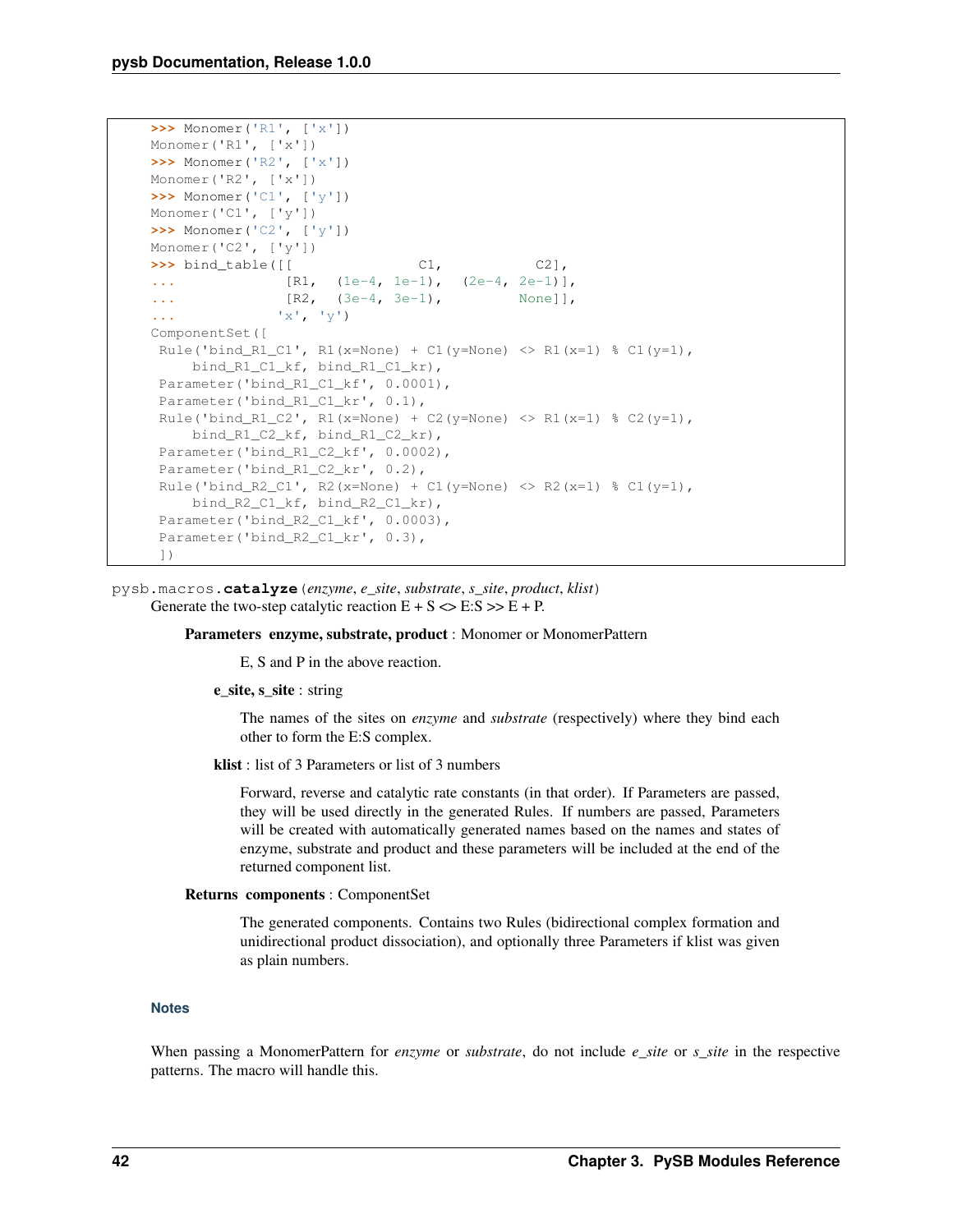## **Examples**

Using distinct Monomers for substrate and product:

```
Model()
Monomer('E', ['b'])
Monomer('S', ['b'])
Monomer('P')
catalyze(E(), 'b', S(), 'b', P(), (1e-4, 1e-1, 1))
```
Execution:

```
>>> Model()
\leq Model '_interactive_' (monomers: 0, rules: 0, parameters: 0, expressions: 0, compartments: 0) at ...
>>> Monomer('E', ['b'])
Monomer('E', ['b'])
>>> Monomer('S', ['b'])
Monomer('S', ['b'])
>>> Monomer('P')
Monomer('P')
>>> catalyze(E(), 'b', S(), 'b', P(), (1e-4, 1e-1, 1))
ComponentSet([
 Rule('bind_E_S_to_ES', E(b=None) + S(b=None) <> E(b=1) % S(b=1),
     bind_E_S_to_ES_kf, bind_E_S_to_ES_kr),
 Parameter('bind_E_S_to_ES_kf', 0.0001),
 Parameter('bind_E_S_to_ES_kr', 0.1),
 Rule('catalyze_ES_to_E_P', E(b=1) % S(b=1) >> E(b=None) + P(),
     catalyze_ES_to_E_P_kc),
 Parameter('catalyze_ES_to_E_P_kc', 1.0),
 ])
```
Using a single Monomer for substrate and product with a state change:

```
Monomer('Kinase', ['b'])
Monomer('Substrate', ['b', 'y'], {'y': ('U', 'P')})
catalyze(Kinase(), 'b', Substrate(y='U'), 'b', Substrate(y='P'),
         (1e-4, 1e-1, 1)
```

```
>>> Model()
\leq Model '_interactive_' (monomers: 0, rules: 0, parameters: 0, expressions: 0, compartments: 0) at ...
>>> Monomer('Kinase', ['b'])
Monomer('Kinase', ['b'])
>>> Monomer('Substrate', ['b', 'y'], {'y': ('U', 'P')})
Monomer('Substrate', ['b', 'y'], {'y': ('U', 'P')})
>>> catalyze(Kinase(), 'b', Substrate(y='U'), 'b', Substrate(y='P'), (1e-4, 1e-1, 1))
ComponentSet([
Rule('bind_Kinase_SubstrateU_to_KinaseSubstrateU',
     Kinase(b=None) + Substrate(b=None, y=U') <> Kinase(b=1) % Substrate(b=1, y=U''),
     bind_Kinase_SubstrateU_to_KinaseSubstrateU_kf,
     bind_Kinase_SubstrateU_to_KinaseSubstrateU_kr),
Parameter('bind_Kinase_SubstrateU_to_KinaseSubstrateU_kf', 0.0001),
Parameter('bind Kinase SubstrateU to KinaseSubstrateU kr', 0.1),
Rule('catalyze_KinaseSubstrateU_to_Kinase_SubstrateP',
      Kinase(b=1) % Substrate(b=1, y='U') >> Kinase(b=None) + Substrate(b=None, y='P'),
      catalyze_KinaseSubstrateU_to_Kinase_SubstrateP_kc),
 Parameter('catalyze_KinaseSubstrateU_to_Kinase_SubstrateP_kc', 1.0),
 ])
```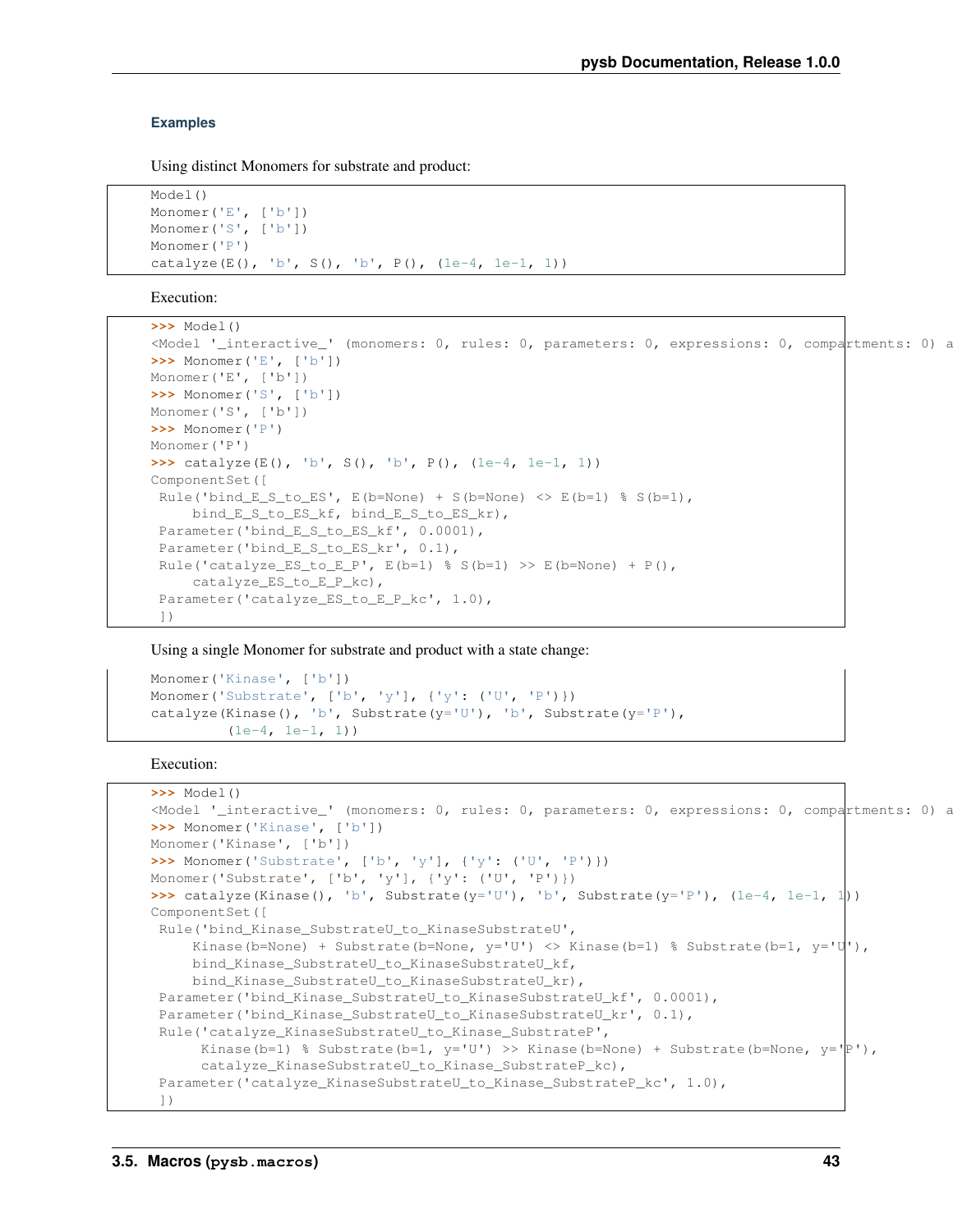pysb.macros.**catalyze\_state**(*enzyme*, *e\_site*, *substrate*, *s\_site*, *mod\_site*, *state1*, *state2*, *klist*)

Generate the two-step catalytic reaction  $E + S \ll E : S \gg E + P$ . A wrapper around catalyze() with a signature specifying the state change of the substrate resulting from catalysis.

#### Parameters enzyme : Monomer or MonomerPattern

E in the above reaction.

## substrate : Monomer or MonomerPattern

S and P in the above reaction. The product species is assumed to be identical to the substrate species in all respects except the state of the modification site. The state of the modification site should not be specified in the MonomerPattern for the substrate.

#### e\_site, s\_site : string

The names of the sites on *enzyme* and *substrate* (respectively) where they bind each other to form the E:S complex.

## mod\_site : string

The name of the site on the substrate that is modified by catalysis.

#### state1, state2 : strings

The states of the modification site (mod\_site) on the substrate before (state1) and after (state2) catalysis.

## klist : list of 3 Parameters or list of 3 numbers

Forward, reverse and catalytic rate constants (in that order). If Parameters are passed, they will be used directly in the generated Rules. If numbers are passed, Parameters will be created with automatically generated names based on the names and states of enzyme, substrate and product and these parameters will be included at the end of the returned component list.

#### Returns components : ComponentSet

The generated components. Contains two Rules (bidirectional complex formation and unidirectional product dissociation), and optionally three Parameters if klist was given as plain numbers.

#### **Notes**

When passing a MonomerPattern for *enzyme* or *substrate*, do not include *e\_site* or *s\_site* in the respective patterns. In addition, do not include the state of the modification site on the substrate. The macro will handle this.

#### **Examples**

Using a single Monomer for substrate and product with a state change:

```
Monomer('Kinase', ['b'])
Monomer('Substrate', ['b', 'y'], {'y': ('U', 'P')})
catalyze_state(Kinase, 'b', Substrate, 'b', 'y', 'U', 'P',
         (1e-4, 1e-1, 1))
```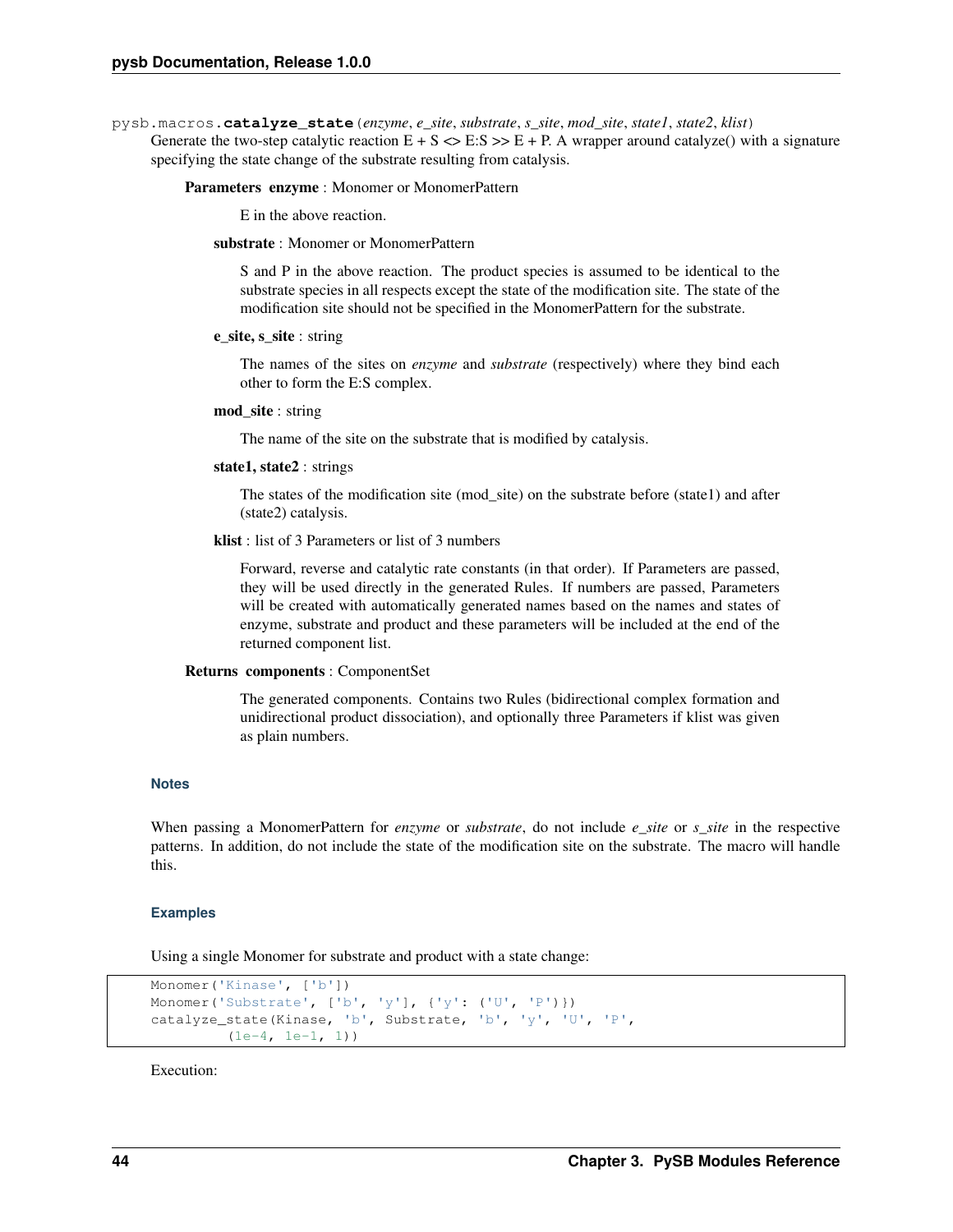```
>>> Model()
<Model '_interactive_' (monomers: 0, rules: 0, parameters: 0, expressions: 0, compartments: 0) at ...
>>> Monomer('Kinase', ['b'])
Monomer('Kinase', ['b'])
>>> Monomer('Substrate', ['b', 'y'], {'y': ('U', 'P')})
Monomer('Substrate', ['b', 'y'], {'y': ('U', 'P')})
>>> catalyze_state(Kinase, 'b', Substrate, 'b', 'y', 'U', 'P', (1e-4, 1e-1, 1))
ComponentSet([
Rule('bind_Kinase_SubstrateU_to_KinaseSubstrateU',
    Kinase(b=None) + Substrate(b=None, y='U') <> Kinase(b=1) % Substrate(b=1, y='U''),
    bind_Kinase_SubstrateU_to_KinaseSubstrateU_kf,
    bind_Kinase_SubstrateU_to_KinaseSubstrateU_kr),
Parameter('bind_Kinase_SubstrateU_to_KinaseSubstrateU_kf', 0.0001),
Parameter('bind Kinase SubstrateU to KinaseSubstrateU kr', 0.1),
Rule('catalyze_KinaseSubstrateU_to_Kinase_SubstrateP',
    Kinase(b=1) % Substrate(b=1, y='U') >> Kinase(b=None) + Substrate(b=None, y='P|'),
     catalyze_KinaseSubstrateU_to_Kinase_SubstrateP_kc),
 Parameter('catalyze_KinaseSubstrateU_to_Kinase_SubstrateP_kc', 1.0),
 ])
```
pysb.macros.**catalyze\_one\_step**(*enzyme*, *substrate*, *product*, *kf*) Generate the one-step catalytic reaction  $E + S \gg E + P$ .

#### Parameters enzyme, substrate, product : Monomer or MonomerPattern

E, S and P in the above reaction.

kf : a Parameter or a number

Forward rate constant for the reaction. If a Parameter is passed, it will be used directly in the generated Rules. If a number is passed, a Parameter will be created with an automatically generated name based on the names and states of the enzyme, substrate and product and this parameter will be included at the end of the returned component list.

#### Returns components : ComponentSet

The generated components. Contains the unidirectional reaction Rule and optionally the forward rate Parameter if klist was given as a number.

## **Notes**

In this macro, there is no direct binding between enzyme and substrate, so binding sites do not have to be specified. This represents an approximation for the case when the enzyme is operating in its linear range. However, if catalysis is nevertheless contingent on the enzyme or substrate being unbound on some site, then that information must be encoded in the MonomerPattern for the enzyme or substrate. See the examples, below.

## **Examples**

Convert S to P by E:

```
Model()
Monomer('E', ['b'])
Monomer('S', ['b'])
Monomer('P')
catalyze_one_step(E, S, P, 1e-4)
```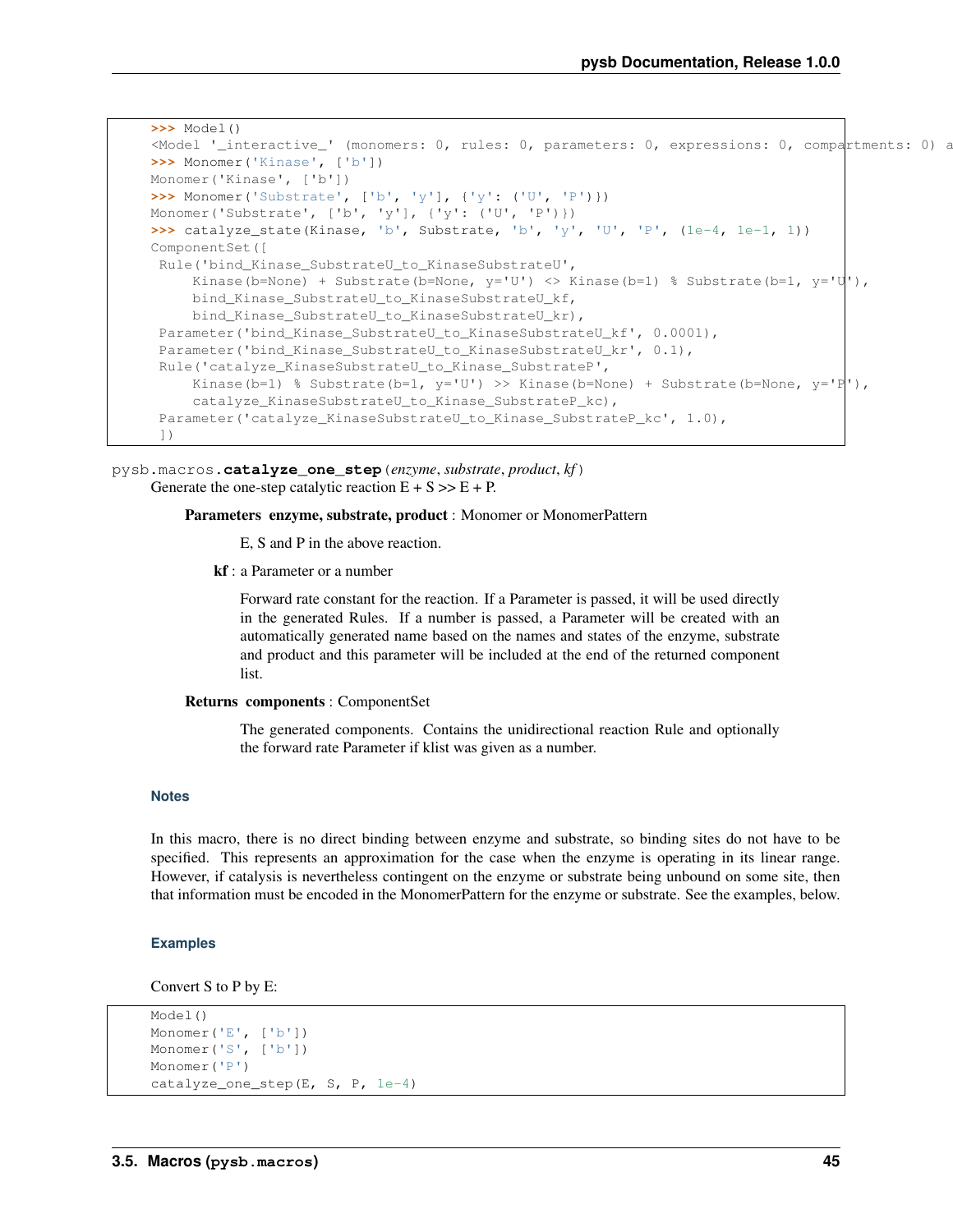If the ability of the enzyme E to catalyze this reaction is dependent on the site 'b' of E being unbound, then this macro must be called as

catalyze\_one\_step(E(b=None), S, P, 1e-4)

and similarly if the substrate or product must be unbound.

Execution:

```
>>> Model()
\leq Model '_interactive_' (monomers: 0, rules: 0, parameters: 0, expressions: 0, compartments: 0) at ...
>>> Monomer('E', ['b'])
Monomer('E', ['b'])
>>> Monomer('S', ['b'])
Monomer('S', ['b'])
>>> Monomer('P')
Monomer('P')
>>> catalyze_one_step(E, S, P, 1e-4)
ComponentSet([
 Rule('one\_step_E_S_to_E_P', E() + S() >> E() + P(), one\_step_E_S_to_E_P_k',Parameter('one_step_E_S_to_E_P_kf', 0.0001),
 ])
```
pysb.macros.**catalyze\_one\_step\_reversible**(*enzyme*, *substrate*, *product*, *klist*)

Create fwd and reverse rules for catalysis of the form:

 $E + S \rightarrow E + P$  $P \rightarrow S$ 

#### Parameters enzyme, substrate, product : Monomer or MonomerPattern

E, S and P in the above reactions.

klist : list of 2 Parameters or list of 2 numbers

A list containing the rate constant for catalysis and the rate constant for the conversion of product back to substrate (in that order). If Parameters are passed, they will be used directly in the generated Rules. If numbers are passed, Parameters will be created with automatically generated names based on the names and states of S1 and S2 and these parameters will be included at the end of the returned component list.

#### Returns components : ComponentSet

The generated components. Contains two rules (the single-step catalysis rule and the product reversion rule) and optionally the two generated Parameter objects if klist was given as numbers.

## **Notes**

Calls the macro catalyze\_one\_step to generate the catalysis rule.

#### **Examples**

One-step, pseudo-first order conversion of S to P by E:

```
Model()
Monomer('E', ['b'])
Monomer('S', ['b'])
```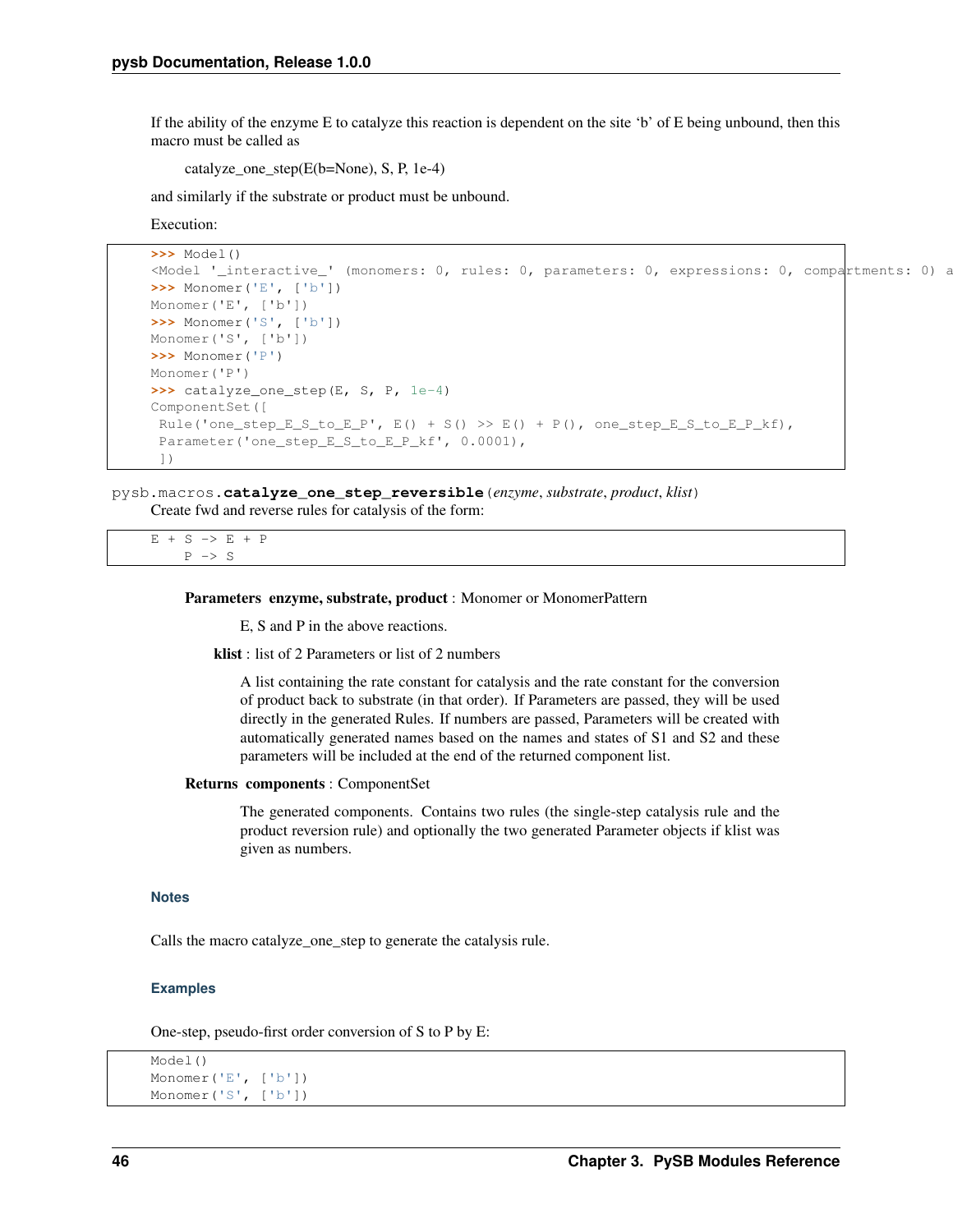```
Monomer('P')
catalyze_one_step_reversible(E, S, P, [1e-1, 1e-4])
```
Execution:

```
>>> Model()
\leq Model '_interactive_' (monomers: 0, rules: 0, parameters: 0, expressions: 0, compartments: 0) at \leq>>> Monomer('E', ['b'])
Monomer('E', ['b'])
>>> Monomer('S', ['b'])
Monomer('S', ['b'])
>>> Monomer('P')
Monomer('P')
>>> catalyze_one_step_reversible(E, S, P, [1e-1, 1e-4])
ComponentSet([
 Rule('one_step_E_S_to_E_P', E() + S() >> E() + P(), one_step_E_S_to_E_P_kf),
 Parameter('one_step_E_S_to_E_P_kf', 0.1),
 Rule('reverse_P_to_S', P() >> S(), reverse_P_to_S_kr),
 Parameter('reverse_P_to_S_kr', 0.0001),
 ])
```
# pysb.macros.**synthesize**(*species*, *ksynth*)

Generate a reaction which synthesizes a species.

Note that *species* must be "concrete", i.e. the state of all sites in all of its monomers must be specified. No site may be left unmentioned.

Parameters species : Monomer, MonomerPattern or ComplexPattern

The species to synthesize. If a Monomer, sites are considered as unbound and in their default state. If a pattern, must be concrete.

ksynth : Parameters or number

Synthesis rate. If a Parameter is passed, it will be used directly in the generated Rule. If a number is passed, a Parameter will be created with an automatically generated name based on the names and site states of the components of *species* and this parameter will be included at the end of the returned component list.

#### Returns components : ComponentSet

The generated components. Contains the unidirectional synthesis Rule and optionally a Parameter if ksynth was given as a number.

#### **Examples**

Synthesize A with site x unbound and site y in state 'e':

```
Model()
Monomer('A', ['x', 'y'], {'y': ['e', 'f']})
synthesize(A(x=None, y='e'), 1e-4)
```

```
>>> Model()
\leq Model '_interactive_' (monomers: 0, rules: 0, parameters: 0, expressions: 0, compartments: 0) at ...
>>> Monomer('A', ['x', 'y'], {'y': ['e', 'f']})
Monomer('A', ['x', 'y'], {'y': ['e', 'f']})
>>> synthesize(A(x=None, y='e'), 1e-4)
ComponentSet([
```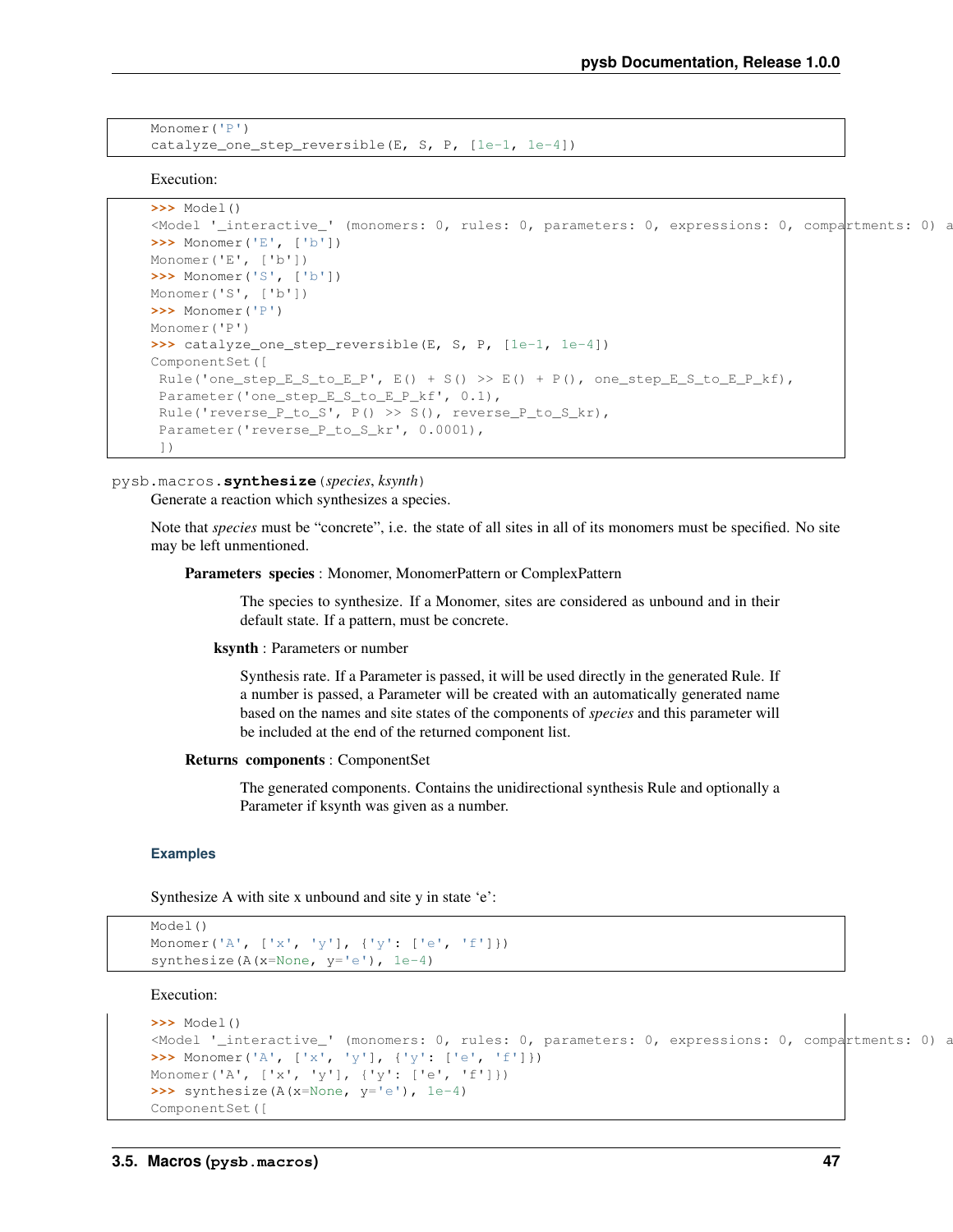```
Rule('synthesize_Ae', None >> A(x=None, y='e'), synthesize_Ae_k),
Parameter('synthesize_Ae_k', 0.0001),
])
```

```
pysb.macros.degrade(species, kdeg)
```
Generate a reaction which degrades a species.

Note that *species* is not required to be "concrete".

Parameters species : Monomer, MonomerPattern or ComplexPattern

The species to synthesize. If a Monomer, sites are considered as unbound and in their default state. If a pattern, must be concrete.

kdeg : Parameters or number

Degradation rate. If a Parameter is passed, it will be used directly in the generated Rule. If a number is passed, a Parameter will be created with an automatically generated name based on the names and site states of the components of *species* and this parameter will be included at the end of the returned component list.

Returns components : ComponentSet

The generated components. Contains the unidirectional degradation Rule and optionally a Parameter if ksynth was given as a number.

## **Examples**

Degrade all B, even bound species:

```
Model()
Monomer('B', ['x'])
degrade(B(), 1e-6)
```
Execution:

```
>>> Model()
\leq Model '_interactive_' (monomers: 0, rules: 0, parameters: 0, expressions: 0, compartments: 0) at ...
>>> Monomer('B', ['x'])
Monomer('B', ['x'])
>>> degrade(B(), 1e-6)
ComponentSet([
 Rule('degrade_B', B() >> None, degrade_B_k),
 Parameter('degrade_B_k', 1e-06),
 ])
```
pysb.macros.**synthesize\_degrade\_table**(*table*)

Generate a table of synthesis and degradation reactions.

Given a list of species, calls the *synthesize* and *degrade* macros on each one. The species and the parameter values are passed as a list of lists (i.e. a table) with each inner list consisting of the species, forward and reverse rates (in that order).

Each species' associated pair of rates may be either Parameters or numbers. If Parameters are passed, they will be used directly in the generated Rules. If numbers are passed, Parameters will be created with automatically generated names based on the names and states of the relevant species and these parameters will be included in the returned component list. To omit any individual reaction, pass None in place of the corresponding parameter.

Note that any *species* with a non-None synthesis rate must be "concrete".

Parameters table : list of lists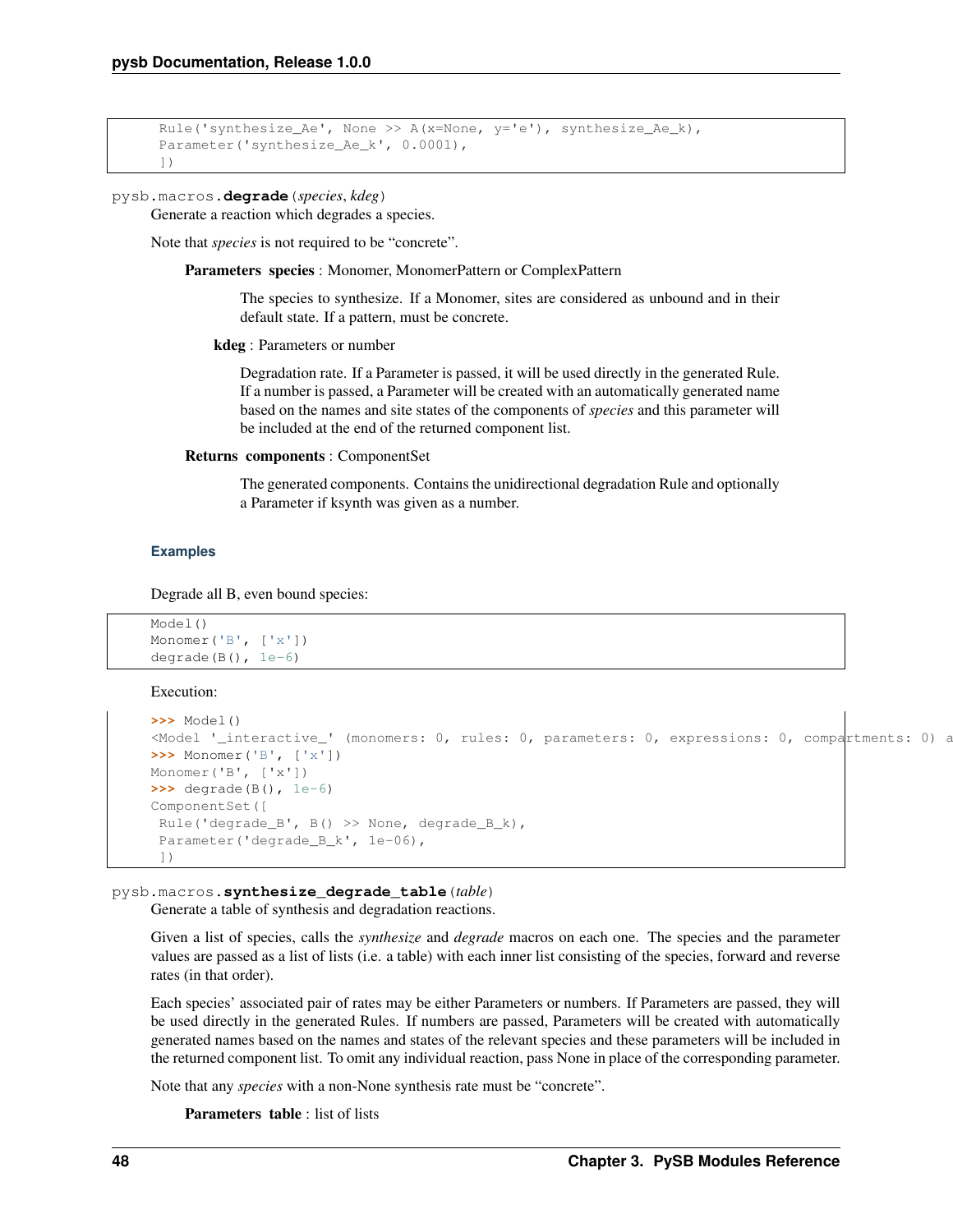Table of species and rates, as described above.

#### Returns components : ComponentSet

The generated components. Contains the unidirectional synthesis and degradation Rules and optionally the Parameters for any rates given as numbers.

#### **Examples**

Specify synthesis and degradation reactions for A and B in a table:

```
Model()
Monomer('A', ['x', 'y'], {'y': ['e', 'f']})
Monomer('B', ['x'])
synthesize_degrade_table([[A(x=None, y='e'), 1e-4, 1e-6],
                        [B(), None, 1e-7]])
```
Execution:

```
>>> Model()
<Model '_interactive_' (monomers: 0, rules: 0, parameters: 0, expressions: 0, compartments: 0) a
>>> Monomer('A', ['x', 'y'], {'y': ['e', 'f']})
Monomer('A', ['x', 'y'], {'y': ['e', 'f']})
>>> Monomer('B', ['x'])
Monomer('B', ['x'])
>>> synthesize degrade table(\lceil A(x=None, y='e') \rceil, 1e-4, 1e-6],
... [B(), None, 1e-7]])
ComponentSet([
   Rule('synthesize_Ae', None >> A(x=None, y='e'), synthesize_Ae_k),
   Parameter('synthesize_Ae_k', 0.0001),
   Rule('degrade_Ae', A(x=None, y='e') >> None, degrade_Ae_k),
   Parameter('degrade_Ae_k', 1e-06),
   Rule('degrade_B', B() >> None, degrade_B_k),
   Parameter('degrade_B_k', 1e-07),
   ])
```
pysb.macros.**assemble\_pore\_sequential**(*subunit*, *site1*, *site2*, *max\_size*, *ktable*) Generate rules to assemble a circular homomeric pore sequentially.

The pore species are created by sequential addition of *subunit* monomers, i.e. larger oligomeric species never fuse together. The pore structure is defined by the *pore\_species* macro.

Parameters subunit : Monomer or MonomerPattern

The subunit of which the pore is composed.

site1, site2 : string

The names of the sites where one copy of *subunit* binds to the next.

max\_size : integer

The maximum number of subunits in the pore.

ktable : list of lists of Parameters or numbers

Table of forward and reverse rate constants for the assembly steps. The outer list must be of length *max\_size* - 1, and the inner lists must all be of length 2. In the outer list, the first element corresponds to the first assembly step in which two monomeric subunits bind to form a 2-subunit complex, and the last element corresponds to the final step in which the *max\_size'th subunit is added. Each inner list contains the forward and*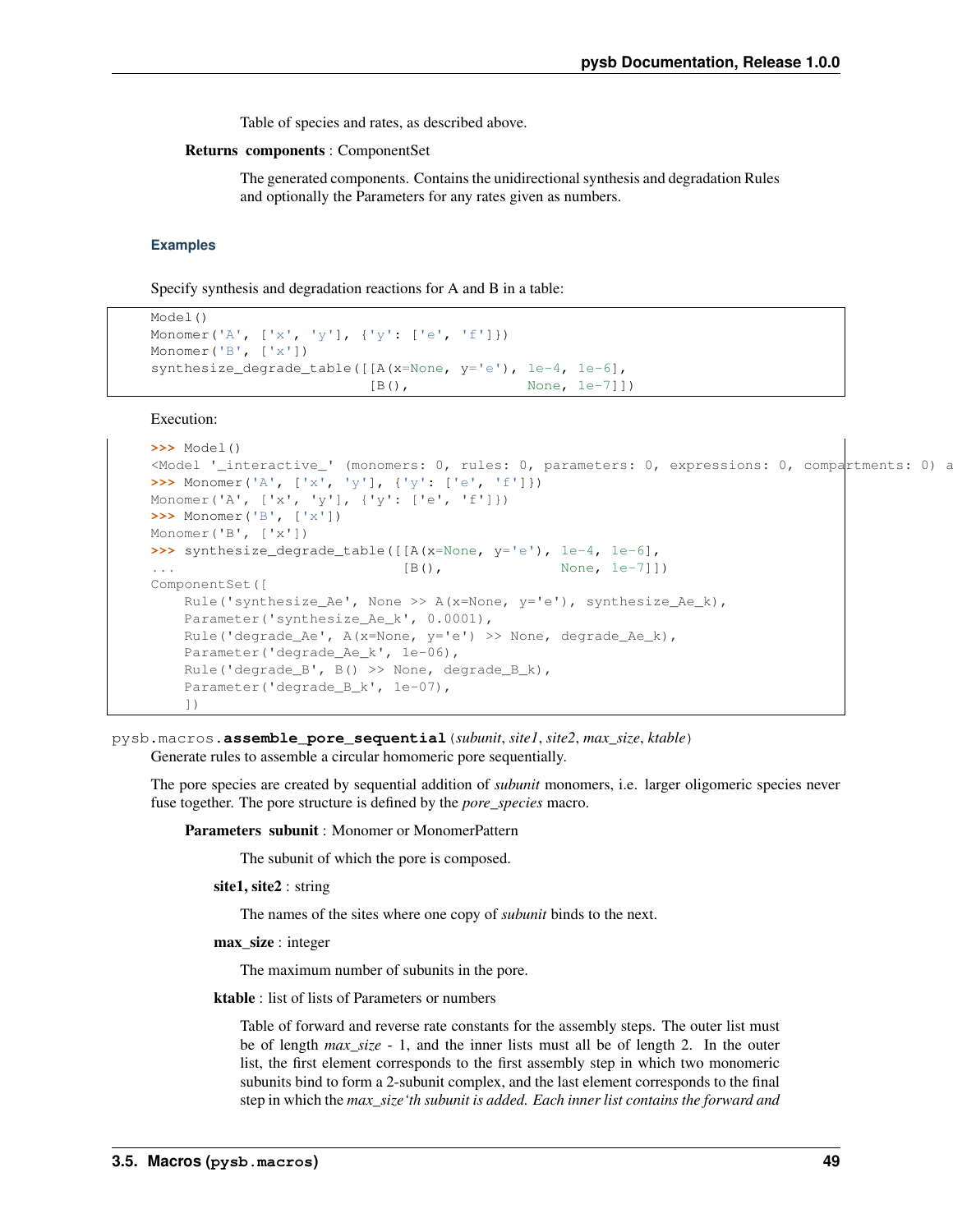*reverse rate constants (in that order) for the corresponding assembly reaction, and each of these pairs must comprise solely Parameter objects or solely numbers (never one of each). If Parameters are passed, they will be used directly in the generated Rules. If numbers are passed, Parameters will be created with automatically generated names based on 'subunit*, *site1*, *site2* and the pore sizes and these parameters will be included at the end of the returned component list.

## **Examples**

Assemble a three-membered pore by sequential addition of monomers, with the same forward/reverse rates for monomer-monomer and monomer-dimer interactions:

```
Model()
Monomer('Unit', ['p1', 'p2'])
assemble_pore_sequential(Unit, 'p1', 'p2', 3, [[1e-4, 1e-1]] \star 2)
```
Execution:

```
>>> Model()
<Model '_interactive_' (monomers: 0, rules: 0, parameters: 0, expressions: 0, compartments: 0) a
>>> Monomer('Unit', ['p1', 'p2'])
Monomer('Unit', ['p1', 'p2'])
>>> assemble_pore_sequential(Unit, 'p1', 'p2', 3, [[1e-4, 1e-1]] * 2)
ComponentSet([
Rule('assemble_pore_sequential_Unit_2',
      Unit(p1=None, p2=None) + Unit(p1=None, p2=None) <>
          Unit(p1=None, p2=1) % Unit(p1=1, p2=None),
      assemble_pore_sequential_Unit_2_kf,
      assemble_pore_sequential_Unit_2_kr),
 Parameter('assemble_pore_sequential_Unit_2_kf', 0.0001),
 Parameter('assemble_pore_sequential_Unit_2_kr', 0.1),
 Rule('assemble_pore_sequential_Unit_3',
      Unit(p1=None, p2=None) + Unit(p1=None, p2=1) % Unit(p1=1, p2=None) <>
         MatchOnce(Unit(p1=3, p2=1) % Unit(p1=1, p2=2) % Unit(p1=2, p2=3)),
      assemble_pore_sequential_Unit_3_kf,
      assemble_pore_sequential_Unit_3_kr),
 Parameter('assemble_pore_sequential_Unit_3_kf', 0.0001),
 Parameter('assemble_pore_sequential_Unit_3_kr', 0.1),
 ])
```
pysb.macros.**pore\_transport**(*subunit*, *sp\_site1*, *sp\_site2*, *sc\_site*, *min\_size*, *max\_size*, *csource*, *c\_site*,

*cdest*, *ktable*)

Generate rules to transport cargo through a circular homomeric pore.

The pore structure is defined by the *pore\_species* macro – *subunit* monomers bind to each other from *sp\_site1* to *sp\_site2* to form a closed ring. The transport reaction is modeled as a catalytic process of the form pore + csource <> pore:csource >> pore + cdest

Parameters subunit : Monomer or MonomerPattern

Subunit of which the pore is composed.

sp\_site1, sp\_site2 : string

Names of the sites where one copy of *subunit* binds to the next.

sc\_site : string

Name of the site on *subunit* where it binds to the cargo *csource*.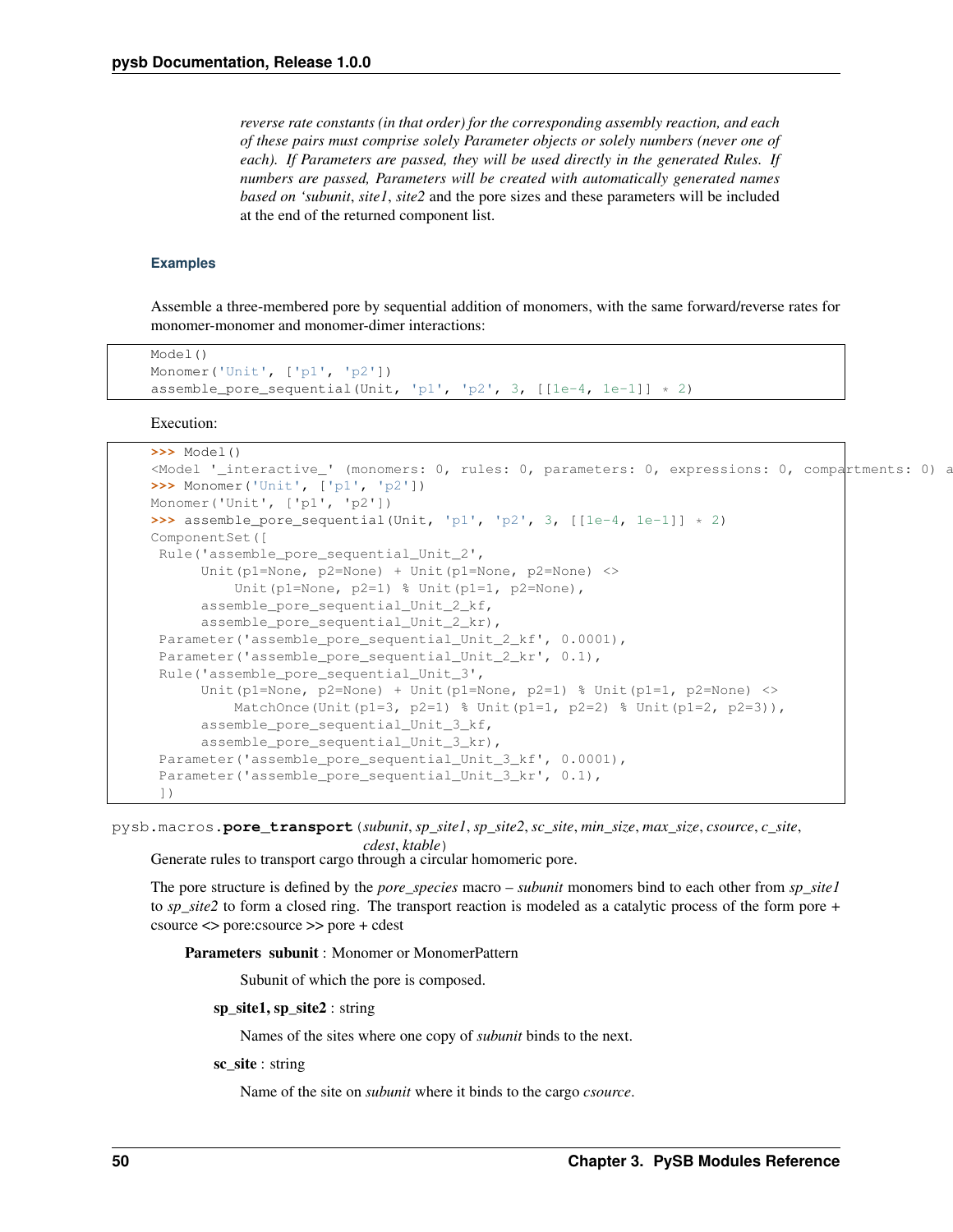min\_size, max\_size : integer

Minimum and maximum number of subunits in the pore at which transport will occur.

csource : Monomer or MonomerPattern

Cargo "source", i.e. the entity to be transported.

c\_site : string

Name of the site on *csource* where it binds to *subunit*.

cdest : Monomer or MonomerPattern

Cargo "destination", i.e. the resulting state after the transport event.

ktable : list of lists of Parameters or numbers

Table of forward, reverse and catalytic rate constants for the transport reactions. The outer list must be of length *max\_size* - *min\_size* + 1, and the inner lists must all be of length 3. In the outer list, the first element corresponds to the transport through the pore of size *min\_size* and the last element to that of size *max\_size*. Each inner list contains the forward, reverse and catalytic rate constants (in that order) for the corresponding transport reaction, and each of these pairs must comprise solely Parameter objects or solely numbers (never some of each). If Parameters are passed, they will be used directly in the generated Rules. If numbers are passed, Parameters will be created with automatically generated names based on the subunit, the pore size and the cargo, and these parameters will be included at the end of the returned component list.

### **Examples**

Specify that a three-membered pore is capable of transporting cargo from the mitochondria to the cytoplasm:

```
Model()
Monomer('Unit', ['p1', 'p2', 'sc_site'])
Monomer('Cargo', ['c_site', 'loc'], {'loc':['mito', 'cyto']})
pore_transport(Unit, 'p1', 'p2', 'sc_site', 3, 3,
               Cargo(loc='mito'), 'c_site', Cargo(loc='cyto'),
               [1e-4, 1e-1, 1]]
```
Generates two rules–one (reversible) binding rule and one transport rule–and the three associated parameters.

```
>>> Model()
\leq Model '_interactive_' (monomers: 0, rules: 0, parameters: 0, expressions: 0, compartments: 0) at \geq>>> Monomer('Unit', ['p1', 'p2', 'sc_site'])
Monomer('Unit', ['p1', 'p2', 'sc_site'])
>>> Monomer('Cargo', ['c_site', 'loc'], {'loc':['mito', 'cyto']})
Monomer('Cargo', ['c_site', 'loc'], {'loc': ['mito', 'cyto']})
>>> pore_transport(Unit, 'p1', 'p2', 'sc_site', 3, 3,
... Cargo(loc='mito'), 'c_site', Cargo(loc='cyto'),
... [[1e-4, 1e-1, 1]])
ComponentSet([
Rule('pore_transport_complex_Unit_3_Cargomito',
    MatchOnce(Unit(p1=3, p2=1, sc_site=None) %
        Unit(p1=1, p2=2, sc_site=None) %
        Unit(p1=2, p2=3, sc\_site=None) +
        Cargo(c_site=None, loc='mito') <>
    MatchOnce(Unit(p1=3, p2=1, sc_site=4) %
        Unit(p1=1, p2=2, sc_site=None) %
```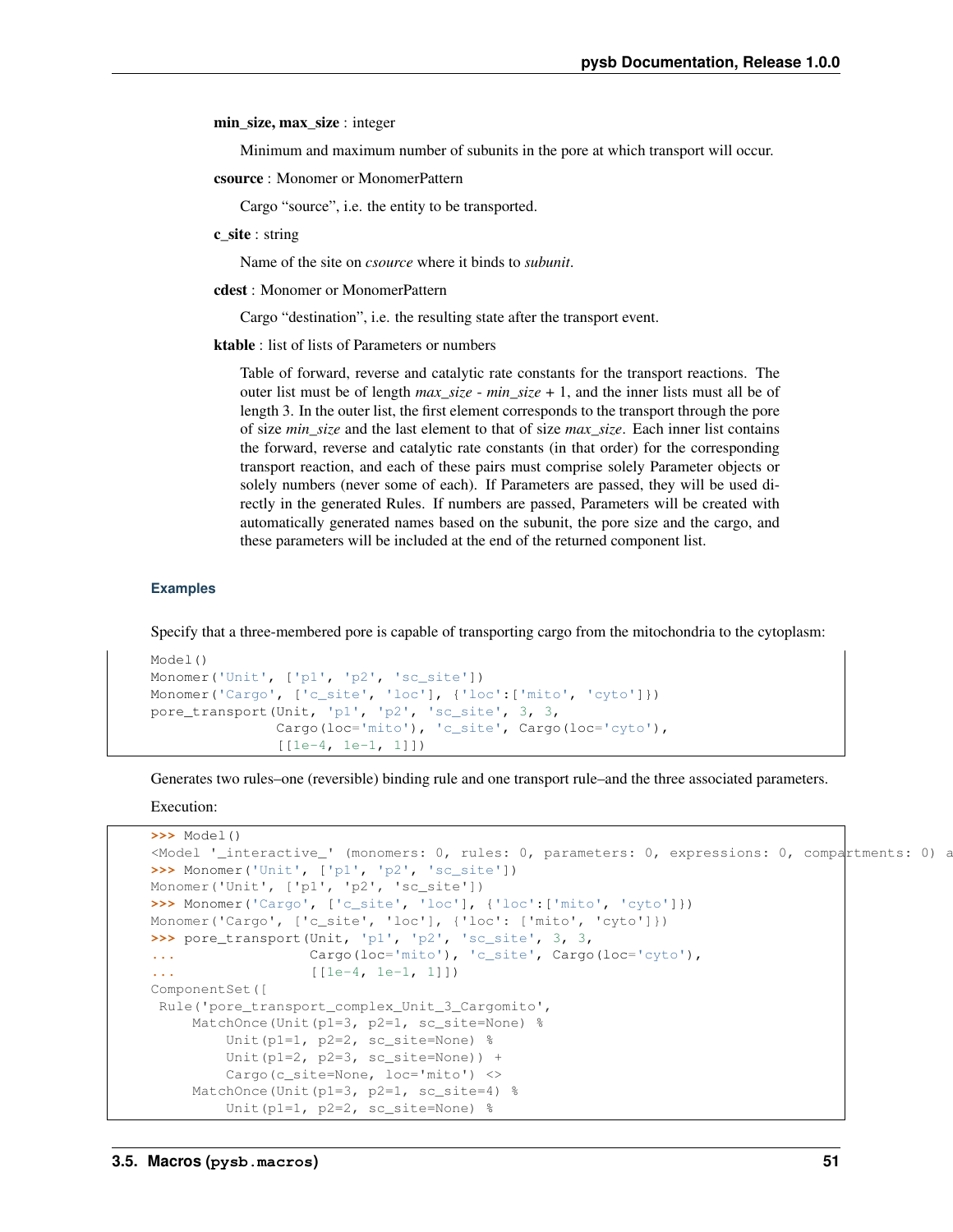```
Unit(p1=2, p2=3, sc_site=None)
       Cargo(c_site=4, loc='mito')),
   pore_transport_complex_Unit_3_Cargomito_kf,
   pore_transport_complex_Unit_3_Cargomito_kr),
Parameter('pore_transport_complex_Unit_3_Cargomito_kf', 0.0001),
Parameter('pore_transport_complex_Unit_3_Cargomito_kr', 0.1),
Rule('pore_transport_dissociate_Unit_3_Cargocyto',
   MatchOnce(Unit(p1=3, p2=1, sc_site=4) %
       Unit(p1=1, p2=2, sc_site=None) %
       Unit(p1=2, p2=3, sc_site=None) %
       Cargo(c_site=4, loc='mito')) >>
   MatchOnce(Unit(p1=3, p2=1, sc_site=None) %
       Unit(p1=1, p2=2, sc_site=None) %
       Unit(p1=2, p2=3, sc\_site=None) +
       Cargo(c_site=None, loc='cyto'),
   pore_transport_dissociate_Unit_3_Cargocyto_kc),
Parameter('pore_transport_dissociate_Unit_3_Cargocyto_kc', 1.0),
])
```
pysb.macros.**pore\_bind**(*subunit*, *sp\_site1*, *sp\_site2*, *sc\_site*, *size*, *cargo*, *c\_site*, *klist*) Generate rules to bind a monomer to a circular homomeric pore.

The pore structure is defined by the *pore\_species* macro – *subunit* monomers bind to each other from *sp\_site1* to *sp\_site2* to form a closed ring. The binding reaction takes the form pore + cargo <> pore:cargo.

Parameters subunit : Monomer or MonomerPattern

Subunit of which the pore is composed.

sp\_site1, sp\_site2 : string

Names of the sites where one copy of *subunit* binds to the next.

sc\_site : string

Name of the site on *subunit* where it binds to the cargo *cargo*.

size : integer

Number of subunits in the pore at which binding will occur.

cargo : Monomer or MonomerPattern

Cargo that binds to the pore complex.

c\_site : string

Name of the site on *cargo* where it binds to *subunit*.

klist : list of Parameters or numbers

List containing forward and reverse rate constants for the binding reaction (in that order). Rate constants should either be both Parameter objects or both numbers. If Parameters are passed, they will be used directly in the generated Rules. If numbers are passed, Parameters will be created with automatically generated names based on the subunit, the pore size and the cargo, and these parameters will be included at the end of the returned component list.

## **Examples**

Specify that a cargo molecule can bind reversibly to a 3-membered pore: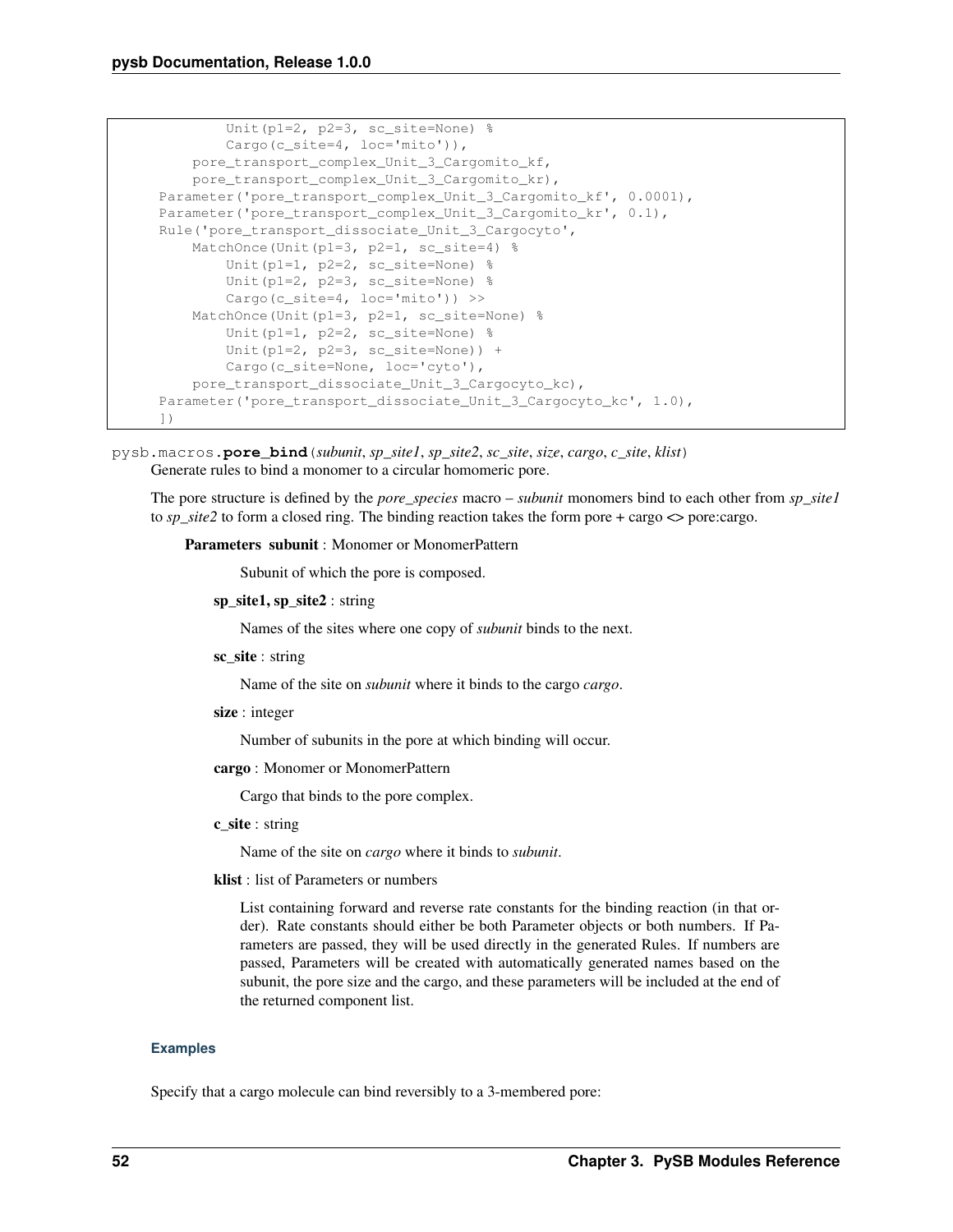```
Model()
Monomer('Unit', ['p1', 'p2', 'sc_site'])
Monomer('Cargo', ['c_site'])
pore_bind(Unit, 'p1', 'p2', 'sc_site', 3,
          Cargo(), 'c_site', [1e-4, 1e-1, 1])
```
Execution:

```
>>> Model()
\leq Model '_interactive_' (monomers: 0, rules: 0, parameters: 0, expressions: 0, compartments: 0) at ...
>>> Monomer('Unit', ['p1', 'p2', 'sc_site'])
Monomer('Unit', ['p1', 'p2', 'sc_site'])
>>> Monomer('Cargo', ['c_site'])
Monomer('Cargo', ['c_site'])
>>> pore_bind(Unit, 'p1', 'p2', 'sc_site', 3,
... Cargo(), 'c_site', [1e-4, 1e-1, 1])
ComponentSet([
Rule('pore_bind_Unit_3_Cargo',
    MatchOnce(Unit(p1=3, p2=1, sc_site=None) %
         Unit(p1=1, p2=2, sc_site=None) %
         Unit(p1=2, p2=3, sc\_site=None)) +
         Cargo(c_site=None) <>
     MatchOnce(Unit(p1=3, p2=1, sc_site=4) %
         Unit(p1=1, p2=2, sc_site=None) %
         Unit(p1=2, p2=3, sc_site=None) %
         Cargo(c_site=4)),
     pore_bind_Unit_3_Cargo_kf, pore_bind_Unit_3_Cargo_kr),
 Parameter('pore_bind_Unit_3_Cargo_kf', 0.0001),
 Parameter('pore_bind_Unit_3_Cargo_kr', 0.1),
 ])
```
pysb.macros.**assemble\_chain\_sequential\_base**(*base*, *basesite*, *subunit*, *site1*, *site2*, *max\_size*, *ktable*, *comp=1*)

Generate rules to assemble a homomeric chain sequentially onto a base complex (only the subunit creates repeating chain, not the base).

The chain species are created by sequential addition of *subunit* monomers. The chain structure is defined by the *pore\_species\_base* macro.

Parameters base : Monomer or MonomerPattern

The base complex to which the chain is attached.

basesite : string

The name of the site on the complex to which chain attaches.

subunit : Monomer or MonomerPattern

The subunit of which the chain is composed.

#### site1, site2 : string

The names of the sites where one copy of *subunit* binds to the next; the first will also be the site where the first subunit binds the base.

#### max\_size : integer

The maximum number of subunits in the chain.

ktable : list of lists of Parameters or numbers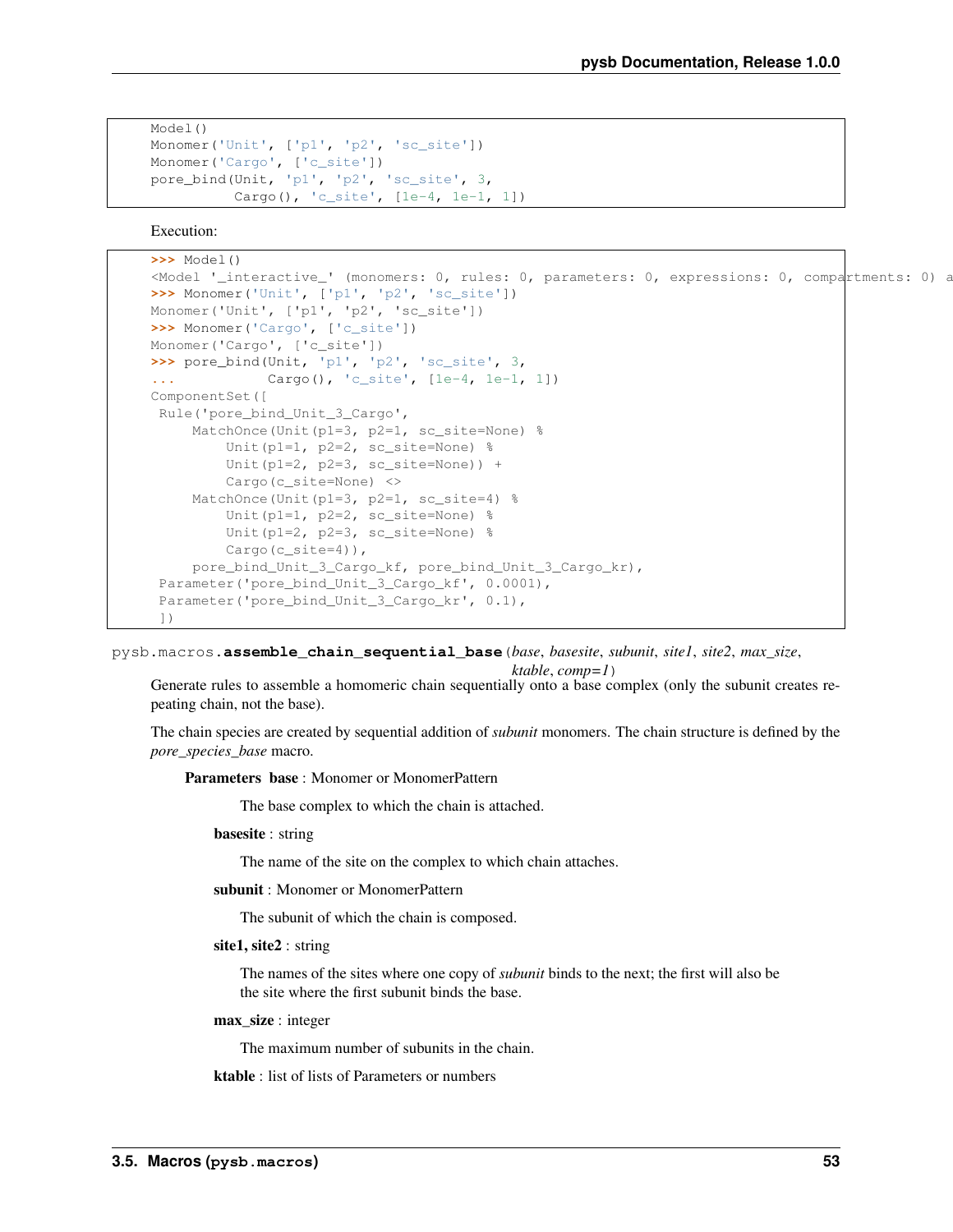Table of forward and reverse rate constants for the assembly steps. The outer list must be of length *max\_size* + 1, and the inner lists must all be of length 2. In the outer list, the first element corresponds to the first assembly step in which the complex binds the first subunit. The next corresponds to a bound subunit binding to form a 2-subunit complex, and the last element corresponds to the final step in which the *max\_size'th subunit is added. Each inner list contains the forward and reverse rate constants (in that order) for the corresponding assembly reaction, and each of these pairs must comprise solely Parameter objects or solely numbers (never one of each). If Parameters are passed, they will be used directly in the generated Rules. If numbers are passed, Parameters will be created with automatically generated names based on 'subunit*, *site1*, *site2* and the chain sizes and these parameters will be included at the end of the returned component list.

comp : optional; a ComplexPattern to which the base molecule is attached.

#### **Examples**

Assemble a three-membered chain by sequential addition of monomers to a base, which is in turn attached to a complex, with the same forward/reverse rates for monomer-monomer and monomer-dimer interactions:

```
Model()
Monomer('Base', ['b1', 'b2'])
Monomer('Unit', ['p1', 'p2'])
Monomer('Complex1', ['s1'])
Monomer('Complex2', ['s1', s2'])
assemble_chain_sequential(Base(b2=ANY), 'b1', Unit, 'p1', 'p2', 3, [[1e-4, 1e-1]] \star 2, Complex1(s1=ANY))
```
Execution:

```
>>> Model()
M_{\odot} / M_{\odot} / M_{\odot} / M_{\odot} / M_{\odot} / M_{\odot} / M_{\odot} / M_{\odot} / M_{\odot} / M_{\odot} / M_{\odot} / M_{\odot} / M_{\odot} / M_{\odot} / M_{\odot} / M_{\odot} / M_{\odot} / M_{\odot} / M_{\odot} / M_{\odot} / >>> Monomer('Base', ['b1', 'b2'])
Monomer('Base', ['b1', 'b2'])
>>> Monomer('Unit', ['p1', 'p2'])
Monomer('Unit', ['p1', 'p2'])
>>> Monomer('Complex1', ['s1'])
Monomer('Complex1', ['s1'])
>>> Monomer('Complex2', ['s1', 's2'])
Monomer('Complex2', ['s1', 's2'])
\Rightarrow >>> assemble_chain_sequential_base(Base(b2=ANY), 'b1', Unit, 'p1', 'p2', 3, [[1e-4, 1e-1]] \ast 2,
ComponentSet([
 Rule('assemble_chain_sequential_base_Unit_2', Unit(p1=None, p2=None) + Complex1(s1=<class 'pysk
 Parameter('assemble_chain_sequential_base_Unit_2_kf', 0.0001),
 Parameter('assemble_chain_sequential_base_Unit_2_kr', 0.1),
 Rule('assemble_chain_sequential_base_Unit_3', Unit(p1=None, p2=None) + Complex1(s1=<class 'pysk
 Parameter('assemble_chain_sequential_base_Unit_3_kf', 0.0001),
 Parameter('assemble_chain_sequential_base_Unit_3_kr', 0.1),
 ])
```
pysb.macros.**bind\_complex**(*s1*, *site1*, *s2*, *site2*, *klist*, *m1=None*, *m2=None*)

Generate the reversible binding reaction  $S1 + S2 \ll 1: S2$ , with optional complexes attached to either S1 (C1:S1)  $+ S2 \ll 1: S1: S2$ ,  $S2 (S1 + C2: S2 \ll C2: S2: S1)$ , or both  $(C1: S1 + C2: S2 \ll C1: S1: S2: C2)$ .

Parameters s1, s2 : Monomer, MonomerPattern, or ComplexPattern

Monomers or complexes participating in the binding reaction.

site1, site2 : string

The names of the sites on s1 and s2 used for binding.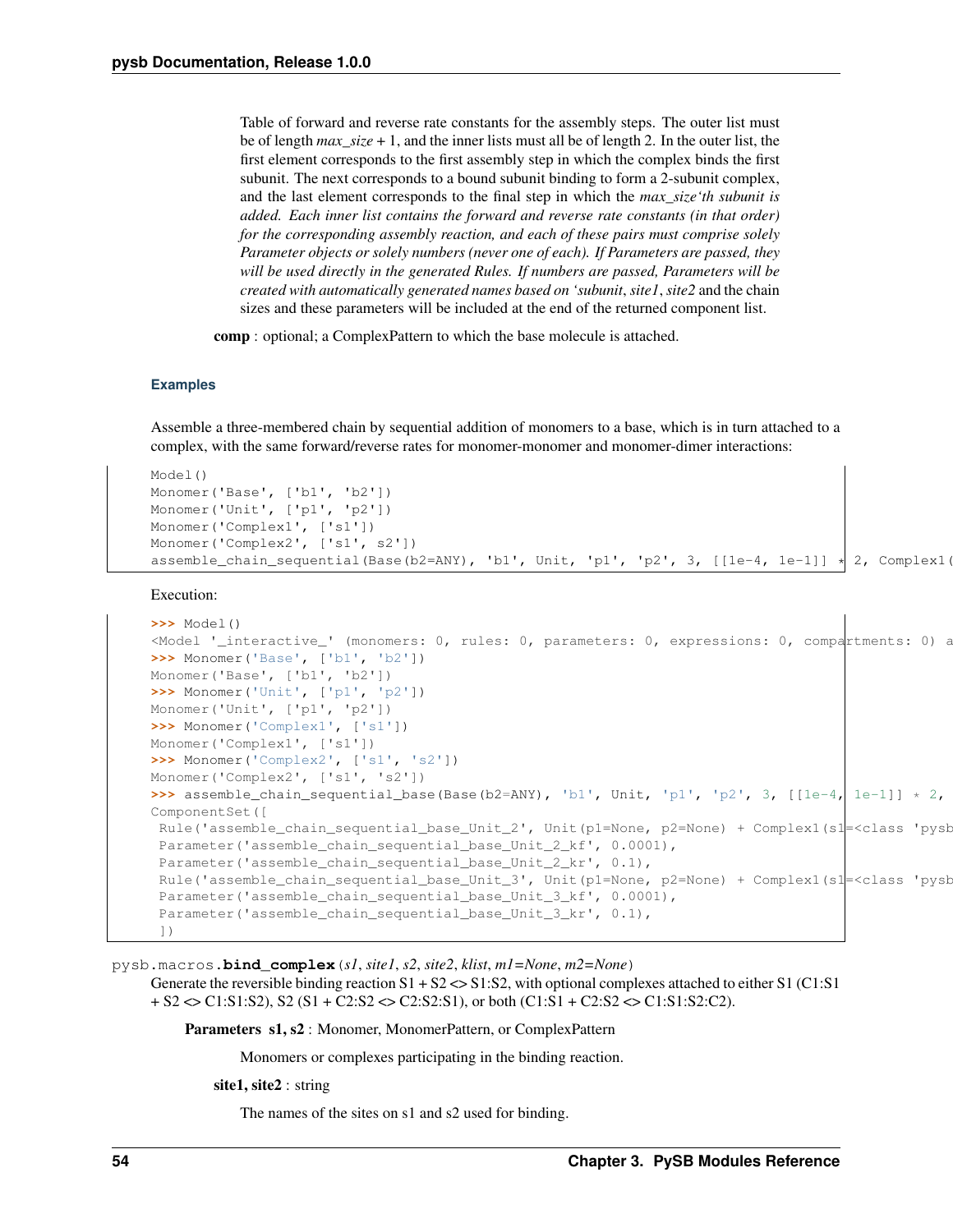klist : list of 2 Parameters or list of 2 numbers

Forward and reverse rate constants (in that order). If Parameters are passed, they will be used directly in the generated Rules. If numbers are passed, Parameters will be created with automatically generated names based on the names and states of S1 and S2 and these parameters will be included at the end of the returned component list.

m1, m2 : Monomer or MonomerPattern

If either binding site is present in multiple monomers within a complex, the specific monomer desired for binding must be specified.

## Returns components : ComponentSet

The generated components. Contains the bidirectional binding Rule and optionally two Parameters if klist was given as numbers.

## **Examples**

Binding between A:B and C:D:

```
Model()
Monomer('A', ['a', 'b'])
Monomer('B', ['c', 'd'])
Monomer('C', ['e', 'f'])
Monomer('D', ['g', 'h'])
bind_complex(A(a=1) % B(c=1), 'b', C(e=2) % D(g=2), 'h', [1e-4, 1e-1])
```

```
>>> Model()
<Model '_interactive_' (monomers: 0, rules: 0, parameters: 0, expressions: 0, compartments: 0) a
>>> Monomer('A', ['a', 'b'])
Monomer('A', ['a', 'b'])
>>> Monomer('B', ['c', 'd'])
Monomer('B', ['c', 'd'])
>>> Monomer('C', ['e', 'f'])
Monomer('C', ['e', 'f'])
>>> Monomer('D', ['g', 'h'])
Monomer('D', ['g', 'h'])
>>> bind(A, 'a', B, 'c', [1e4, 1e-1])
ComponentSet([
Rule('bind_A_B', A(a=None) + B(c=None) <> A(a=1) % B(c=1), bind_A_B_kf, bind_A_B_k|r),
Parameter('bind_A_B_kf', 10000.0),
Parameter('bind_A_B_kr', 0.1),
])
>>> bind(C, 'e', D, 'g', [1e4, 1e-1])
ComponentSet([
Rule('bind_C_D', C(e=None) + D(q=None) <> C(e=1) % D(q=1), bind_C_D_kf, bind_C_D_k|r),
Parameter('bind_C_D_kf', 10000.0),
Parameter('bind_C_D_kr', 0.1),
])
>>> bind_complex(A(a=1) % B(c=1), 'b', C(e=2) % D(g=2), 'h', [1e-4, 1e-1])
ComponentSet([
Rule('bind_AB_DC', A(a=1, b=None) % B(c=1) + D(g=3, h=None) % C(e=3) <br/> A(a=1, b=50) % B(c=1)Parameter('bind_AB_DC_kf', 0.0001),
 Parameter('bind_AB_DC_kr', 0.1),
 ])
```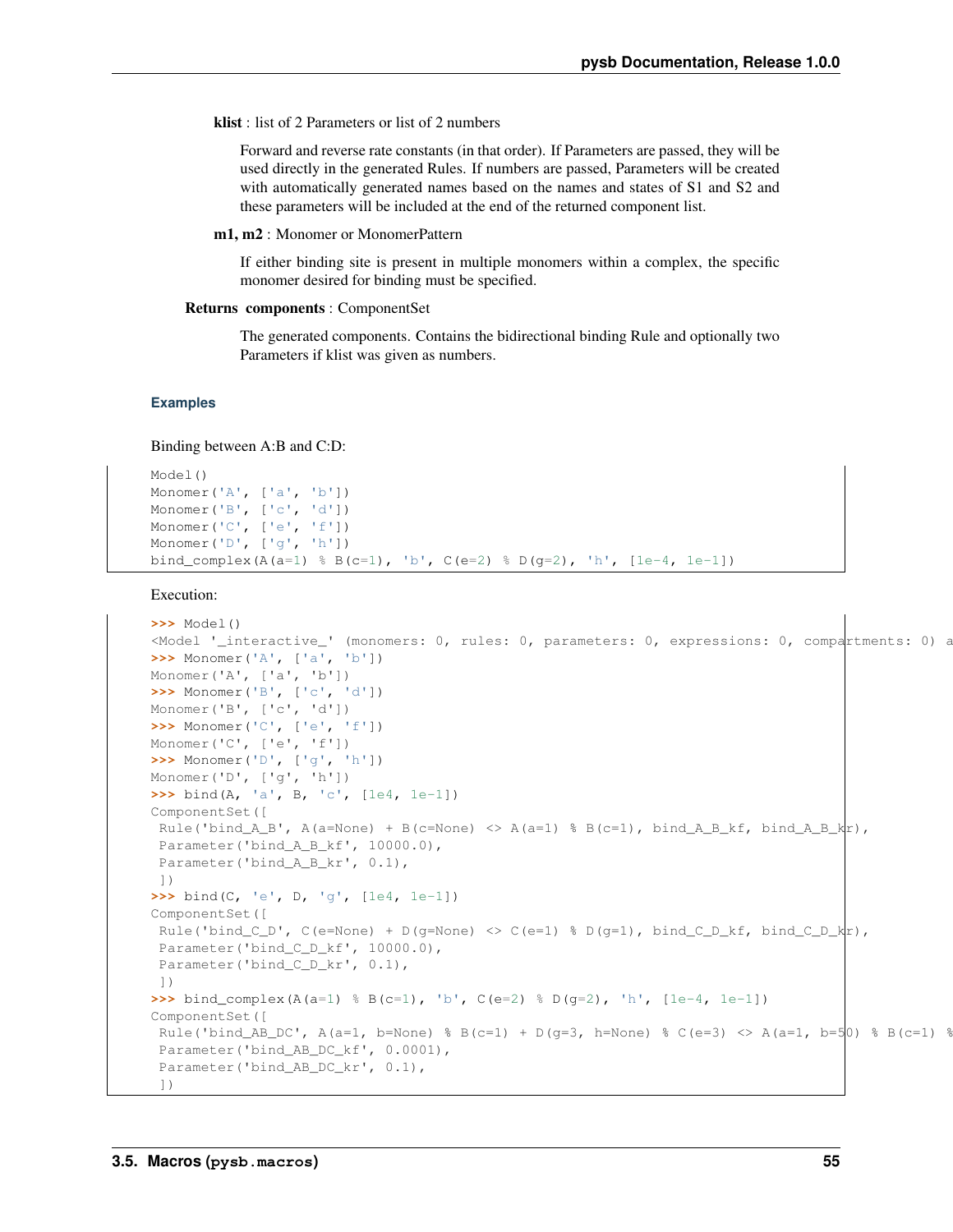pysb.macros.**bind\_table\_complex**(*bindtable*, *row\_site*, *col\_site*, *m1=None*, *m2=None*, *kf=None*) Generate a table of reversible binding reactions when either the row or column species (or both) have a complex bound to them.

Given two lists of species R and C (each with an optional attached complex), calls the *bind* macro on each pairwise combination (R[i], C[j]). The species lists and the parameter values are passed as a list of lists (i.e. a table) with elements of R passed as the "row headers", elements of C as the "column headers", and forward / reverse rate pairs (in that order) as tuples in the "cells". For example with two elements in each of R and C, the table would appear as follows (note that the first row has one fewer element than the subsequent rows):

```
[[C1, C2]],
[R1, (1e-4, 1e-1), (2e-4, 2e-1)],[R2, (3e-4, 3e-1), (4e-4, 4e-1)]
```
Each parameter tuple may contain Parameters or numbers. If Parameters are passed, they will be used directly in the generated Rules. If numbers are passed, Parameters will be created with automatically generated names based on the names and states of the relevant species and these parameters will be included at the end of the returned component list. To omit any individual reaction, pass None in place of the corresponding parameter tuple.

Alternately, single kd values (dissociation constant, kr/kf) may be specified instead of (kf, kr) tuples. If kds are used, a single shared kf Parameter or number must be passed as an extra *kf* argument. kr values for each binding reaction will be calculated as kd\*kf. It is important to remember that the forward rate constant is a single parameter shared across the entire bind table, as this may have implications for parameter fitting.

## Parameters bindtable : list of lists

Table of reactants and rates, as described above.

row\_site, col\_site : string

The names of the sites on the elements of R and C, respectively, used for binding.

m1, m2 : Monomer or MonomerPattern

If either binding site is present in multiple monomers within a complex, the specific monomer desired for binding must be specified.

kf : Parameter or number, optional

If the "cells" in bindtable are given as single kd values, this is the shared kf used to calculate the kr values.

## Returns components : ComponentSet

The generated components. Contains the bidirectional binding Rules and optionally the Parameters for any parameters given as numbers.

## **Examples**

Binding table for two species types (R and C, each with an attached complex), each with two members:

```
Model()
Monomer('R1', ['x', 'c1'])
Monomer('R2', ['x', 'c1'])
Monomer('C1', ['y', 'c2'])
Monomer('C2', ['y', 'c2'])
bind(C1, 'y', C2, 'y', [1e4, 1e-1])
bind(R1, 'c1', R2, 'x', [1e3, 1e-1])
bind_table_complex([ [C1(y=1) * C2(y=1), C2],
```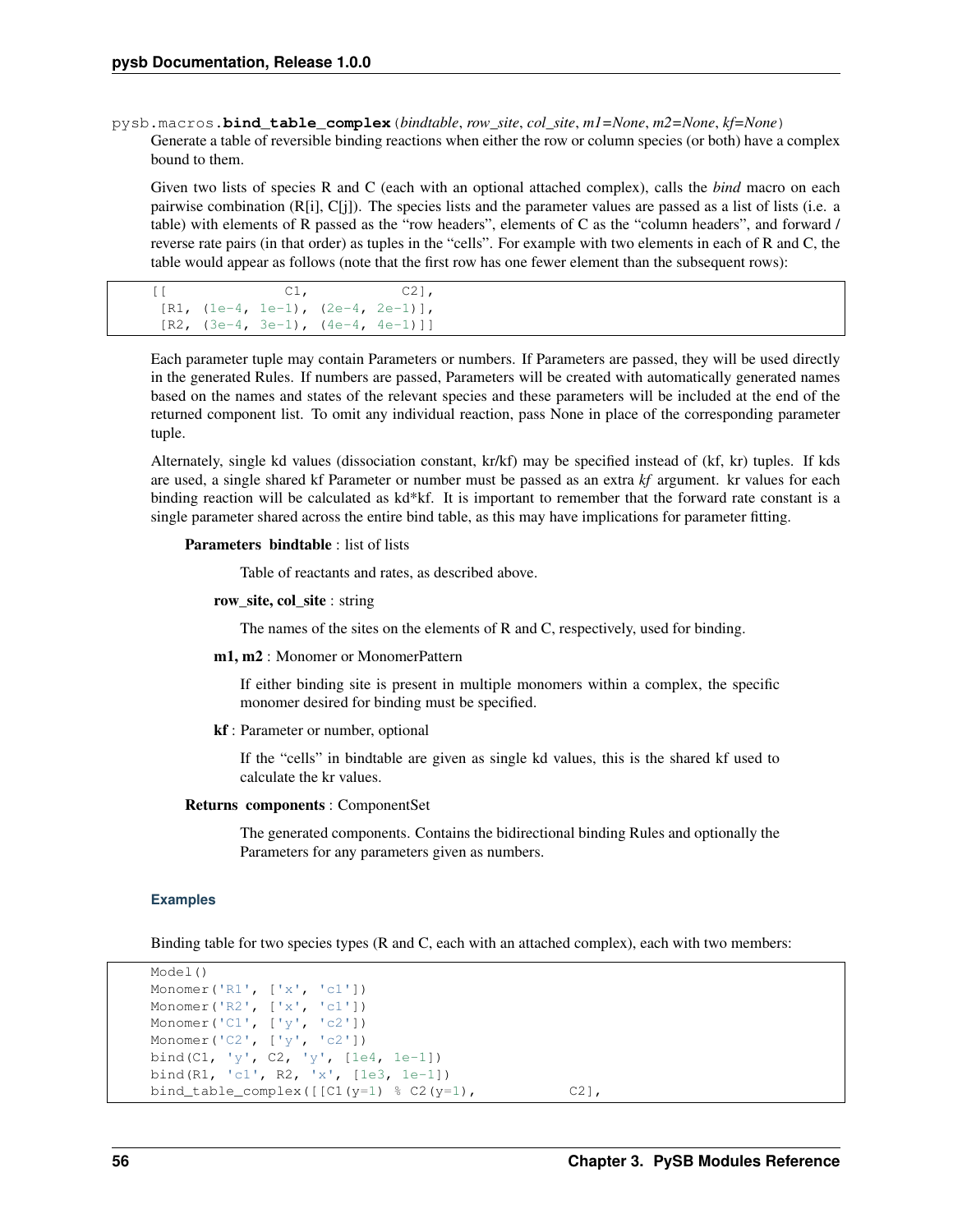```
[R1, (1e-4, 1e-1), (2e-4, 2e-1)],[R1(c1=1) \text{ } & R2(x=1), (3e-4, 3e-1), \text{ None} ], x', 'c2', m1=R1, m2=C2
```
Execution:

```
>>> Model()
\leq Model '_interactive_' (monomers: 0, rules: 0, parameters: 0, expressions: 0, compartments: 0) at \geq>>> Monomer('R1', ['x', 'c1'])
Monomer('R1', ['x', 'c1'])
>>> Monomer('R2', ['x', 'c1'])
Monomer('R2', ['x', 'c1'])
>>> Monomer('C1', ['y', 'c2'])
Monomer('C1', ['y', 'c2'])
>>> Monomer('C2', ['y', 'c2'])
Monomer('C2', ['y', 'c2'])
>>> bind(C1, 'y', C2, 'y', [1e4, 1e-1])
ComponentSet([
Rule('bind_C1_C2', C1(y=None) + C2(y=None) <> C1(y=1) % C2(y=1), bind_C1_C2_kf, bind_C1_C2_kr),
Parameter('bind_C1_C2_kf', 10000.0),
Parameter('bind_C1_C2_kr', 0.1),
])
>>> bind(R1, 'c1', R2, 'x', [1e3, 1e-1])
ComponentSet([
Rule('bind_R1_R2', R1(c1=None) + R2(x=None) <> R1(c1=1) % R2(x=1), bind_R1_R2_kf, bind_R1_R2_kr
Parameter('bind_R1_R2_kf', 1000.0),
Parameter('bind_R1_R2_kr', 0.1),
])
>>> bind_table_complex([[ C1(y=1) % C2(y=1), C2],
ComponentSet([
Rule('bind_C2C1_R1', C2(y=1, c2=None) % C1(y=2) + R1(x=None) < C2(y=1, c2=50) % C1(y=2) % R1(x=0, c2=50)Parameter('bind_C2C1_R1_kf', 0.0001),
Parameter('bind_C2C1_R1_kr', 0.1),
Rule('bind_R1_C2', R1(x=None) + C2(c2=None) <> R1(x=1) % C2(c2=1), bind_R1_C2_kf, bind_R1_C2_kr),
Parameter('bind_R1_C2_kf', 0.0002),
Parameter('bind_R1_C2_kr', 0.2),
Rule('bind_R1R2_C2C1', R1(x=None, c1=1) % R2(x=1) + C2(y=2, c2=None) % C1(y=2) >> R1(x=50, c1=1)Parameter('bind_R1R2_C2C1_kf', 0.0003),
Parameter('bind_R1R2_C2C1_kr', 0.3),
 ])
```
# **3.6 Visualizing model structure**

PySB currently includes a handful of tools for visualizing the structure of models. These can be supplemented with existing tools for visualizing the structure of rule-based models (e.g., contact maps and influence maps for Kappa models).

## **3.6.1 Render a model's reaction network (pysb.tools.render\_reactions)**

## **Usage**

Usage: python -m pysb.tools.render\_reactions mymodel.py > mymodel.dot

Renders the reactions produced by a model into the "dot" graph format which can be visualized with Graphviz.

To create a PDF from the .dot file, use the "dot" command from Graphviz: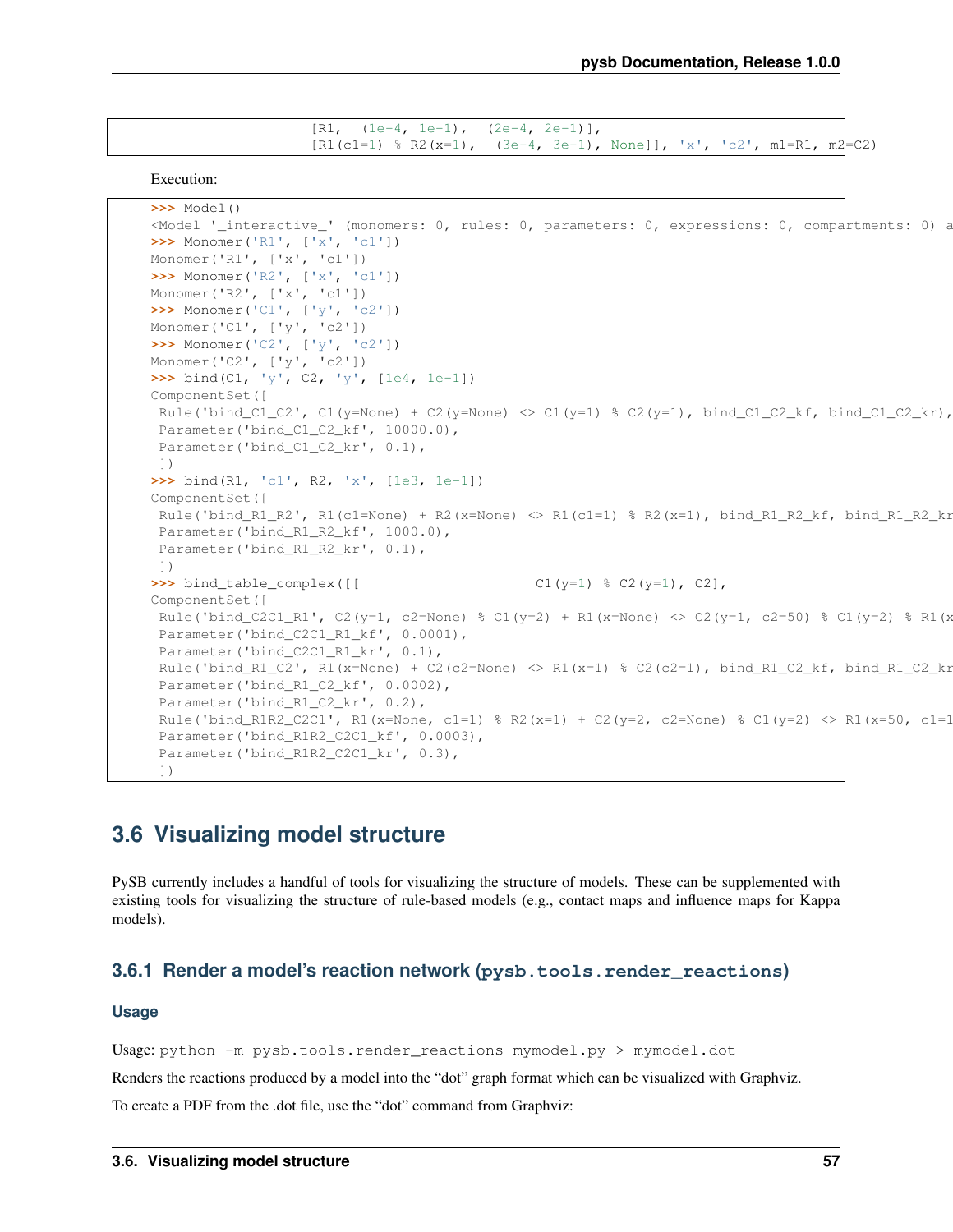dot mymodel.dot -T pdf -O

This will create mymodel.dot.pdf. You can also change the "dot" command to one of the other Graphviz drawing tools for a different type of layout. Note that you can pipe the output of render\_reactions straight into Graphviz without creating an intermediate .dot file, which is especially helpful if you are making continuous changes to the model and need to visualize your changes repeatedly:

python -m pysb.tools.render\_reactions mymodel.py | dot -T pdf -o mymodel.pdf

Note that some PDF viewers will auto-reload a changed PDF, so you may not even need to manually reopen it every time you rerun the tool.

## **Output for Robertson example model**

The Robertson example model (in pysb.examples.robertson) contains the following three reactions:

- $\bullet$  A -> B
- $\bullet$  B + B -> B + C
- $\bullet$  C + B -> C + A

The reaction network diagram for this system as generated by this module and rendered using dot is shown below:



Circular nodes ( $r0$ ,  $r1$  and  $r2$ ) indicate reactions; square nodes (A(), B() and C()) indicate species. Incoming arrows from a species node to a reaction node indicate that the species is a reactant; outgoing arrows from a reaction node to a species node indicate that the species is a product. A hollow diamond-tipped arrow from a species to a reaction indicates that the species is involved as both a reactant and a product, i.e., it serves as a "modifier" (enzyme or catalyst).

pysb.tools.render\_reactions.**run**(*model*)

Render the reactions produced by a model into the "dot" graph format.

Parameters model : pysb.core.Model

The model to render.

Returns string

The dot format output.

## **3.6.2 Render a model's species (pysb.tools.render\_species)**

Usage: python -m pysb.tools.render\_species mymodel.py > mymodel.dot

Renders the species from a model into the "dot" graph format which can be visualized with Graphviz.

To create a PDF from the .dot file, use the Graphviz tools in the following command pipeline: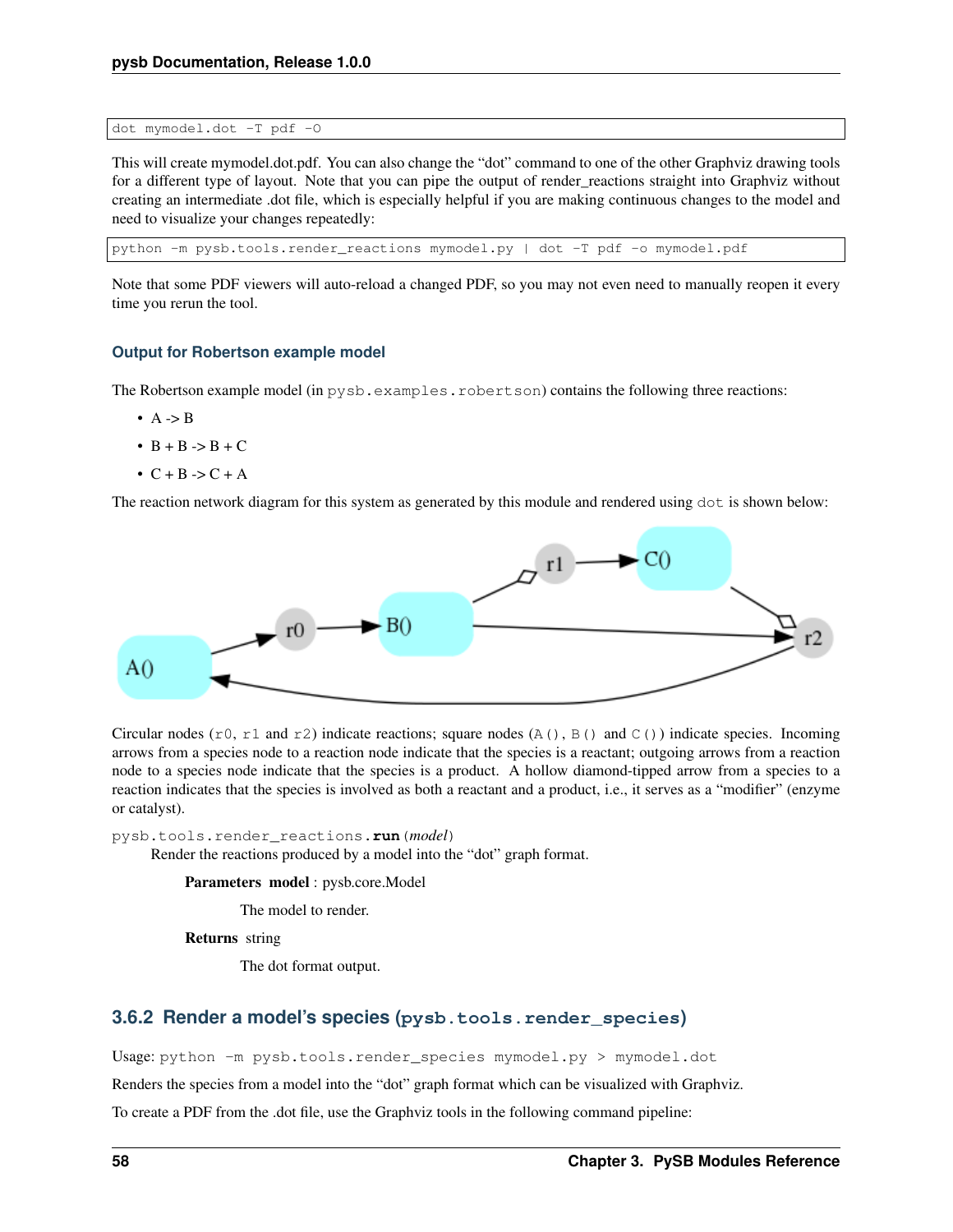ccomps -x mymodel.dot | dot | gvpack -m0 | neato -n2 -T pdf -o mymodel.pdf

You can also change the "dot" command to "circo" or "sfdp" for a different type of layout. Note that you can pipe the output of render\_species straight into a Graphviz command pipeline without creating an intermediate .dot file, which is especially helpful if you are making continuous changes to the model and need to visualize your changes repeatedly:

python -m pysb.tools.render\_species mymodel.py | ccomps -x | dot | gvpack -m0 | neato -n2 -T pdf -o mymodel.pdf

Note that some PDF viewers will auto-reload a changed PDF, so you may not even need to manually reopen it every time you rerun the tool.

pysb.tools.render\_species.**run**(*model*)

Render the species from a model into the "dot" graph format.

Parameters model : pysb.core.Model

The model to render.

Returns string

The dot format output.

# <span id="page-62-0"></span>**3.7 Exporting to other formats (pysb.export)**

Tools for exporting PySB models to a variety of other formats.

Exporting can be performed at the command-line or programmatically/interactively from within Python.

## **3.7.1 Command-line usage**

At the command-line, run as follows:

```
python -m pysb.export model.py <format>
```
where model.py is a file containing a PySB model definition (i.e., contains an instance of pysb.core.Model instantiated as a global variable). [format] should be the name of one of the supported formats:

- bngl
- bng\_net
- kappa
- potterswheel
- sbml
- python
- mathematica
- matlab

In all cases, the exported model code will be printed to standard out, allowing it to be inspected or redirected to another file.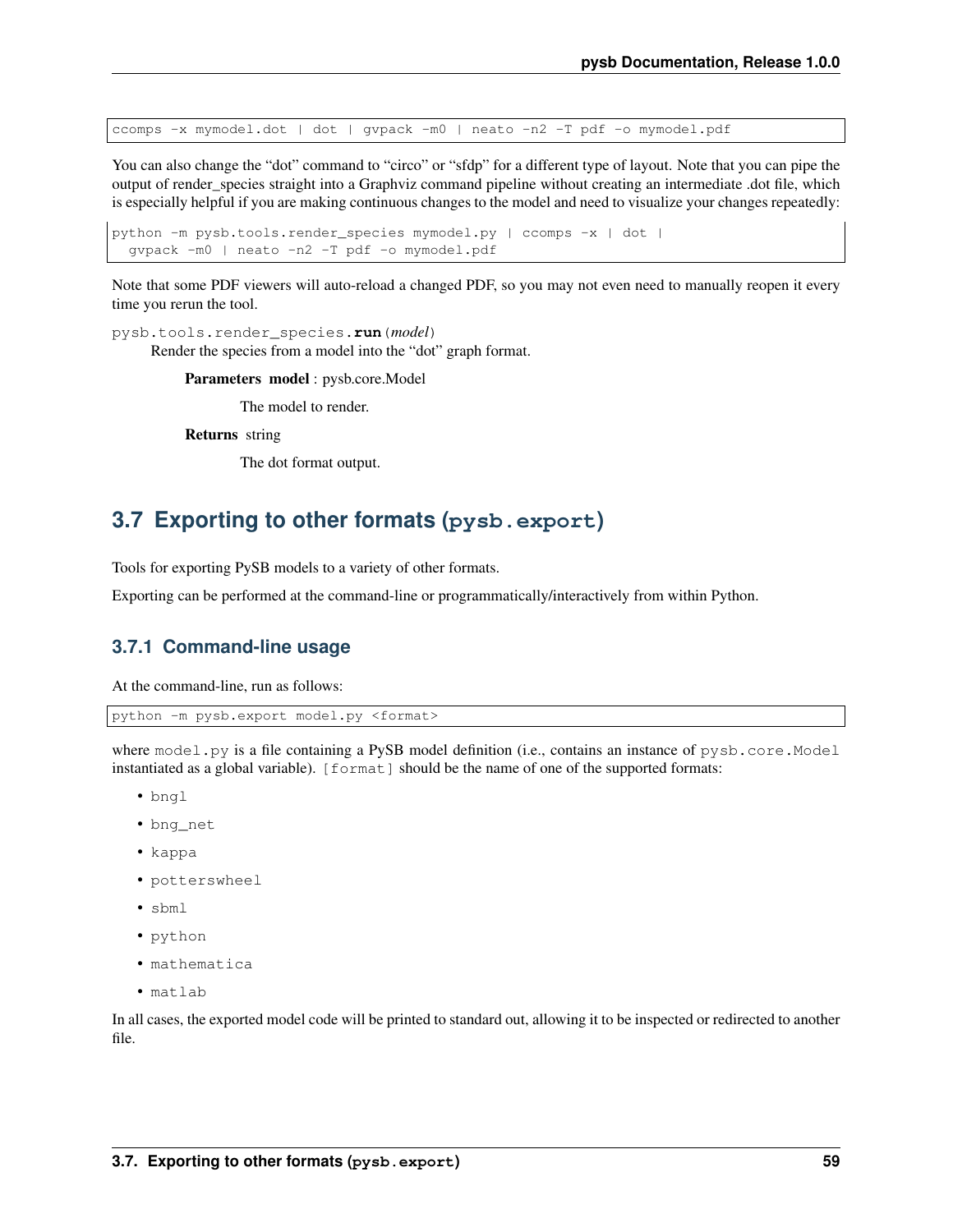## **3.7.2 Interactive usage**

Export functionality is implemented by this module's top-level function export. For example, to export the "Robertson" example model as SBML, first import the model:

**from pysb.examples.robertson import** model

Then import the export function from this module:

**from pysb.export import** export

Call the export function, passing the model instance and a string indicating the desired format, which should be one of the ones indicated in the list in the "Command-line usage" section above:

sbml\_output = export(model, 'sbml')

The output (a string) can be inspected or written to a file, e.g. as follows:

```
with open('robertson.sbml', 'w') as f:
    f.write(sbml_output)
```
## **3.7.3 Implementation of specific exporters**

Information on the implementation of specific exporters can be found in the documentation for the exporter classes in the package [pysb.export](#page-62-0):

## **Export SBML (pysb.export.sbml)**

Module containing a class for exporting a PySB model to SBML.

For information on how to use the model exporters, see the documentation for  $pysb$ .  $export$ .

class pysb.export.sbml.**MathMLContentPrinter**(*settings=None*) Prints an expression to MathML without presentation markup.

class pysb.export.sbml.**SbmlExporter**(*model*, *docstring=None*) A class for returning the SBML for a given PySB model.

Inherits from  $pysb$ .  $export$ . Exporter, which implements basic functionality for all exporters.

**export**()

Export the SBML for the PySB model associated with the exporter.

Returns string

String containing the SBML output.

pysb.export.sbml.**indent**(*text*, *n=0*)

Re-indent a multi-line string, stripping leading newlines and trailing spaces.

## **Export ODEs to MATLAB (pysb.export.matlab)**

A class for converting a PySB model to a set of ordinary differential equations for integration in MATLAB.

Note that for use in MATLAB, the name of the .m file must match the name of the exported MATLAB class (e.g., robertson.m for the example below).

For information on how to use the model exporters, see the documentation for  $pysb$ .  $export$ .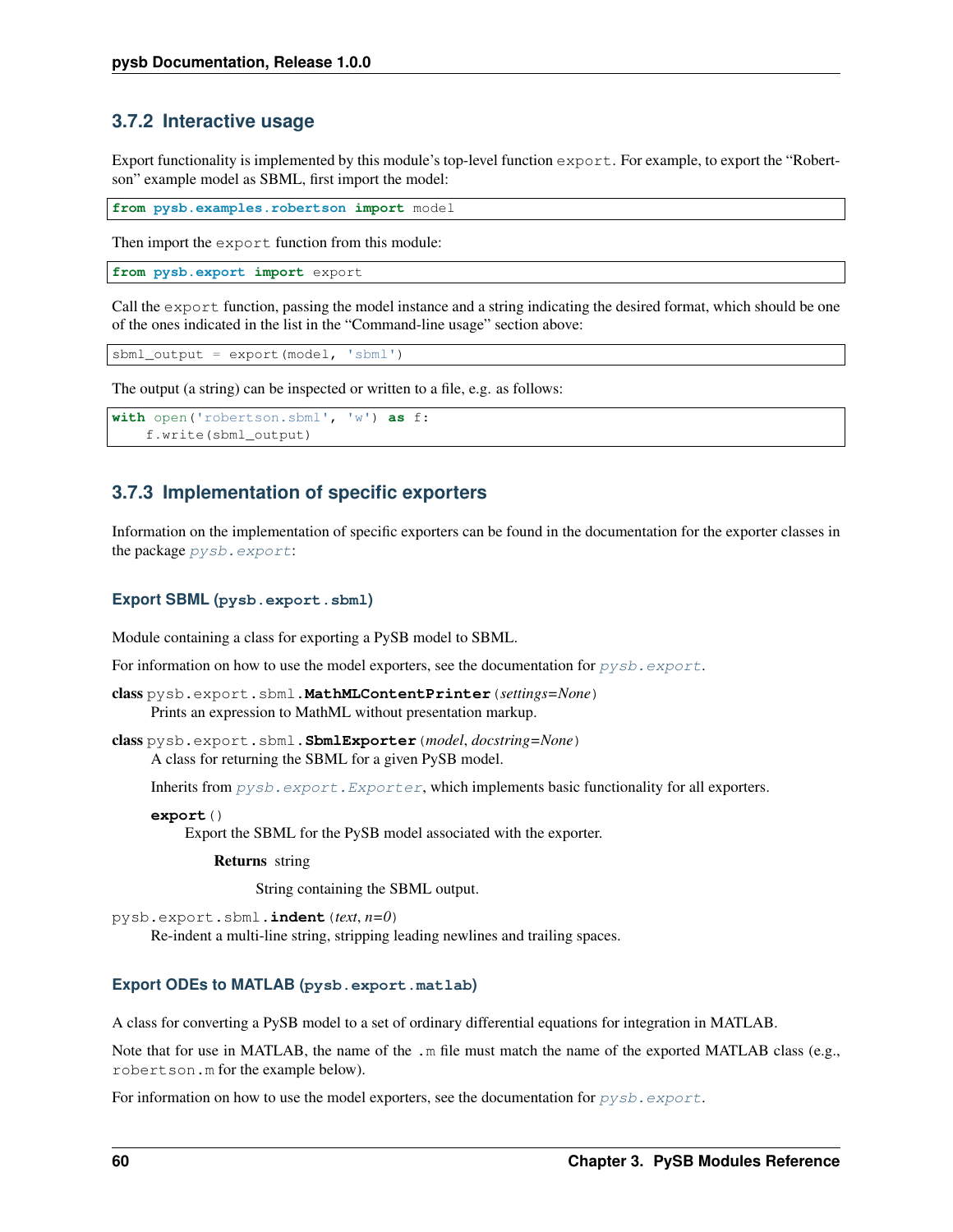## **Output for the Robertson example model**

Information on the form and usage of the generated MATLAB class is contained in the documentation for the MAT-LAB model, as shown in the following example for pysb.examples.robertson:

```
classdef robertson
    % A simple three-species chemical kinetics system known as "Robertson's
    % example", as presented in:
    \mathfrak{p}% H. H. Robertson, The solution of a set of reaction rate equations, in Numerical
   % Analysis: An Introduction, J. Walsh, ed., Academic Press, 1966, pp. 178-182.
    %
   % A class implementing the ordinary differential equations
   % for the robertson model.
   \mathbf{Q}% Save as robertson.m.
   \circ% Generated by pysb.export.matlab.MatlabExporter.
    \mathfrak{p}% Properties
   % ----------
   % observables : struct
    % A struct containing the names of the observables from the
    % PySB model as field names. Each field in the struct
    % maps the observable name to a matrix with two rows:
    % the first row specifies the indices of the species
    % associated with the observable, and the second row
    % specifies the coefficients associated with the species.
    % For any given timecourse of model species resulting from
    % integration, the timecourse for an observable can be
    % retrieved using the get_observable method, described
    % below.
    \approx% parameters : struct
   % A struct containing the names of the parameters from the
   % PySB model as field names. The nominal values are set by
   % the constructor and their values can be overriden
   % explicitly once an instance has been created.
    \frac{1}{2}% Methods
   \frac{6}{8} -------
   % robertson.odes(tspan, y0)
   % The right-hand side function for the ODEs of the model,
    % for use with MATLAB ODE solvers (see Examples).
    \approx% robertson.get_initial_values()
   % Returns a vector of initial values for all species,
    % specified in the order that they occur in the original
    % PySB model (i.e., in the order found in model.species).
    % Non-zero initial conditions are specified using the
    % named parameters included as properties of the instance.
    % Hence initial conditions other than the defaults can be
    % used by assigning a value to the named parameter and then
    % calling this method. The vector returned by the method
   % is used for integration by passing it to the MATLAB
    % solver as the y0 argument.
    \approx% robertson.get_observables(y)
```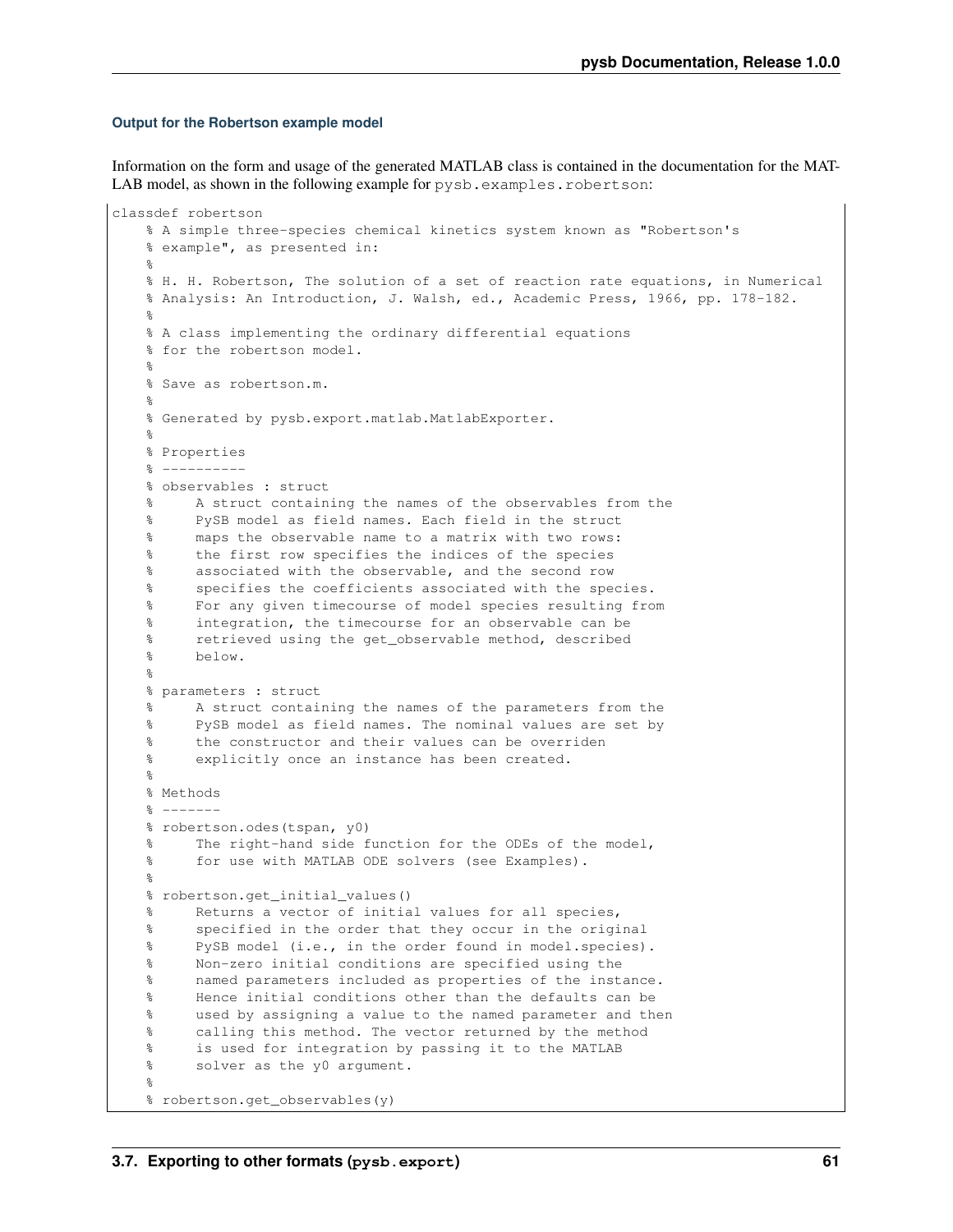```
% Given a matrix of timecourses for all model species
% (i.e., resulting from an integration of the model),
% get the trajectories corresponding to the observables.
% Timecourses are returned as a struct which can be
% indexed by observable name.
\frac{6}{5}% Examples
\frac{6}{6} -------
% Example integration using default initial and parameter
% values:
%
\frac{1}{6} >> m = robertson();
\frac{1}{6} >> tspan = [0 100];
\frac{1}{2} >> [t y] = ode15s(@m.odes, tspan, m.get_initial_values());
\frac{6}{2}% Retrieving the observables:
\circ% >> y_obs = m.get_observables(y)
%
properties
    observables
    parameters
end
methods
    function self = robertson()% Assign default parameter values
        self.parameters = struct( ...
             'k1', 0.0400000000000000001, ...
             'k2', 30000000, ...
             'k3', 10000, ...
             'A_0', 1, \ldots'B_0', 0, ...°C_0', 0);% Define species indices (first row) and coefficients
        % (second row) of named observables
        self.observables = struct( ...
            'A_ttotal', [1; 1], ...'B_t \text{total}', [2; 1], \ldots'C_total', [3; 1]);
    end
    function initial_values = get_initial_values(self)
        % Return the vector of initial conditions for all
        % species based on the values of the parameters
        % as currently defined in the instance.
        initial_values = zeros(1,3);
        initial_values(1) = self.parameters.A_0; % A()
        initial_values(2) = self.parameters. B_0; % B()
        initial_values(3) = self.parameters.C_0; % C()
    end
    function y = odes(self, tspan, y0)
        % Right hand side function for the ODEs
        % Shorthand for the struct of model parameters
```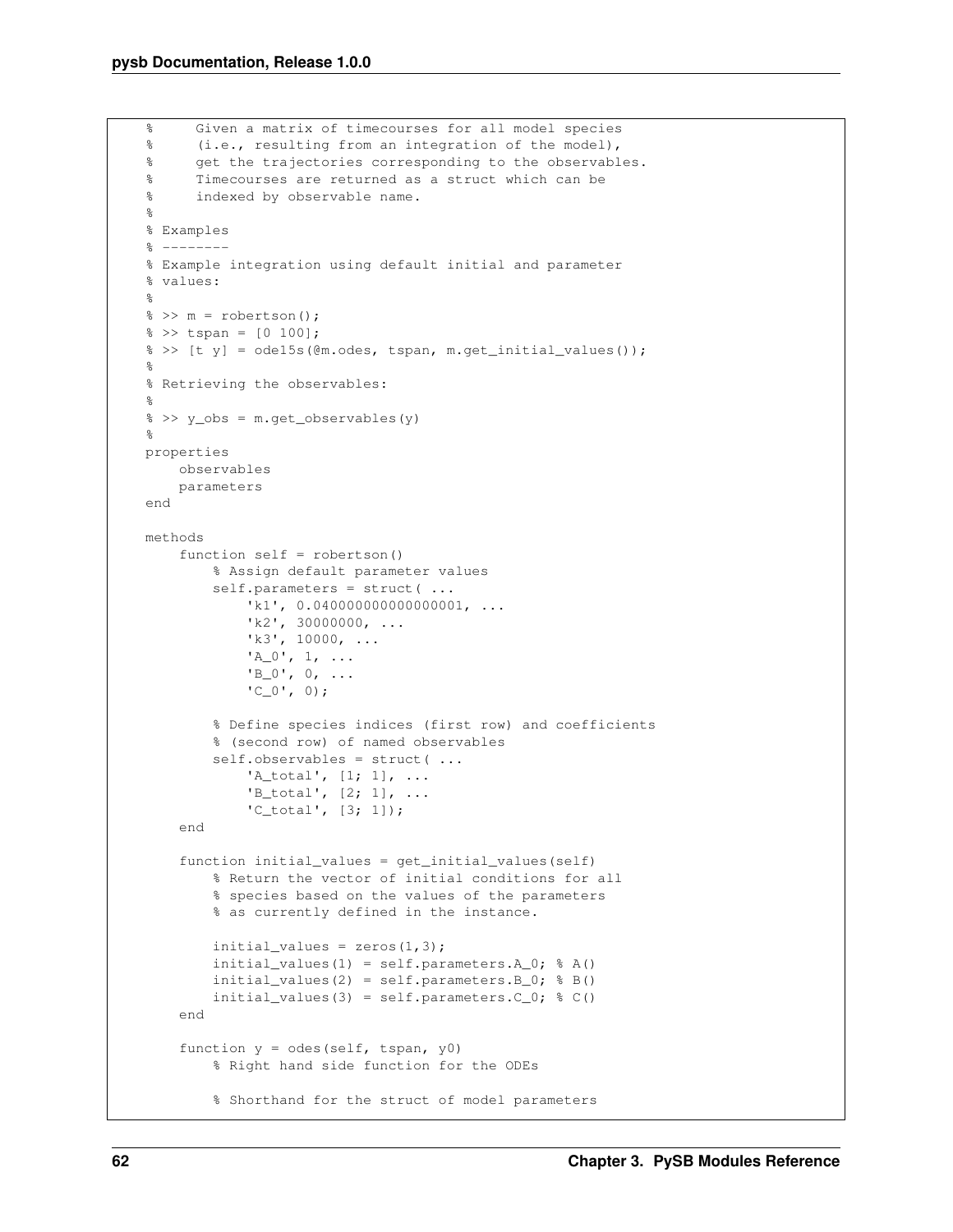```
p = self.parameters;
            % A();
            y(1, 1) = -p.k1*y0(1) + p.k3*y0(2)*y0(3);% B();
            y(2,1) = p.k1*y0(1) - p.k2*power(y0(2), 2) - p.k3*y0(2)*y0(3);% C();
            y(3, 1) = p.k2*power(y0(2), 2);end
        function y_{obs} = get_{observables}(self, y)% Retrieve the trajectories for the model observables
            % from a matrix of the trajectories of all model
            % species.
            % Initialize the struct of observable timecourses
            % that we will return
            y\_obs = struct();
            % Iterate over the observables;
            observable_names = fieldnames(self.observables);
            for i = 1:numel(observable_names)
                obs_matrix = self.observables.(observable_names{i});
                species = obs_matrix(1, :);coefficients = obs_matrix(2, :);y_obs. (observable_names{i}) = ...
                                y(:, species) * coefficients';
            end
        end
    end
end
```
class pysb.export.matlab.**MatlabExporter**(*model*, *docstring=None*) A class for returning the ODEs for a given PySB model for use in MATLAB.

Inherits from  $pysb$ .  $export$ .  $Exporter$ , which implements basic functionality for all exporters.

```
export()
```
Generate a MATLAB class definition containing the ODEs for the PySB model associated with the exporter.

Returns string

String containing the MATLAB code for an implementation of the model's ODEs.

## **Export ODEs to Mathematica (pysb.export.mathematica)**

Module containing a class for converting a PySB model to a set of ordinary differential equations for integration or analysis in Mathematica.

For information on how to use the model exporters, see the documentation for  $pysb$ .  $export$ .

## **Output for the Robertson example model**

The Mathematica code produced will follow the form as given below for pysb.examples.robertson: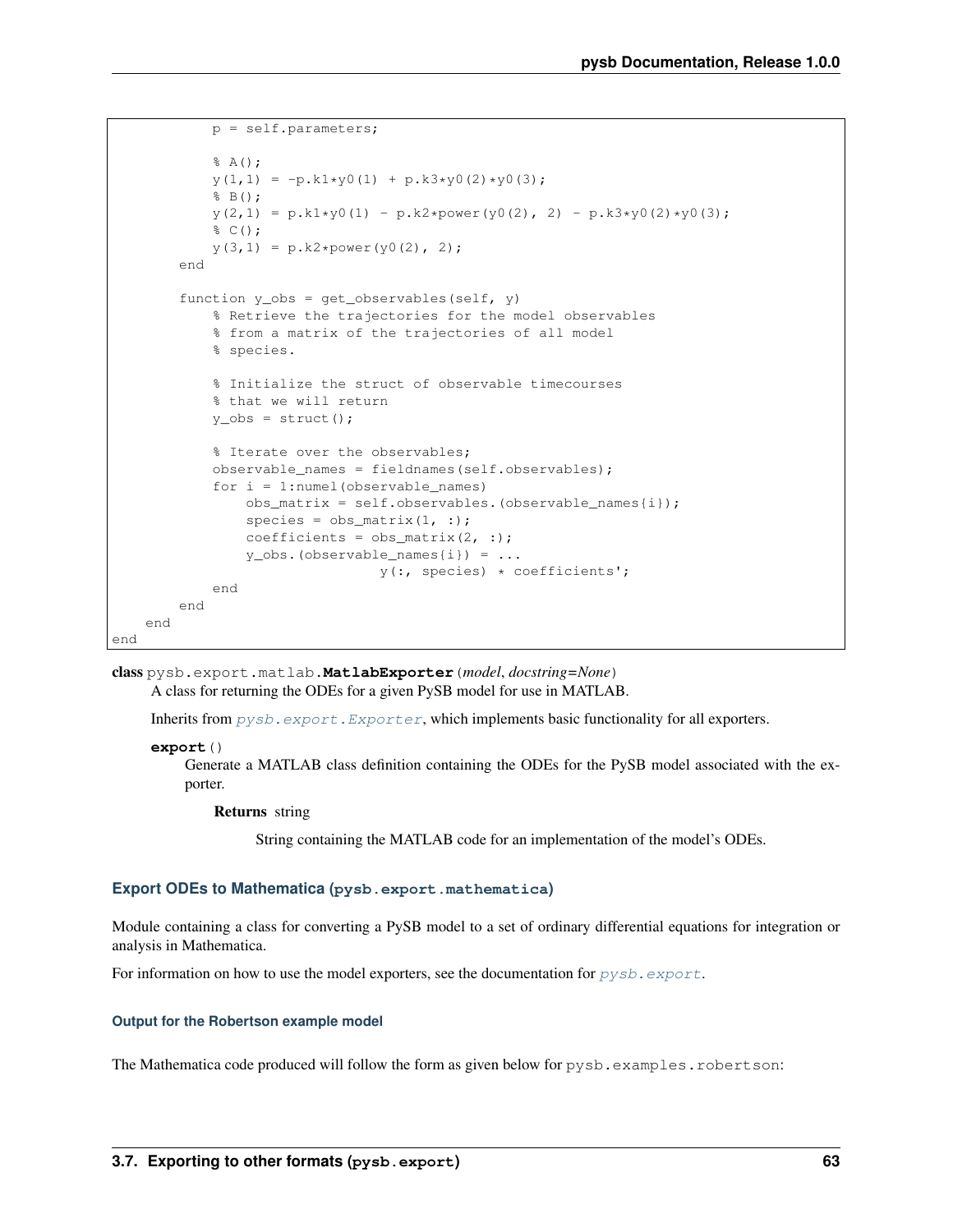```
(*
A simple three-species chemical kinetics system known as "Robertson's
example", as presented in:
H. H. Robertson, The solution of a set of reaction rate equations, in Numerical
Analysis: An Introduction, J. Walsh, ed., Academic Press, 1966, pp. 178-182.
Mathematica model definition file for model robertson.
Generated by pysb.export.mathematica.MathematicaExporter.
Run with (for example):
tmax = 10
soln = NDSolve[Join[odes, initconds], slist, {t, 0, tmax}]
Plot[s0[t] /. soln, {t, 0, tmax}, PlotRange -> All]
*)
(* Parameters *)
k1 = 0.040000000000000001;k2 = 30000000;
k3 = 10000;A0 = 1;BO = 0;CO = 0;(* List of Species *)
(* 50[t] = A() *)(* s1[t] = B() *)(* s2[t] = C() *)(* ODEs *)odes = {s0'[t] == -k1*s0[t] + k3*s1[t]*s2[t],s1'[t] == k1*s0[t] - k2*s1[t]^2 - k3*s1[t]*s2[t],s2' [t] == k2*sl[t]^2}
(* Initial Conditions *)
initconds = {
s0[0] == A0,
s1[0] == B0,
s2[0] == C0}
(* List of Variables (e.g., as an argument to NDSolve) *)
solvelist = {
s0[t],s1[t],
s2[t]}
(* Run the simulation -- example *)tmax = 100
soln = NDSolve[Join[odes, initconds], solvelist, {t, 0, tmax}]
(* Observables *)
Atotal = (s0[t] * 1) /. soln
Btotal = (s1[t] + 1) /. soln
Ctotal = (s2[t] \times 1) /. soln
```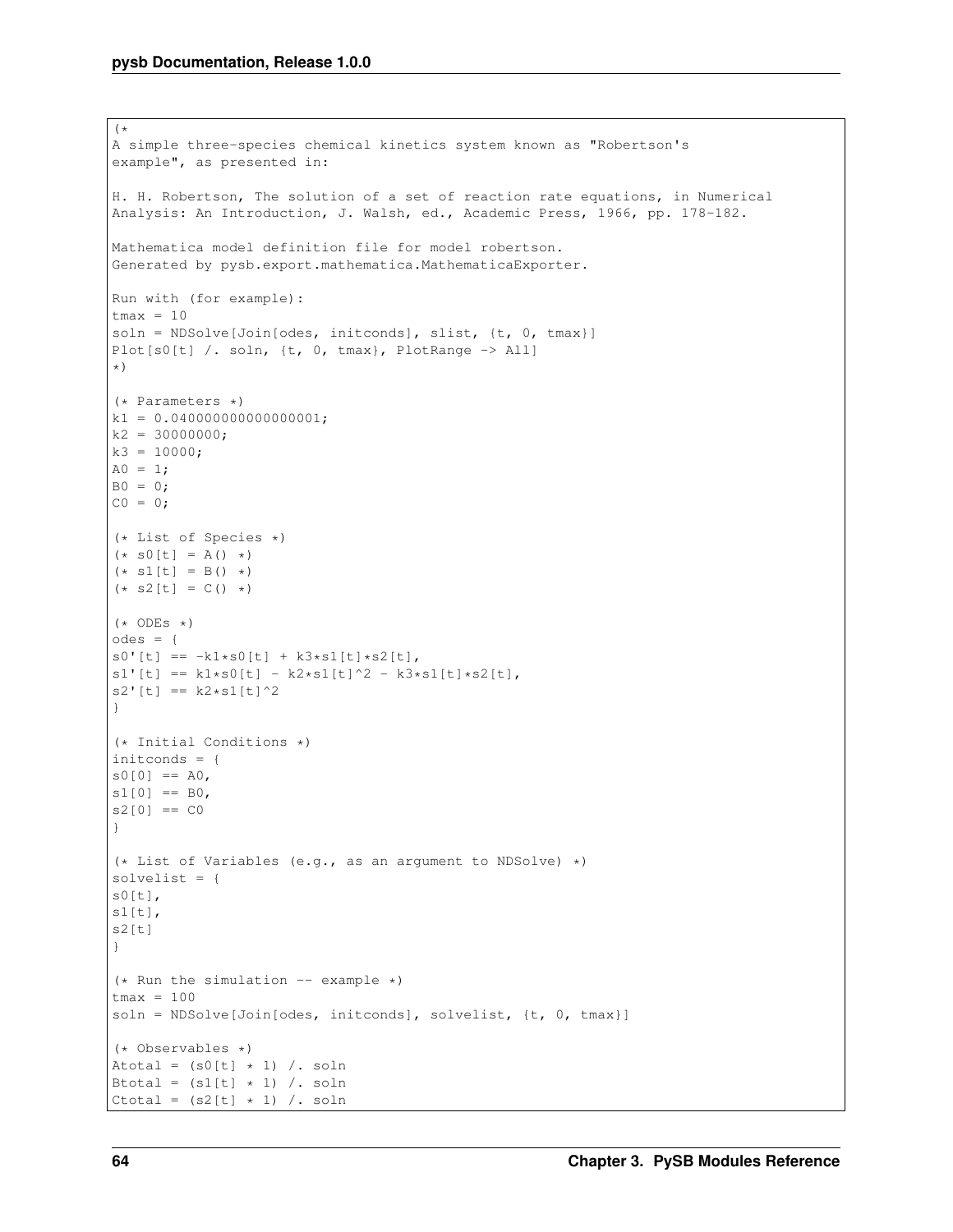The output consists of a block of commands that define the ODEs, parameters, species and other variables for the model, along with a set of descriptive comments. The sections are as follows:

- The header comments identify the model and show an example of how to integrate the ODEs in Mathematica.
- The parameters block defines the numerical values of the named parameters.
- The list of species gives the mapping between the indexed species ( $s0$ ,  $s1$ ,  $s2$ ) and their representation in PySB  $(A()$ ,  $B()$ ,  $C()$ ).
- The ODEs block defines the set of ordinary differential equations and assigns the set of equations to the variable odes.
- The initial conditions block defines the initial values for each species and assigns the set of conditions to the variable initconds.
- The "list of variables" block enumerates all of the species in the model (s0[t], s1[t], s2[t]) and assigns them to the variable solvelist; this list can be passed to the Mathematica command NDSolve to indicate the variables to be solved for.
- This is followed by an example of how to call NDSolve to integrate the equations.
- Finally, the observables block enumerates the observables in the model, expressing each one as a linear combination of the appropriate species in the model. The interpolating functions returned by NDSolve are substituted in from the solution variable soln, allowing the observables to be plotted.

Note that Mathematica does not permit underscores in variable names, so any underscores used in PySB variables will be removed (e.g., A total will be converted to Atotal).

class pysb.export.mathematica.**MathematicaExporter**(*model*, *docstring=None*) A class for returning the ODEs for a given PySB model for use in Mathematica.

Inherits from  $pysb$ .  $export$ .  $Exporter$ , which implements basic functionality for all exporters.

**export**()

Generate the corresponding Mathematica ODEs for the PySB model associated with the exporter.

## Returns string

String containing the Mathematica code for the model's ODEs.

## **Export ODEs to PottersWheel (pysb.export.potterswheel)**

Module containing a class for converting a PySB model to an equivalent set of ordinary differential equations for integration or analysis in [PottersWheel.](http://www.potterswheel.de)

For information on how to use the model exporters, see the documentation for  $pysb$ .  $export$ .

## **Output for the Robertson example model**

The PottersWheel code produced will follow the form as given below for pysb.examples.robertson:

```
% A simple three-species chemical kinetics system known as "Robertson's
% example", as presented in:
\approx% H. H. Robertson, The solution of a set of reaction rate equations, in Numerical
% Analysis: An Introduction, J. Walsh, ed., Academic Press, 1966, pp. 178-182.
\approx% PottersWheel model definition file
% save as robertson.m
function m = robertson()
```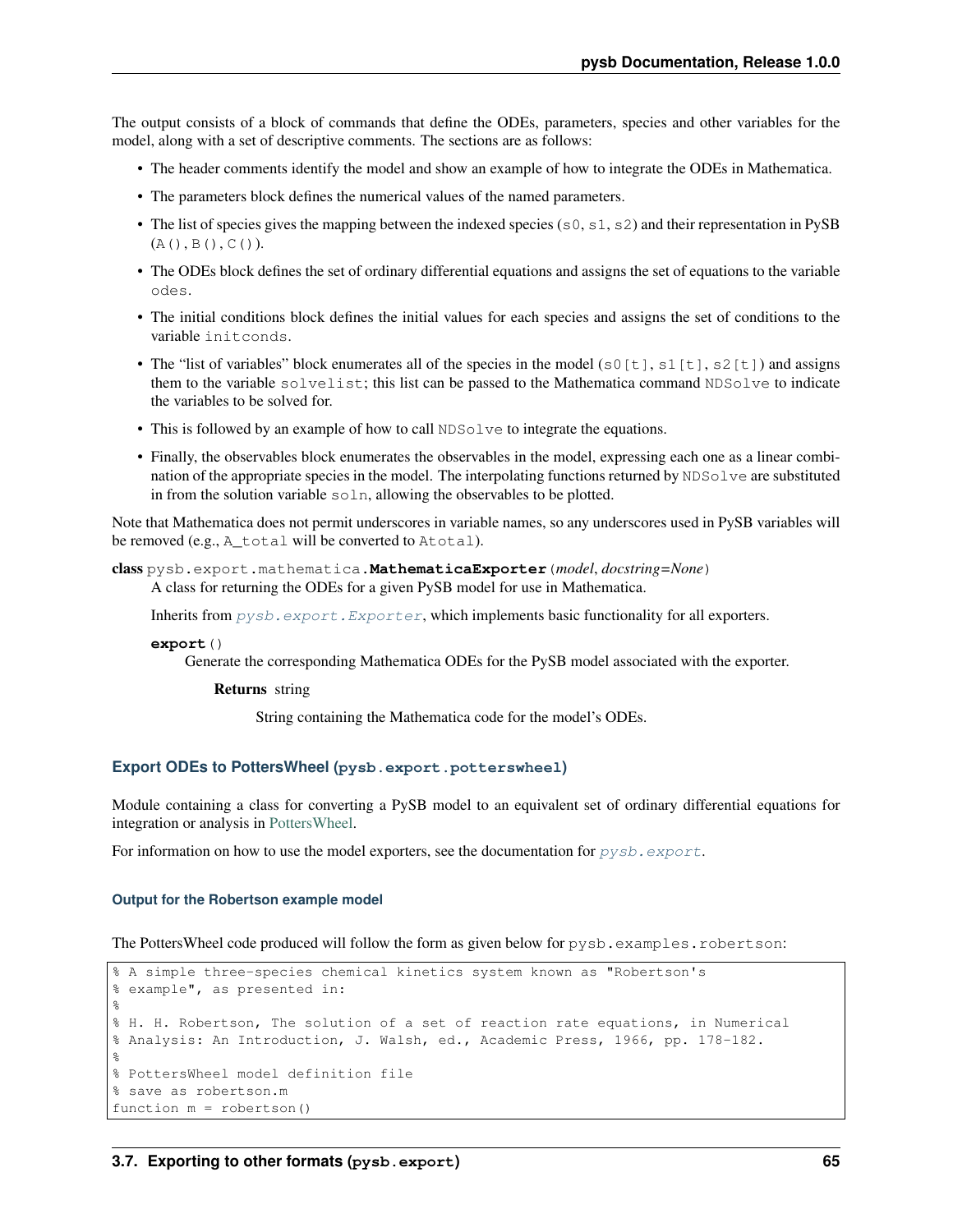```
m = pwGetEmptyModel();
% meta information
m.ID = 'robertson';
m.name = 'robertson';
m.description = '';
m. authors = {''};
m.dates = \{''\'};m.type = 'PW-1-5';% dynamic variables
m = pwAddX(m, 's0', 1.000000e+00);m = pwAddX(m, 's1', 0.000000e+00);
m = pwAddX(m, 's2', 0.000000e+00);
% dynamic parameters
m = pwAddK(m, 'k1', 4.000000e-02);m = pwAddK(m, 'k2', 3.000000e+07);m = \frac{1}{2} pwAddK(m, 'k3', 1.000000e+04);
m = pwAddK(m, 'A_0', 1.000000e+00);
m = pwAddK(m, 'B_0', 0.000000e+00);
m = pwAddK(m, 'C_0', 0.000000e+00);
% ODEs
m = pwAddODE(m, 's0', '-k1*s0 + k3*s1*s2');
m = pwAddODE(m, 's1', 'k1*s0 - k2*power(s1, 2) - k3*s1*s2');
m = pwAddODE(m, 's2', 'k2*power(s1, 2)');
% observables
m = pwAddY(m, 'A_total', '1.000000 * s0');
m = pwAddY(m, 'B_total', '1.000000 * s1');
m = pwAddY(m, 'C_total', '1.000000 * s2');
% end of PottersWheel model robertson
```
class pysb.export.potterswheel.**PottersWheelExporter**(*model*, *docstring=None*) A class for returning the PottersWheel equivalent for a given PySB model.

Inherits from  $pysb$ .  $export$ .  $Exporter$ , which implements basic functionality for all exporters.

```
export()
```
Generate the PottersWheel code for the ODEs of the PySB model associated with the exporter.

Returns string

String containing the PottersWheel code for the ODEs.

## **Export BNGL (pysb.export.bngl)**

Module containing a class for exporting a PySB model to BNGL.

Serves as a wrapper around pysb.generator.bng.BngGenerator.

For information on how to use the model exporters, see the documentation for  $pysb$ .  $export$ .

class pysb.export.bngl.**BnglExporter**(*model*, *docstring=None*) A class for returning the BNGL for a given PySB model.

Inherits from  $pysb$ .  $export$ .  $Exporter$ , which implements basic functionality for all exporters.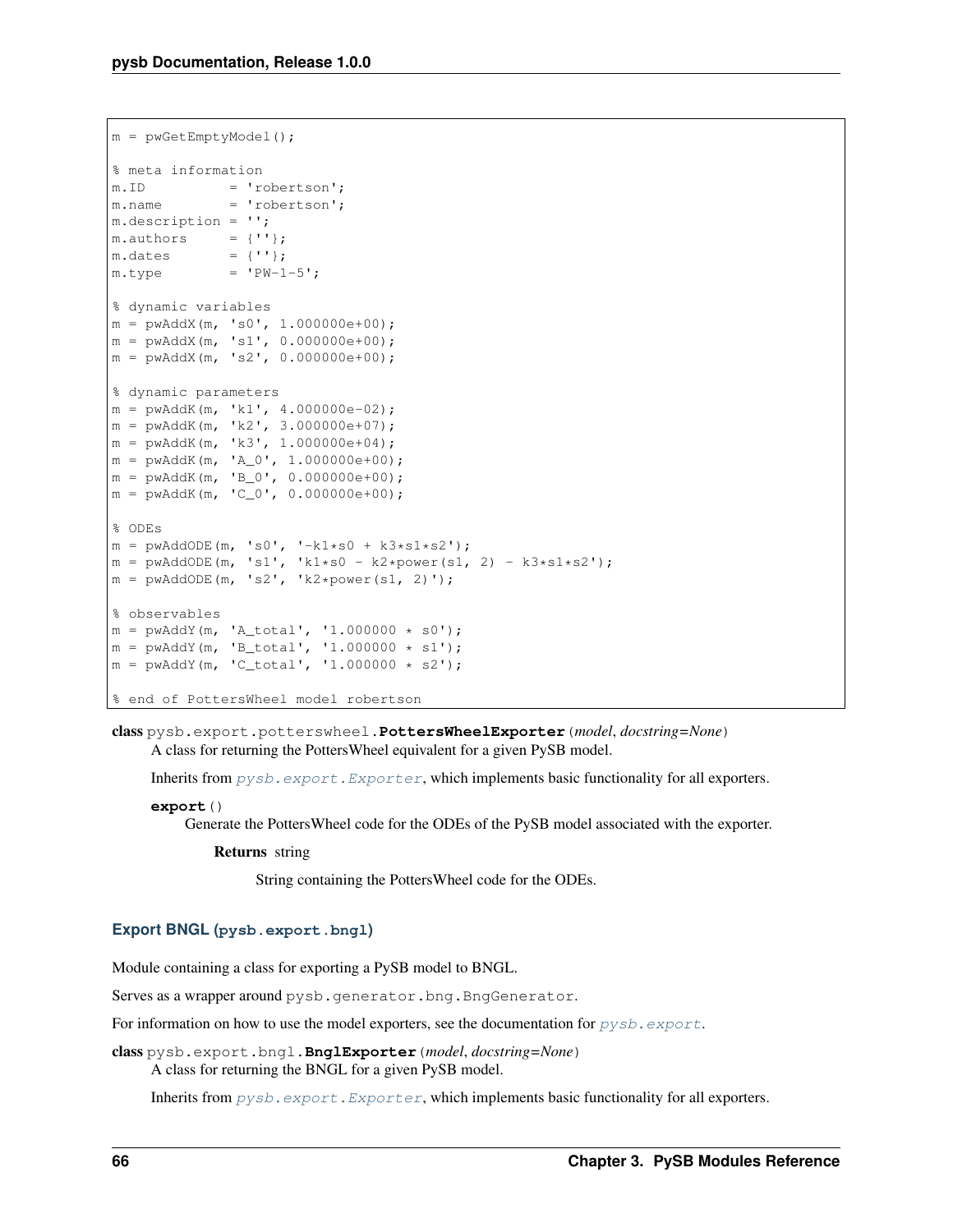**export**()

Generate the corresponding BNGL for the PySB model associated with the exporter. A wrapper around pysb.generator.bng.BngGenerator.

Returns string

The BNGL output for the model.

## **Export BNGL NET file (pysb.export.bng\_net)**

Module containing a class for getting the BNGL NET file for a given PySB model.

Serves as a wrapper around  $pysb.bng.generate\_network()$ , which generates the BNGL for the model and then invokes BNG to generate the NET file.

For information on how to use the model exporters, see the documentation for  $pysb$ .  $export$ .

class pysb.export.bng\_net.**BngNetExporter**(*model*, *docstring=None*) A class for generating the BNG NET file for a given PySB model.

Inherits from pysb.export.Export, which implements basic functionality for all exporters.

#### **export**()

Generate the BNGL NET file for the PySB model associated with the exporter. A wrapper around [pysb.bng.generate\\_network\(\)](#page-38-0).

Returns string

The NET file output for the model, generated by BNG.

## **Export Kappa (pysb.export.kappa)**

Module containing a class for returning the Kappa equivalent for a given PySB model.

Serves as a wrapper around pysb.generator.kappa.KappaGenerator.

For information on how to use the model exporters, see the documentation for  $pysb$ .  $export$ .

class pysb.export.kappa.**KappaExporter**(*model*, *docstring=None*) A class for returning the Kappa for a given PySB model.

Inherits from  $pysb$ .  $export$ . Exporter, which implements basic functionality for all exporters.

#### **export**(*dialect='kasim'*)

Generate the corresponding Kappa for the PySB model associated with the exporter. A wrapper around pysb.generator.kappa.KappaGenerator.

Parameters dialect : (optional) string, either 'kasim' (default) or 'complx'

The Kappa file syntax for the Kasim simulator is slightly different from that of the complx analyzer. This argument specifies which type of Kappa to produce ('kasim' is the default).

Returns string

The Kappa output.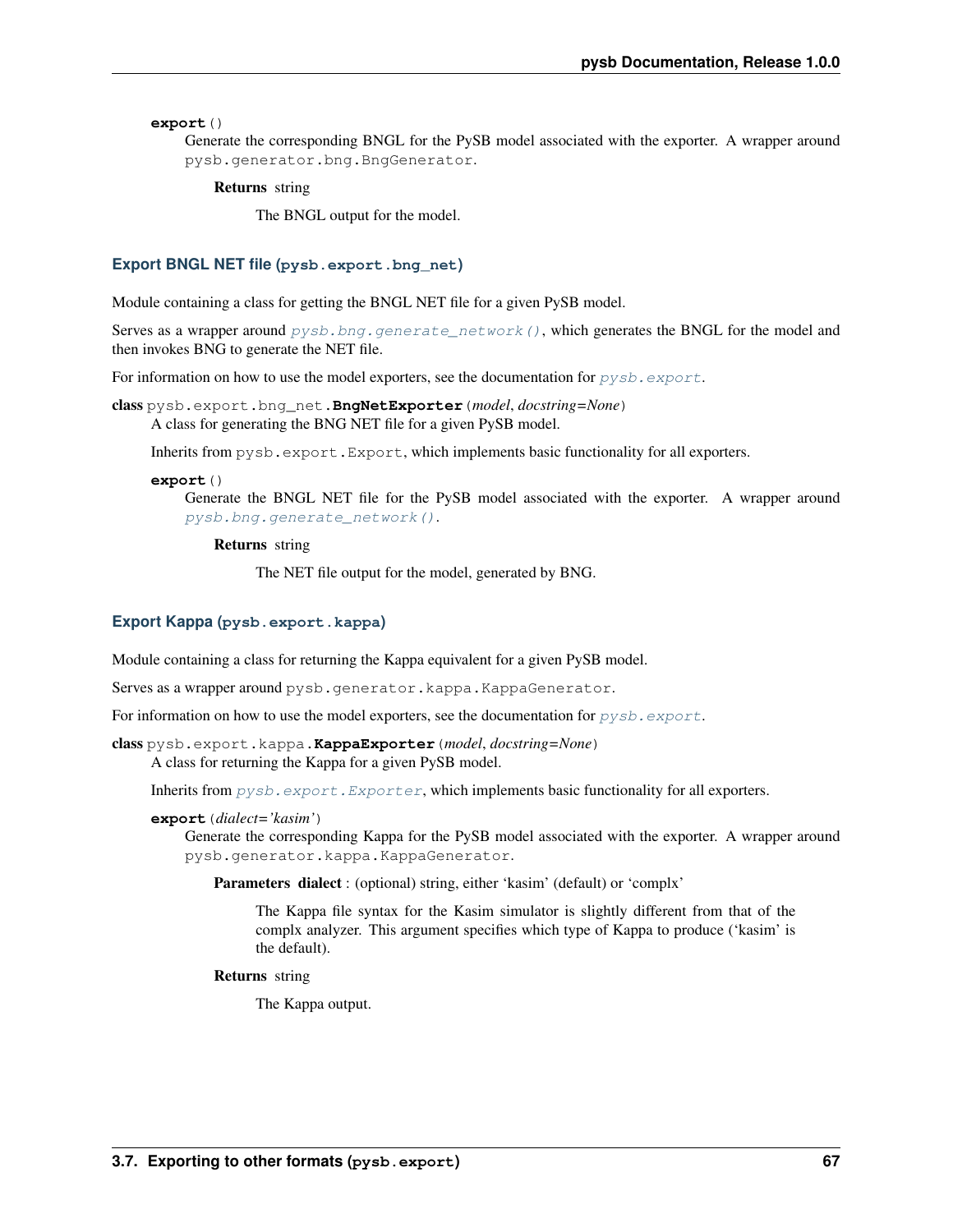## **Export standalone Python (pysb.export.python)**

A module containing a class that produces Python code for simulating a PySB model without requiring PySB itself (note that NumPy and SciPy are still required). This offers a way of distributing a model to those who do not have PySB.

For information on how to use the model exporters, see the documentation for  $pysb$ .  $export$ .

## **Structure of the standalone Python code**

The standalone Python code defines a class, Model, with a method simulate that can be used to simulate the model.

As shown in the code for the Robertson model below, the Model class defines the fields parameters, observables, and initial\_conditions as lists of collections.namedtuple objects that allow access to the features of the model.

The simulate method has the following signature:

def simulate(self, tspan, param\_values=None, view=False):

with arguments as follows:

- tspan specifies the array of timepoints
- param\_values is an optional vector of parameter values that can be used to override the nominal values defined in the PySB model
- view is an optional boolean argument that specifies if the simulation output arrays are returned as copies (views) of the original. If True, returns copies of the arrays, allowing changes to be made to values in the arrays without affecting the originals.

simulate returns a tuple of two arrays. The first array is a matrix with timecourses for each species in the model as the columns. The second array is a numpy record array for the model's observables, which can be indexed by name.

## **Output for the Robertson example model**

Example code generated for the Robertson model, pysb.examples.robertson:

```
"""A simple three-species chemical kinetics system known as "Robertson's
example", as presented in:
H. H. Robertson, The solution of a set of reaction rate equations, in Numerical
Analysis: An Introduction, J. Walsh, ed., Academic Press, 1966, pp. 178-182.
"''"# exported from PySB model 'robertson'
import numpy
import scipy.weave, scipy.integrate
import collections
import itertools
import distutils.errors
_use_inline = False
# try to inline a C statement to see if inline is functional
try:
```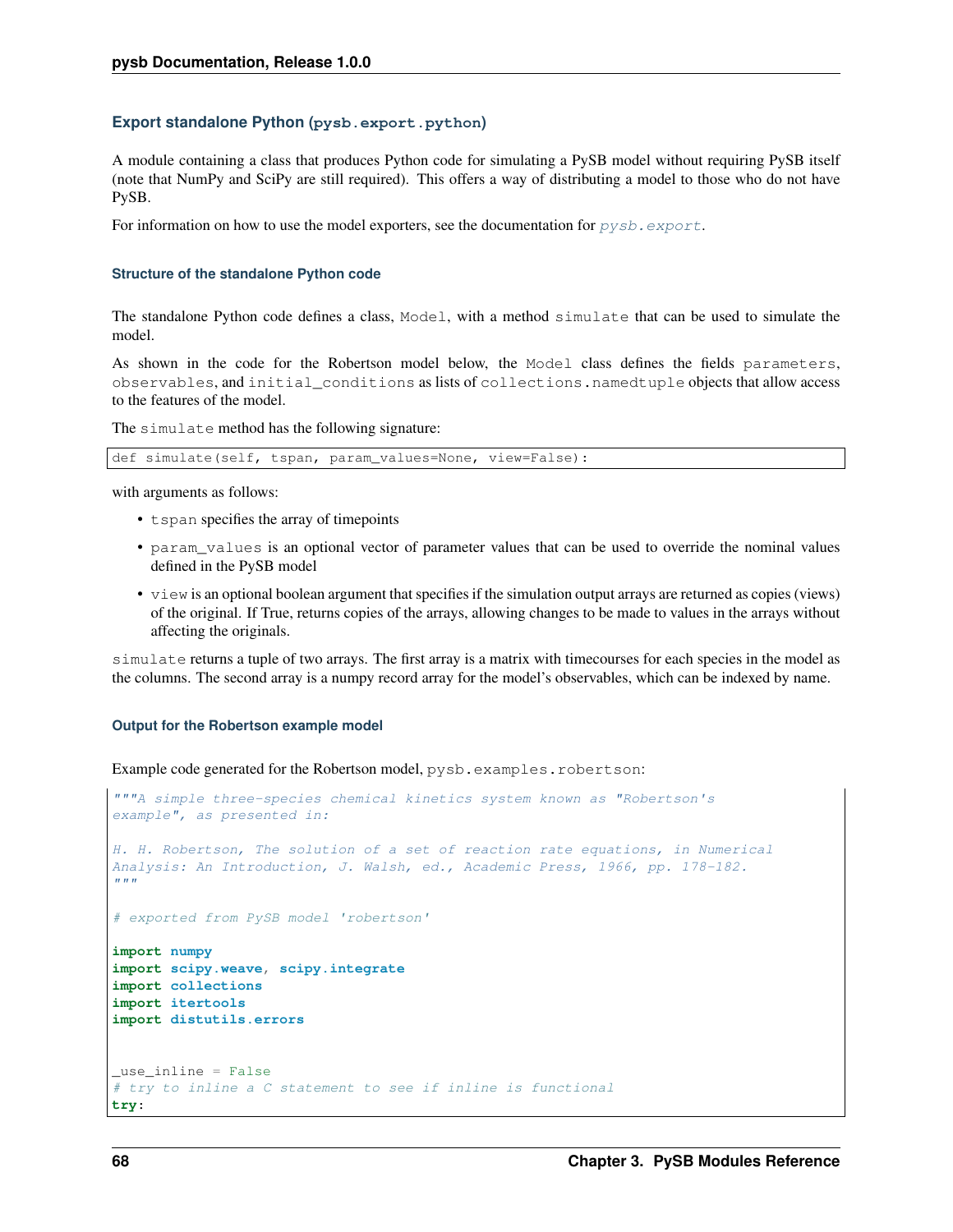```
scipy.weave.inline('int i;', force=1)
    _use_inline = True
except distutils.errors.CompileError:
   pass
Parameter = collections.namedtuple('Parameter', 'name value')
Observable = collections.namedtuple('Observable', 'name species coefficients')
Initial = collections.namedtuple('Initial', 'param_index species_index')
class Model(object):
   def __init__(self):
       self.y = None
        self.yobs = None
        self.integrator = scipy.integrate.ode(self.ode_rhs)
        self.integrator.set_integrator('vode', method='bdf',
                                       with_jacobian=True)
        self.y0 = numpy .empty(3)self.ydot = numpy .empty(3)self.sim_param_values = numpy.empty(6)
       self.parameters = [None] * 6
       self.observables = [None] \star 3
        self.initial_conditions = [None] * 3
        self.parameters[0] = Parameter('k1', 0.040000000000000001)
        self.parameters[1] = Parameter('k2', 30000000)
        self.parameters[2] = Parameter('k3', 10000)
        self.parameters[3] = Parameter('A_0', 1)
        self.parameters[4] = Parameter('B_0', 0)
        self.parameters[5] = Parameter('C_0', 0)
        self.observables[0] = Observable('A_total', [0], [1])
        self.observables[1] = Observable('B_total', [1], [1])
        self.observables[2] = Observable('C_total', [2], [1])
        self.initial_conditions[0] = Initial(3, 0)
        self.initial_conditions[1] = Initial(4, 1)self.initial_conditions[2] = Initial(5, 2)
   if _use_inline:
        def ode_rhs(self, t, y, p):
            ydot = self.ydot
            scipy.weave.inline(r'''
                ydot[0] = -p[0]*y[0] + p[2]*y[1]*y[2];ydot[1] = p[0]*y[0] - p[1]*pow(y[1], 2) - p[2]*y[1]*y[2];ydot[2] = p[1]*pow(y[1], 2);''', ['ydot', 't', 'y', 'p'])
            return ydot
   else:
        def ode_rhs(self, t, y, p):
            ydot = self.ydot
            ydot[0] = -p[0]*y[0] + p[2]*y[1]*y[2]ydot[1] = p[0]*y[0] - p[1]*pow(y[1], 2) - p[2]*y[1]*y[2]ydot[2] = p[1]*pow(y[1], 2)
```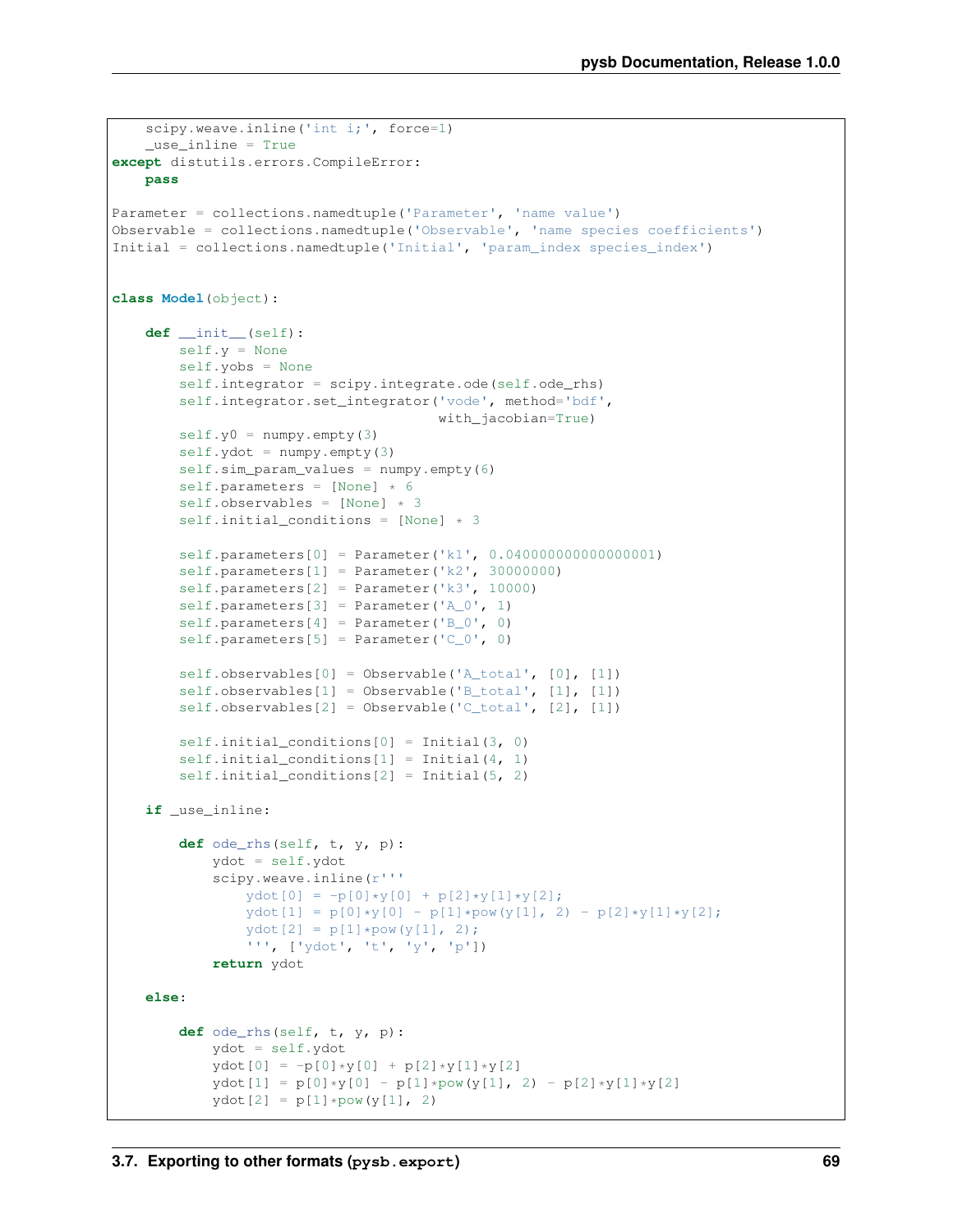**return** ydot

```
def simulate(self, tspan, param_values=None, view=False):
    if param_values is not None:
        # accept vector of parameter values as an argument
        if len(param_values) != len(self.parameters):
            raise Exception("param_values must have length %d" %
                            len(self.parameters))
        self.sim_param_values[:] = param_values
    else:
        # create parameter vector from the values in the model
        self.sim_param_values[:] = [p.value for p in self.parameters]
    self.y0.fill(0)
    for ic in self.initial_conditions:
        self.y0[ic.species_index] = self.sim_param_values[ic.param_index]
    if self.y is None or len(tspan) != len(self.y):
        self.y = numpy .empty((len(tspan), len(self.y0)))if len(self.observables):
            self.yobs = numpy.ndarray(len(tspan),
                            zip((obs.name for obs in self.observables),
                                itertools.repeat(float)))
        else:
            self.yobs = numpy.ndarray((len(tspan), 0))
        self.yobs_view = self.yobs.view(float).reshape(len(self.yobs),
                                                       -1)
    # perform the actual integration
    self.integrator.set_initial_value(self.y0, tspan[0])
    self.integrator.set_f_params(self.sim_param_values)
    self.y[0] = self.y0t = 1while self.integrator.successful() and self.integrator.t < tspan[-1]:
        self.y[t] = self.integrator.integrate(tspan[t])
       t + = 1for i, obs in enumerate(self.observables):
        self.yobs_view[:, i] = \
           (self.y[:, obs.species] * obs.coefficients).sum(1)if view:
        y_out = self.y.*view()yobs_out = self.yobs.view()
       for a in y_out, yobs_out:
            a.flags.writeable = False
    else:
       y_out = self.y.copy()yobs_out = self.yobs.copy()
    return (y_out, yobs_out)
```
#### **Using the standalone Python model**

An example usage pattern for the standalone Robertson model, once generated:

```
# Import the standalone model file
import robertson_standalone
import numpy
from matplotlib import pyplot as plt
```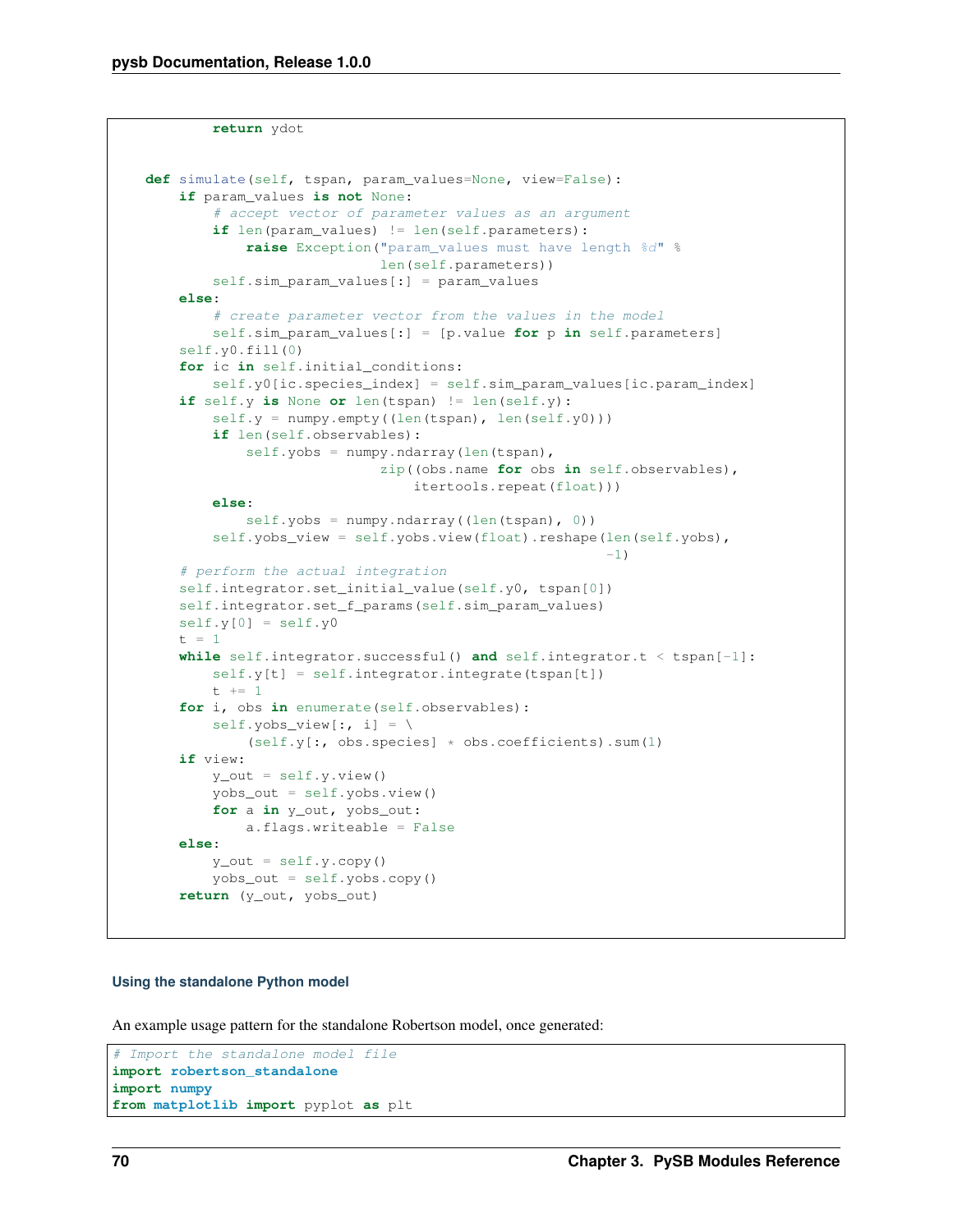```
# Instantiate the model object (the constructor takes no arguments)
model = robertson_standalone.Model()
# Simulate the model
tspan = numpy. linspace (0, 100)
(species_output, observables_output) = model.simulate(tspan)
# Plot the results
plt.figure()
plt.plot(tspan, observables_output['A_total'])
plt.show()
```
class pysb.export.python.**PythonExporter**(*model*, *docstring=None*) A class for returning the standalone Python code for a given PySB model.

Inherits from  $pysb$ .  $export$ . Exporter, which implements basic functionality for all exporters.

#### **export**()

Export Python code for simulation of a model without PySB.

Returns string

String containing the standalone Python code.

```
class pysb.export.Exporter(model, docstring=None)
```
Base class for all PySB model exporters.

Export functionality is implemented by subclasses of this class. The pattern for model export is the same for all exporter subclasses: a model is passed to the exporter constructor and the export method on the instance is called.

Parameters model : pysb.core.Model

The model to export.

docstring : string (optional)

The header comment to include at the top of the exported file.

#### **Examples**

Exporting the "Robertson" example model to SBML using the SbmlExporter subclass:

```
>>> from pysb.examples.robertson import model
>>> from pysb.export.sbml import SbmlExporter
>>> e = SbmlExporter(model)
>>> sbml_output = e.export()
```
#### **docstring** = None

Header comment to include at the top of the exported file.

#### **export**()

The export method, which must be implemented by any subclass.

All implementations of this method are expected to return a single string containing the representation of the model in the desired format.

#### **model** = None

The model to export.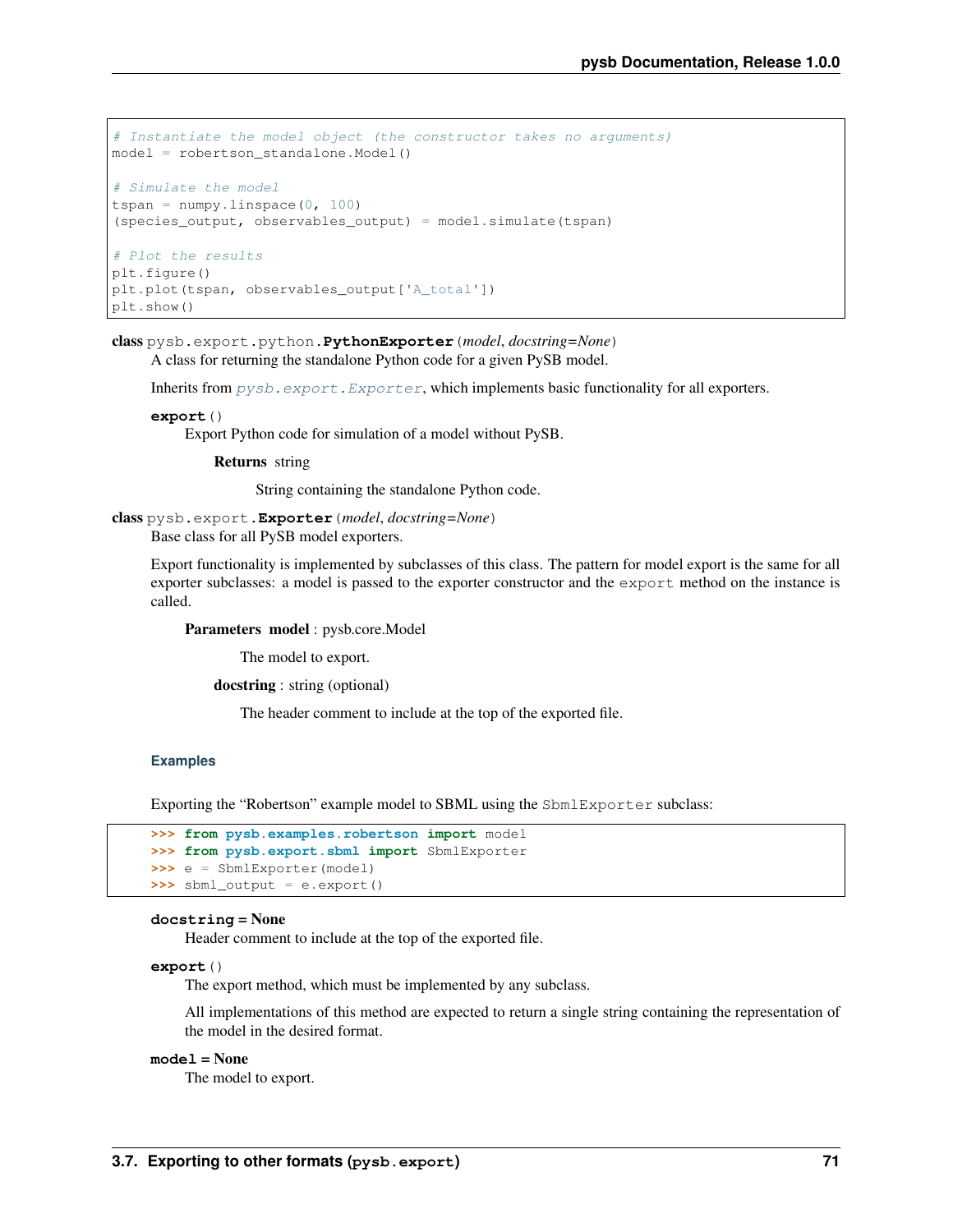<span id="page-75-0"></span>pysb.export.**export**(*model*, *format*, *docstring=None*) Top-level function for exporting a model to a given format.

#### Parameters model : pysb.core.Model

The model to export.

format : string

A string indicating the desired export format.

docstring : string (optional)

The header comment to include at the top of the exported file.

pysb.export.**pad**(*text*, *depth=0*) Dedent multi-line string and pad with spaces.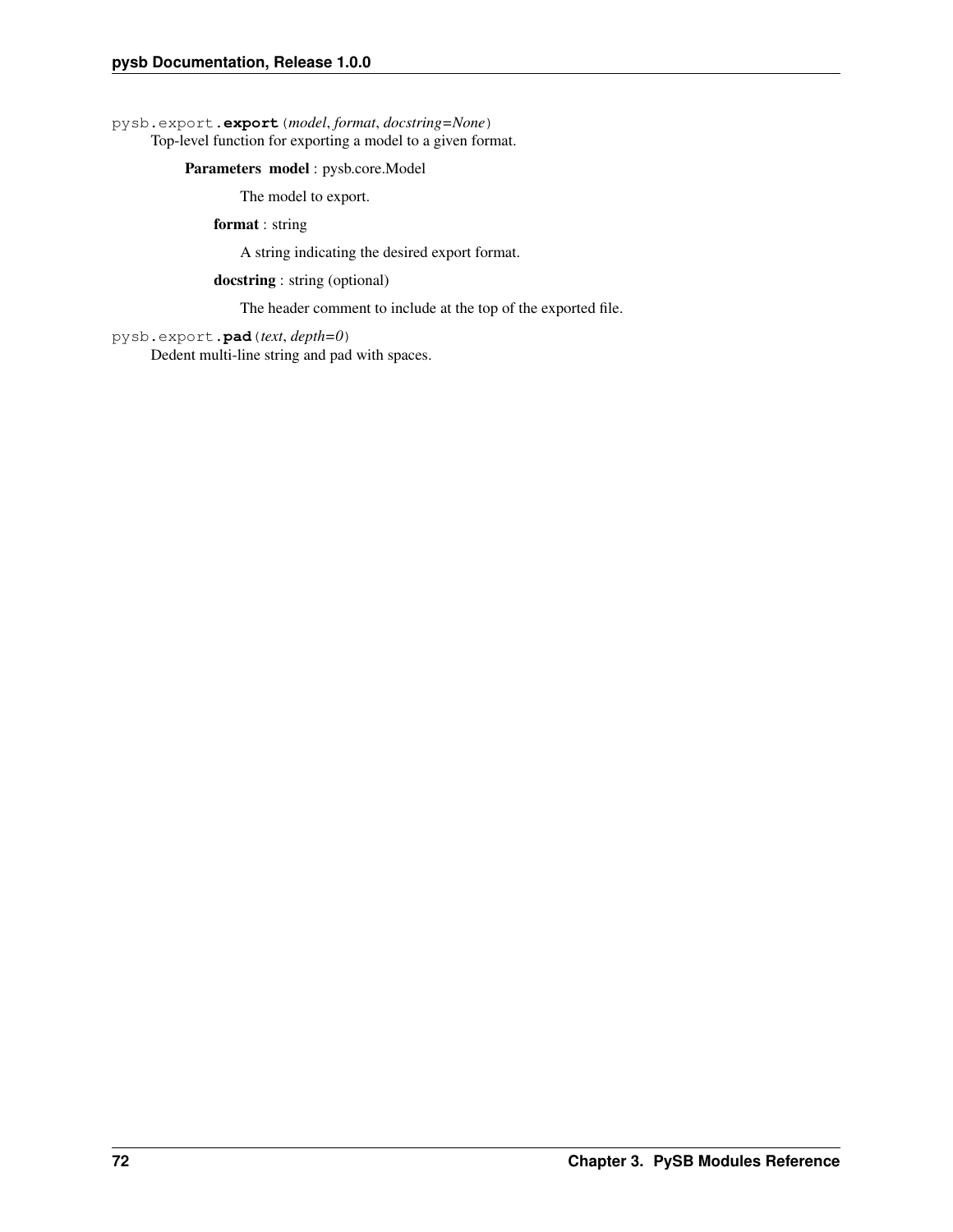### **Useful References**

A collection of links for learning more about Python and other tools used by PySB.

## **4.1 Python Language**

For those unfamiliar with Python or programming there are several resources available online. We have found the ones below useful to learn Python in a practical and straightfoward manner.

#### Quick Python Overview:

• [Instant Python](http://hetland.org/writing/instant-python.html)

#### Python tutorials for beginners, experienced users, or if you want a refresher:

- [Official Python tutorial](http://docs.python.org/tutorial/)
- [Python for non-programmers](http://wiki.python.org/moin/BeginnersGuide/NonProgrammers)
- [Dive into Python](http://www.diveintopython.net/)
- [Thinking in Python](http://www.mindview.net/Books/TIPython)

## **4.2 NumPy and SciPy**

#### NumPy:

- [NumPy for Matlab](http://www.scipy.org/NumPy_for_Matlab_Users/)
- Also the [Mathesaurus](http://mathesaurus.sourceforge.net/matlab-numpy.html)
- Matlab commands in Numerical Python [cheatsheet](http://mathesaurus.sourceforge.net/matlab-python-xref.pdf)

#### SciPy:

• [Scientific Python](http://www.scipy.org/)

### **4.3 BioNetGen**

- [BioNetGen tutorial](http://bionetgen.org/index.php/BioNetGen_Tutorial)
- [Compartmental BNGL](http://bionetgen.org/index.php/Compartments_in_BNGL)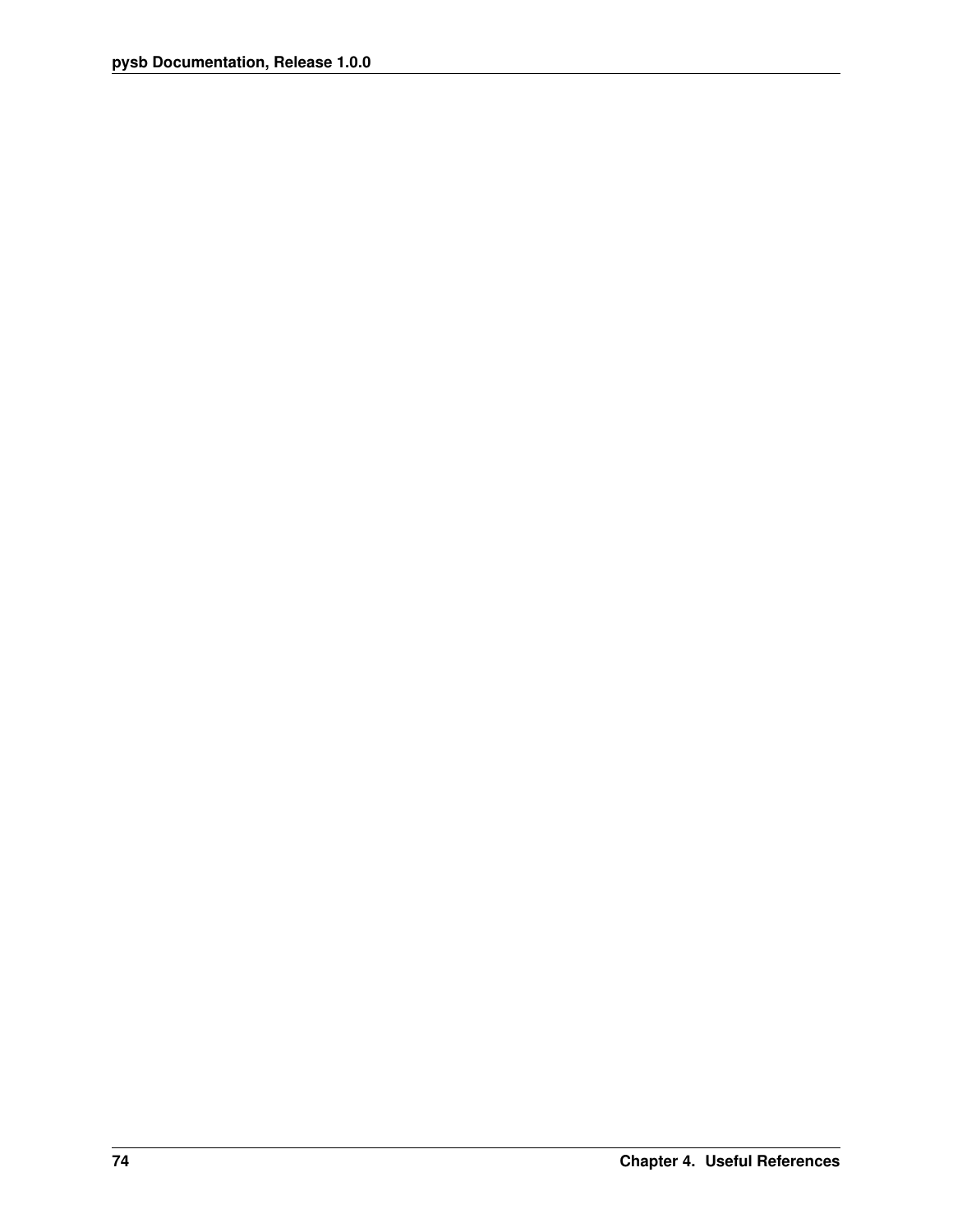**CHAPTER 5**

**Indices and tables**

- genindex
- modindex
- search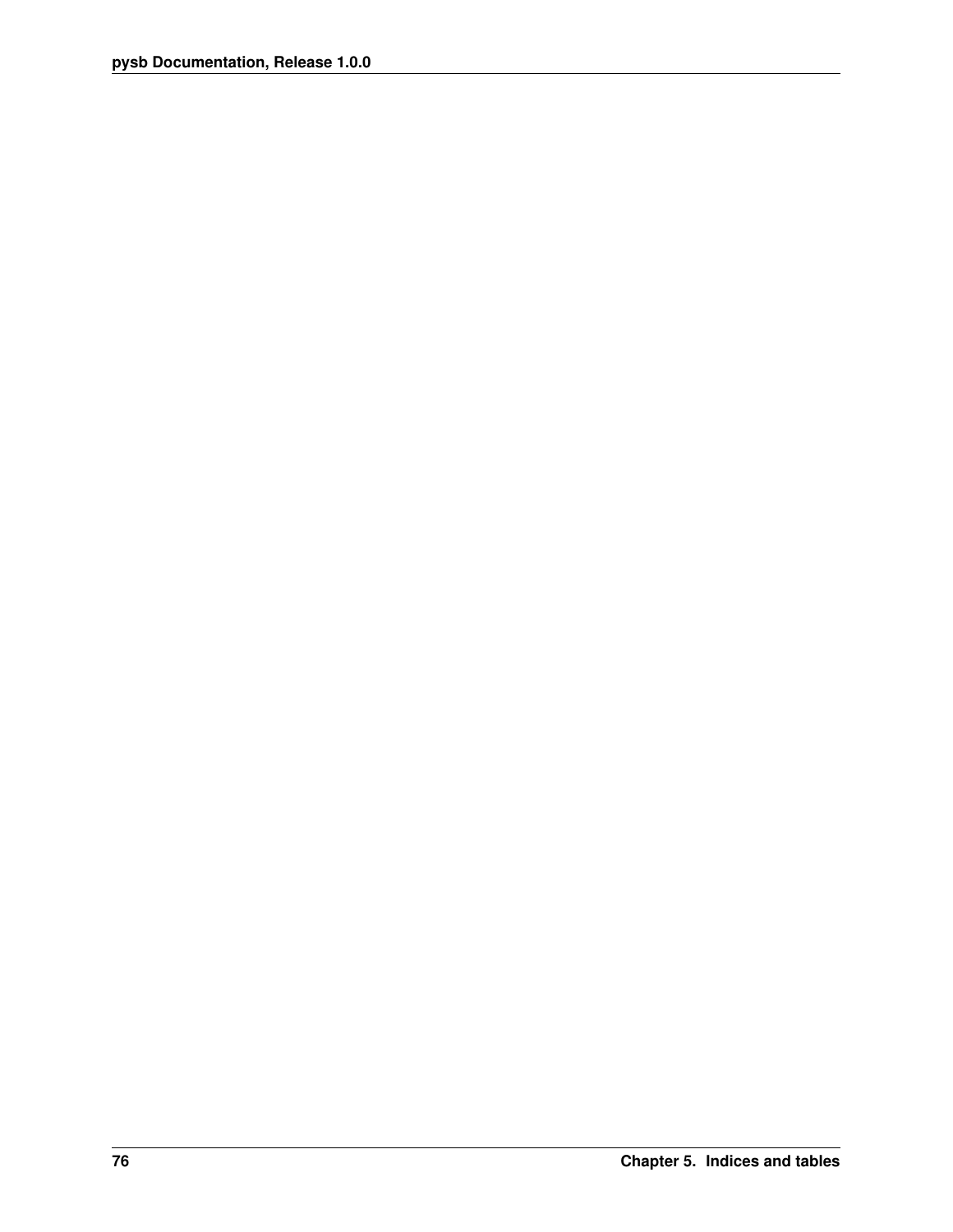Python Module Index

### p

pysb.bng, [35](#page-38-0) pysb.core, [23](#page-26-0) pysb.export, [59](#page-62-0) pysb.export.bng\_net, [67](#page-70-0) pysb.export.bngl, [66](#page-69-0) pysb.export.kappa, [67](#page-70-1) pysb.export.mathematica, [63](#page-66-0) pysb.export.matlab, [60](#page-63-0) pysb.export.potterswheel, [65](#page-68-0) pysb.export.python, [68](#page-71-0) pysb.export.sbml, [60](#page-63-1) pysb.integrate, [32](#page-35-0) pysb.kappa, [36](#page-39-0) pysb.macros, [39](#page-42-0) pysb.tools.render\_reactions, [57](#page-60-0) pysb.tools.render\_species, [58](#page-61-0)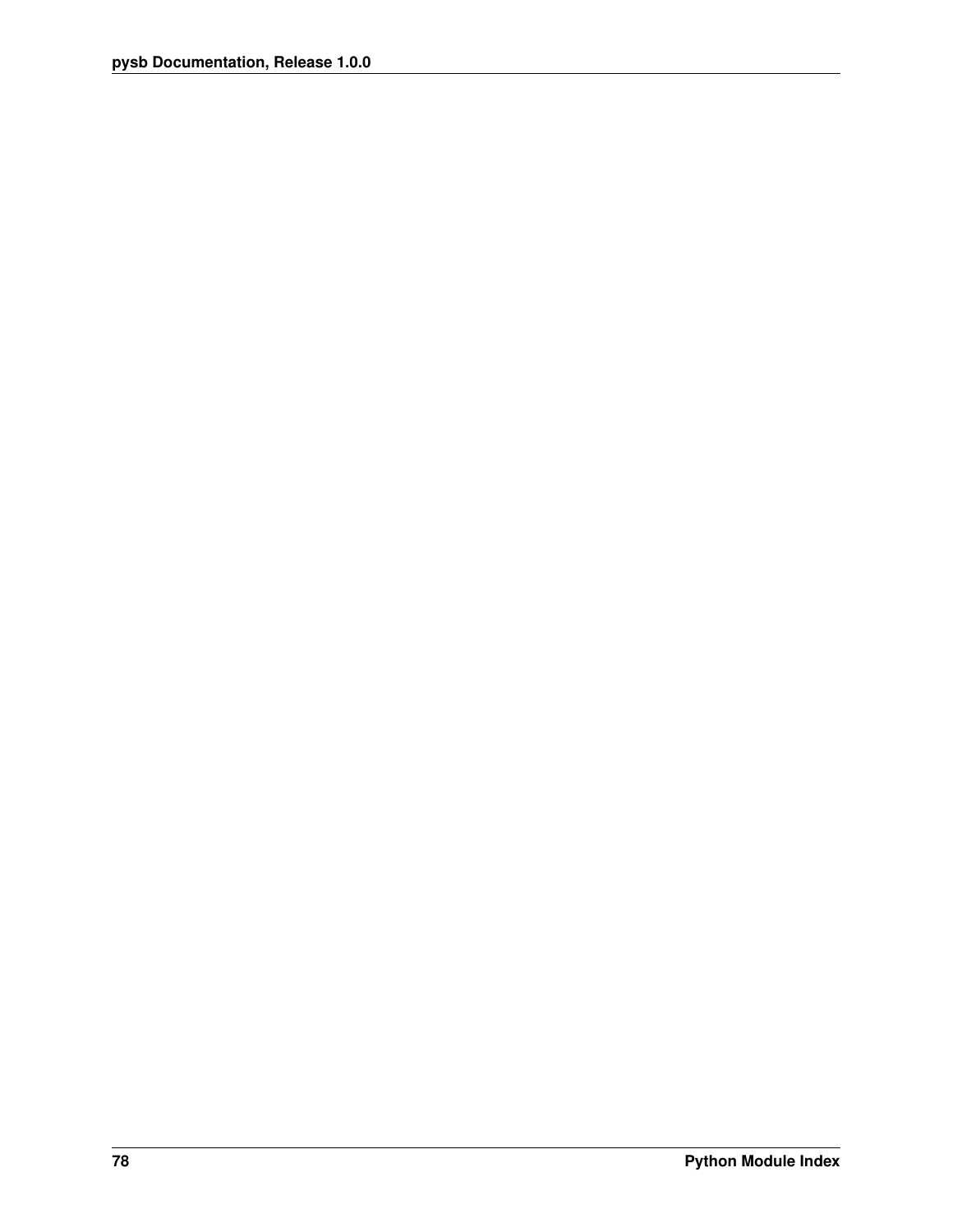### A

add\_annotation() (pysb.core.Model method), [26](#page-29-0) add\_component() (pysb.core.Model method), [26](#page-29-0) all\_component\_sets() (pysb.core.Model method), [26](#page-29-0) all\_components() (pysb.core.Model method), [26](#page-29-0) ANY (class in pysb.core), [23](#page-26-1) as\_complex\_pattern() (in module pysb.core), [31](#page-34-0) as reaction pattern() (in module pysb.core),  $31$ assemble chain sequential base() (in module pysb.macros), [53](#page-56-0) assemble\_pore\_sequential() (in module pysb.macros), [49](#page-52-0)

## B

bind() (in module pysb.macros), [40](#page-43-0) bind\_complex() (in module pysb.macros), [54](#page-57-0) bind table() (in module pysb.macros), [40](#page-43-0) bind\_table\_complex() (in module pysb.macros), [55](#page-58-0) BnglExporter (class in pysb.export.bngl), [66](#page-69-1) BngNetExporter (class in pysb.export.bng\_net), [67](#page-70-2) build rule expression() (in module pysb.core), [31](#page-34-0)

## C

catalyze() (in module pysb.macros), [42](#page-45-0) catalyze one step() (in module pysb.macros),  $45$ catalyze\_one\_step\_reversible() (in module pysb.macros), [46](#page-49-0)

catalyze\_state() (in module pysb.macros), [43](#page-46-0) cleanup() (pysb.core.SelfExporter static method), [31](#page-34-0) Compartment (class in pysb.core), [23](#page-26-1) ComplexPattern (class in pysb.core), [24](#page-27-0) Component (class in pysb.core), [24](#page-27-0) ComponentDuplicateNameError, [24](#page-27-0) ComponentSet (class in pysb.core), [25](#page-28-0) ConstantExpressionError, [25](#page-28-0) contact\_map() (in module pysb.kappa), [36](#page-39-1) copy() (pysb.core.ComplexPattern method), [24](#page-27-0)

# D

degrade() (in module pysb.macros), [48](#page-51-0) docstring (pysb.export.Exporter attribute), [71](#page-74-1)

## E

- enable\_synth\_deg() (pysb.core.Model method), [26](#page-29-0)
- equilibrate() (in module pysb.macros), [39](#page-42-1)
- expand\_expr() (pysb.core.Expression method), [25](#page-28-0)
- export() (in module pysb.export), [71](#page-74-1)
- export() (pysb.core.SelfExporter static method), [31](#page-34-0)
- export() (pysb.export.bng\_net.BngNetExporter method), [67](#page-70-2)

export() (pysb.export.bngl.BnglExporter method), [66](#page-69-1)

- export() (pysb.export.Exporter method), [71](#page-74-1)
- export() (pysb.export.kappa.KappaExporter method), [67](#page-70-2)
- export() (pysb.export.mathematica.MathematicaExporter method), [65](#page-68-1)
- export() (pysb.export.matlab.MatlabExporter method), [63](#page-66-1)
- export() (pysb.export.potterswheel.PottersWheelExporter method), [66](#page-69-1)
- export() (pysb.export.python.PythonExporter method), [71](#page-74-1)
- export() (pysb.export.sbml.SbmlExporter method), [60](#page-63-2)
- Exporter (class in pysb.export), [71](#page-74-1)
- Expression (class in pysb.core), [25](#page-28-0)
- ExpressionError, [25](#page-28-0)
- expressions\_constant() (pysb.core.Model method), [26](#page-29-0)
- expressions dynamic() (pysb.core.Model method), [27](#page-30-0)
- extract\_site\_conditions() (in module pysb.core), [32](#page-35-1)

### G

generate\_equations() (in module pysb.bng), [35](#page-38-1) generate\_network() (in module pysb.bng), [35](#page-38-1) GenerateNetworkError, [35](#page-38-1) get\_annotations() (pysb.core.Model method), [27](#page-30-0) get species index() (pysb.core.Model method), [27](#page-30-0)

### H

has\_synth\_deg() (pysb.core.Model method), [27](#page-30-0)

#### I

indent() (in module pysb.export.sbml), [60](#page-63-2) influence\_map() (in module pysb.kappa), [36](#page-39-1) Initial() (in module pysb.core), [25](#page-28-0) initial() (pysb.core.Model method), [27](#page-30-0)